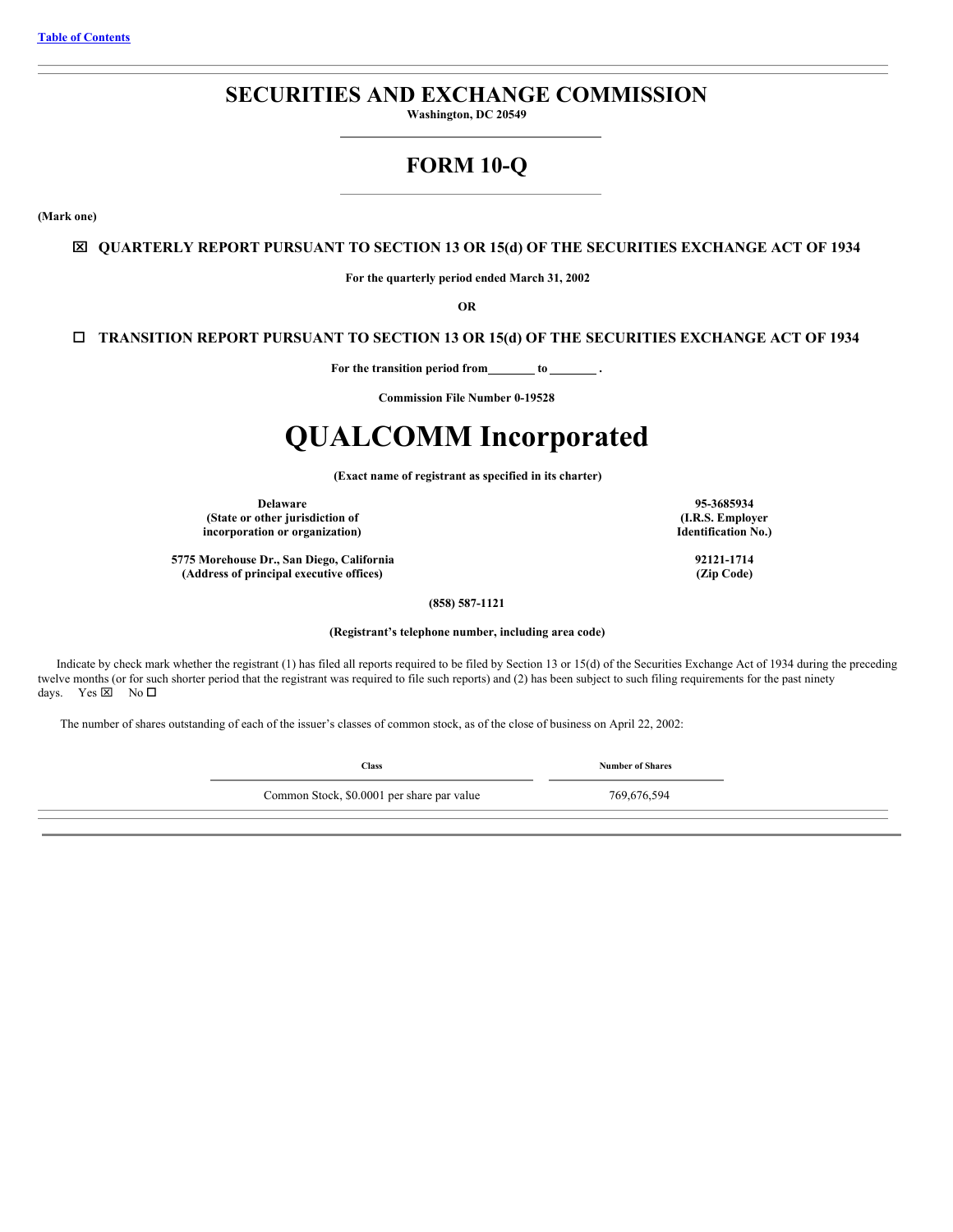# **TABLE OF CONTENTS**

PART I.FINANCIAL [INFORMATION](#page-3-0) ITEM 1.CONDENSED [CONSOLIDATED](#page-3-1) FINANCIAL STATEMENTS (UNAUDITED) NOTES TO CONDENSED [CONSOLIDATED](#page-6-0) FINANCIAL STATEMENTS ITEM [2.MANAGEMENT'S](#page-20-0) DISCUSSION AND ANALYSIS OF RESULTS OF OPERATIONS AND FINANCIAL CONDITION ITEM [3.QUANTITATIVE](#page-46-0) AND QUALITATIVE DISCLOSURE ABOUT MARKET RISK PART II.OTHER [INFORMATION](#page-48-0) ITEM 1.LEGAL [PROCEEDINGS](#page-48-1) ITEM 2.CHANGES IN [SECURITIES](#page-48-2) **ITEM [3.DEFAULTS](#page-48-3) UPON SENIOR SECURITIES** ITEM [4.SUBMISSION](#page-48-4) OF MATTERS TO A VOTE OF SECURITY HOLDERS ITEM 5.OTHER [INFORMATION](#page-48-5) ITEM [6.EXHIBITS](#page-48-6) AND REPORTS ON FORM 8-K [EXHIBIT](#page-51-0) 10.47 [EXHIBIT](#page-60-0) 10.48 [EXHIBIT](#page-72-0) 10.49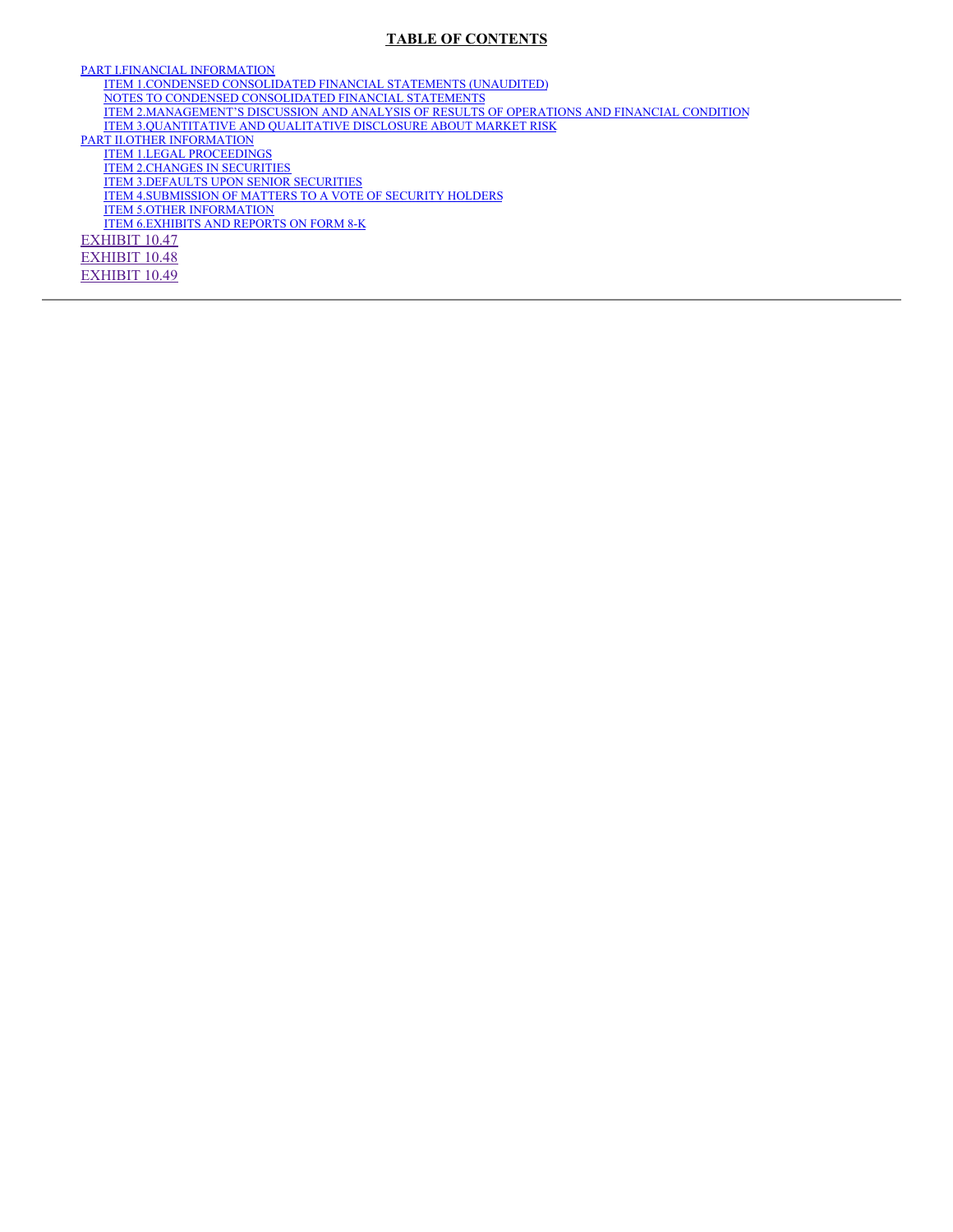# **INDEX**

|                            |                                                                             | Page      |
|----------------------------|-----------------------------------------------------------------------------|-----------|
|                            | PART I. FINANCIAL INFORMATION                                               |           |
| Item 1.                    | Condensed Consolidated Financial Statements (Unaudited)                     |           |
|                            | Condensed Consolidated Balance Sheets                                       | 3         |
|                            | Condensed Consolidated Statements of Operations                             | 4         |
|                            | Condensed Consolidated Statements of Cash Flows                             | 5         |
|                            | Notes to Condensed Consolidated Financial Statements                        | $6 - 19$  |
| Item 2.                    | Management's Discussion and Analysis of Results of Operations and Financial |           |
|                            | Condition                                                                   | $20 - 46$ |
| Item 3.                    | Quantitative and Qualitative Disclosures About Market Risk                  | $46 - 47$ |
| PART II. OTHER INFORMATION |                                                                             |           |
| Item 1.                    | <b>Legal Proceedings</b>                                                    | 48        |
| Item 2.                    | Changes in Securities                                                       | 48        |
| Item 3.                    | Defaults Upon Senior Securities                                             | 48        |
| Item 4.                    | Submission of Matters to a Vote of Security Holders                         | 48        |
| Item 5.                    | Other Information                                                           | 48        |
| Item 6.                    | Exhibits and Reports on Form 8-K                                            | $48 - 49$ |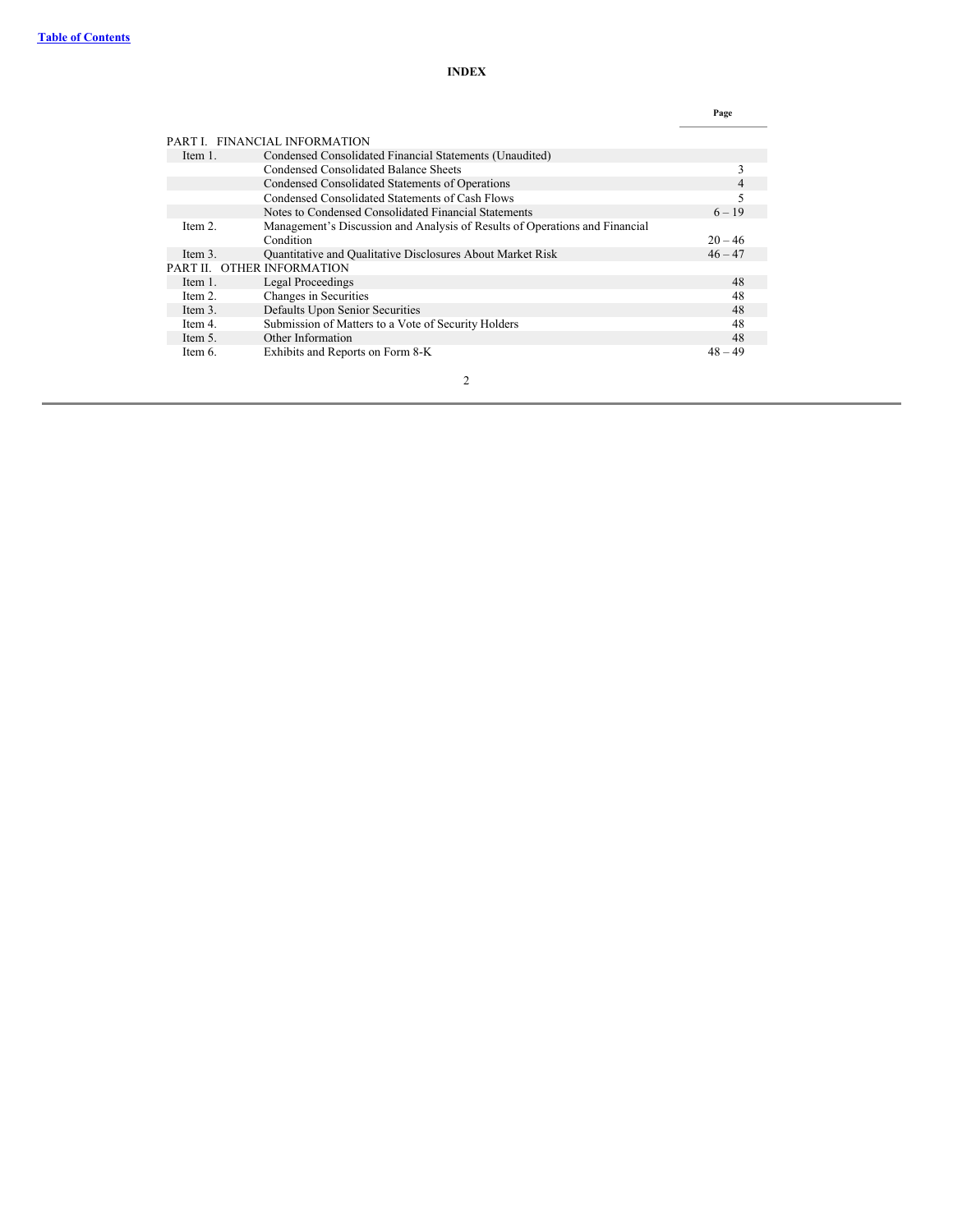# <span id="page-3-0"></span>**PART I. FINANCIAL INFORMATION**

# <span id="page-3-1"></span>**ITEM 1. CONDENSED CONSOLIDATED FINANCIAL STATEMENTS (UNAUDITED)**

# **QUALCOMM Incorporated**

# **CONDENSED CONSOLIDATED BALANCE SHEETS (In thousands, except per share data) (Unaudited)**

# **ASSETS**

|                                                  | March 31,<br>2002 | September 30,<br>$2001*$ |
|--------------------------------------------------|-------------------|--------------------------|
| Current assets:                                  |                   |                          |
| Cash and cash equivalents                        | \$1,267,675       | \$1,388,602              |
| Marketable securities                            | 943,968           | 894,577                  |
| Accounts receivable, net                         | 505,556           | 517,557                  |
| Finance receivables, net                         | 3,635             | 10,345                   |
| Inventories, net                                 | 78,060            | 95,863                   |
| Other current assets                             | 163,420           | 147,814                  |
| Total current assets                             | 2,962,314         | 3,054,758                |
| Marketable securities                            | 692,895           | 297,333                  |
| Finance receivables, net                         | 708,338           | 674,391                  |
| Other investments                                | 302,455           | 245,220                  |
| Property, plant and equipment, net               | 772,797           | 431,396                  |
| Goodwill, net                                    | 467,956           | 585,046                  |
| Other assets                                     | 482,629           | 381,589                  |
| Total assets                                     | \$6,389,384       | \$5,669,733              |
|                                                  |                   |                          |
| <b>LIABILITIES AND STOCKHOLDERS' EQUITY</b>      |                   |                          |
| Current liabilities:                             |                   |                          |
| Trade accounts payable                           | \$177,438         | \$106,433                |
| Payroll and other benefits related liabilities   | 131,360           | 117,795                  |
| Unearned revenue                                 | 199,330           | 184,461                  |
| Other current liabilities                        | 141,485           | 112,300                  |
|                                                  |                   |                          |
| Total current liabilities                        | 649,613           | 520,989                  |
| Unearned revenue                                 | 266,400           | 295,005                  |
| Other liabilities                                | 148,445           | 35,437                   |
|                                                  |                   |                          |
| <b>Total liabilities</b>                         | 1,064,458         | 851,431                  |
|                                                  |                   |                          |
| Commitments and contingencies (Notes 2, 3 and 7) |                   |                          |
| Minority interest in consolidated subsidiaries   | 104,753           | 5,887                    |
|                                                  |                   |                          |
| Stockholders' equity:                            |                   |                          |
| Preferred stock, \$0.0001 par value              |                   |                          |
| Common stock, \$0.0001 par value                 | 77                | 76                       |
| Paid-in capital                                  | 4,901,967         | 4,791,559                |
| Retained earnings                                | 428,110           | 244,947                  |
| Accumulated other comprehensive loss             | (109, 981)        | (224, 167)               |
| Total stockholders' equity                       | 5,220,173         | 4,812,415                |
|                                                  |                   |                          |
| Total liabilities and stockholders' equity       | \$6,389,384       | \$5,669,733              |

\* As adjusted (Note 8)

See Notes to Condensed Consolidated Financial Statements.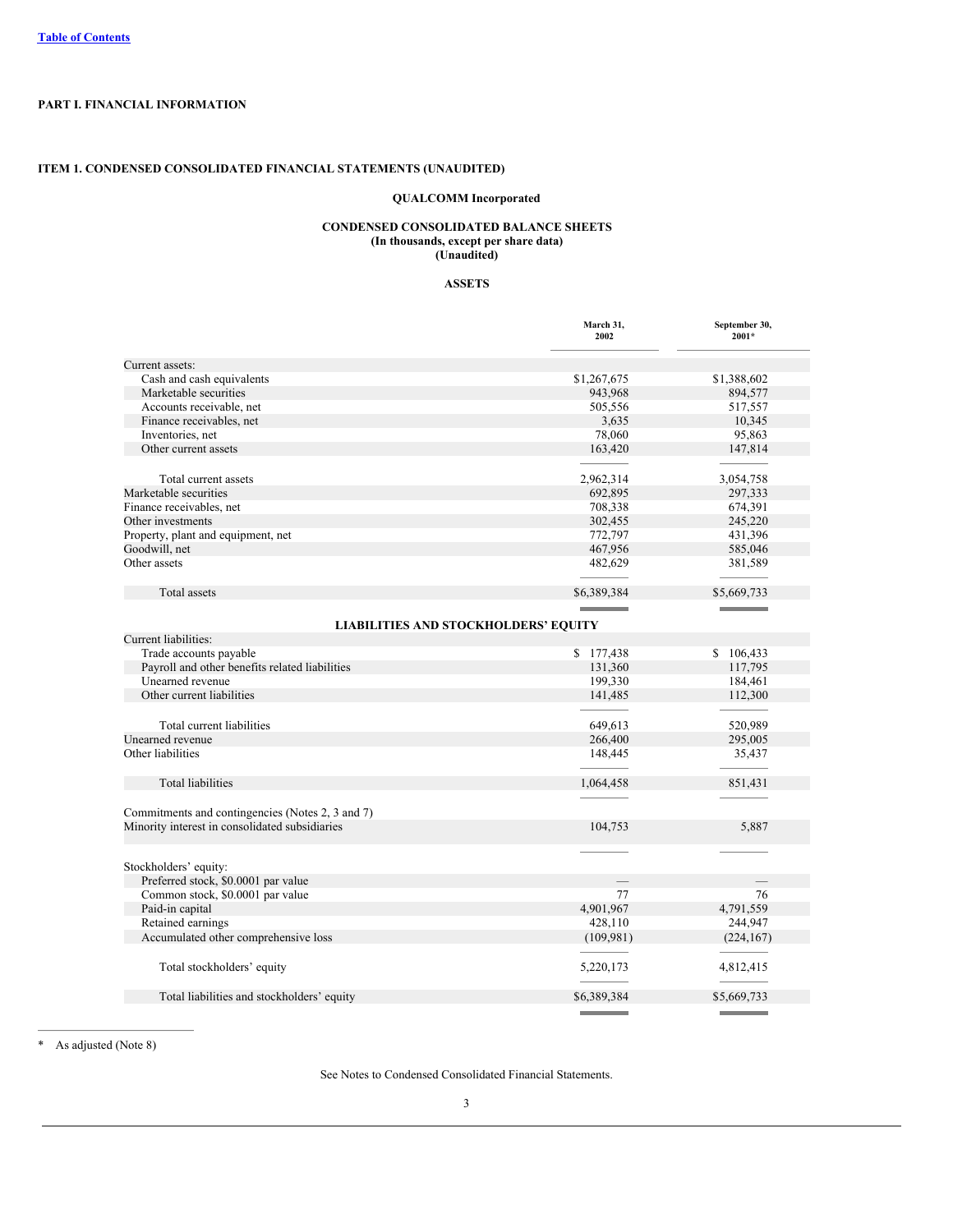# **QUALCOMM Incorporated**

#### **CONDENSED CONSOLIDATED STATEMENTS OF OPERATIONS (In thousands, except per share data) (Unaudited)**

|                                                          | <b>Three Months Ended</b> |                      | <b>Six Months Ended</b> |                     |  |
|----------------------------------------------------------|---------------------------|----------------------|-------------------------|---------------------|--|
|                                                          | March 31,<br>2002         | April 1,<br>$2001*$  | March 31,<br>2002       | April 1,<br>$2001*$ |  |
| Revenues                                                 | \$696,115                 | \$717,148            | \$1,394,757             | \$1,372,357         |  |
| Operating expenses:                                      |                           |                      |                         |                     |  |
| Cost of revenues                                         | 291,914                   | 256,838              | 537,111                 | 557,768             |  |
| Research and development                                 | 116,755                   | 106,253              | 223,623                 | 192,376             |  |
| Selling, general and administrative                      | 123,960                   | 87,272               | 224,725                 | 167,236             |  |
| Amortization of goodwill and other acquisition-          |                           |                      |                         |                     |  |
| related intangible assets                                | 63,682                    | 63,374               | 127,413                 | 126,369             |  |
| Asset impairment and related charges                     |                           | (8,095)              |                         | 472,683             |  |
| Other                                                    |                           |                      |                         |                     |  |
|                                                          |                           |                      |                         | 69,188              |  |
|                                                          |                           |                      |                         |                     |  |
| Total operating expenses                                 | 596,311                   | 505,642              | 1,112,872               | 1,585,620           |  |
|                                                          |                           |                      |                         |                     |  |
| Operating income (loss)                                  | 99,804                    | 211,506              | 281,885                 | (213, 263)          |  |
| Interest expense                                         | (6, 156)                  | (1,517)              | (8,718)                 | (10,085)            |  |
| Investment (expense) income, net                         | (25,007)                  | 59,516               | 13,025                  | (197, 893)          |  |
| Other                                                    |                           |                      |                         | (56, 566)           |  |
|                                                          |                           |                      |                         |                     |  |
| Income (loss) before income taxes and accounting changes | 68,641                    | 269,505              | 286,192                 | (477, 807)          |  |
| Income tax (expense) benefit                             | (24,711)                  | (159, 784)           | (103, 029)              | 186,240             |  |
|                                                          |                           |                      |                         |                     |  |
| Income (loss) before accounting changes                  | 43,930                    | 109,721              | 183,163                 | (291, 567)          |  |
| Accounting changes, net of tax                           |                           |                      |                         | (17, 937)           |  |
|                                                          |                           |                      |                         |                     |  |
| Net income (loss)                                        | \$43,930                  | \$109,721            | 183,163                 | \$ (309, 504)       |  |
|                                                          |                           |                      |                         |                     |  |
|                                                          |                           |                      |                         |                     |  |
| Basic net earnings (loss) per common share:              |                           |                      |                         |                     |  |
| Income (loss) before accounting changes                  | \$<br>0.06                | $\mathbb{S}$<br>0.15 | $\mathbb{S}$<br>0.24    | \$<br>(0.39)        |  |
| Accounting changes, net of tax                           |                           |                      |                         | (0.02)              |  |
|                                                          |                           |                      |                         |                     |  |
| Net income (loss)                                        | \$.<br>0.06               | S<br>0.15            | S<br>0.24               | \$<br>(0.41)        |  |
|                                                          |                           |                      |                         |                     |  |
| Diluted net earnings (loss) per common share:            |                           |                      |                         |                     |  |
| Income (loss) before accounting changes                  | $\mathbb{S}$<br>0.05      | $\mathbf S$<br>0.14  | $\mathbb{S}$<br>0.23    | \$<br>(0.39)        |  |
| Accounting changes, net of tax                           |                           |                      |                         | (0.02)              |  |
|                                                          |                           |                      |                         |                     |  |
| Net income (loss)                                        | S<br>0.05                 | S<br>0.14            | S<br>0.23               | \$<br>(0.41)        |  |
|                                                          |                           |                      |                         |                     |  |
|                                                          |                           |                      |                         |                     |  |
| Shares used in per share calculations:                   |                           |                      |                         |                     |  |
| <b>Basic</b>                                             | 767,903                   | 754,634              | 766,431                 | 752,058             |  |
|                                                          |                           |                      |                         |                     |  |
| Diluted                                                  | 808,996                   | 806,846              | 809,285                 | 752,058             |  |
|                                                          |                           |                      |                         |                     |  |

\* As adjusted (Notes 1 and 8)

See Notes to Condensed Consolidated Financial Statements.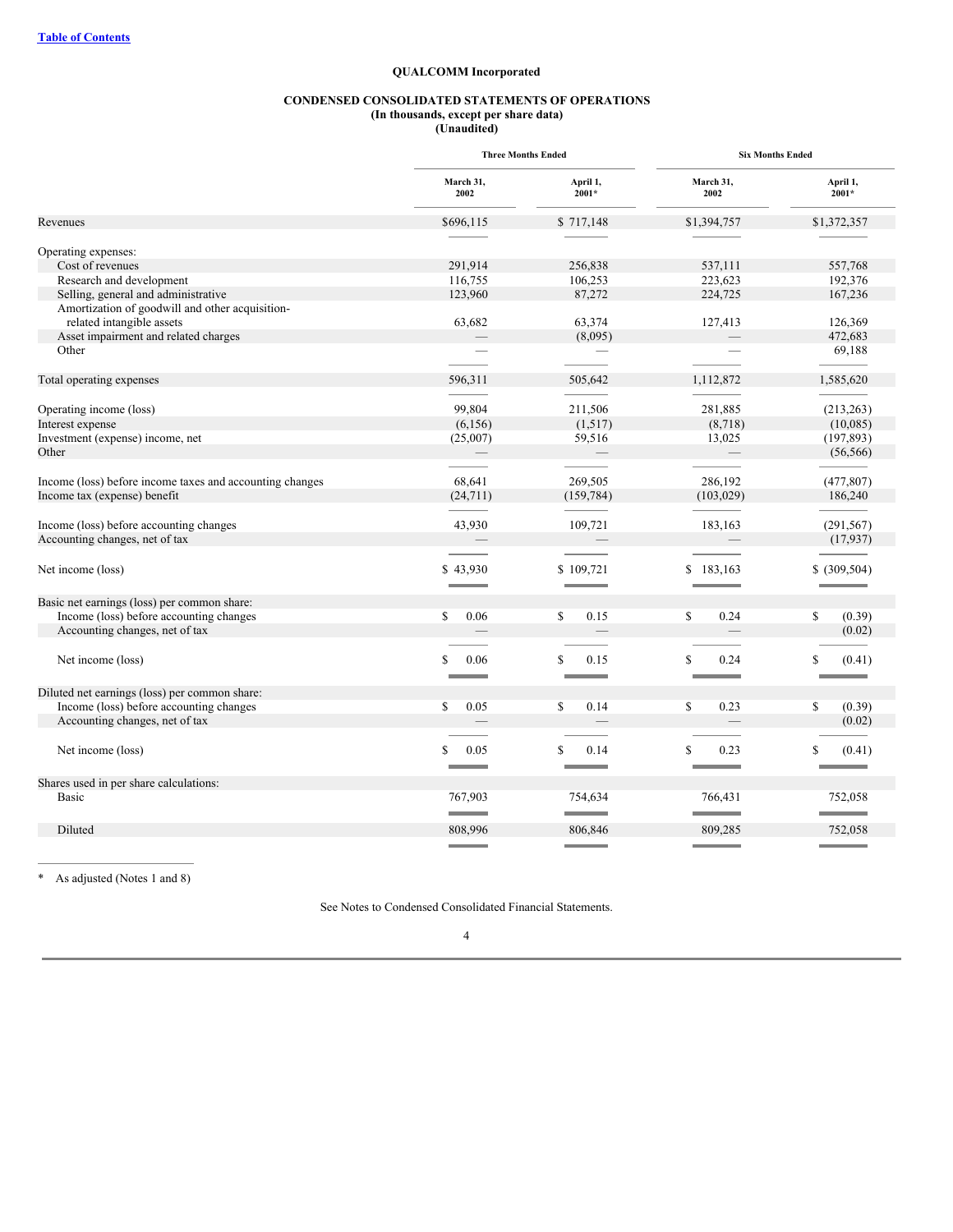# **QUALCOMM Incorporated**

# **CONDENSED CONSOLIDATED STATEMENTS OF CASH FLOWS (In thousands)**

**(Unaudited)**

|                                                                            | <b>Six Months Ended</b> |                   |
|----------------------------------------------------------------------------|-------------------------|-------------------|
|                                                                            | March 31,<br>2002       | April 1,<br>2001* |
| <b>Operating Activities:</b>                                               |                         |                   |
| Net income (loss)                                                          | \$183,163               | \$ (309, 504)     |
| Depreciation and amortization                                              | 180,440                 | 161,335           |
| Asset impairment and other non-cash charges and credits                    | 3,697                   | 570,187           |
| Net gains on marketable securities and investments                         | (6,728)                 | (50, 772)         |
| Change in fair values of derivative investments                            | 28,547                  | 148,396           |
| Other-than-temporary losses on marketable securities and other investments | 10,635                  | 147,166           |
| Minority interest in (loss) income of consolidated subsidiaries            | (19,364)                | 1,438             |
| Equity in losses of investees                                              | 38,889                  | 81,622            |
| Non-cash income tax provision (benefit)                                    | 55,599                  | (223, 165)        |
| Accounting changes, net of tax                                             |                         | 17,937            |
| Increase (decrease) in cash resulting from changes in:                     |                         |                   |
| Purchases of trading securities                                            | (2,007)                 |                   |
| Accounts receivable, net                                                   | 40,871                  | 72,408            |
| Finance receivables, net                                                   | (27, 110)               | (203, 987)        |
| Inventories, net                                                           | 22,478                  | (36,822)          |
| Other assets                                                               | (7,993)                 | 11,724            |
| Trade accounts payable                                                     | (34, 745)               | 1,851             |
| Payroll, benefits, and other liabilities                                   | 6,824                   | (43, 914)         |
| Unearned revenue                                                           | (24, 558)               | 27,537            |
| Net cash provided by operating activities                                  | 448,638                 | 373,437           |
| <b>Investing Activities:</b>                                               |                         |                   |
| Capital expenditures                                                       | (73,001)                | (45, 734)         |
| Purchase of wireless licenses                                              |                         | (75, 150)         |
| Purchases of available-for-sale securities                                 | (661, 838)              | (523, 957)        |
| Proceeds from sale of available-for-sale securities                        | 372,815                 | 515,803           |
| Purchases of held-to-maturity securities                                   | (135, 275)              | (301, 323)        |
| Maturities of held-to-maturity securities                                  | 91,236                  | 675,975           |
| Issuance of notes receivable                                               | (2,000)                 | (122, 668)        |
| Collection of notes receivable                                             | 131                     | 14,443            |
| Other investments and acquisitions                                         | (223, 873)              | (184, 232)        |
|                                                                            |                         |                   |
| Other items, net                                                           | 3,134                   | 550               |
| Net cash used by investing activities                                      | (628, 671)              | (46,293)          |
| <b>Financing Activities:</b>                                               |                         |                   |
| Net proceeds from issuance of common stock                                 | 52,350                  | 73,205            |
| Proceeds from minority shareholders                                        | 10,000                  |                   |
| Other items, net                                                           | (3,927)                 | (372)             |
| Net cash provided by financing activities                                  | 58,423                  | 72,833            |
| Effect of exchange rate changes on cash                                    | 683                     | (2,571)           |
|                                                                            |                         |                   |
| Net (decrease) increase in cash and cash equivalents                       | (120, 927)              | 397,406           |
| Cash and cash equivalents at beginning of period                           | 1,388,602               | 716,871           |
| Cash and cash equivalents at end of period                                 | \$1,267,675             | \$1,114,277       |

\* As adjusted (Notes 1 and 8)

See Notes to Condensed Consolidated Financial Statements.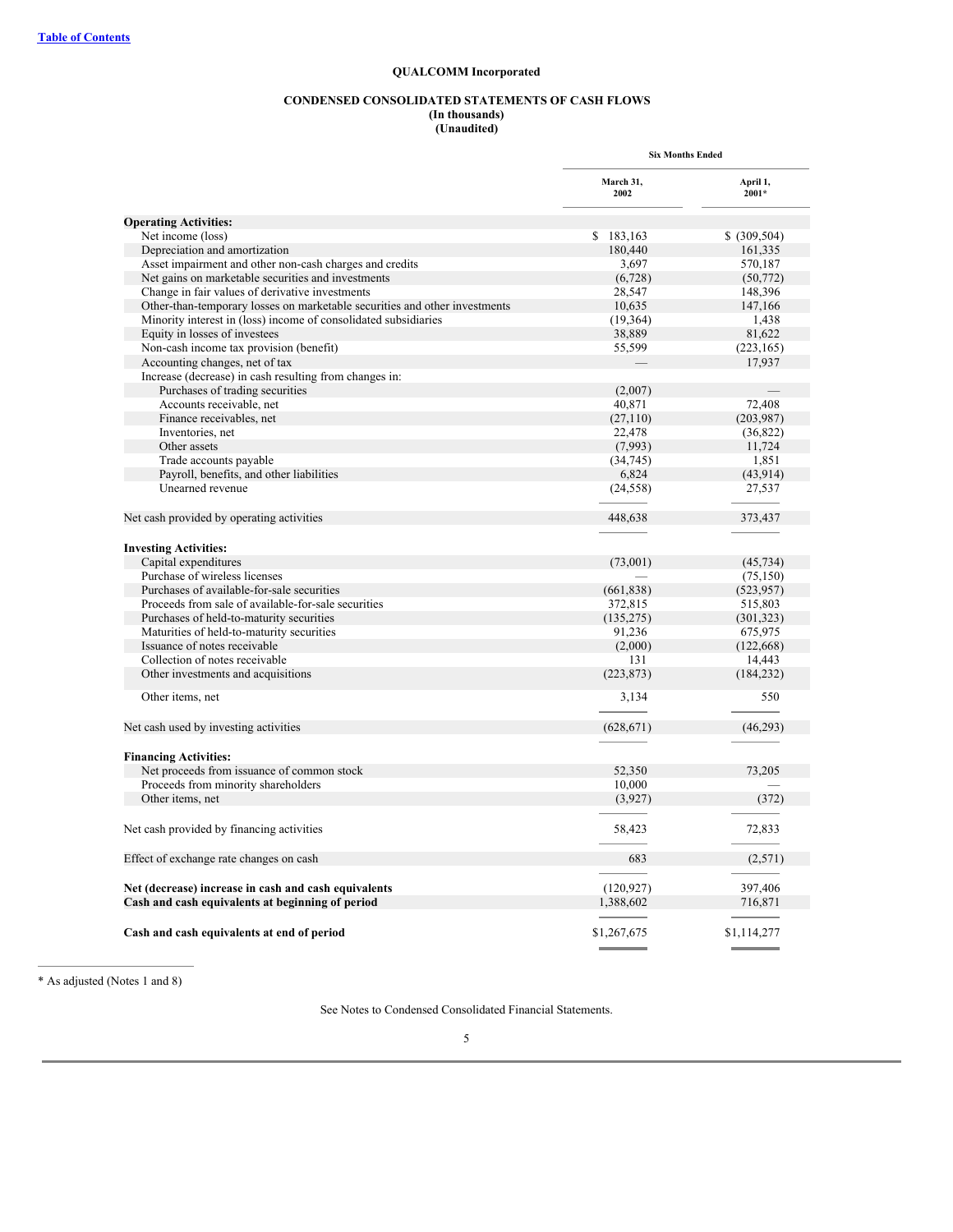#### **QUALCOMM Incorporated**

# **NOTES TO CONDENSED CONSOLIDATED FINANCIAL STATEMENTS (Unaudited)**

# <span id="page-6-0"></span>**Note 1 — Basis of Presentation**

#### *Financial Statement Preparation*

The accompanying interim condensed consolidated financial statements have been prepared by QUALCOMM Incorporated (the Company or QUALCOMM), without audit, in accordance with the instructions to Form 10-Q and, therefore, do not necessarily include all information and footnotes necessary for a fair presentation of its consolidated financial position, results of operations and cash flows in accordance with accounting principles generally accepted in the United States. The condensed consolidated balance sheet at September 30, 2001 was derived from the audited consolidated balance sheet at that date which is not presented herein. The Company operates and reports using a 52-53 week fiscal year ending on the last Sunday in September. As a result, the three months and six months periods ended March 31, 2002 included 13 weeks and 26 weeks, respectively, as compared to 14 weeks and 27 weeks for the three months and six months periods ended April 1, 2001.

In the opinion of management, the unaudited financial information for the interim periods presented reflects all adjustments, which are only normal and recurring, necessary for a fair presentation. These condensed consolidated financial statements should be read in conjunction with the consolidated financial statements included in the Company's Annual Report on Form 10-K for the fiscal year ended September 30, 2001. Operating results for interim periods are not necessarily indicative of operating results for an entire fiscal year.

The preparation of financial statements in conformity with accounting principles generally accepted in the United States requires management to make estimates and assumptions that affect the reported amounts and the disclosure of contingent amounts in the Company's financial statements and the accompanying notes. Actual results could differ from those estimates. Certain prior year amounts have been reclassified to conform to the current year presentation.

#### *Revenues*

During the three months and six months ended March 31, 2002, the Company recognized \$17 million and \$36 million, respectively, in net income before income taxes and accounting change, as compared to \$24 million and \$49 million for the three months and six months ended April 1, 2001, respectively, related to revenue and expense recognized in prior years as a result of the Staff Accounting Bulletin No. 101 (SAB 101), "Revenue Recognition in Financial Statements," which was adopted as of the beginning of fiscal 2001. The statements of operations for the three months and six months ended April 1, 2001, and the statement of cash flows for the six months ended April 1, 2001 have been adjusted to reflect the adoption of this standard.

#### *Net Earnings Per Common Share*

Basic net earnings per common share is calculated by dividing net income or loss by the weighted average number of common shares outstanding during the reporting period. Diluted net earnings per common share (diluted EPS) for the three months and six months ended March 31, 2002 reflect the potential dilutive effect, calculated using the treasury stock method, of 41,093,000 and 42,854,000 additional common shares issuable upon exercise of outstanding stock options, respectively. The diluted base for the three months ended April 1, 2001 reflects the potential dilutive effect, calculated using the treasury stock method, of 52,212,000 additional common shares issuable upon exercise of outstanding stock options. The diluted base for the six months ended April 1, 2001 excludes the potential dilutive effect, calculated using the treasury stock method, of 54,390,000 additional common shares issuable upon exercise of outstanding stock options due to their anti-dilutive effect as a result of the Company's loss before accounting change.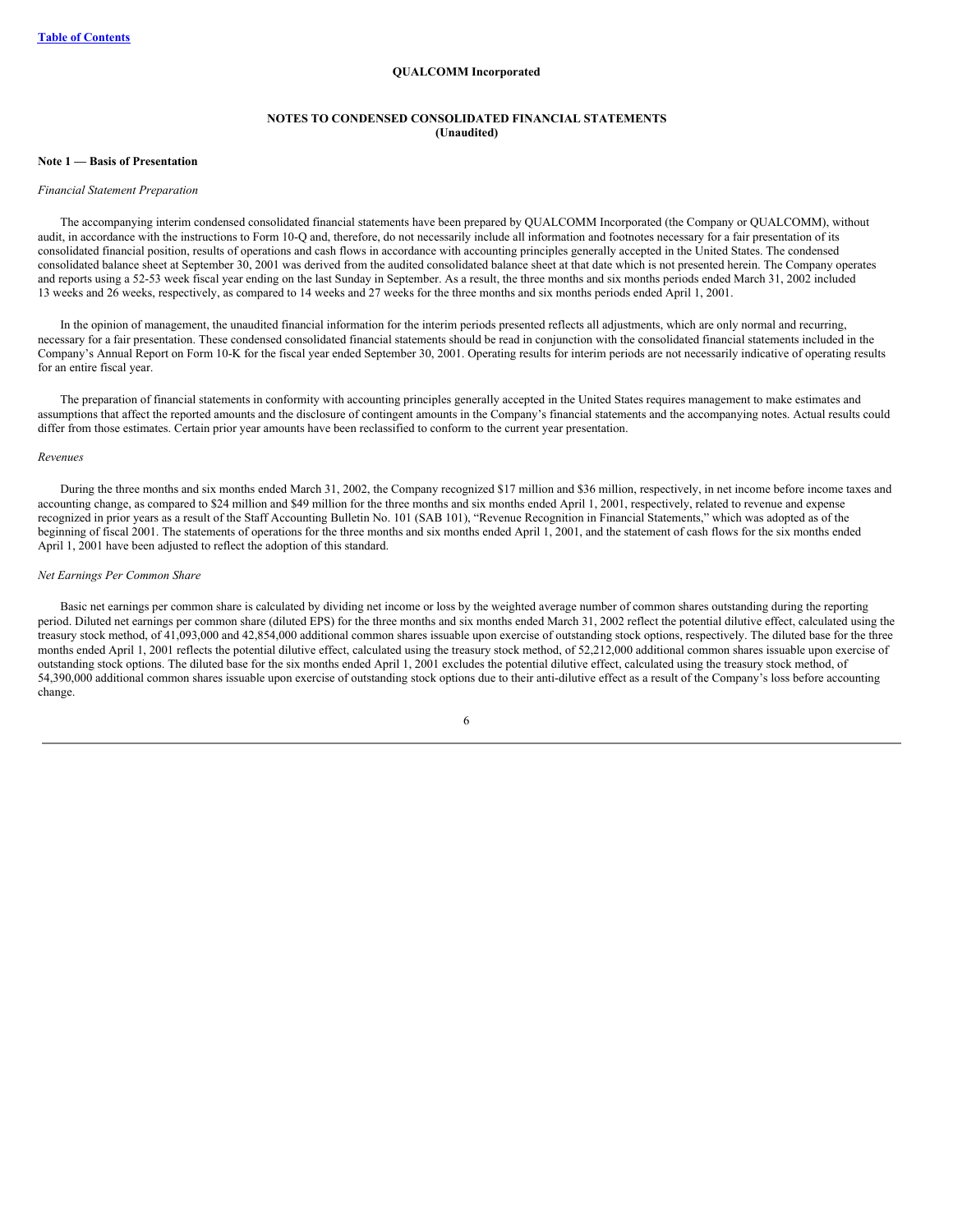Options outstanding during the three months ended March 31, 2002 and April 1, 2001 to purchase approximately 42,284,000 and 10,950,000 shares of common stock, respectively, and options outstanding during the six months ended March 31, 2002 and April 1, 2001 to purchase approximately 33,207,000 and 9,523,000 shares of common stock, respectively, were not included in the treasury stock computation because the options' exercise price was greater than the average market price of the common stock during the period, and therefore, the effect on diluted EPS would be anti-dilutive.

*Comprehensive Income*

Components of accumulated other comprehensive loss consisted of the following:

|                                                               | March 31,<br>2002 | September 30,<br>2001     |
|---------------------------------------------------------------|-------------------|---------------------------|
|                                                               |                   | (in thousands)            |
| Foreign currency translation                                  | \$ (33,490)       | (64, 537)<br><sup>S</sup> |
| Unrealized loss on marketable securities, net of income taxes | (76, 491)         | (159, 630)                |
|                                                               | \$(109, 981)      | \$(224,167)               |
|                                                               |                   |                           |

Total comprehensive income (loss) consisted of the following (in thousands):

|                                                                                                   | <b>Three Months Ended</b> |                  | <b>Six Months Ended</b> |                  |
|---------------------------------------------------------------------------------------------------|---------------------------|------------------|-------------------------|------------------|
|                                                                                                   | March 31.<br>2002         | April 1,<br>2001 | March 31,<br>2002       | April 1,<br>2001 |
| Net income (loss)                                                                                 | \$43,930                  | \$109,721        | \$183,163               | \$(309,504)      |
| Other comprehensive income (loss):                                                                |                           |                  |                         |                  |
| Foreign currency translation                                                                      | 21,929                    | (9, 841)         | 31,047                  | (17,366)         |
| Unrealized gain (loss) on marketable securities, net                                              |                           |                  |                         |                  |
| of income taxes                                                                                   | 1,746                     | (17,027)         | 88,134                  | (118, 638)       |
| Reclassification adjustment for other-than-<br>temporary losses on marketable securities          |                           |                  |                         |                  |
| included in net income, net of income taxes                                                       | 2,311                     |                  | 2,311                   | 69,887           |
| Reclassification adjustment for net realized gains<br>included in net income, net of income taxes | (616)                     | (17,981)         | (7,306)                 | (30,292)         |
| Reclassification adjustment for losses included in<br>accounting change, net of income taxes      |                           |                  |                         | 3,925            |
|                                                                                                   |                           |                  |                         |                  |
| Total other comprehensive income (loss)                                                           | 25,370                    | (44, 849)        | 114,186                 | (92, 484)        |
| Total comprehensive income (loss)                                                                 | \$69,300                  | \$64,872         | \$297,349               | \$(401,988)      |
|                                                                                                   |                           |                  |                         |                  |

The reclassification adjustment for other-than-temporary losses on marketable securities results from the recognition of unrealized losses in the statement of operations resulting from declines in the market prices of those securities deemed to be other than temporary. The reclassification adjustment for net realized gains results from the recognition of the net realized gains in the statement of operations when the marketable securities are sold. The reclassification adjustment for losses included in the accounting change results from the recognition of unrealized losses attributable to derivative instruments as of the beginning of fiscal 2001 in the statement of operations as a result of the implementation of Statement of Financial Accounting Standards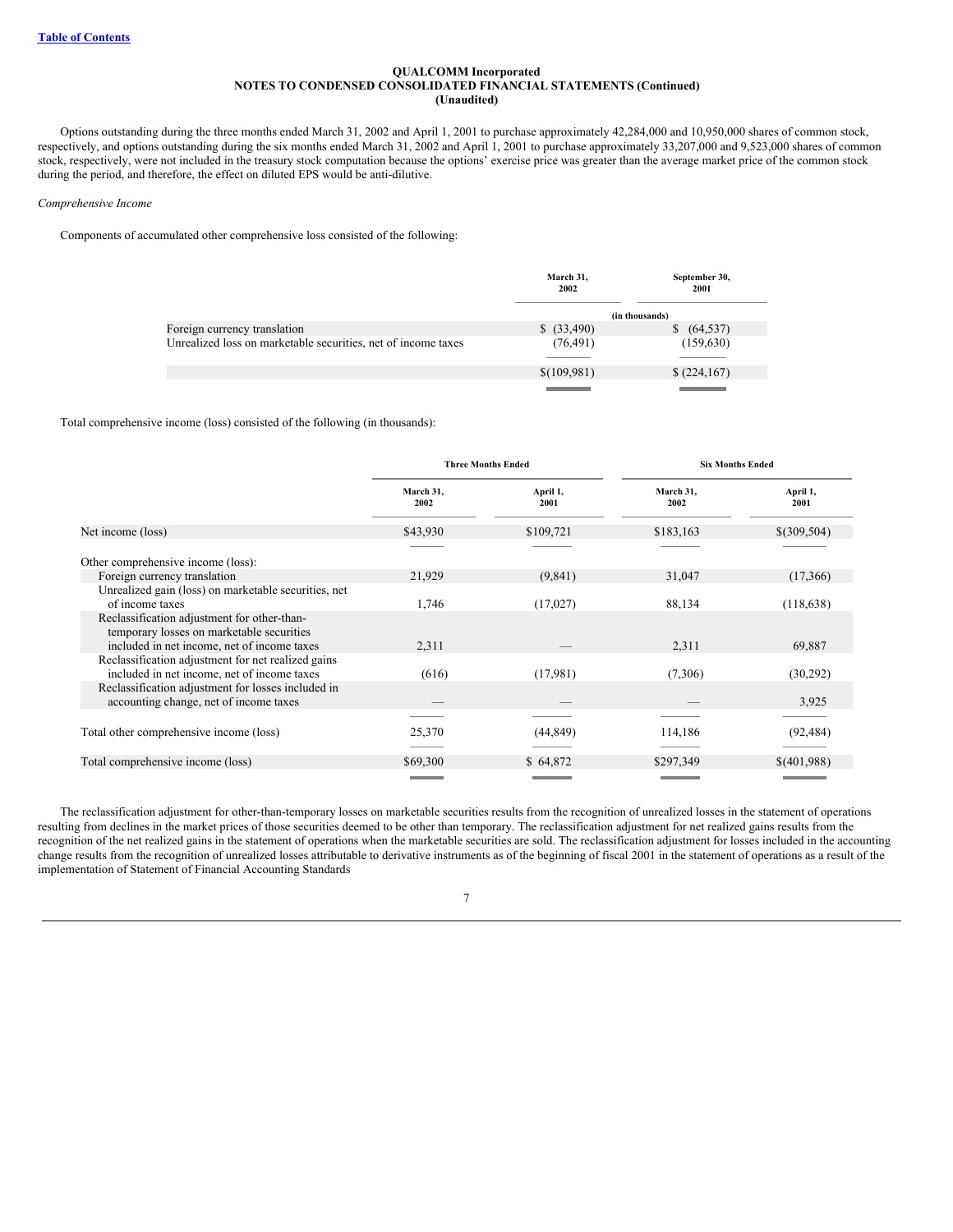No. 133 (FAS 133), "Accounting for Derivative Instruments and Hedging Activities." Unrealized losses on certain derivative instruments subject to FAS 133 were previously recorded as a component of other comprehensive income.

#### *Future Accounting Requirements*

In June 2001, the Financial Accounting Standards Board (FASB) issued Statement of Financial Accounting Standards No. 141 (FAS 141), "Business Combinations," and No. 142 (FAS 142), "Goodwill and Other Intangible Assets." FAS 141 supersedes Accounting Principles Board Opinion (APB) No. 16, "Business Combinations." The provisions of FAS 141 (1) require that the purchase method of accounting be used for all business combinations initiated after June 30, 2001, (2) provide specific criteria for the initial recognition and measurement of intangible assets apart from goodwill, and (3) require that unamortized negative goodwill be written off immediately as an extraordinary gain instead of being deferred and amortized. FAS 141 also requires that, upon adoption of FAS 142, the Company reclassify the carrying amounts of certain intangible assets into or out of goodwill, based on certain criteria. FAS 142 supersedes APB 17, "Intangible Assets," and is effective for fiscal years beginning after December 15, 2001. FAS 142 primarily addresses the accounting for goodwill and intangible assets subsequent to their initial recognition. The provisions of FAS 142 (1) prohibit the amortization of goodwill and indefinite-lived intangible assets, (2) require that goodwill and indefinite-lived intangibles assets be tested annually for impairment (and in interim periods if certain events occur indicating that the carrying value of goodwill and/or indefinite-lived intangible assets may be impaired), (3) require that reporting units be identified for the purpose of assessing potential impairments of goodwill, and (4) remove the forty-year limitation on the amortization period of intangible assets that have finite lives.

FAS 142 requires that goodwill be tested annually for impairment using a two-step process. The first step (Step 1) is to identify a potential impairment and, in transition, this step must be measured as of the beginning of the fiscal year. However, a company has six months from the date of adoption to complete this step. The second step of the goodwill impairment test measures the amount of the impairment loss (measured as of the beginning of the year of adoption), if any, and must be completed by the end of fiscal 2003. Any impairment loss resulting from the transitional impairment tests would be reflected as the cumulative effect of a change in accounting principle in the first quarter 2003.

The Company will adopt the provisions of FAS 142 in its first quarter of fiscal 2003. The Company is in the process of determining its reporting units and the amounts of goodwill, intangible assets, other assets and liabilities allocable to those reporting units and expects to complete Step 1 in the first quarter of fiscal 2003. The Company will no longer record goodwill amortization starting in fiscal 2003. The Company recorded \$64 million and \$127 million in goodwill amortization expense during the three months and six months ended March 31, 2002, respectively.

In August 2001, the FASB issued FAS 144, "Accounting for the Impairment or Disposal of Long-Lived Assets." FAS 144 replaces FAS 121, "Accounting for the Impairment of Long-Lived Assets and for Long-Lived Assets to Be Disposed Of." The FASB issued FAS 144 to establish a single accounting model, based on the framework established in FAS 121, as FAS 121 did not address the accounting for a segment of a business accounted for as a discontinued operation under APB 30, "Reporting The Results of Operations — Reporting The Effects of Disposal of a Segment of a Business, and Extraordinary Unusual and Infrequently Occurring Events and Transactions." FAS 144 also resolves significant implementation issues related to FAS 121. Companies are required to adopt FAS 144 for fiscal years beginning after December 15, 2001, but early adoption is permitted. The Company will adopt FAS 144 as of the beginning of fiscal 2003. The Company has not yet determined the impact this standard will have on its operating results and financial position.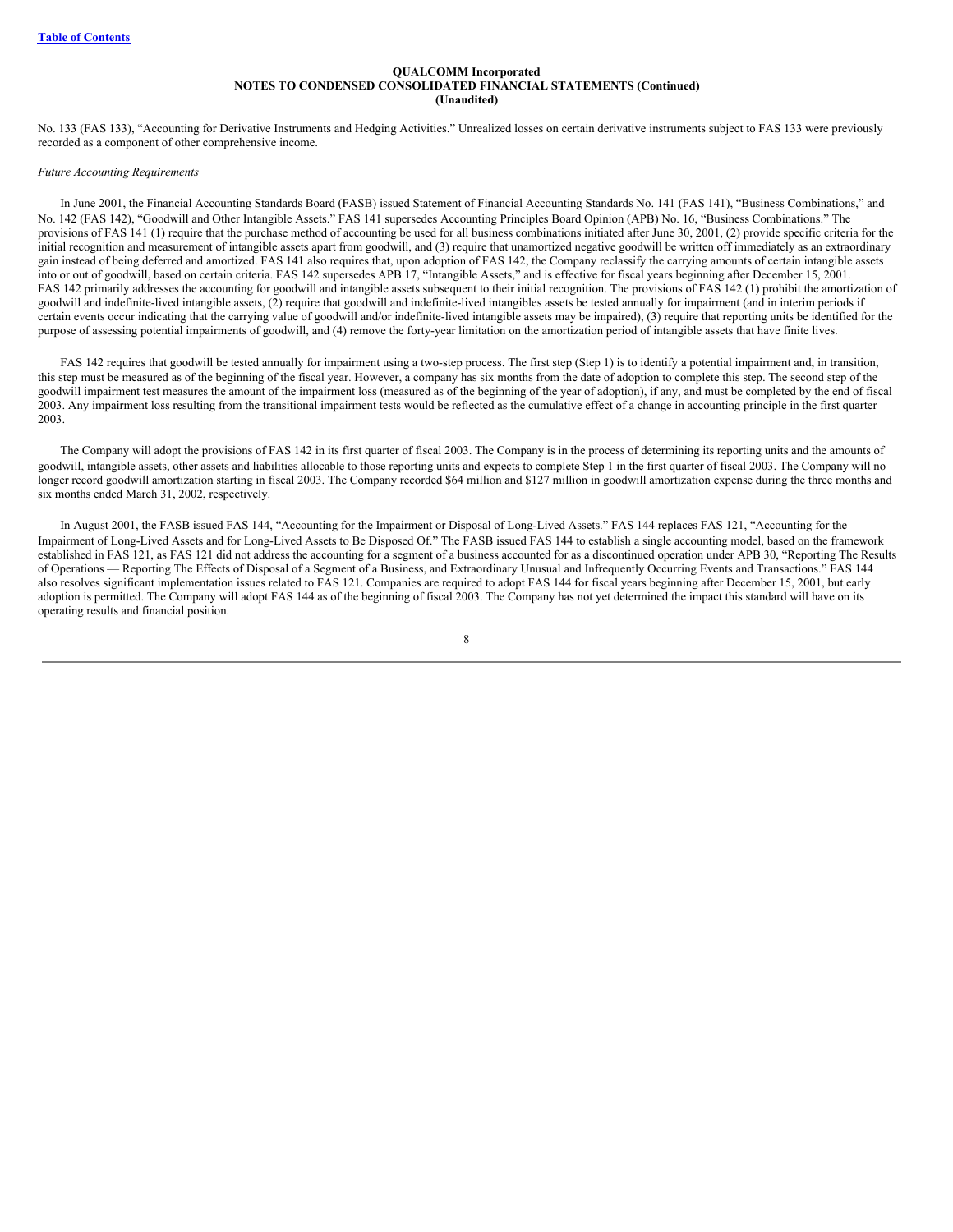### **Note 2 — Composition of Certain Financial Statement Captions**

#### *Marketable Securities*

Marketable securities are comprised of certificates of deposit, commercial paper, U.S. government securities, corporate bonds, mortgage-backed and asset-backed securities and equity securities that are publicly traded. During the second quarter of fiscal 2002, the Company allocated \$300 million to institutional portfolio managers for investment in non-investment grade securities. At March 31, 2002, \$273 million was invested primarily in corporate bonds with credit ratings of B/ B2 and BB/ Ba2.

Management determines the appropriate classification of marketable securities at the time of purchase and reevaluates such designation as of each balance sheet date. Heldto-maturity securities are carried at amortized cost, which approximates fair value. Trading and available-for-sale securities are stated at fair value as determined by the most recently traded price of each security at the balance sheet date. Changes in fair value associated with trading securities are recorded in the statement of operations. Net unrealized gains or losses on available-for-sale securities are reported as a component of comprehensive income (loss).

# *Accounts Receivable*

|                                                               | March 31,<br>2002 | September 30,<br>2001 |
|---------------------------------------------------------------|-------------------|-----------------------|
|                                                               |                   | (in thousands)        |
| Trade, net of allowance for doubtful accounts of \$88,794 and |                   |                       |
| \$15,756, respectively                                        | \$468,160         | \$493,930             |
| Long-term contracts:                                          |                   |                       |
| Billed                                                        | 8,140             | 11,917                |
| Unbilled                                                      |                   | 3,846                 |
| Other                                                         | 29,256            | 7,864                 |
|                                                               |                   |                       |
|                                                               | \$505,556         | \$ 517,557            |
|                                                               |                   |                       |

At March 31, 2002, the allowance for doubtful accounts included \$71 million related to the consolidation of Vesper Holding Ltd. (Vesper Holding) (Note 8).

#### *Finance Receivables*

Finance receivables result from arrangements in which the Company has agreed to provide its customers or certain Code Division Multiple Access (CDMA) customers of Telefonaktiebolaget LM Ericsson (Ericsson) with long-term interest bearing debt financing for the purchase of equipment and/or services. Finance receivables were comprised as follows:

|                                     | March 31,<br>2002 | September 30,<br>2001 |
|-------------------------------------|-------------------|-----------------------|
|                                     | (in thousands)    |                       |
| Finance receivables                 | \$1,445,217       | \$1,388,684           |
| Allowance for doubtful receivables  | (733, 244)        | (703, 948)            |
|                                     |                   |                       |
|                                     | 711,973           | 684,736               |
| Current maturities, net             | 3,635             | 10,345                |
|                                     |                   |                       |
| Noncurrent finance receivables, net | 708,338           | \$ 674,391            |
|                                     |                   |                       |

At March 31, 2002, remaining commitments to extend long-term financing by the Company to certain CDMA customers of Ericsson totaled approximately \$527 million. The commitment to fund \$400 million of this amount expires on November 6, 2003. The funding of the remaining \$127 million, if it occurs, is not

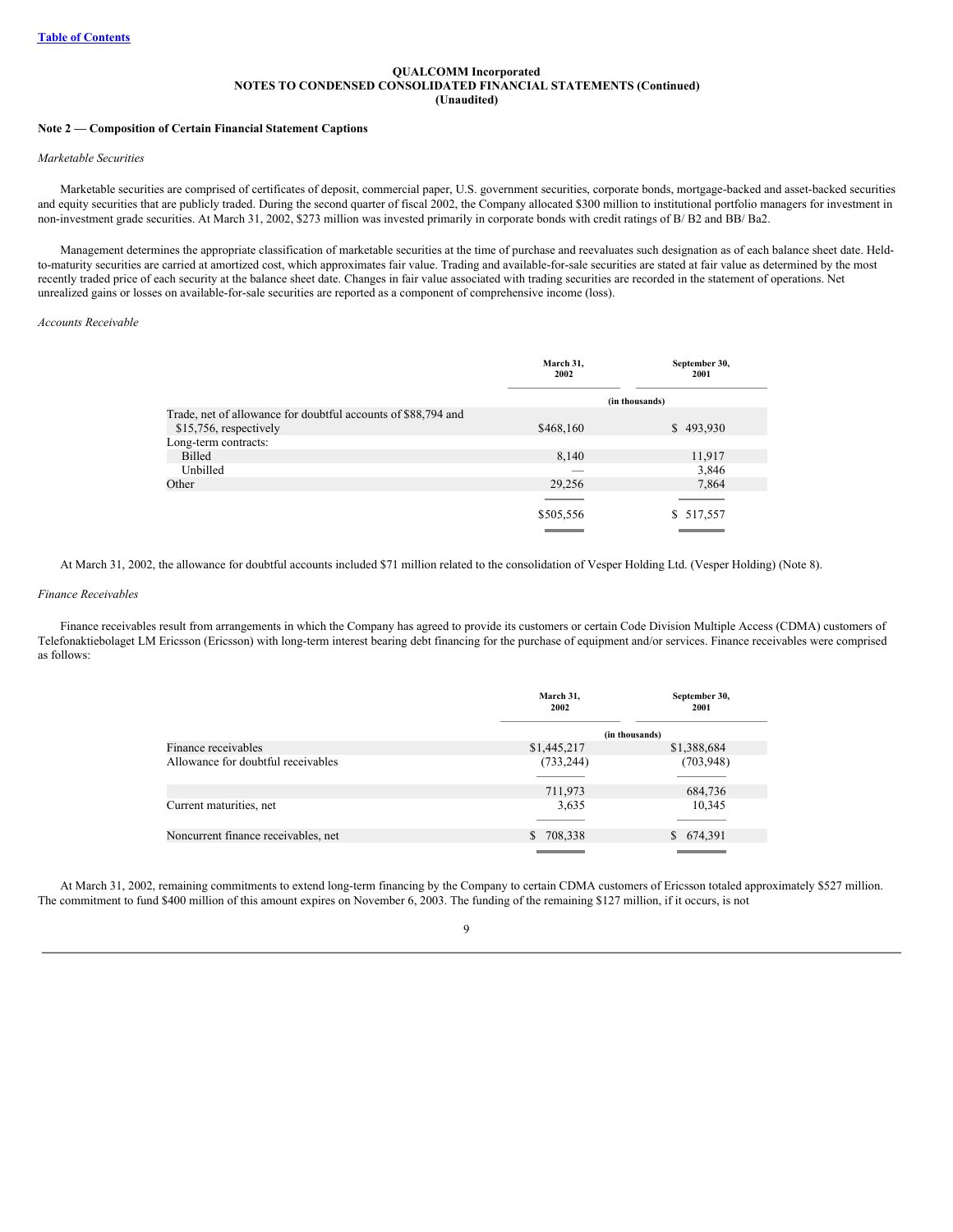subject to a fixed expiration date. The financing commitments are subject to the CDMA customers meeting conditions prescribed in the financing arrangements and, in certain cases, to Ericsson also financing a portion of such sales and services. This financing is generally collateralized by the related equipment. Commitments represent the maximum amounts to be financed under these arrangements; actual financing may be in lesser amounts.

# *Inventories*

|                 | March 31,<br>2002 | September 30,<br>2001 |
|-----------------|-------------------|-----------------------|
|                 |                   | (in thousands)        |
| Raw materials   | \$19,102          | 18,251<br>\$          |
| Work-in-process | 2,943             | 3,346                 |
| Finished goods  | 56,015            | 74,266                |
|                 |                   |                       |
|                 | \$78,060          | 95,863<br>S.          |
|                 |                   |                       |

# *Property, Plant and Equipment*

|                                                | March 31,<br>2002 | September 30,<br>2001 |  |
|------------------------------------------------|-------------------|-----------------------|--|
|                                                |                   | (in thousands)        |  |
| Land                                           | S<br>43,733       | 38,093<br>\$.         |  |
| Buildings and improvements                     | 294,153           | 280,851               |  |
| Computer equipment                             | 353,547           | 283,293               |  |
| Machinery and equipment                        | 463,350           | 176,300               |  |
| Furniture and office equipment                 | 37,474            | 16,393                |  |
| Leasehold improvements                         | 46,970            | 44,990                |  |
|                                                |                   |                       |  |
|                                                | 1,239,227         | 839,920               |  |
| Less accumulated depreciation and amortization | (466, 430)        | (408, 524)            |  |
|                                                |                   |                       |  |
|                                                | \$772,797         | \$431,396             |  |
|                                                |                   |                       |  |

Property, plant and equipment increased during the six months ended March 31, 2002 primarily as a result of the acquisition of Vesper Holding (Note 8).

# *Intangible Assets*

At March 31, 2002 and September 30, 2001, goodwill is presented net of \$511 million and \$389 million in accumulated amortization, respectively. During fiscal 2002, the Company acquired intangible assets, including wireless licenses, as a result of its acquisition of Vesper Holding (Note 8). At March 31, 2002 and September 30, 2001, intangible assets totaled \$195 million and \$121 million, respectively, net of accumulated amortization of \$34 million and \$21 million, respectively.

#### **Note 3 — Investments in Other Entities**

*VeloCom, Inc.*

On November 29, 2001, the Company forgave \$119 million under its debt facility with VeloCom, Inc. (VeloCom), an investor in Vesper Holding (Note 8) and converted its remaining \$56 million convertible promissory note into equity securities of VeloCom (the VeloCom exchange) in conjunction with its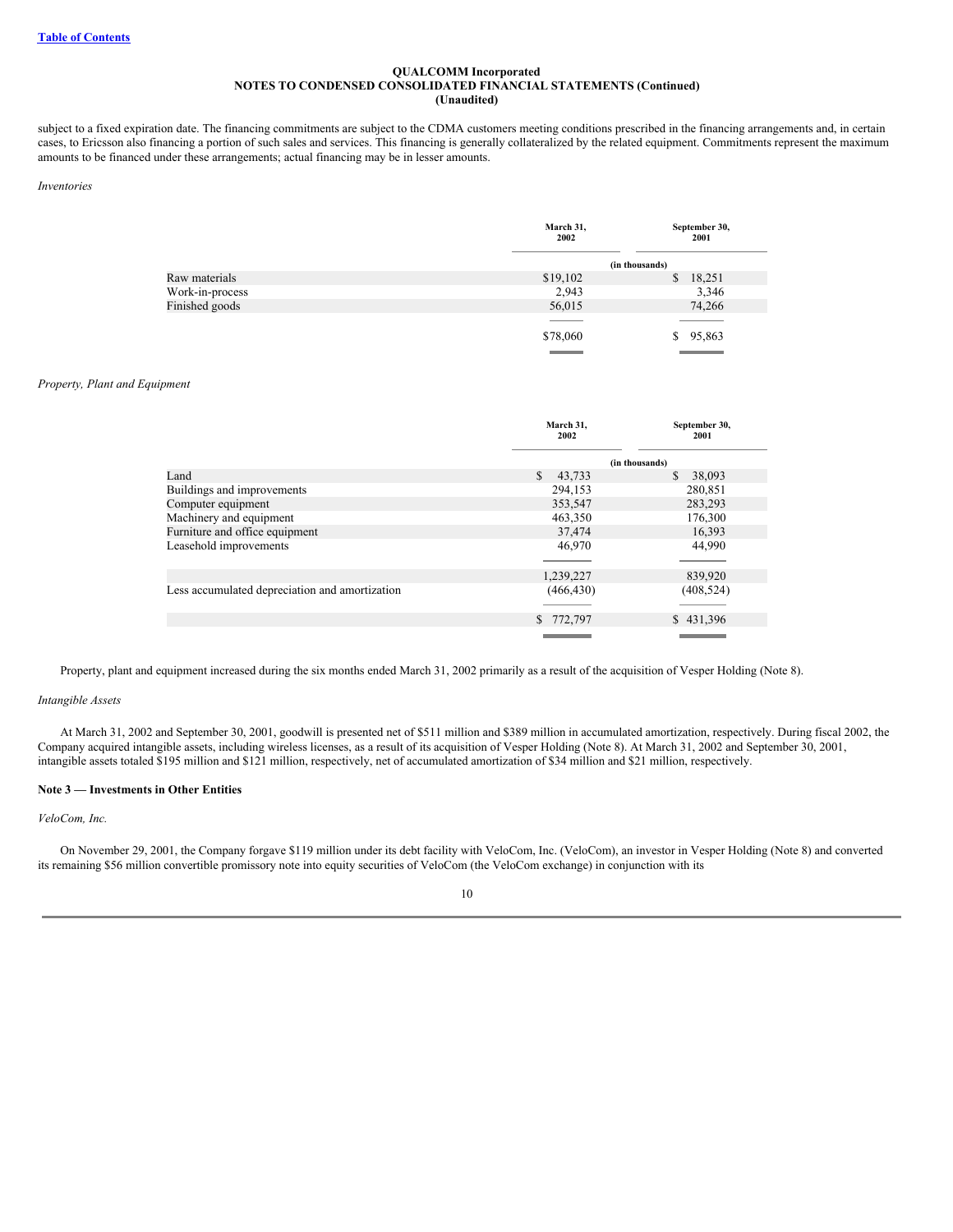acquisition of Vesper Holding. The VeloCom exchange increased the Company's equity interest in VeloCom to 49.9%. The Company uses the equity method to account for its investment in VeloCom.

#### *Reliance Communications Limited*

In December 2001, QUALCOMM agreed to invest up to \$200 million in exchange for up to 4% of the common shares of Reliance Communications Limited (RCL), a wireless carrier in India. RCL intends to construct and operate a CDMA commercial network deploying CDMA2000 1X technology to provide basic telephone services, Wireless Local Loop (WLL) with limited mobility and national long distance services in India. QUALCOMM will purchase the shares as certain milestones are met by RCL. Funding is expected to occur through September 2003. At March 31, 2002, QUALCOMM had not purchased any shares related to this commitment.

# *Inquam Limited*

In October 2000, the Company agreed to invest \$200 million in the convertible preferred shares of Inquam Limited (Inquam). Inquam was formed to acquire, own, develop and manage wireless communications systems, either directly or indirectly, with the primary intent of deploying CDMA-based technology. In addition, QUALCOMM advanced \$10 million under a promissory note that matured on January 31, 2002**.** In April 2002**,** Inquam used equity funding from QUALCOMM to repay the promissory note. At March 31, 2002, \$97 million of the equity funding commitment was outstanding. The Company expects to fund the remaining commitment through December 2002.

### *Other*

Funding commitments related to other investments totaled \$30 million at March 31, 2002, which the Company expects to fund through fiscal 2009. Such commitments are subject generally to the investees meeting certain conditions; actual equity funding may be in lesser amounts.

### **Note 4 — Investment (Expense) Income, Net**

Investment (expense) income was comprised as follows (in thousands):

|                                                      | <b>Three Months Ended</b> |                          | <b>Six Months Ended</b> |                  |
|------------------------------------------------------|---------------------------|--------------------------|-------------------------|------------------|
|                                                      | March 31,<br>2002         | April 1,<br>2001         | March 31,<br>2002       | April 1,<br>2001 |
| Interest income                                      | \$32,569                  | \$71,468                 | \$65,004                | \$139,890        |
| Net realized gains on marketable securities          | 959                       | 30,184                   | 7,193                   | 50,772           |
| Net realized losses on derivative instruments        |                           | $\qquad \qquad - \qquad$ | (465)                   |                  |
| Other-than-temporary losses on marketable securities | (2,345)                   | (3,538)                  | (2,345)                 | (147, 166)       |
| Other-than-temporary losses on other investments     | (3, 143)                  |                          | (8,290)                 | (9.933)          |
| Change in fair values of derivative investments      | (49,264)                  | 11,864                   | (28, 547)               | (148,396)        |
| Minority interest in loss (income) of consolidated   |                           |                          |                         |                  |
| subsidiaries                                         | 17,022                    | (756)                    | 19,364                  | (1, 438)         |
| Equity in losses of investees                        | (20, 805)                 | (49,706)                 | (38, 889)               | (81, 622)        |
|                                                      |                           |                          |                         |                  |
|                                                      | \$(25,007)                | \$59,516                 | \$13,025                | \$(197,893)      |
|                                                      |                           |                          |                         |                  |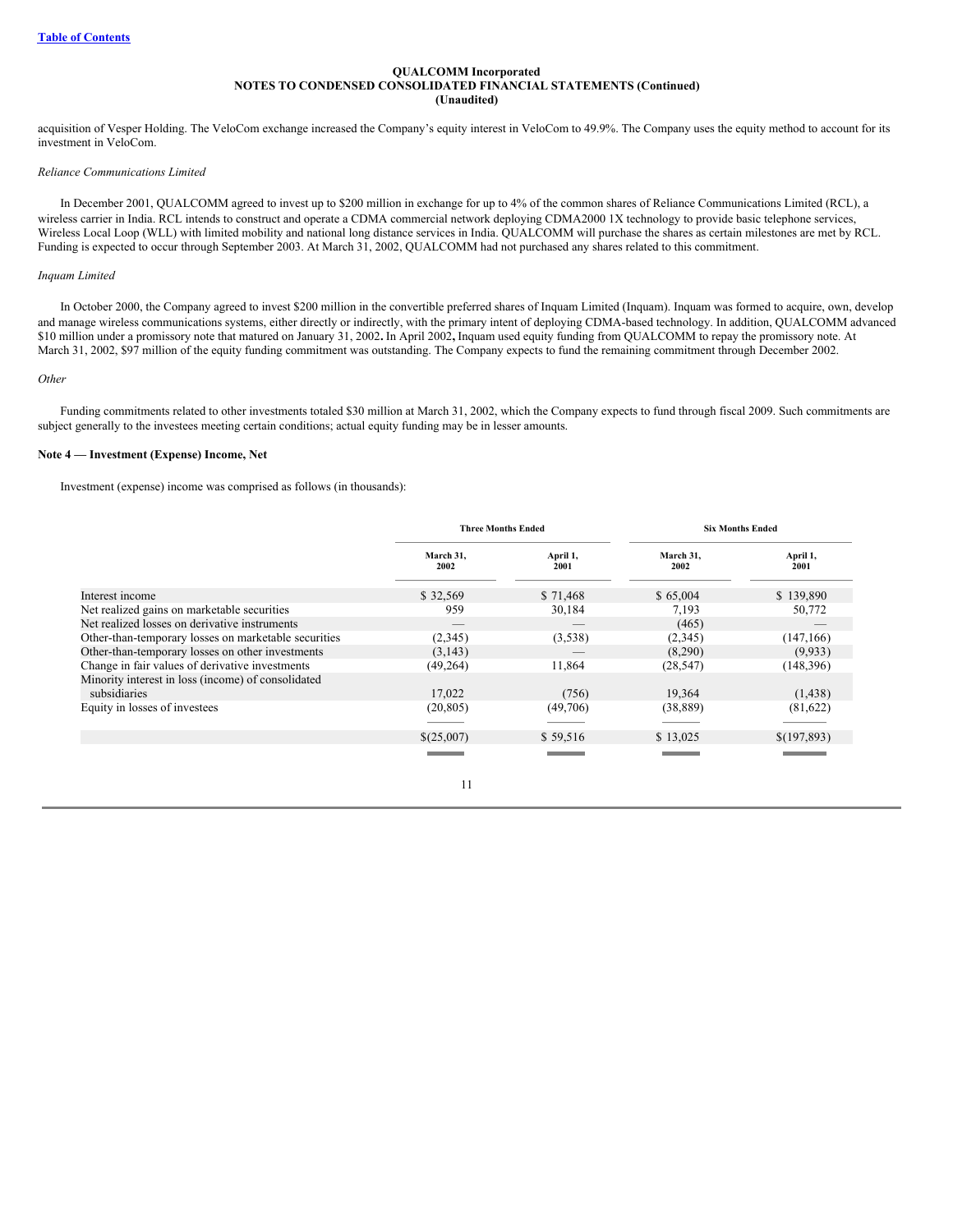#### **Note 5 — Income Taxes**

The Company currently estimates its annual effective income tax rate to be approximately 36% for fiscal 2002. This rate differs from the U.S. statutory rate primarily due to the partial reversal of the valuation allowance that was previously charged to expense, the impact of nondeductible goodwill amortization on the pre-tax income, earnings outside the United States and research and development credits. The prior fiscal year rate of negative 25% was the result of pre-tax losses and foreign taxes paid for which it was more likely than not the Company would not receive a tax benefit. The expected annual effective tax rate for fiscal 2002 differs from the prior fiscal year due to an increase in projected earnings and the reduction of deferred tax assets and the related valuation allowance which was previously charged to expense.

# **Note 6 — Segment Information**

The Company is organized on the basis of products and services. During the first quarter of fiscal 2002, the Company formed two new operating segments, QUALCOMM Wireless & Internet and QUALCOMM Strategic Initiatives, as a result of changes in the Company's businesses and in managerial reporting. Three segments have been aggregated into the QUALCOMM Wireless & Internet segment. Reportable segments are as follows:

- QUALCOMM CDMA Technologies (QCT) develops and supplies CDMA-based integrated circuits and system software for wireless voice and data communications and global positioning products;
- QUALCOMM Technology Licensing (QTL) licenses third parties to design, manufacture, and sell products incorporating the Company's CDMA technology;
- QUALCOMM Wireless & Internet (QWI) comprised of:
	- QUALCOMM Internet Services (QIS) provides solutions for wireless service providers as the industry moves toward wireless convergence through the Company's BREW product, an open application platform for CDMA-based wireless devices;
	- QUALCOMM Digital Media (QDM) develops technologies to support the processing, transmission and management of content for a variety of media applications, including the delivery of digitized motion pictures (Digital Cinema) and highly secure, wireless products for the United States government; and
		- QUALCOMM Wireless Business Solutions (QWBS) provides satellite and terrestrial-based two-way data messaging and position reporting services to transportation companies and private fleets.
	- QUALCOMM Strategic Initiatives (QSI) manages the Company's strategic investment activities. QSI makes strategic investments to promote the worldwide adoption of CDMA products and services for wireless voice and Internet data communications, including CDMA carriers and licensed device manufacturers and companies that support the design and introduction of new CDMA-based products or possess unique capabilities or technology. QSI also provides financing to CDMA carriers to facilitate the marketing and sale of CDMA equipment by licensed manufacturers.

The Wireless Systems division, which has contracts with Globalstar L.P. to design, develop and manufacture subscriber products and ground telecommunications equipment, is no longer included in a reportable segment, and the division's revenues and losses are presented with other products in reconciling items.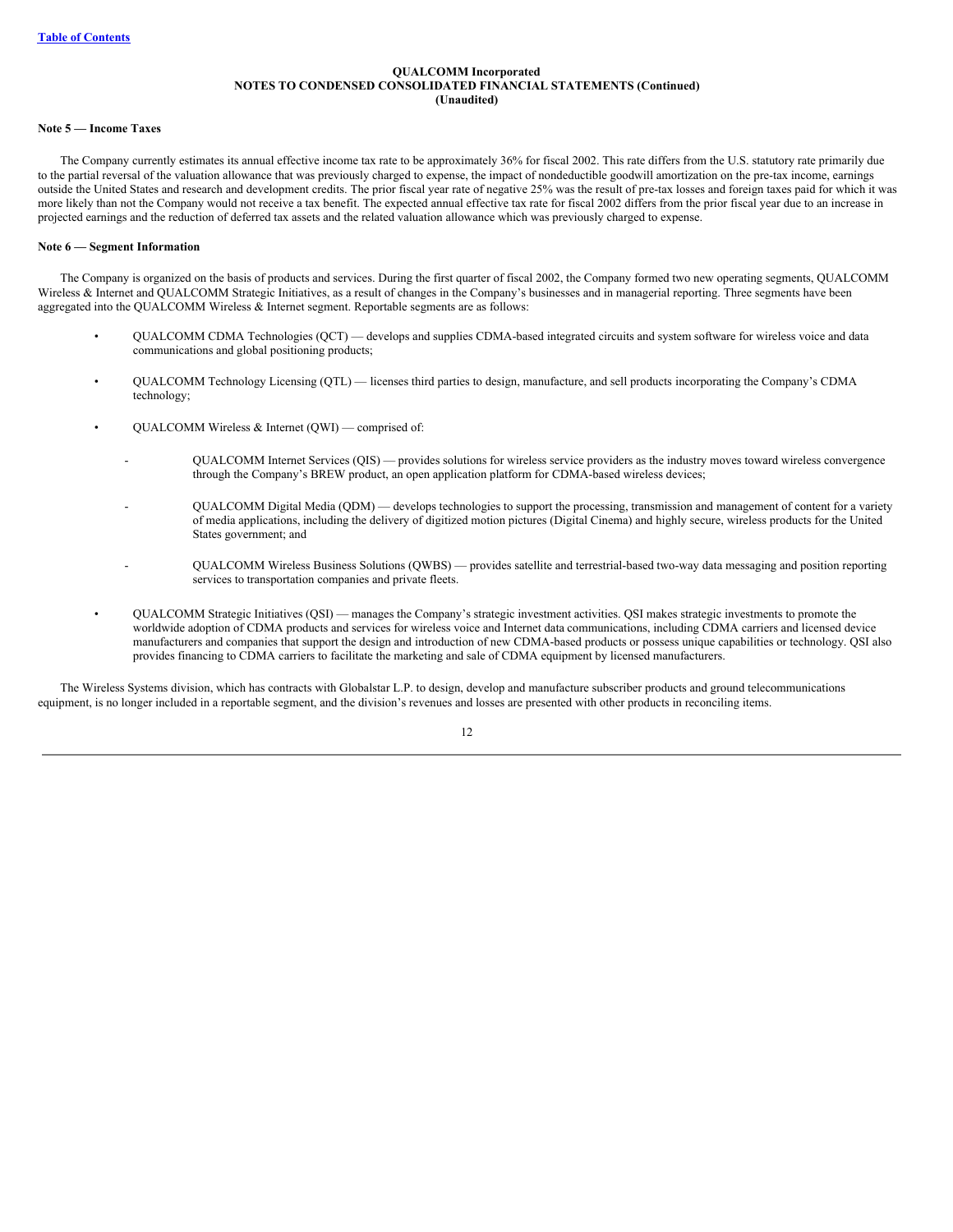The Company evaluates the performance of its segments based on earnings before income taxes and accounting changes (EBT), excluding certain impairment and other charges that are not allocated to the segments for management reporting purposes. EBT includes the allocation of certain corporate expenses to the segments, including depreciation and amortization expense related to unallocated corporate assets. Segment data includes intersegment revenues.

Segment results presented for the fiscal 2001 period have been restated to conform to the current year segment presentation. The table below presents revenues and EBT for reported segments (in thousands):

|                             |           |           |           |            | Reconciling |             |
|-----------------------------|-----------|-----------|-----------|------------|-------------|-------------|
|                             | QCT       | QTL       | OWI       | QSI        | Items       | Total       |
| For the three months ended: |           |           |           |            |             |             |
| March 31, 2002              |           |           |           |            |             |             |
| Revenues                    | \$343,815 | \$193,955 | \$110,264 | \$36,852   | \$11,229    | \$696,115   |
| <b>EBT</b>                  | 77,724    | 171,535   | (3,964)   | (118, 828) | (57, 826)   | 68,641      |
| <b>April 1, 2001</b>        |           |           |           |            |             |             |
| Revenues                    | \$364,059 | \$225,646 | \$99,312  | S<br>_     | \$ 28,131   | \$717,148   |
| <b>EBT</b>                  | 84,866    | 206,663   | 6,705     | 12,622     | (41, 351)   | 269,505     |
| For the six months ended:   |           |           |           |            |             |             |
| <b>March 31, 2002</b>       |           |           |           |            |             |             |
| Revenues                    | \$702,959 | \$404,758 | \$219,559 | \$42,806   | \$24,675    | \$1,394,757 |
| <b>EBT</b>                  | 164,665   | 360,223   | (5,197)   | (123, 787) | (109, 712)  | 286,192     |
| April 1, 2001               |           |           |           |            |             |             |
| Revenues                    | \$694.691 | \$412,470 | \$210,084 | \$.        | \$55,112    | \$1,372,357 |
| <b>EBT</b>                  | 169,046   | 380,802   | 23,980    | (803, 870) | (247,765)   | (477, 807)  |

Reconciling items in the previous table were comprised as follows (in thousands):

|                                     |                   | <b>Three Months Ended</b> |                   | <b>Six Months Ended</b> |  |
|-------------------------------------|-------------------|---------------------------|-------------------|-------------------------|--|
|                                     | March 31,<br>2002 | April 1,<br>2001          | March 31,<br>2002 | April 1,<br>2001        |  |
| <b>Revenues</b>                     |                   |                           |                   |                         |  |
| Elimination of intersegment revenue | \$(18,714)        | \$(17,007)                | \$ (38,000)       | $$$ (33,186)            |  |
| Other products                      | 29,943            | 45,138                    | 62,675            | 88,298                  |  |
|                                     |                   |                           |                   |                         |  |
| Reconciling items                   | \$11,229          | \$28,131                  | \$24,675          | \$55,112                |  |
|                                     |                   |                           |                   |                         |  |
| <b>Earnings before income taxes</b> |                   |                           |                   |                         |  |
| Unallocated corporate expenses      | \$(75,075)        | \$(72,764)                | \$(146,615)       | \$(213,930)             |  |
| Unallocated investment income, net  | 23,219            | 45,605                    | 47,222            | 87,963                  |  |
| Unallocated interest expense        | (127)             | (1,362)                   | (158)             | (9,630)                 |  |
| EBT from other products             | (4,901)           | (13,245)                  | (6, 344)          | (110, 551)              |  |
| Intracompany profit                 | (942)             | 415                       | (3,817)           | (1,617)                 |  |
|                                     |                   |                           |                   |                         |  |
| Reconciling items                   | \$(57,826)        | \$(41,351)                | \$(109,712)       | \$(247,765)             |  |
|                                     |                   |                           |                   | <u> Tanzania (</u>      |  |

Unallocated corporate expenses included \$63 million and \$126 million for amortization of goodwill and other acquisition-related intangible assets during the three months and six months ended March 31, 2002, respectively. Unallocated corporate expenses during the three months and six months ended April 1, 2001 included \$63 million and \$125 million for the amortization of goodwill and other acquisition-related intangible

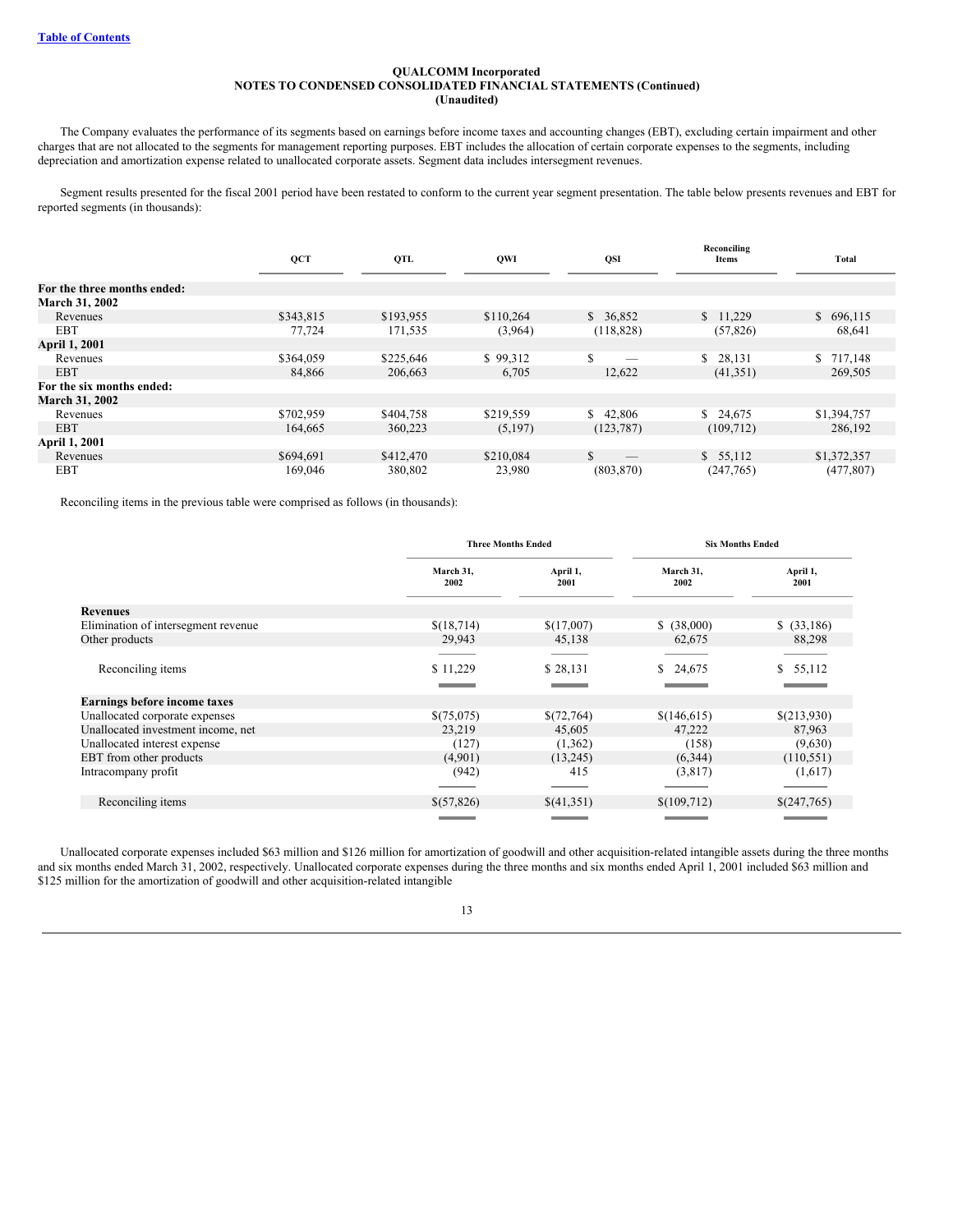assets, respectively, and \$63 million related to the Globalstar business and \$69 million in charges related to an arbitration decision against the Company during the six months ended April 1, 2001.

Revenues from external customers and intersegment revenues were as follows (in thousands):

|                                  | QCT       | QTL       | QWI       | <b>QSI</b>        |
|----------------------------------|-----------|-----------|-----------|-------------------|
| For the three months ended:      |           |           |           |                   |
| March 31, 2002                   |           |           |           |                   |
| Revenues from external customers | \$341,833 | \$179,458 | \$108,029 | \$36,852          |
| Intersegment revenues            | 1,982     | 14,497    | 2,235     |                   |
| <b>April 1, 2001</b>             |           |           |           |                   |
| Revenues from external customers | \$361,702 | \$211,089 | \$99,219  |                   |
| Intersegment revenues            | 2,357     | 14,557    | 93        |                   |
| For the six months ended:        |           |           |           |                   |
| <b>March 31, 2002</b>            |           |           |           |                   |
| Revenues from external customers | \$700,172 | \$374,925 | \$214,179 | \$42,806          |
| Intersegment revenues            | 2,787     | 29,833    | 5,380     |                   |
| <b>April 1, 2001</b>             |           |           |           |                   |
| Revenues from external customers | \$690,783 | \$383,360 | \$209,916 | $\qquad \qquad -$ |
| Intersegment revenues            | 3.908     | 29,110    | 168       |                   |

Segment assets are comprised of accounts receivable, finance receivables and inventory for QCT, QTL and QWI. The QSI segment assets include marketable securities, accounts receivable, finance receivables, notes receivable, other investments and all assets of Wireless Knowledge and Vesper Holding (Note 8). Total segment assets differ from total assets on a consolidated basis as a result of unallocated corporate assets primarily comprised of cash, cash equivalents, marketable debt securities, property plant and equipment, and goodwill. Segment assets were as follows (in thousands):

|                    | March 31,<br>2002 | September 30,<br>2001 |  |
|--------------------|-------------------|-----------------------|--|
| QCT                | \$ 231,855        | \$296,638             |  |
| QTL                | 154,772           | 180,276               |  |
| QWI                | 88,425            | 109,443               |  |
| QSI                | 2,061,644         | 1,294,278             |  |
| Reconciling items  | 3,852,688         | 3,789,098             |  |
| Total consolidated | \$6,389,384       | \$5,669,733           |  |
|                    |                   |                       |  |

The QSI segment assets increased during the six months ended March 31, 2002 primarily as a result of the acquisition of Vesper Holding (Note 8).

#### **Note 7 — Commitments and Contingencies**

### *Litigation*

*Schwartz, et al v. QUALCOMM*: On December 14, 2000, 77 former QUALCOMM employees filed a lawsuit against the Company in the District Court for Boulder County, Colorado, alleging claims for intentional misrepresentation, nondisclosure and concealment, violation of C.R.S. Section 8-2-104 (obtaining workers by misrepresentation), breach of contract, breach of the implied covenant of good faith and fair dealing, promissory estoppels, negligent misrepresentation, unjust enrichment, violation of California Labor Code Section 970, violation of California Civil Code Sections 1709-1710, rescission, violation of California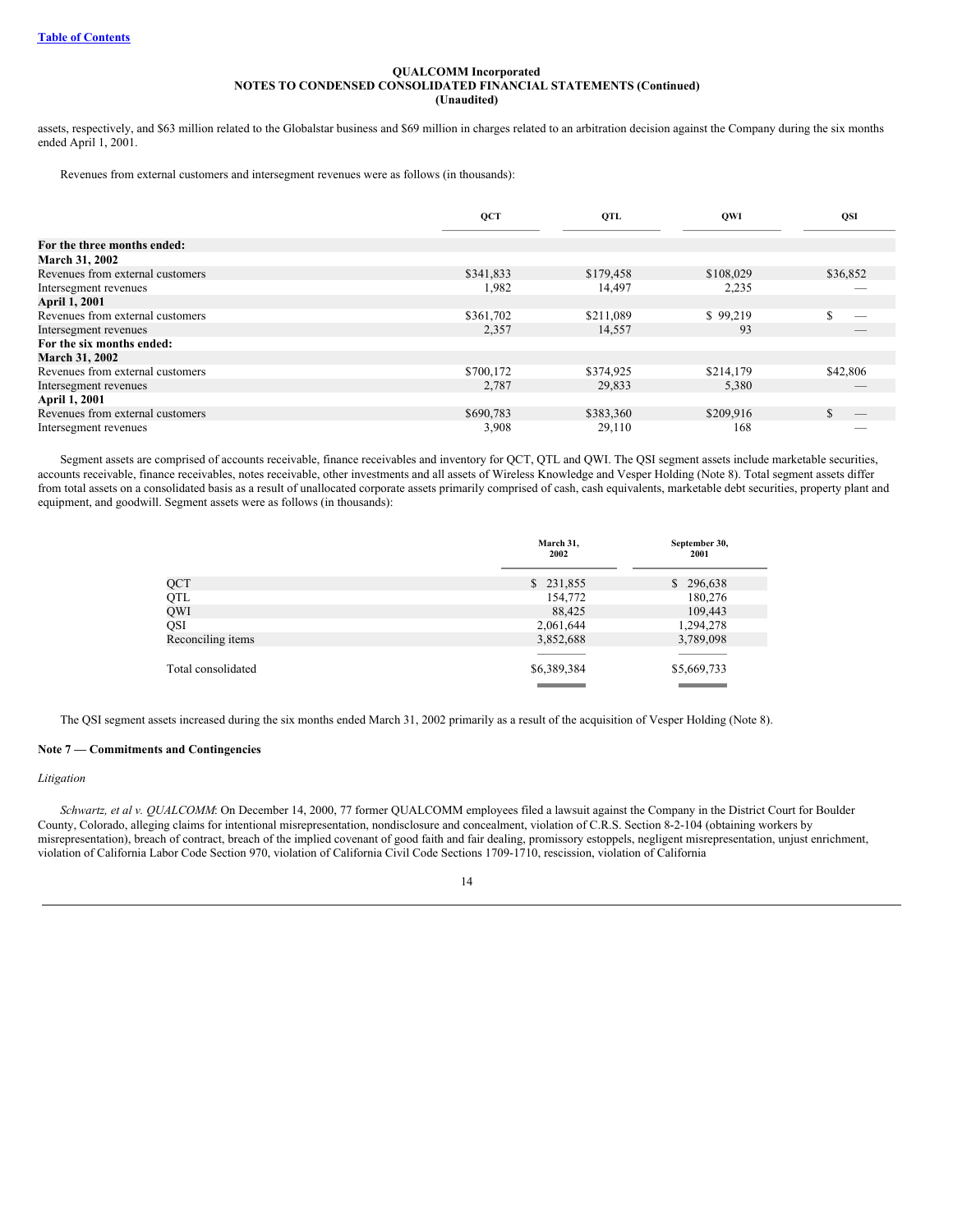Business & Professions Code Section 17200 and violation of California Civil Code Section 1575. Since then, 10 other individuals have joined the suit as plaintiffs. On November 29, 2001, the Court granted the Company's motion to dismiss 17 of the plaintiffs from the lawsuit. Although there can be no assurance that an unfavorable outcome of the dispute would not have a material adverse effect on the Company's operating results, liquidity or financial position, the Company believes the claims are without merit and will vigorously defend the action.

*GTE Wireless Incorporated (GTE) v. QUALCOMM*: On June 29, 1999, GTE filed an action in the United States District Court for the Eastern District of Virginia asserting that wireless telephones sold by the Company infringe a single patent allegedly owned by GTE. On September 15, 1999, the Court granted the Company's motion to transfer the action to the United States District Court for the Southern District of California. On February 14, 2002, the District Court granted QUALCOMM's motion for summary judgment that QUALCOMM's products did not infringe GTE's asserted patent and denied GTE's motion seeking summary judgment on infringement. QUALCOMM's counterclaims that the patent is invalid or unenforceable remain pending in the District Court, and the parties expect trial on those issues will be stayed while the ruling granting QUALCOMM's motion and denying GTE's motion may be appealed. Although there can be no assurance that an unfavorable outcome of the dispute would not have a material adverse effect on the Company's operating results, liquidity or financial position, the Company believes the action is without merit and will vigorously defend the action.

*Durante, et al v. QUALCOMM*: On February 2, 2000, three former QUALCOMM employees filed a putative class action against the Company, ostensibly on behalf of themselves and those former employees of the Company whose employment was terminated in April 1999. Virtually all of the purported class of plaintiffs received severance packages at the time of the termination of their employment, in exchange for a release of claims, other than federal age discrimination claims, against the Company. The complaint was filed in California Superior Court in and for the County of Los Angeles and purports to state ten causes of action including breach of contract, age discrimination, violation of Labor Code Section 200, violation of Labor Code Section 970, unfair business practices, intentional infliction of emotional distress, unjust enrichment, breach of the covenant of good faith and fair dealing, declaratory relief and undue influence. The complaint seeks an order accelerating all unvested stock options for the members of the class. On June 27, 2000, the case was ordered transferred from Los Angeles County Superior Court to San Diego County Superior Court. On July 3, 2000, the Company removed the case to the United States District Court for the Southern District of California, and discovery has commenced. On May 29, 2001, the Court dismissed all plaintiffs' claims except for claims arising under the federal Age Discrimination in Employment Act. On July 16, 2001, the Court granted conditional class certification on the remaining claims, to be revisited by the Court at the end of the discovery period. Although there can be no assurance that an unfavorable outcome of the dispute would not have a material adverse effect on the Company's operating results, liquidity or financial position, the Company believes the claims are without merit and will vigorously defend the action.

*Zoltar Satellite Alarm Systems, Inc. v. QUALCOMM and SnapTrack:*On March 30, 2001, Zoltar Satellite Alarm Systems, Inc. filed suit against QUALCOMM and SnapTrack, a QUALCOMM wholly-owned subsidiary, alleging infringement of three patents. On August 27, 2001, Zoltar filed an amended complaint adding Sprint Corp. as a named defendant and narrowing certain infringement claims against QUALCOMM and SnapTrack. Since then, Zoltar has stated its intention to dismiss Sprint Corp. as a defendant. QUALCOMM and SnapTrack have filed responsive pleadings and discovery has commenced. Trial has been set for February 11, 2003. Although there can be no assurance that an unfavorable outcome of this dispute would not have a material adverse effect on QUALCOMM's operating results, liquidity or financial position, QUALCOMM believes the claims are without merit and will vigorously defend the action.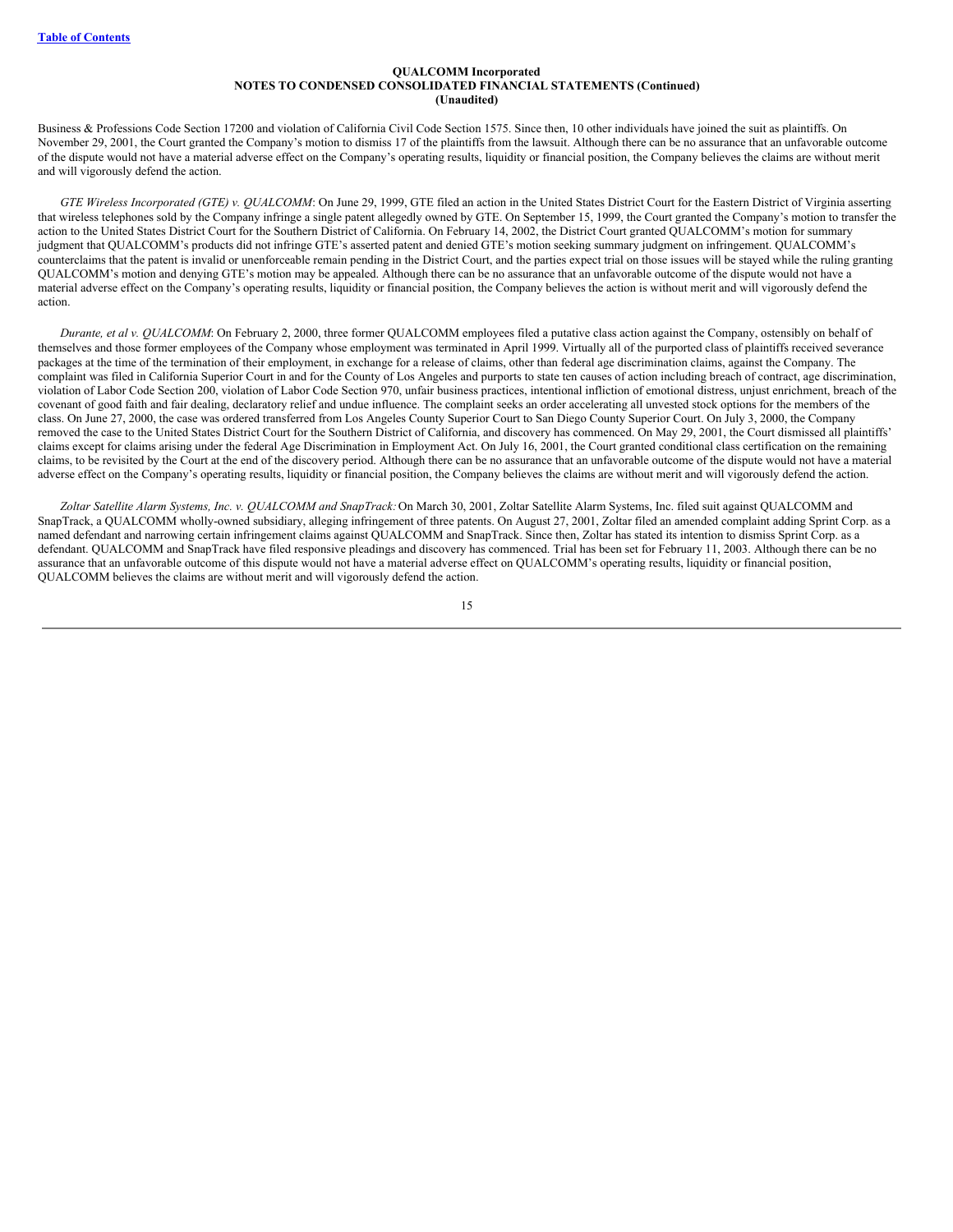The Company is engaged in other legal actions arising in the ordinary course of its business and believes that the ultimate outcome of these actions will not have a material adverse effect on its operating results, liquidity or financial position.

#### *Debt Commitments*

The Company consolidates the bank loans and capital lease commitments of Vesper Holding (Note 8). The balances at March 31, 2002 were \$85 million and \$43 million, respectively. The bank loans, which are denominated in Brazilian real, bear interest at the Certificate of Deposit Inter Bank (CDI) rate (the LIBOR rate equivalent in Brazil) plus 1.5% (approximately 20% at March 31, 2002). The lease commitments are subject to interest rates ranging from 11.25% to 14.5%. The aggregate amounts of maturities and minimum lease payments on this debt in each of the next five years from fiscal 2002 through 2006 are \$16 million, \$19 million, \$25 million, \$67 million and \$1 million, respectively. These debt commitments are collateralized by assets of Vesper Holding. The current and long-term portions of these debt commitments are included in other current liabilities and other liabilities, respectively.

# *Pegaso Telecomunicaciones, S.A. de C.V.*

The Company has a bridge loan facility with Pegaso Telecomunicaciones, S.A. de C.V. (Pegaso), a CDMA wireless operating company in Mexico. The facility was payable in full on October 31, 2001, or August 29, 2002 if certain milestones were met, including the completion of a strategic sale or merger of Pegaso with a third party. At March 31, 2002, \$413 million was outstanding under the bridge facility, net of deferred interest and unearned fees. The bridge facility currently bears interest at 20%. The Company also has an equipment loan facility with Pegaso. At March 31, 2002, \$264 million was outstanding under the equipment loan facility, net of deferred interest and unearned fees. The equipment loan facility is payable through December 31, 2006 and bears interest at LIBOR plus 4.5%. Pegaso did not complete a strategic sale or merger by October 31, 2001, as required by covenants in both the amended bridge facility and the equipment loan facility. Pegaso also ceased making scheduled payments on the equipment loan. The Company ceased accruing interest on these loans effective at the beginning of the fourth fiscal quarter of 2001.

On January 16, 2002, a series of agreements were signed by and among Pegaso's owners and its lenders, including the Company, amending shareholder and lender rights related to the approval of a change of control and establishing the terms of interim financing to be provided to Pegaso. The purpose of the agreements was to provide time for Pegaso to continue to negotiate with potential buyers and to ensure the availability of interim financing to Pegaso during this process. As a result of these agreements, the Company provided \$40 million in interim financing, including \$5 million in capitalized fees, to Pegaso during the second quarter of fiscal 2002. The Company received warrants to purchase 1.75 million shares of Pegaso common stock related to the interim financing. The interim facility, including principal and 12% interest, was payable in full on or before March 31, 2002. Under the terms of the January 16, 2002 agreements, the interim financing is to be fully repaid from the proceeds of a sale transaction prior to the repayment of other debt of Pegaso. If Pegaso enters into a definitive agreement for a sale transaction, the interim financing must be repaid in full within 90 days after the closing date of the sale transaction, or alternatively, within 10 days of any cancellation or termination of the definitive agreement. The Company also intends to provide, subject to certain conditions, additional interim financing of up to \$140 million to Pegaso on similar terms. It is anticipated that \$100 million of this amount will bear interest at LIBOR, and the remaining \$40 million will bear interest at LIBOR plus 1%. A shareholder in Pegaso has committed to purchase a participation of up to \$35 million of the \$100 million additional interim financing bearing interest at LIBOR. The Company's aggregate commitment to provide additional long-term financing to Pegaso under its arrangements with Ericsson (Note 2) remains unchanged at \$105 million, subject to Pegaso or a new buyer meeting certain conditions. The Company remains committed to acquire \$54 million in long-term financing provided by Ericsson to Pegaso when the same

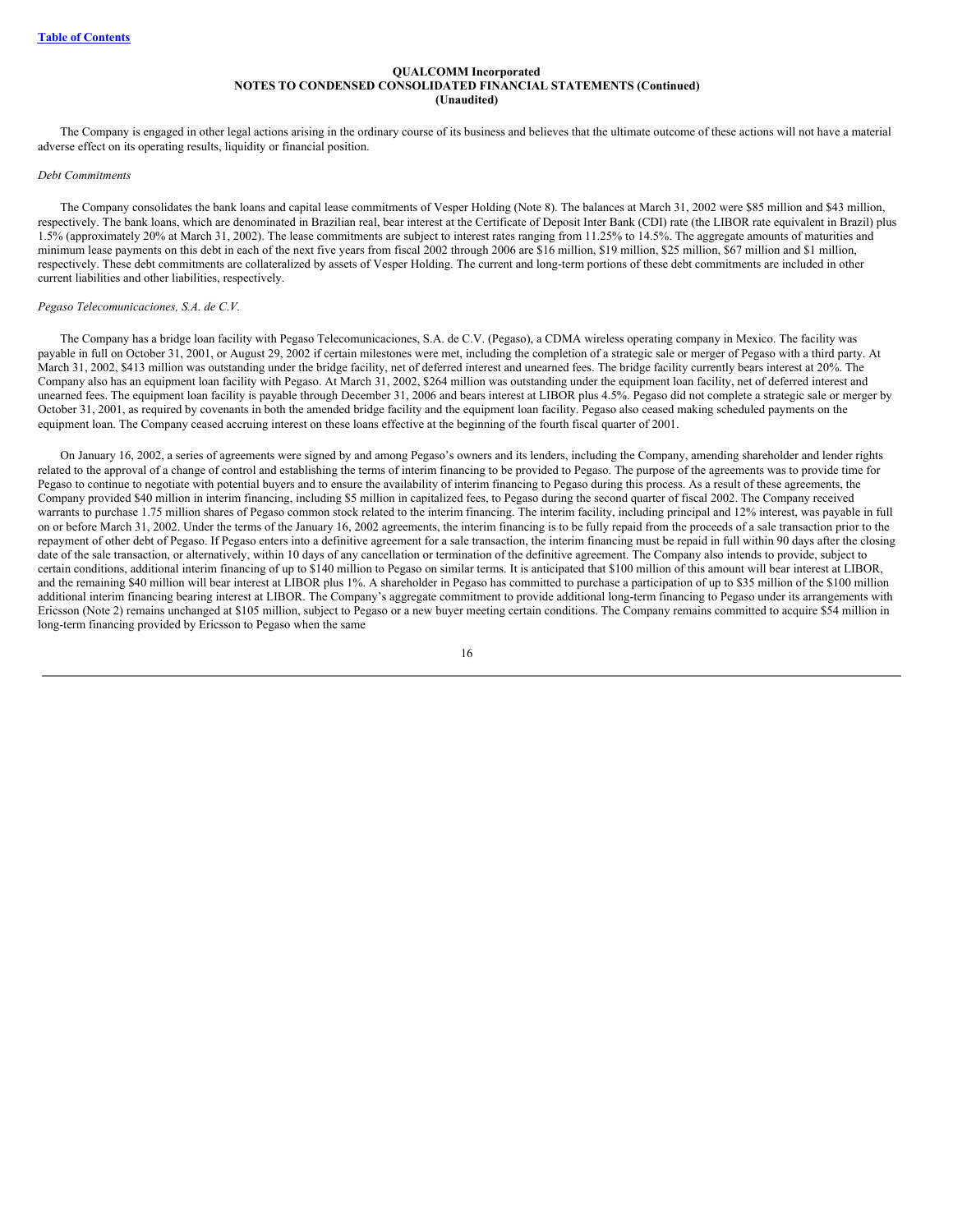conditions are met. The Company had \$5 million in other financing commitments to Pegaso as of March 31, 2002.

In March 2002, Telefonica Moviles announced the execution of a Letter of Intent to acquire a 65% controlling interest in Pegaso. Consummation of the transaction is dependent on the satisfaction of certain requirements, including but not limited to executing definitive documents and obtaining regulatory approvals. The closing of the transaction is not expected to have a significant effect on the Company's financial position or results of operations.

#### *Leap Wireless International Inc.*

In March 2001, the Company transferred a \$125 million Auction Discount Voucher (ADV) to Leap Wireless International Inc. (Leap Wireless) to support its spectrum acquisition activities in the FCC's current auction of PCS spectrum. The transfer was funded under the Company's \$125 million senior credit facility with Leap Wireless. The facility is repayable in a lump sum payment, including principal and interest accrued through October 2002, no later than March 9, 2006. After October 2002, interest is payable semi-annually. The facility bears interest at LIBOR plus 7.5%. The Company deferred the recognition of income related to the ADV transfer due to Leap Wireless' right to return the ADV in satisfaction of the note within two years upon the occurrence of certain future events. In August 2001, Leap Wireless transferred the ADV back to the Company. Under the terms of the senior credit facility with Leap Wireless, the Company is committed to fund up to \$125 million as a result of the return of the ADV until the earlier of settlement of the FCC auction or Leap Wireless' withdrawal from the auction. At March 31, 2002, no cash had been advanced to Leap Wireless, but \$1 million in loan fees and accrued interest were outstanding under the facility.

#### *Other*

In addition to the financing commitments to Pegaso, Leap Wireless and Ericsson (Note 2), the Company had \$3 million of letters of credit and \$20 million of other financial guarantees and commitments outstanding as of March 31, 2002, none of which were collateralized.

#### **Note 8 — Acquisitions**

#### *Vesper Holding, Ltd.*

In fiscal 1999, the Company acquired an approximate 16% ownership interest in Vesper Sao Paulo S.A. and Vesper S.A. (the Vesper Operating Companies). The Vesper Operating Companies were formed by a consortium of investors to provide wireless and wireline telephone services in the northern region of Brazil and in the state of Sao Paulo. In addition, the Company extended long-term financing to the Vesper Operating Companies related to the Company's financing arrangement with Ericsson (Note 2). On November 13, 2001, QUALCOMM consummated a series of transactions as part of an overall financial restructuring (the Restructuring) of the Vesper Operating Companies.

Pursuant to the Restructuring, the Company and VeloCom (Note 3) committed to invest \$266 million and \$80 million, respectively, in a newly formed holding company called Vesper Holding, organized under the laws of the Cayman Islands. Vesper Holding acquired certain liabilities of the Vesper Operating Companies from their vendors for \$135 million and the issuance of warrants to purchase an approximate 7% interest in Vesper Holding, and the vendors released in full any claims that they might have against the Company, VeloCom, the Vesper Operating Companies and other related parties arising from or related to the acquired liabilities. In a series of related transactions, Vesper Holding agreed to contribute the acquired liabilities to the Vesper Operating Companies in exchange for equity securities and to cancel the contributed liabilities. At March 31, 2002, the Company directly owns 72% of the issued and outstanding equity of Vesper Holding, and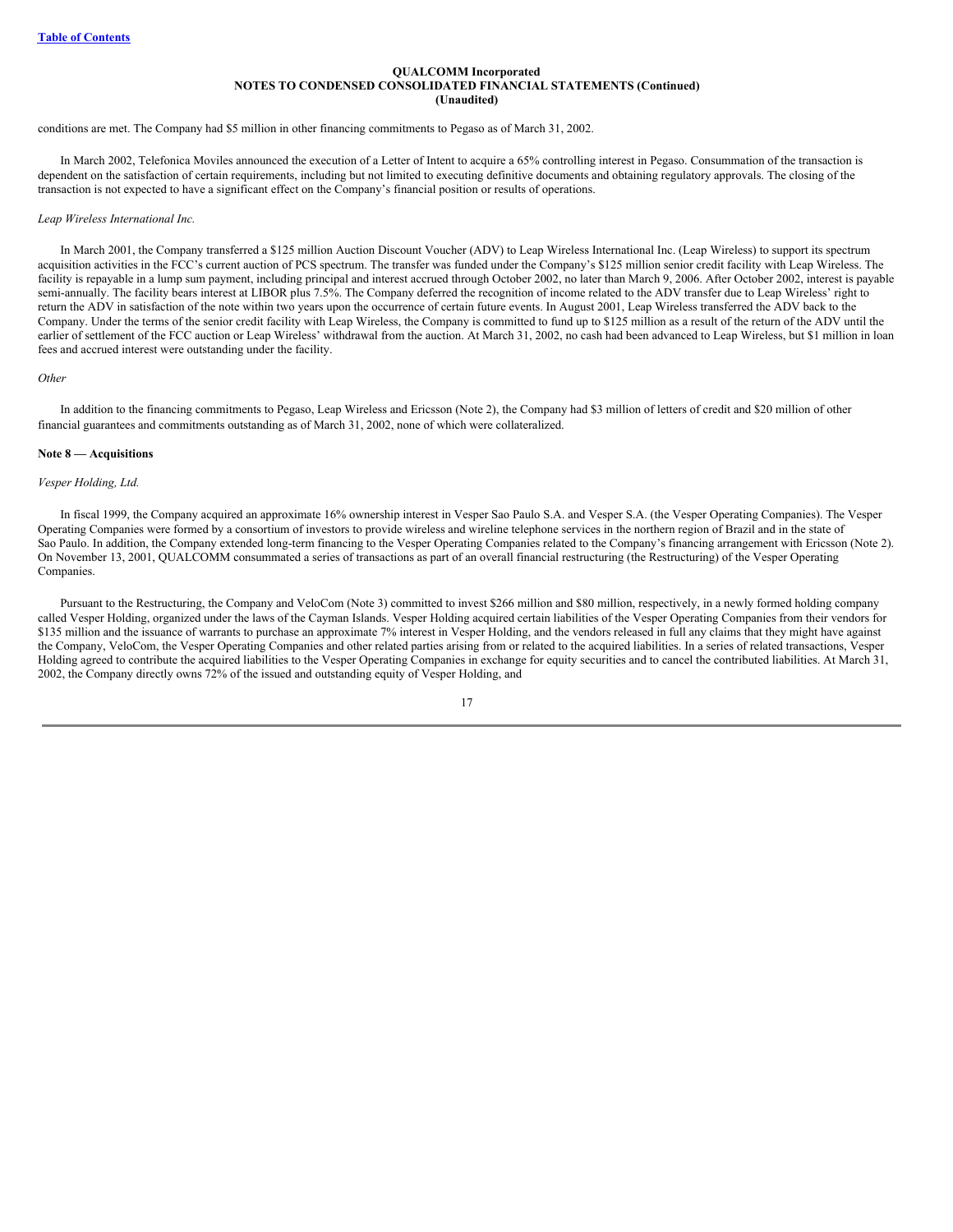the Company indirectly owns an additional 11.9% of Vesper Holding through its ownership interest in VeloCom, totaling an 83.9% direct and indirect interest.

The preliminary allocation of the purchase price, based on the estimated fair values of acquired assets and liabilities assumed, reflects \$313 million for property, plant and equipment, \$39 million for licenses, and \$31 million for other intangible assets. The Company is in the process of finalizing the purchase price allocation and does not anticipate material adjustments to the preliminary allocation. Property, plant and equipment will be depreciated over useful lives ranging from 2 to 18 years. Licenses and other intangible assets will be amortized over their useful lives of 18 years and 3 to 18 years, respectively.

When the Company obtained its controlling interest in Vesper Holding, Accounting Principles Board Opinion No. 18, "The Equity Method of Accounting for Investments in Common Stock," required that the Company adjust its prior period results to account for its original 16% ownership interest in the Vesper Operating Companies, predecessors to Vesper Holding, using the equity method of accounting. As a result, the Company recorded \$40 million and \$66 million of additional equity in losses of investees for the three months and six months ended April 1, 2001, and a \$59 million reduction in finance receivables and retained earnings at September 30, 2001.

Due to the Company's practice of consolidating foreign subsidiaries one month in arrears, the consolidated financial statements for the three months and six months ended March 31, 2002 included the \$45 million and \$54 million losses, net of minority interest, respectively, of Vesper Holding from December 1, 2001 through February 28, 2002 and November 13, 2001 to February 28, 2002, respectively. The consolidated financial statements for the three and six months ended March 31, 2002 also included \$8 million and \$15 million of equity losses, respectively, related to Vesper Holding (pre-acquisition) and VeloCom. Unaudited pro forma operating results for the Company, assuming the acquisition of Vesper Holding had been made at the beginning of the periods presented are as follows (in thousands, except per share data) (unaudited):

|                                          | <b>Three Months</b><br>Ended | <b>Six Months Ended</b> |              |  |
|------------------------------------------|------------------------------|-------------------------|--------------|--|
|                                          | April 1,                     | March 31,               | April 1,     |  |
|                                          | 2001                         | 2002                    | 2001         |  |
| Revenues                                 | \$758,094                    | \$1,414,595             | \$1,436,777  |  |
| Net (loss) income                        | (17,206)                     | \$159,232               | \$ (522,687) |  |
| Basic (loss) earnings per common share   | S.                           | \$                      | S            |  |
|                                          | (0.02)                       | 0.21                    | (0.70)       |  |
| Diluted (loss) earnings per common share | (0.02)                       | S                       | S            |  |
|                                          | S                            | 0.20                    | (0.70)       |  |

These pro forma results have been prepared for comparative purposes only and may not be indicative of the results of operations that actually would have occurred had the combination been in effect at the beginning of the respective periods or of future results of operations of the consolidated entities.

#### *Wireless Knowledge, Inc.*

Wireless Knowledge, Inc. (Wireless Knowledge), formed in November 1998 as a joint venture with Microsoft Corporation (Microsoft), provides software and professional services to allow users real-time access to critical business information through a range of browser-equipped wireless and wireline devices including mobile phones, personal digital assistants (PDAs), laptops and landline connected personal computers (PCs). In October, 2001, Wireless Knowledge acquired all of the outstanding shares owned by Microsoft in exchange for an agreement that Microsoft's royalty obligations under a Development, License and Alliance Agreement dated July 19, 2000 by and between Wireless Knowledge and Microsoft are considered fully paid. The acquisition increased the Company's ownership from approximately 50% to approximately 98%. The Company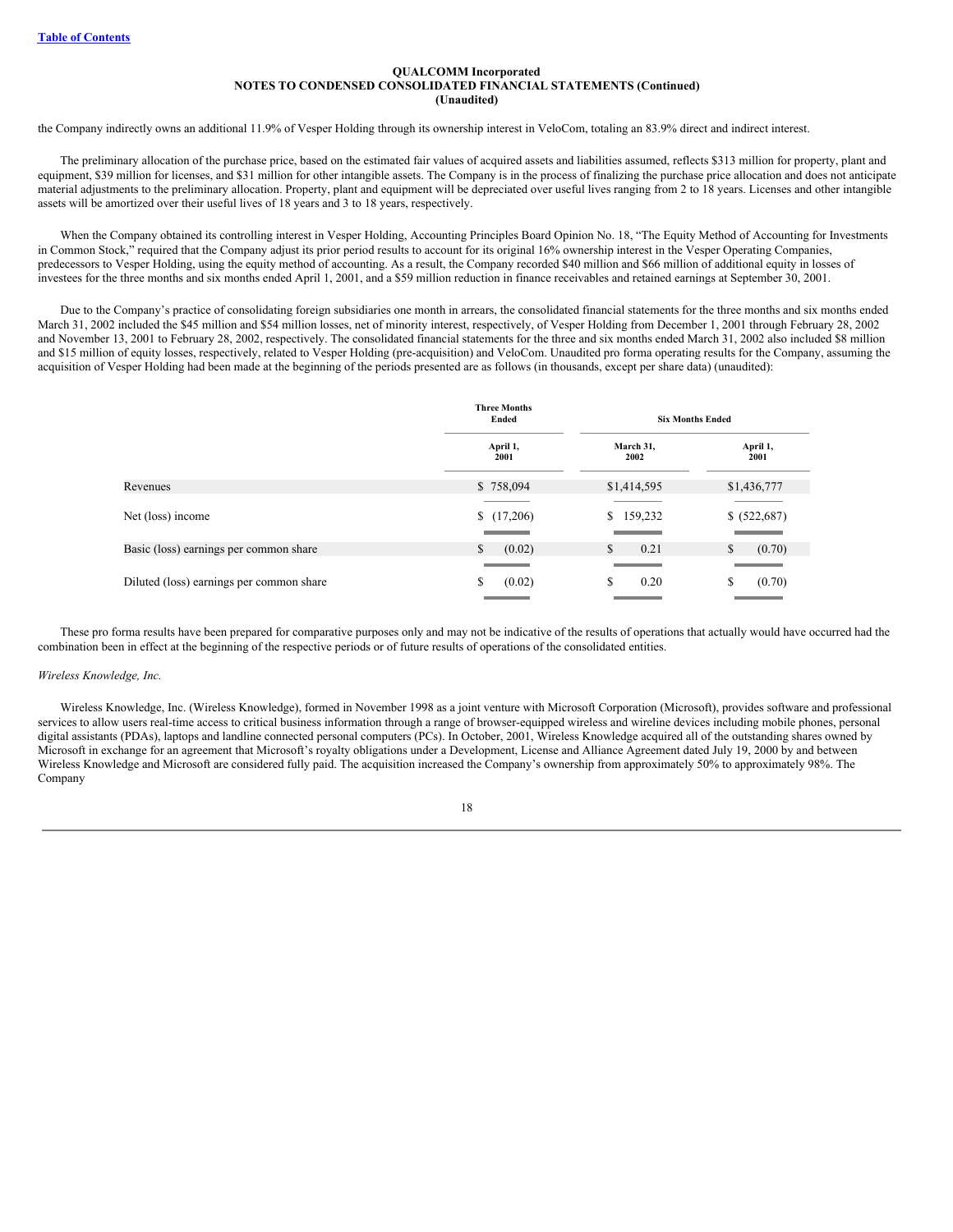used the purchase accounting method to account for its indirect acquisition of Wireless Knowledge. The preliminary allocation of purchase price, based on the estimated fair values of acquired assets and liabilities assumed reflects acquired goodwill of \$5 million. The Company is in the process of finalizing the purchase price allocation and does not anticipate material adjustments to the preliminary allocation. In accordance with FAS 142, amounts allocated to goodwill are not amortized. The consolidated financial statements include the operating results of Wireless Knowledge from the date of acquisition. Prior to the acquisition, the Company recorded its share of Wireless Knowledge's operating results as equity in losses of investees. Pro forma results of operations have not been presented because the effect of this acquisition is not material.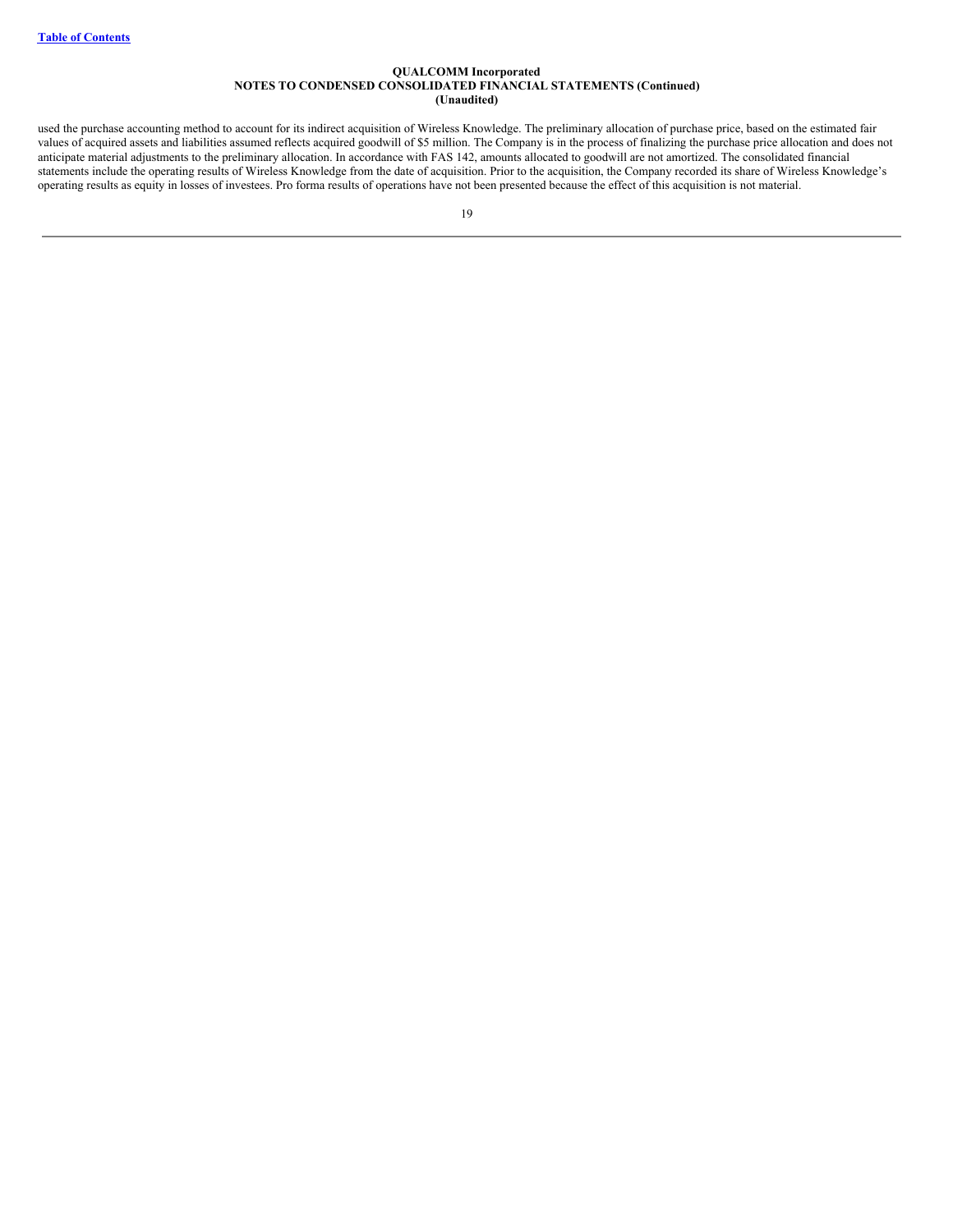# <span id="page-20-0"></span>**ITEM 2. MANAGEMENT'S DISCUSSION AND ANALYSIS OF RESULTS OF OPERATIONS AND FINANCIAL CONDITION**

This information should be read in conjunction with the condensed consolidated financial statements and the notes thereto included in Item 1 of Part I of this Quarterly Report and the audited consolidated financial statements and notes thereto and Management's Discussion and Analysis of Financial Condition and Results of Operations for the year ended September 30, 2001 contained in the our 2001 Annual Report on Form 10-K.

Except for the historical information contained herein, the following discussion contains forward-looking statements that are subject to risks and uncertainties. Actual results may differ substantially from those referred to herein due to a number of factors, including but not limited to risks described in the section entitled Risk Factors and elsewhere in this Quarterly Report. Our consolidated financial data includes SnapTrack, Inc., Vesper Holding Ltd. (Vesper Holding) and other consolidated subsidiaries.

## **Overview**

We design, manufacture and market digital wireless telecommunications products and services based on our CDMA and other technologies. We license and receive royalty payments on our CDMA technology from domestic and international wireless telecommunications equipment suppliers.

We are a leading developer and supplier of CDMA-based integrated circuits and system software for wireless voice and data communications and global positioning system products. We offer complete system solutions including software and integrated circuits for wireless handsets and infrastructure equipment. This complete system solution approach provides customers with advanced wireless technology, enhanced component integration and interoperability, and reduced time to market. We provide integrated circuits and system software to many of the world's leading wireless handset and infrastructure manufacturers.

We provide satellite and terrestrial-based two-way data messaging and position reporting services for transportation companies and private fleets. We design, manufacture and distribute products and provide services for our OmniTRACS and TruckMAIL (satellite-based mobile communications systems), OmniExpress (terrestrial CDMA-based system) and LINQ (terrestrial GSM-based system). Transportation companies and private fleets use our products to communicate with drivers, monitor vehicle location, provide automated driver logs and fuel tax reporting and provide customer service. We also integrate the mobile data with operations software, such as dispatch, payroll and accounting, so end-users can manage their information and operations.

We provide an open applications platform for wireless devices to provide solutions for the wireless industry as it moves toward wireless Internet convergence. Our BREW product is a thin applications environment that provides applications developers with an open standard platform for wireless devices on which to develop their products. The BREW platform leverages the capabilities available in QCT integrated circuits, system software and wireless Internet launchpad software, enabling development of feature-rich applications and content while reducing memory overhead and maximizing system performance. BREW is air-interface independent and can also be ported to devices that support other wireless technologies such as GSM/GPRS. The BREW platform also enables over-the-air downloads of applications by end users directly to their BREW-enabled handsets. In November 2001, KTFreeTel, a leading CDMA carrier in Korea, began commercial service based on BREW. The carrier currently is selling seven different BREWenabled handsets in Korea. KTFreeTel's wireless data service, which includes BREW, runs on a CDMA2000 1X high-speed data network and is available to end users on color display handsets. In March 2002,Verizon Wireless launched service based on BREW in the San Diego market with two BREW-enabled handsets and indicated it intends to begin rolling out BREW service across the United States in late May 2002. Also, Japan's KDDI began shipping BREW-based handsets in March. In January 2002, we announced a multi-year licensing agreement with Nextel for our QChat voice over Internet protocols push-to-talk technology for 3G networks.

We make strategic investments to promote the worldwide adoption of CDMA products and services for wireless voice and Internet data communications. Our strategy is to invest in CDMA carriers, licensed device manufacturers and start-up companies that we believe open new markets for CDMA technology, support the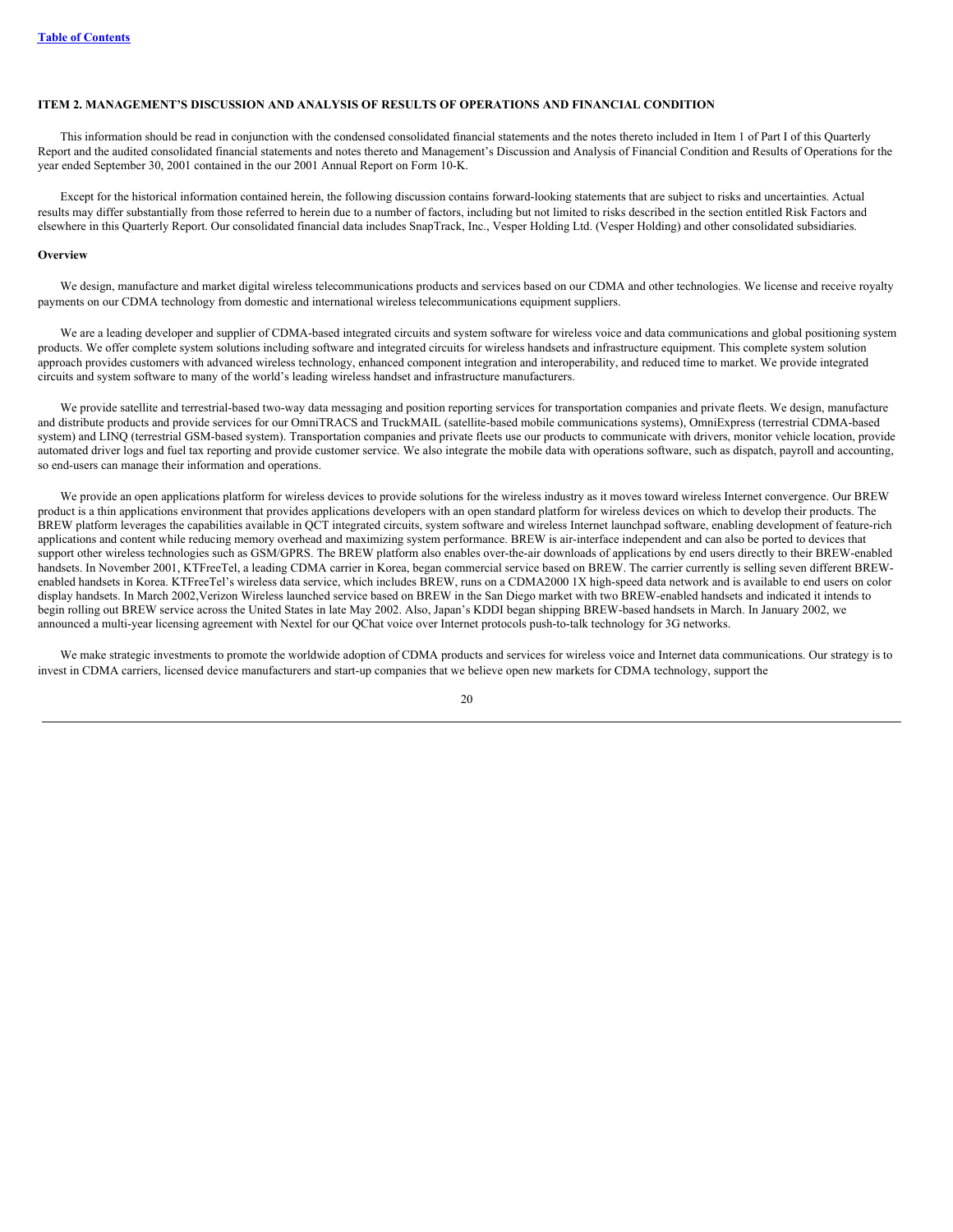design and introduction of new CDMA-based products or possess unique capabilities or technology. We also provide financing to CDMA carriers to facilitate the marketing and sale of CDMA equipment by licensed manufacturers. We have provided equipment financing to Ericsson on a shared basis with respect to their sale of CDMA infrastructure in Brazil, Mexico and elsewhere. Most of our strategic investments entail a high degree of risk and will not become liquid until more than one year from the date of investment, if at all. To the extent such investments become liquid and meet strategic objectives, we attempt to make regular periodic sales that are recognized in net investment income.

# **Critical Accounting Policies and Estimates**

Our discussion and analysis of our results of operations and liquidity and capital resources are based on our consolidated financial statements which have been prepared in accordance with accounting principles generally accepted in the United States. The preparation of these financial statements requires us to make estimates and judgments that affect the reported amounts of assets, liabilities, revenues and expenses, and disclosure of contingent assets and liabilities. On an on-going basis, we evaluate our estimates and judgments, including those related to revenue recognition, valuation of intangible assets and investments, income taxes, and litigation. We base our estimates on historical experience and on various other assumptions that we believe are reasonable under the circumstances, the results of which form the basis for making judgments about the carrying values of assets and liabilities that are not readily apparent from other sources. Actual results may differ from these estimates under different assumptions or conditions.

# *Revenue Recognition*

We derive revenue principally from royalties, from sales of integrated circuit products, from services and related hardware sales, from software development and related services, and from license fees for intellectual property. The timing of revenue recognition and the amount of revenue actually recognized in each case depends upon a variety of factors, including the specific terms of each arrangement and the nature of our deliverables and obligations. Determination of the appropriate method of revenue recognition involves judgments and estimates that we believe are reasonable, but it is possible that these judgments and estimates could be inaccurate.

In December 1999, the Securities and Exchange Commission (SEC) issued Staff Accounting Bulletin No. 101 (SAB 101), "Revenue Recognition in Financial Statements" which we adopted in the fourth quarter of fiscal 2001 and applied retroactively to the first quarter of fiscal 2001. We recognized \$17 million and \$24 million during the second quarter of fiscal 2002 and 2001, respectively, and \$36 million and \$49 million during the first six months of fiscal 2002 and 2001, respectively, in net income before income taxes and accounting changes related to revenue and expense that was recognized in prior years. We continue to monitor developments in Emerging Issues Task Force discussions of Issue 00-21, "Accounting for Revenue Arrangements with Multiple Deliverables" and Issue 02-G, "Recognition of Revenue from Licensing Arrangements on Intellectual Property," to determine what, if any, impact the final consensus will have on our revenue recognition policy.

Our intellectual property licensees typically pay a non-refundable up-front license fee and on-going royalties on their sales of products incorporating our intellectual property. Prior to the adoption of SAB 101, we generally recorded revenue from intellectual property up-front license fees on the effective date of the applicable license agreement. As a result of the adoption of SAB 101, we generally recognize up-front license fees over the estimated period of future benefit to the licensee, typically five to seven years.

We generally recognize royalty revenue as earned when reasonable estimates of such amounts can be made. Certain royalty revenues are accrued based on estimates prior to the reporting of such revenues by our licensees. Estimates of royalty revenues are based on analyses of historical royalty data by licensee, the relationship between the timing of our sales of integrated circuits to our licensees and our licensees' sales of CDMA phones and infrastructure equipment, average sales price forecasts, and current market and economic trends. When our licensees report royalties for which we accrued revenues based on estimates, we adjust revenues for the period in which the reports are received.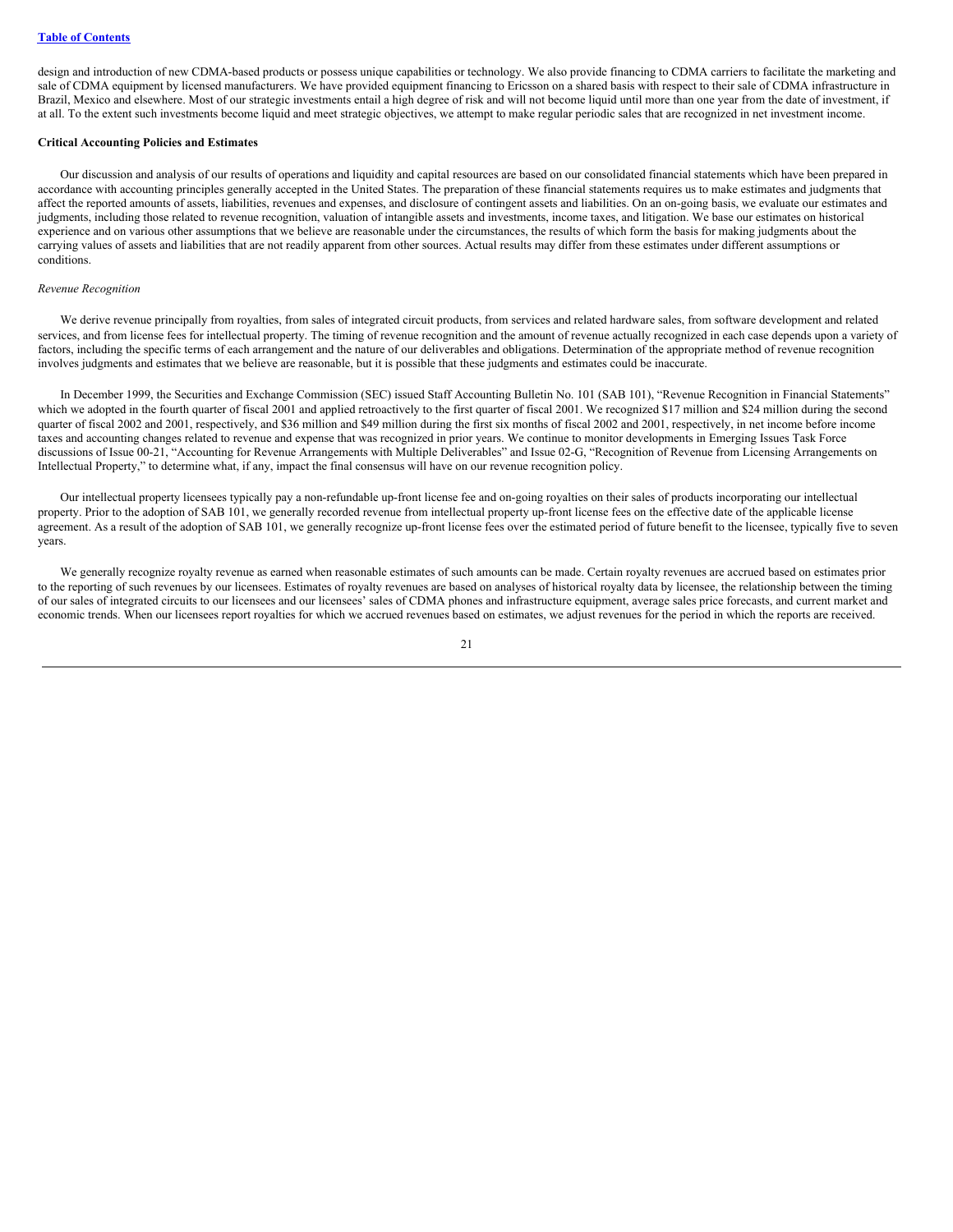We generally record revenue from hardware product sales at the time of shipment, or when title and risk of loss passes to the customer, if later. As a result of the adoption of SAB 101, we recognize revenue and expense from certain OmniTRACS and similar hardware product sales ratably over the shorter of the estimated life of the hardware product or the expected service period, which is typically five years, as the messaging service is considered integral to the functionality of the hardware. Messaging revenue is recorded as earned.

Revenue from providing services is recorded when earned. Revenue from long-term contracts is generally recognized using the percentage-of-completion method, based on costs incurred compared with total estimated costs. The percentage-of-completion method relies on estimates of total expected contract revenue and costs. Revenues and profit are subject to revisions as the contract progresses to completion. Revisions in profit estimates are charged or credited to income in the period in which the facts that give rise to the revision become known. If actual contract costs are greater than expected, reduction of contract profit would be required. Billings on uncompleted contracts in excess of incurred cost and accrued profits are classified as unearned revenue. Estimated contract losses are recognized when determined. If substantive uncertainty related to customer acceptance exists or the contract's duration is less than three months, we use the completed-contract method.

We recognize software license fees when all of the following criteria are met: the written agreement is executed; the software is delivered; the license fee is fixed and determinable; collectibility of the license fee is probable; and vendor-specific objective evidence exists to allocate the total license fee to elements of multiple-element arrangements, including post-contract customer support. When contracts contain multiple elements wherein vendor-specific objective evidence exists for all undelivered elements, we recognize revenue for the delivered elements and defer revenue for the undelivered elements until the remaining obligations have been satisfied. If vendor-specific objective evidence does not exist for all undelivered elements, revenue for the delivered and undelivered elements is deferred until remaining obligations have been satisfied, or if the undelivered element is post-contract customer support, revenue is recognized ratably over the support period. Significant judgments and estimates are made in connection with the recognition of software license revenue, including assessments of collectibility and the fair values of deliverable elements. Material differences may result in the amount or timing of our software license revenue for any period if our management made different judgments or used different estimates.

#### *Adequacy of Allowances for Doubtful Accounts*

We maintain allowances for doubtful accounts for estimated losses resulting from the inability of our customers and entities we have financed to make required payments. We evaluate the adequacy of allowances for doubtful accounts based on analyses of historical bad debts, customer concentrations, customer credit-worthiness, past transaction history with the customer, current economic trends and changes in customer payment terms. If we determine that collection of a fee is not reasonably assured, we defer revenue recognition until collection becomes reasonably assured, which is generally upon receipt of cash. If the financial condition of our customers and entities we have financed were to deteriorate, adversely affecting their ability to make payments, additional allowances would be required.

# *Valuation of Intangible Assets and Investments*

Our business acquisitions typically result in goodwill and other intangible assets, which affect the amount of future period amortization expense and possible impairment expense that we will incur. The determination of the value of such intangible assets requires management to make estimates and assumptions that affect our consolidated financial statements. We assess potential impairments to intangible assets when there is evidence that events or changes in circumstances indicate that the carrying amount of an asset may not be recovered. Our judgments regarding the existence of impairment indicators and future cash flows related to intangible assets are based on operational performance of our acquired businesses, market conditions and other factors. Future events could cause us to conclude that impairment indicators exist and that goodwill associated with our acquired businesses is impaired. Any resulting impairment loss could have an adverse impact on our results of operations.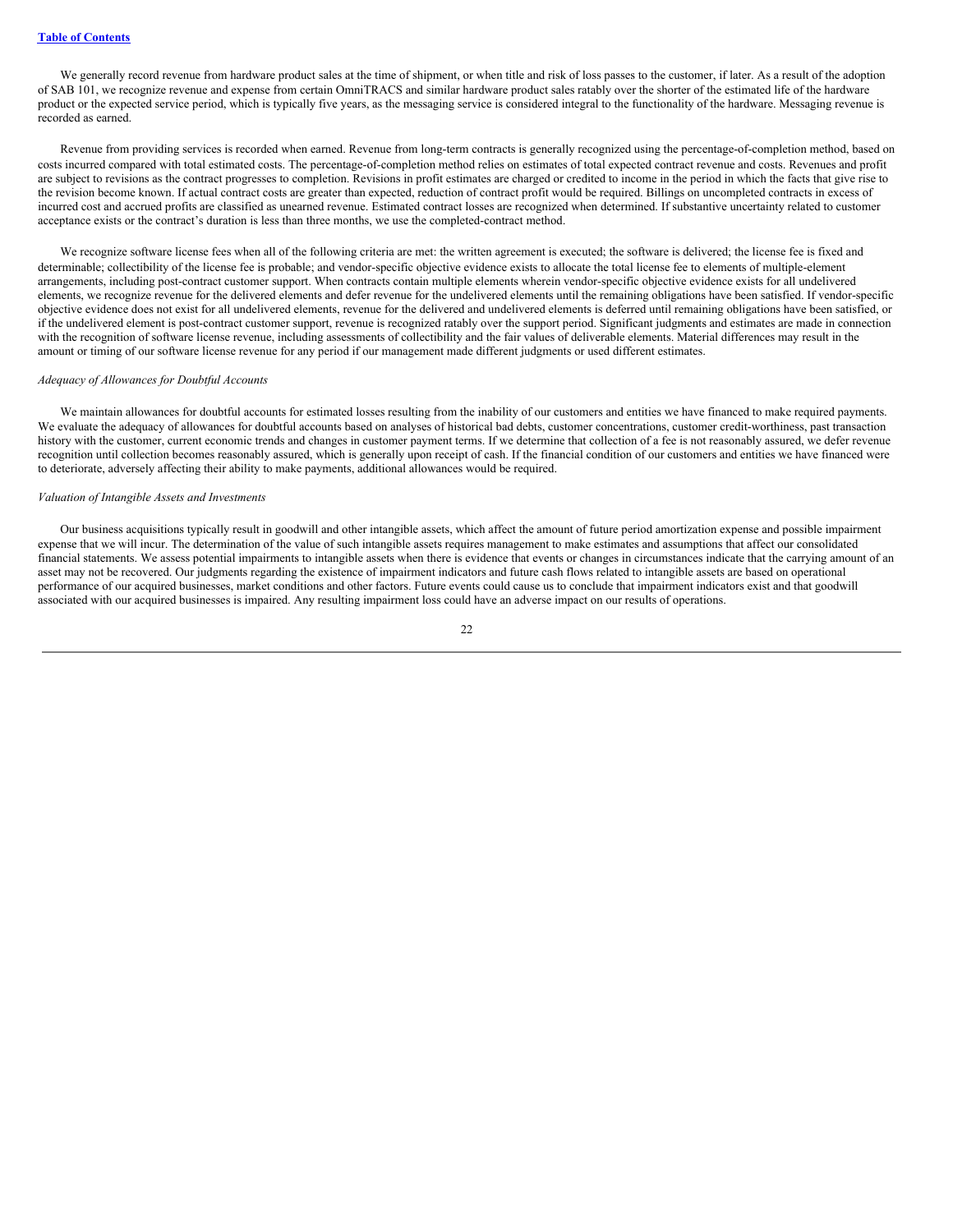We hold minority strategic investments in publicly-traded companies whose share prices may be highly volatile and in private companies whose values are difficult to determine. We record impairment charges when we believe an investment has experienced a decline that is other than temporary. The determination that a decline is other than temporary is subjective and influenced by many factors. Future adverse changes in market conditions or poor operating results of investees could result in losses or an inability to recover the carrying value of the investments, thereby possibly requiring impairment charges in the future. We use the equity method of accounting for certain strategic investments. We rely on unaudited information provided by the investees to record our equity in the investees operating results during the investees' interim periods. Future adjustments to previously reported results of these investees could adversely impact our results of operations.

#### *Income Taxes*

Since we believe it is more likely than not that deductions from future employee stock option exercises will exceed future taxable income, we provide a valuation allowance on substantially all of our net deferred tax assets. We consider estimated future taxable income and on-going tax planning strategies in assessing the need for the valuation allowance.

We record an income tax provision or benefit based on our annual effective income tax rate. Significant management judgment is required in determining our provision for income taxes. We estimate annual taxable income, including the amount of R&D tax credits that will be available to us and future deductions from stock option exercises. Future deductions from stock option exercises are affected by stock price volatility. We also consider our ability to reinvest undistributed earnings for certain non-United States subsidiaries indefinitely in operations outside the United States. We are evaluating the allocation of stock option expense to the research and development cost pool used to allocate expenses to our subsidiaries for transfer pricing purposes, which could result in an adverse impact on our tax provision. The probability of an adjustment to the tax provision for this risk is uncertain based on current tax authority. Should our actual taxable income, R&D tax credits or deductions from stock option exercises differ from our estimates or should we have to repatriate foreign earnings, we would have to adjust the income tax provision in the period in which the facts that give rise to the revision become known.

#### *Litigation*

We are currently involved in certain legal proceedings. We estimate the range of liability related to pending litigation where the amount and range of loss can be estimated. Where there is a range of loss, we record the minimum estimated liability related to those claims. As additional information becomes available, we assess the potential liability related to our pending litigation and revise our estimates. Revisions in our estimates of the potential liability could materially impact our results of operations.

### **Strategic Investments and Financing**

# *VeloCom, Inc.*

On November 29, 2001, we forgave \$119 million under our debt facility with VeloCom, Inc. (VeloCom), an investor in Vesper Holding. We also converted our remaining \$56 million convertible promissory note into equity securities of VeloCom (the VeloCom exchange) in conjunction with our acquisition of Vesper Holding. The VeloCom exchange increased our equity interest in VeloCom to 49.9%. We use the equity method to account for our investment in VeloCom.

#### *Vesper Holding, Ltd.*

In fiscal 1999, we acquired an approximate 16% ownership interest in Vesper Sao Paulo S.A. and Vesper S.A. (the Vesper Operating Companies). The Vesper Operating Companies were formed by a consortium of investors to provide wireless and wireline telephone services in the northern region of Brazil and in the state of Sao Paulo. In addition, we extended long-term financing to the Vesper Operating Companies related to our

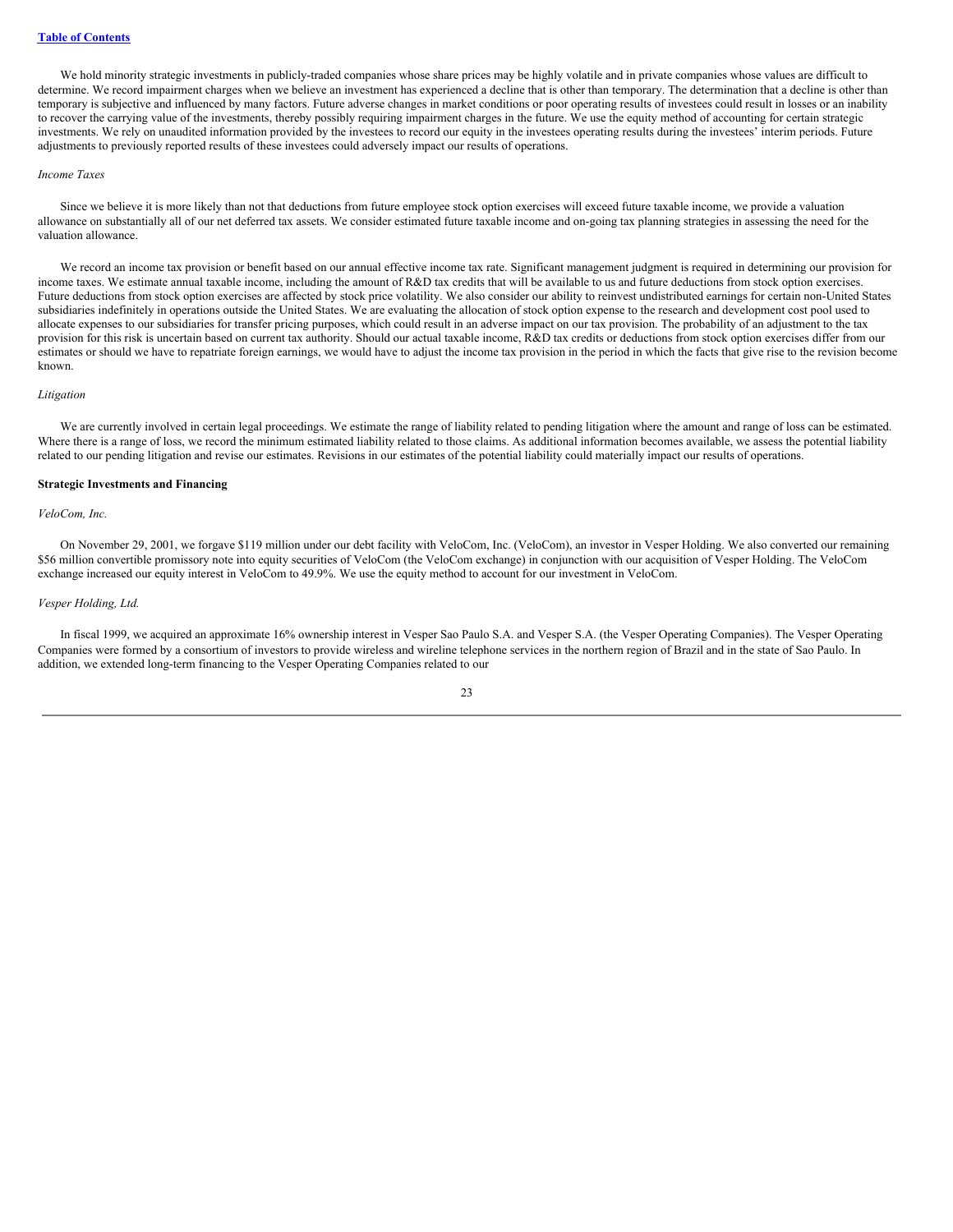financing arrangement with Ericsson. On November 13, 2001, we consummated a series of transactions as part of an overall financial restructuring (the Restructuring) of the Vesper Operating Companies.

Pursuant to the Restructuring, we committed to invest \$266 million, and VeloCom committed to invest \$80 million, in a newly formed holding company called Vesper Holding, organized under the laws of the Cayman Islands. Vesper Holding acquired certain liabilities of the Vesper Operating Companies from their vendors for \$135 million and the issuance of warrants to purchase an approximate 7% interest in Vesper Holding, and the vendors released in full any claims that they might have against us, VeloCom, the Vesper Operating Companies and other related parties arising from or related to the acquired liabilities. In a series of related transactions, Vesper Holding agreed to contribute the acquired liabilities to the Vesper Operating Companies in exchange for equity securities and to cancel the contributed liabilities. At March 31, 2002, we directly owned 72% of the issued and outstanding equity of Vesper Holding, and we indirectly owned an additional 11.9% of Vesper Holding through our ownership interest in VeloCom, totaling an 83.9% direct and indirect interest.

The preliminary allocation of the purchase price, based on the estimated fair values of acquired assets and liabilities assumed, reflects \$313 million for property, plant and equipment, \$39 million for licenses, and \$31 million for other intangible assets. We are in the process of finalizing the purchase price allocation and do not anticipate material adjustments to the preliminary allocation. Property, plant and equipment will be depreciated over useful lives ranging from 2 to 18 years. Licenses and other intangible assets will be amortized over their useful lives of 18 years and 3 to 18 years, respectively.

When we obtained the controlling interest in Vesper Holding, Accounting Principles Board Opinion No. 18, "The Equity Method of Accounting for Investments in Common Stock," required that we adjust our prior period results to account for our original 16% ownership interest in the Vesper Operating Companies, predecessors to Vesper Holding, using the equity method of accounting. As a result, we recorded \$40 million and \$66 million of additional equity in losses of investees for the three months and six months ended April 1, 2001, and a \$59 million reduction in finance receivables and retained earnings at September 30, 2001.

The Vesper Operating Companies expect to incur increasing operating losses and negative cash flows from operations through calendar 2003 as they expand operations and enter new markets, even if and after they achieve positive cash flows from operations in the initial operating markets.

#### *Reliance Communications Limited*

In December 2001, we agreed to invest up to \$200 million in exchange for up to 4% of the common shares of Reliance Communications Limited (RCL), a wireless carrier in India. RCL intends to construct and operate a CDMA commercial network deploying CDMA2000 1X technology to provide basic telephone services, Wireless Local Loop (WLL) with limited mobility and national long distance services in India. We will purchase the shares as certain milestones are met. Funding is expected to occur through March 2004. At March 31, 2002, we had not purchased any shares related to this commitment.

#### *Pegaso Telecomunicaciones, S.A. de C.V.*

We have a bridge loan facility with Pegaso Telecomunicaciones, S.A. de C.V. (Pegaso), a CDMA wireless operating company in Mexico. The facility was payable in full on October 31, 2001, or August 29, 2002 if certain milestones were met, including the completion of a strategic sale or merger of Pegaso with a third party. At March 31, 2002, \$413 million was outstanding under the bridge facility, net of deferred interest and unearned fees. We also have an equipment loan facility with Pegaso. At March 31, 2002, \$264 million was outstanding under the equipment loan facility, net of deferred interest and unearned fees. Pegaso did not complete a strategic sale or merger by October 31, 2001, so Pegaso failed to meet covenants in both the amended bridge facility and the equipment loan facility. Pegaso also ceased making scheduled payments on the equipment loan. We ceased accruing interest on these loans effective at the beginning of the fourth fiscal quarter of 2001.

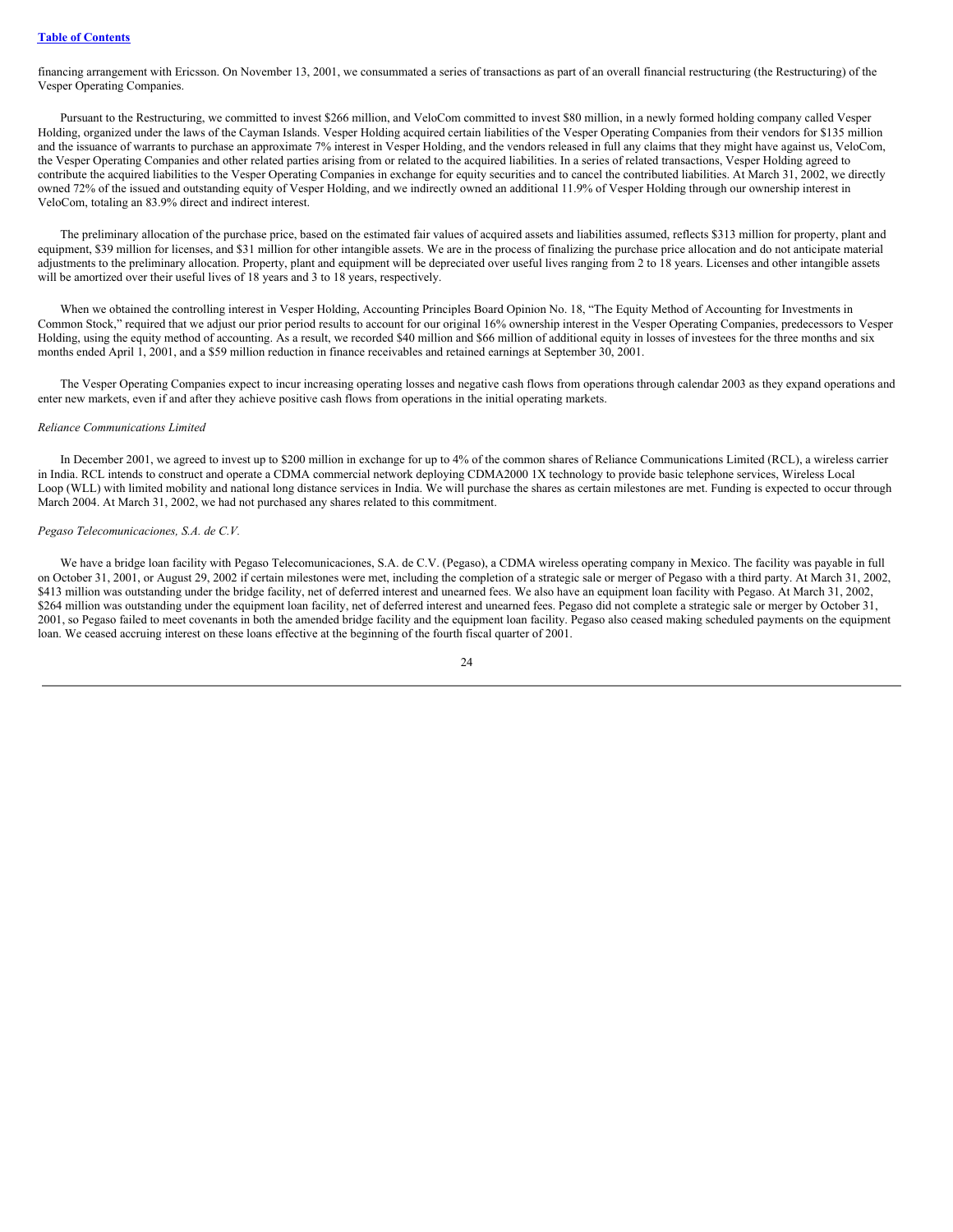On January 16, 2002, a series of agreements were signed by and among Pegaso's owners and its lenders, including us, amending shareholder and lender rights related to the approval of a change of control and establishing the terms of interim financing to be provided to Pegaso. The purpose of the agreements was to provide time for Pegaso to continue to negotiate with potential buyers and to ensure the availability of interim financing to Pegaso during this process. As a result of these agreements, we provided \$40 million in interim financing, including \$5 million in capitalized fees, to Pegaso during the second quarter of fiscal 2002. We received warrants to purchase 1.75 million shares of Pegaso common stock related to the interim financing. The interim facility, including principal and 12% interest, was payable in full on or before March 31, 2002. Under the terms of the January 16, 2002 agreements, the interim financing is to be fully repaid from the proceeds of a sale transaction prior to the repayment of other debt of Pegaso. If Pegaso enters into a definitive agreement for a sale transaction, the interim financing must be repaid in full within 90 days after the closing date of the sale transaction or, alternatively, within 10 days of any cancellation or termination of the definitive agreement. We also intend to provide, subject to certain conditions, additional interim financing of up to \$140 million to Pegaso on similar terms. A shareholder in Pegaso has committed to purchase a participation of up to \$35 million of the \$140 million additional interim financing. Our aggregate commitment to provide additional long-term financing to Pegaso under arrangements with Ericsson remains unchanged at \$105 million, subject to Pegaso or a new buyer meeting certain conditions. We remain committed to acquire \$54 million in long-term financing provided by Ericsson to Pegaso when the same conditions are met. We had \$5 million in other financing commitments to Pegaso as of March 31, 2002.

In March 2002, Telefonica Moviles announced the execution of a Letter of Intent to acquire a 65% controlling interest in Pegaso. Consummation of the transaction is dependent on the satisfaction of certain requirements, including but not limited to executing definitive documents and obtaining regulatory approvals. The closing of the transaction is not expected to have a significant effect on our financial position or results of operations.

Pegaso is at an early stage of development and, if it remains independent, may not be able to compete successfully. Competitors in Mexico have greater financial resources and more established operations than Pegaso. As is normal for early stage wireless operators, Pegaso is experiencing significant losses from operations. Based on current information and available evidence, we believe that a sale transaction will likely be consummated and that, as a result, we will ultimately be able to collect all recorded amounts. The ability of Pegaso's owners and vendors to complete a sale transaction and the terms of such transaction are uncertain. Failure to complete a sale transaction at terms that enable our recovery of all amounts due to us could have a material adverse effect on our profitability.

# **Second Quarter of Fiscal 2002 Compared to Second Quarter of Fiscal 2001**

Total revenues for the second quarter of fiscal 2002 were \$696 million compared to \$717 million for the second quarter of fiscal 2001. Total revenues for the second quarter of fiscal 2002 included \$36 million related to the consolidation of Vesper Holding effective in November 2001 and \$1 million related to the Globalstar business. Total revenues for the second quarter of fiscal 2001 include \$18 million related to Globalstar. Starting in fiscal 2001, we do not recognize revenue related to Globalstar until cash payment is received. Excluding Vesper Holding and Globalstar, total revenues decreased by \$41 million, primarily due to a \$32 million decrease in royalties and license fee revenue and a \$20 million decrease in revenues from sales of integrated circuits, partially offset by a \$10 million increase in software development and services revenues related to our QChat and BREW products.

Cost of revenues for the second quarter of fiscal 2002 was \$292 million compared to \$257 million for the second quarter of fiscal 2001. Cost of revenues for the second quarter of fiscal 2002 included \$71 million related to the consolidation of Vesper Holding and \$3 million related to our continuing obligation to Globalstar. Cost of revenue for the second quarter of fiscal 2001 included \$20 million related to Globalstar. Excluding Vesper Holding and Globalstar, cost of revenues as a percentage of revenues was 33% for the second quarter of fiscal 2002 compared to 34% for the second quarter of fiscal 2001. The margin improvement in the second quarter of fiscal 2002 is primarily due to the higher average selling prices of our 3G CDMA2000 1X integrated circuits products. Cost of revenues as a percentage of revenues may fluctuate in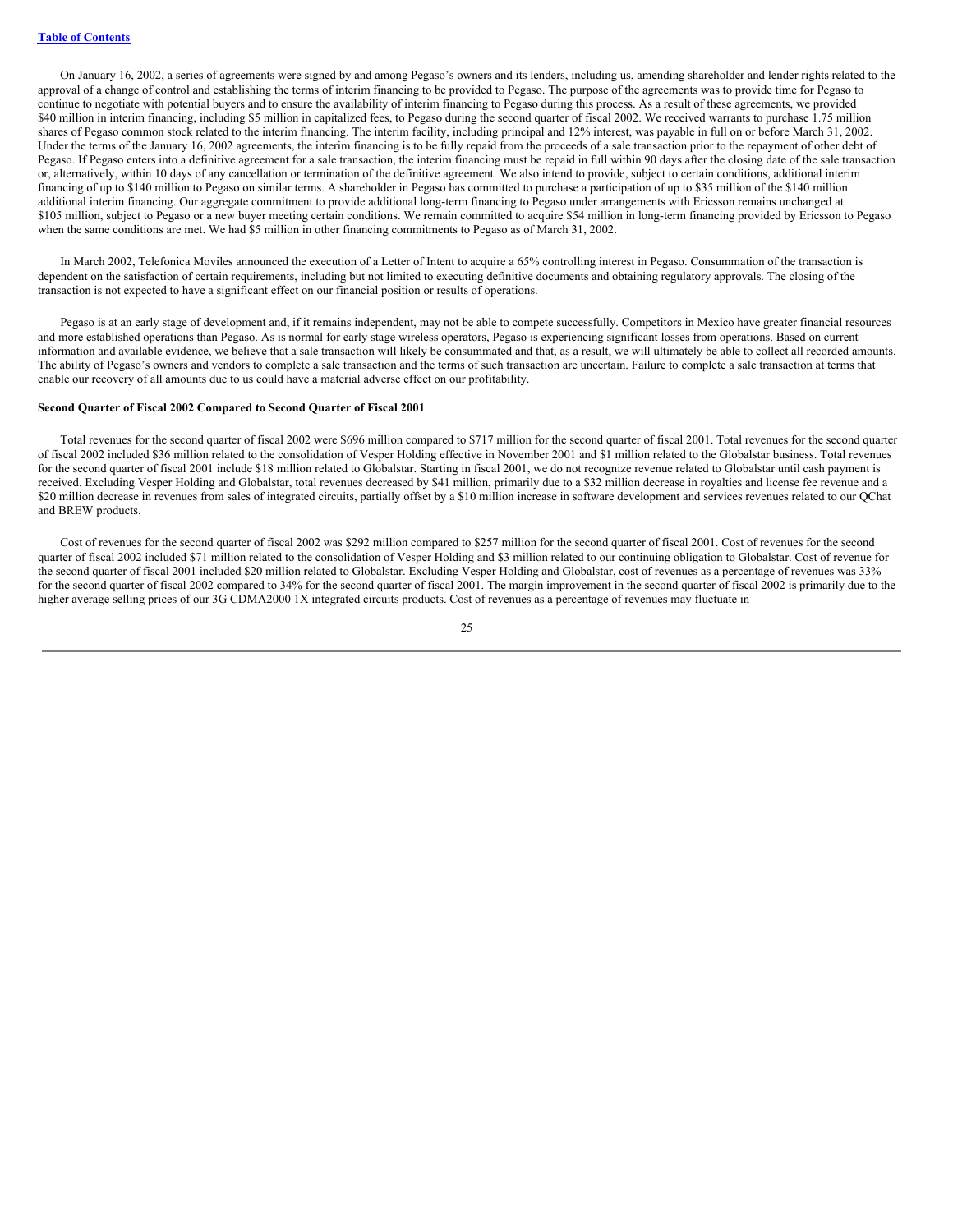future quarters depending on the mix of products sold and services provided, royalties and license fees earned, competitive pricing, new product introduction costs and other factors.

For the second quarter of fiscal 2002, research and development expenses were \$117 million or 17% of revenues, compared to \$106 million or 15% of revenues for the second quarter of fiscal 2001. The dollar and percentage increases in research and development expenses were primarily due to increased integrated circuit product initiatives to support high-speed wireless Internet access and multimode, multi-band, multi-network products including cdmaOne, CDMA2000 1X/1xEV-DO, GSM/GPRS, WCDMA and position location technologies and an increase in QWBS research and development initiatives, partially offset by a reduction of support efforts related to the Globalstar business.

For the second quarter of fiscal 2002, selling, general and administrative expenses were \$124 million or 18% of revenues, compared to \$87 million or 12% of revenues for the second quarter of fiscal 2001. Selling, general and administrative expenses for the second quarter of fiscal 2002 included \$22 million related to the consolidation of Vesper Holding. Excluding Vesper Holding, selling, general, and administrative expenses of \$102 million comprised 15% of revenues. The dollar and percentage increases were due to increased headcount for our support and marketing efforts related to the BREW application development platform and increases in marketing expenses related to the expansion of our integrated circuit customer base, partially offset by a reduction of support efforts related to the Globalstar business.

Amortization of goodwill and other acquisition-related intangible assets was \$64 million for the second quarter of fiscal 2002, compared to \$63 million in the second quarter of fiscal 2001. Amortization charges are primarily related to the acquisition of SnapTrack, Inc. (SnapTrack) in March 2000.

For the second quarter of fiscal 2002, there were no asset impairment and related charges compared to \$8 million of credits in the second quarter of fiscal 2001. Asset impairment and related charges during the second quarter of fiscal 2001 were comprised primarily of adjustments to certain reserves related to the Globalstar business and the sale of the terrestrial-based CDMA wireless consumer phone business.

Interest expense was \$6 million for the second quarter of fiscal 2002, compared to \$2 million for the second quarter of fiscal 2001. Interest expense in the second quarter of fiscal 2002 was primarily related to the \$125 million long-term debt of Vesper Holding included in other current and noncurrent liabilities. Interest expense in the second quarter of fiscal 2001 was primarily related to interest charges resulting from an arbitration decision made against us.

Net investment expense was \$25 million for the second quarter of fiscal 2002 compared to net investment income of \$60 million for the second quarter of fiscal 2001. The change was primarily comprised as follows (in millions):

|                                                                 | <b>Three Months Ended</b> |                  |         |  |
|-----------------------------------------------------------------|---------------------------|------------------|---------|--|
|                                                                 | March 31,<br>2002         | April 1,<br>2001 | Change  |  |
| Interest income:                                                |                           |                  |         |  |
| Corporate                                                       | \$<br>23                  | S.<br>40         | \$(17)  |  |
| <b>QSI</b>                                                      | 9                         | 31               | (22)    |  |
| Net realized gains on marketable securities:                    |                           |                  |         |  |
| Corporate                                                       | 1                         | 10               | (9)     |  |
| QSI                                                             |                           | 20               | (20)    |  |
| Other-than-temporary losses on marketable securities            | (2)                       | (3)              |         |  |
| Other-than-temporary losses on other investments                | (3)                       |                  | (3)     |  |
| Change in fair values of derivative instruments                 | (49)                      | 12               | (61)    |  |
| Minority interest in loss (income) of consolidated subsidiaries | 17                        | (1)              | 18      |  |
| Equity in losses of investees                                   | (21)                      | (49)             | 28      |  |
|                                                                 |                           |                  |         |  |
|                                                                 | S<br>(25)                 | 60               | \$ (85) |  |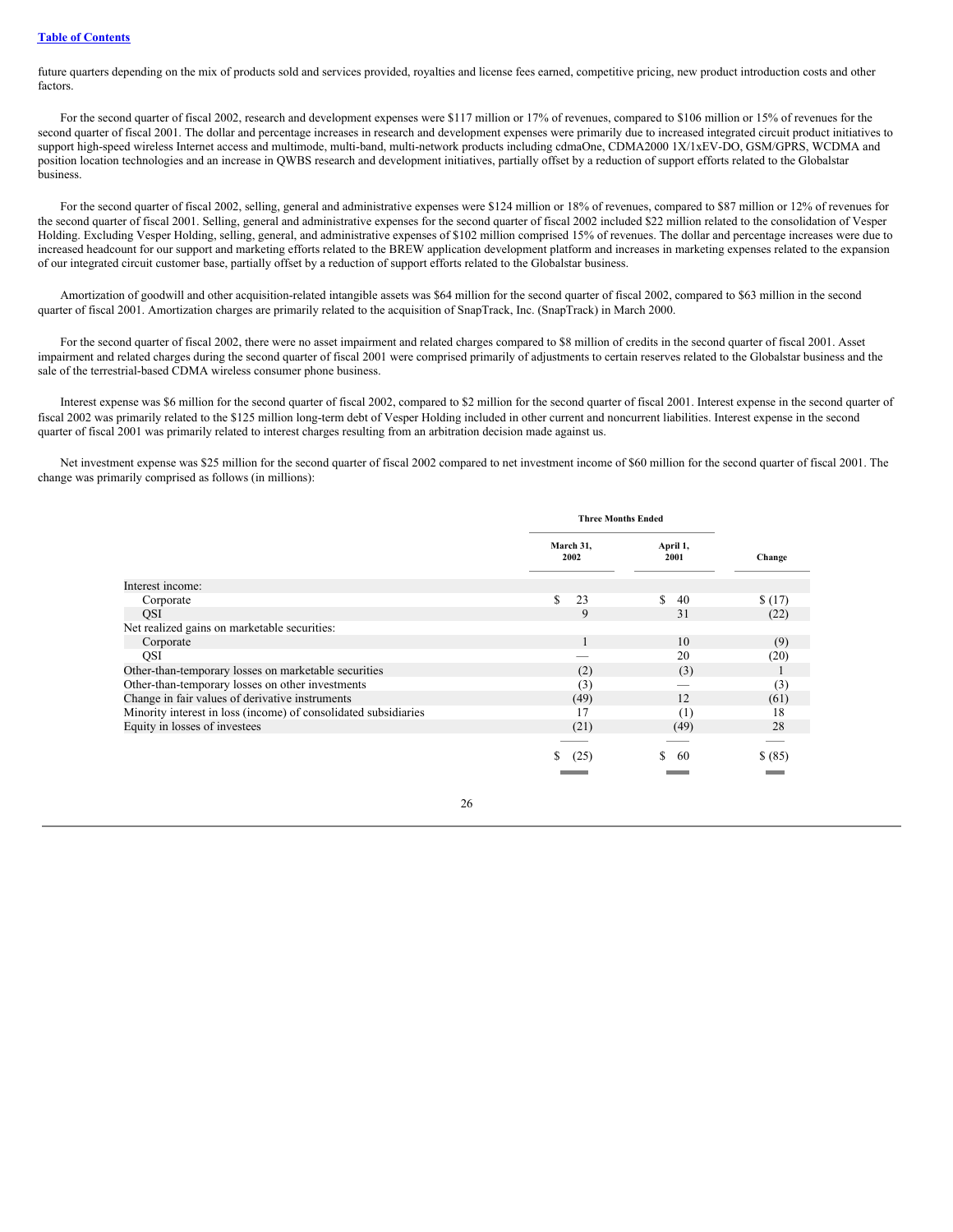The decline in interest income was a result of lower interest rates on cash and marketable securities and our decision to not record interest income on Pegaso debt facilities starting in the fourth fiscal quarter of fiscal 2001. The change in fair values of derivative instruments primarily results from movements in the price of Leap Wireless stock, which affects the fair value of our warrants to acquire Leap Wireless stock. Equity in losses of investees decreased as a result of the consolidation of Vesper Holding effective November 13, 2001, as these losses are now included in operations.

Income tax expense was \$25 million for the second quarter of fiscal 2002 compared to \$160 million for the second quarter of fiscal 2001. The annual effective tax rate is estimated to be 36% for fiscal 2002, compared to the 45% annual effective tax rate recorded during the second quarter of fiscal 2001. The estimated annual effective tax rate for fiscal 2002 is lower than the statutory rate due to the reduction of deferred tax assets and the related valuation allowance that was previously charged to tax expense, offset by an increase in foreign losses for which we are not recording a tax benefit. The actual effective tax rate for fiscal 2001 was negative 25%. The difference in the estimated tax rate from the prior year is primarily due to an increase in projected earnings for fiscal year 2002 as compared to the loss realized during fiscal 2001, which resulted primarily from certain asset impairment and related charges. We have provided a valuation allowance on substantially all of our deferred tax assets because we believe it is more likely than not that deductions from employee stock option exercises will exceed future taxable income.

# **First Six Months of Fiscal 2002 Compared to First Six Months of Fiscal 2001**

Total revenues for the first six months of fiscal 2002 were \$1,395 million compared to \$1,372 million for the first six months of fiscal 2001. Total revenues for the first six months of fiscal 2002 included \$42 million related to the consolidation of Vesper Holding effective in November 2001 and \$4 million related to the Globalstar business. Total revenues for the first six months of fiscal 2001 included \$26 million related to Globalstar. Excluding Vesper Holding and Globalstar, total revenues increased by \$2 million. Revenues increased slightly despite lower unit shipments of MSM integrated circuits primarily due to the higher average selling prices of our 3G CDMA2000 1X integrated circuits products. We shipped approximately 29 million MSM integrated circuits, compared to 31 million in the first six months of fiscal 2001. Revenue from royalties paid by third parties was \$348 million in the first six months of fiscal 2002 compared to \$349 million in the first six months of fiscal 2001. Revenue from Samsung Electronics Company (Samsung), Kyocera Wireless Corp. and LG Electronics, Inc., customers of both QCT and QTL, comprised an aggregate of 16%, 15% and 10% of total consolidated revenues, respectively, in the first six months of fiscal 2002.

Cost of revenues for the first six months of fiscal 2002 was \$537 million compared to \$558 million for the first six months of fiscal 2001. Cost of revenues for the first six months of fiscal 2002 included \$82 million related to the consolidation of Vesper Holding and \$6 million related to our on-going obligation to Globalstar. Cost of revenues for the first six months of fiscal 2001 included \$96 million related to Globalstar. Excluding Vesper Holding and Globalstar, cost of revenues as a percentage of revenues was 33% for the first six months of fiscal 2002 compared to 34% for the first six months of fiscal 2001. The margin improvement in the first six months of fiscal 2002 is primarily due to the higher average selling prices of our CDMA2000 1X integrated circuits products. Cost of revenues as a percentage of revenues may fluctuate in future quarters depending on the mix of products sold and services provided, royalties and license fees earned, competitive pricing, new product introduction costs and other factors.

For the first six months of fiscal 2002, research and development expenses were \$224 million or 16% of revenues, compared to \$192 million or 14% of revenues for the first six months of fiscal 2001. The dollar and percentage increases in research and development expenses were primarily due to increased integrated circuit product initiatives to support high-speed wireless Internet access and multimode, multi-band, multi-network products including cdmaOne, CDMA2000 1X/1xEV-DO, GSM/GPRS, WCDMA and position location technologies and an increase in QWBS research and development initiatives, partially offset by a reduction of support efforts related to the Globalstar business.

For the first six months of fiscal 2002, selling, general and administrative expenses were \$225 million or 16% of revenues, compared to \$167 million or 12% of revenues for the first six months of fiscal 2001. Selling,

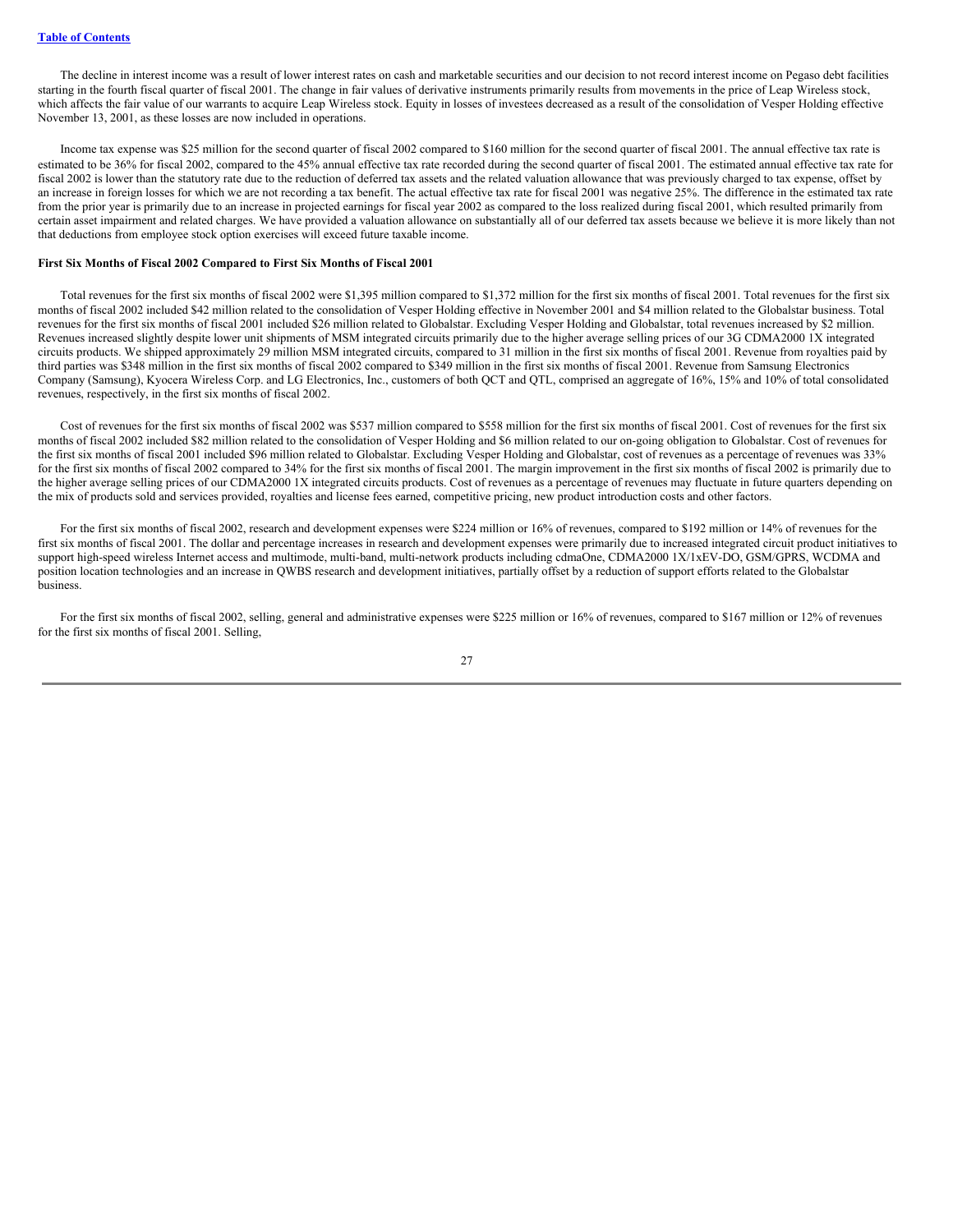general and administrative expenses for the first six months of fiscal 2002 included \$27 million related to the consolidation of Vesper Holding. Excluding Vesper Holding, selling, general and administrative expenses of \$198 million comprised 15% of revenues. The dollar and percentage increases were due to increased headcount for our support and marketing efforts related to the BREW application development platform and increases in marketing expenses related to the expansion of our integrated circuit customer base, partially offset by a reduction of supporting efforts related to the Globalstar business.

Amortization of goodwill and other acquisition-related intangible assets was \$127 million for the first six months of fiscal 2002, compared to \$126 million in the first six months of fiscal 2001. Amortization changes are primarily related to the acquisition of SnapTrack, Inc. (SnapTrack) in March 2000.

For the first six months of fiscal 2002, there were no asset impairment and related charges compared to \$473 million of such charges in the first six months of fiscal 2001. Asset impairment and related charges during the first six months of fiscal 2001 were comprised primarily of charges resulting from management's determination that certain assets related to the Globalstar business were impaired.

For the first six months of fiscal 2002, there were no other operating expenses compared to \$69 million in the first six months of fiscal 2001. Other operating expense in the first six months of fiscal 2001 was related to an arbitration decision made against us.

Interest expense was \$9 million for the first six months of fiscal 2002, compared to \$10 million for the first six months fiscal 2001. Interest expense for the first six months of fiscal 2002 was primarily related to the \$125 million long-term debt of Vesper Holding included in other current and non-current liabilities. Interest expense for the first six months of fiscal 2001 was primarily related to interest charges resulting from the arbitration decision made against us.

Net investment income was \$13 million for the first six months of fiscal 2002 compared to net investment expense of \$198 million for the first six months of fiscal 2001. The change was primarily comprised as follows (in millions):

|                                                                 | <b>Six Months Ended</b> |                  |         |  |
|-----------------------------------------------------------------|-------------------------|------------------|---------|--|
|                                                                 | March 31,<br>2002       | April 1,<br>2001 | Change  |  |
| Interest income:                                                |                         |                  |         |  |
| Corporate                                                       | \$<br>48                | S.<br>83         | \$ (35) |  |
| <b>QSI</b>                                                      | 17                      | 57               | (40)    |  |
| Net realized gains on marketable securities:                    |                         |                  |         |  |
| Corporate                                                       | 3                       | 10               | (7)     |  |
| QSI                                                             | 4                       | 41               | (37)    |  |
| Other-than-temporary losses on marketable securities            | (2)                     | (147)            | 145     |  |
| Other-than-temporary losses on other investments                | (8)                     | (10)             | 2       |  |
| Change in fair values of derivative investments                 | (29)                    | (148)            | 119     |  |
| Minority interest in loss (income) of consolidated subsidiaries | 19                      | (2)              | 21      |  |
| Equity in losses of investees                                   | (39)                    | (82)             | 43      |  |
|                                                                 |                         |                  |         |  |
|                                                                 | S.<br>13                | \$(198)          | \$211   |  |
|                                                                 |                         |                  |         |  |

The decline in interest income was a result of lower interest rates on cash and marketable securities and our decision to not record interest income on Pegaso debt facilities starting in the fourth fiscal quarter of fiscal 2001. The change in fair values of derivative instruments primarily results from movements in the price of Leap Wireless stock, which affects the fair value of our warrants to acquire Leap Wireless stock. Equity in losses of investees decreased as a result of the consolidation of Vesper Holding effective November 13, 2001, as these losses are now included in operations.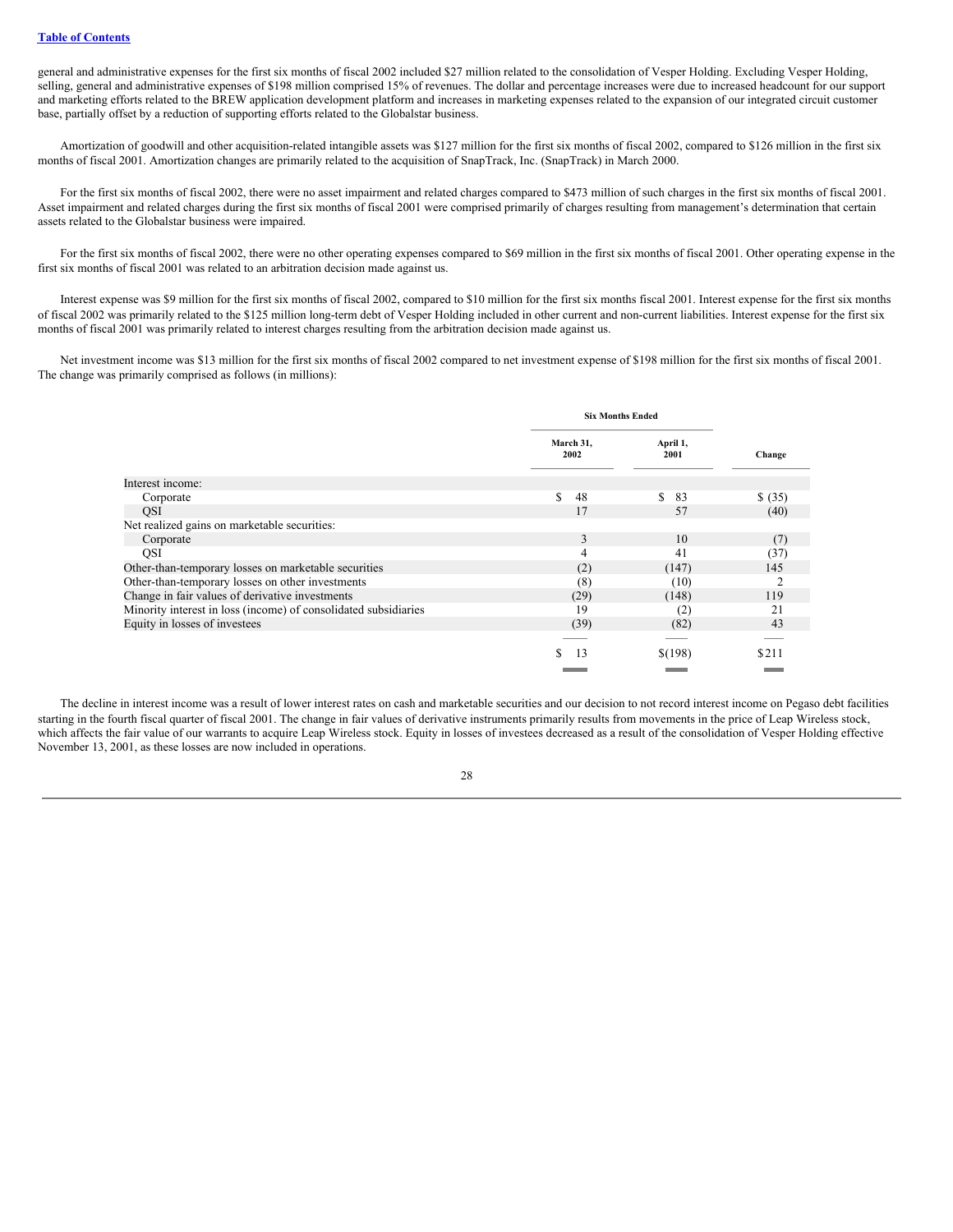For the first six months of fiscal 2002, there were no other non-operating charges compared to \$57 million of such charges in the first six months of fiscal 2001. Other nonoperating charges in the first six months of fiscal 2001 were primarily comprised of a write-down of the recorded values of a note receivable from Globalstar and warrants to acquire partnership interests in Globalstar to their estimated fair values.

Income tax expense was \$103 million for the first six months of fiscal 2002 compared to a benefit of \$186 million for the first six months of fiscal 2001. The annual effective tax rate is estimated to be 36% for fiscal 2002, compared to the 45% annual effective tax rate recorded during the second quarter of fiscal 2001. The estimated annual effective tax rate for fiscal 2002 is lower than the statutory rate due to the reduction of deferred tax assets and the related valuation allowance that was previously charged to tax expense, offset by an increase in foreign losses for which we are not recording a tax benefit. The actual effective tax rate for fiscal 2001 was negative 25%. The difference in the estimated tax rate from the prior year is primarily due to an increase in projected earnings for fiscal year 2002 as compared to the loss realized during fiscal 2001, which resulted primarily from certain asset impairment and related charges. We have provided a valuation allowance on substantially all of our deferred tax assets because we believe it is more likely than not that deductions from employee stock option exercises will exceed future taxable income. There was an increase in deferred tax assets related to acquisitions. A full valuation allowance has also been established against these deferred tax assets through purchase accounting. There was no tax expense recorded for the acquired deferred tax assets and related valuation allowance.

We recorded an \$18 million loss, net of taxes, in fiscal 2001 as the net cumulative effect of changes in accounting principle at September 30, 2000. The cumulative effect of the adoption of SAB 101 was a \$147 million loss, net of taxes, offset by a \$129 million gain, net of taxes, resulting from the cumulative effect of the adoption of FAS 133. The gain resulting from the adoption of FAS 133 related primarily to the unrealized gain on a warrant to purchase 4,500,000 shares of Leap Wireless common stock issued to us in connection with our spin-off of Leap Wireless in September 1998.

#### **Our Segment Results for the Second Quarter of Fiscal 2002 Compared to Second Quarter of Fiscal 2001**

The following should be read in conjunction with the second quarter financial results of fiscal 2002 for each reporting segment. See "Notes to Condensed Consolidated Financial Statements — Note 6 — Segment Information."

# *QUALCOMM CDMA Technologies Segment (QCT)*

QCT segment revenues for the second quarter of fiscal 2002 were \$344 million compared to \$364 million for the second quarter of fiscal 2001. Earnings before taxes for the second quarter of fiscal 2002 were \$78 million compared to \$85 million for the second quarter of fiscal 2001. Revenues decreased primarily due to lower unit shipments of MSM integrated circuits. The decrease was partially offset by the effect of the higher average selling prices of our 3G CDMA2000 1X products. Approximately 14 million MSM integrated circuits were sold during the second quarter of fiscal 2002, compared to 16 million for the second quarter of fiscal 2001.

Earnings before taxes did not decrease at the same rate as revenues primarily due to the margin improvement resulting from the higher average selling prices of our CDMA2000 1X products. The margin improvement was partially offset by the effect of increased research and development and selling and marketing expenses. The increased expenses are primarily associated with new integrated circuit product and technology initiatives to support high-speed wireless Internet access and multi-band, multimode, multi-network, products including cdmaOne, CDMA2000 1X/1xEV-DO, GSM/ GPRS, WCDMA and position location technologies. QCT inventories decreased by 40% during the second quarter of fiscal 2002 primarily as a result of strong demand for 1X products across our customer base and improved component availability.

#### *QUALCOMM Technology Licensing Segment (QTL)*

QTL segment revenues for the second quarter of fiscal 2002 were \$194 million compared to \$226 million for the second quarter of fiscal 2001. Revenues from royalties paid by third party licensees were \$166 million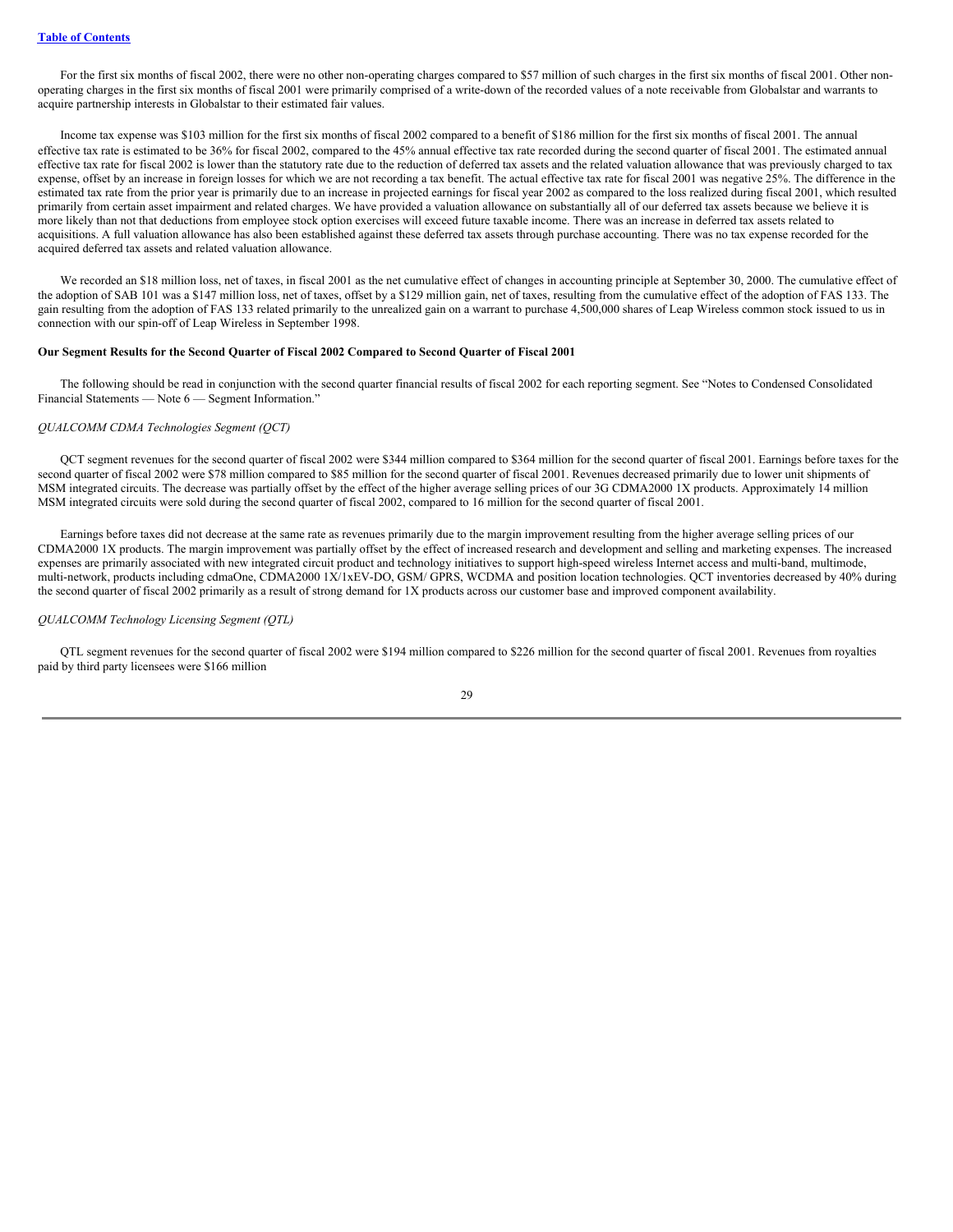in the second quarter of fiscal 2002, down from \$194 million in the second quarter of fiscal 2001. Revenues from license fees were \$13 million in second quarter of fiscal 2002, down from \$17 million in the second quarter of fiscal 2001. Earnings before taxes for the second quarter of fiscal 2002 were \$172 million compared to \$207 million for the second quarter of fiscal 2001. The decrease in revenues and earnings before taxes was primarily due to the unexpected build-up of carriers' inventories in December 2000, which resulted in recognition of higher royalty revenue during the second quarter of fiscal 2001. During the first six months of fiscal 2002, revenue from royalties paid by third party licensees was \$348 million, compared to \$349 million during the first six months of fiscal 2001. During the second quarter of fiscal 2002, we recognized \$1 million in revenue related to equity received as consideration for license fees.

#### *QUALCOMM Wireless & Internet Segment (QWI)*

QWI segment revenues for the second quarter of fiscal 2002 were \$110 million compared to \$99 million for the second quarter of fiscal 2001. Losses before taxes for the second quarter of fiscal 2002 were \$4 million compared to earnings before taxes of \$7 million for the second quarter of fiscal 2001. Revenues increased primarily due to a \$10 million increase in software development and services revenues related to our QChat and BREW products. Earnings before taxes decreased primarily due to our development, support and marketing efforts related to the BREW application development platform and an increase in QWBS research and development expenditures. We shipped approximately 9,500 OmniTRACS and other related communications systems during the second quarter of fiscal 2002, compared to approximately 9,400 in the second quarter of fiscal 2001.

#### *QUALCOMM Strategic Initiatives (QSI)*

QSI segment revenues for the second quarter of fiscal 2002 were \$37 million, primarily related to the consolidation of Vesper Holding. QSI segment losses before taxes for the second quarter of fiscal 2002 were \$119 million compared to earnings before taxes of \$13 million for the second quarter of fiscal 2001. The increase in losses was primarily due to the consolidation of Vesper Holding in 2002. QSI recorded a \$45 million loss related to the consolidation of Vesper Holding's results, net of minority interest, and \$8 million of equity losses related to VeloCom during the second quarter of fiscal 2002. In addition, we recorded a \$49 million reduction in the value of derivative instruments as compared to a \$12 million increase in value in 2001, a \$22 million decrease in interest income on strategic loans, and a \$20 million decrease in net realized gains on marketable securities during the second quarter of fiscal 2002 as compared to the same period in fiscal 2001, offset by a \$28 million decrease in equity in losses of investees and \$18 million in minority interests in losses of consolidated subsidiaries.

#### **Liquidity and Capital Resources**

Cash and cash equivalents and marketable securities were \$2,905 million at March 31, 2002, an increase of \$324 million from September 30, 2001. The increase during the first six months of fiscal 2002 was primarily the result of \$449 million in cash provided by operating activities, \$101 million in unrealized appreciation and accretion of marketable securities, \$52 million in net proceeds from the issuance of common stock under our stock option and employee stock purchase plans, \$10 million from proceeds received by Vesper Holding's minority interest shareholders and \$7 million net realized gains on the sale of marketable securities, offset by \$224 million in cash used for other investments and acquisitions and \$73 million in capital expenditures. The current ratio decreased from 5.9 at September 30, 2001 to 4.6 at March 31, 2002 primarily as a result of long-term investments made during the first six months of fiscal 2002 and the funding of Vesper Holding, partially offset by the effect of cash provided by operations. We expect Vesper Holding to require approximately \$60 to \$80 million in cash funding through the end of fiscal 2002.

Accounts receivable decreased by 12% during the second quarter of fiscal 2002. The decrease in accounts receivable was primarily due to lower revenues and the timing of cash receipts for royalty receivables, partially offset by a net increase in Vesper Holding receivables. Excluding Vesper Holding receivables days sales were 61 days at March 31, 2002 compared to 72 days at December 31, 2001. The change in days sales is consistent with the decrease in accounts receivable balances.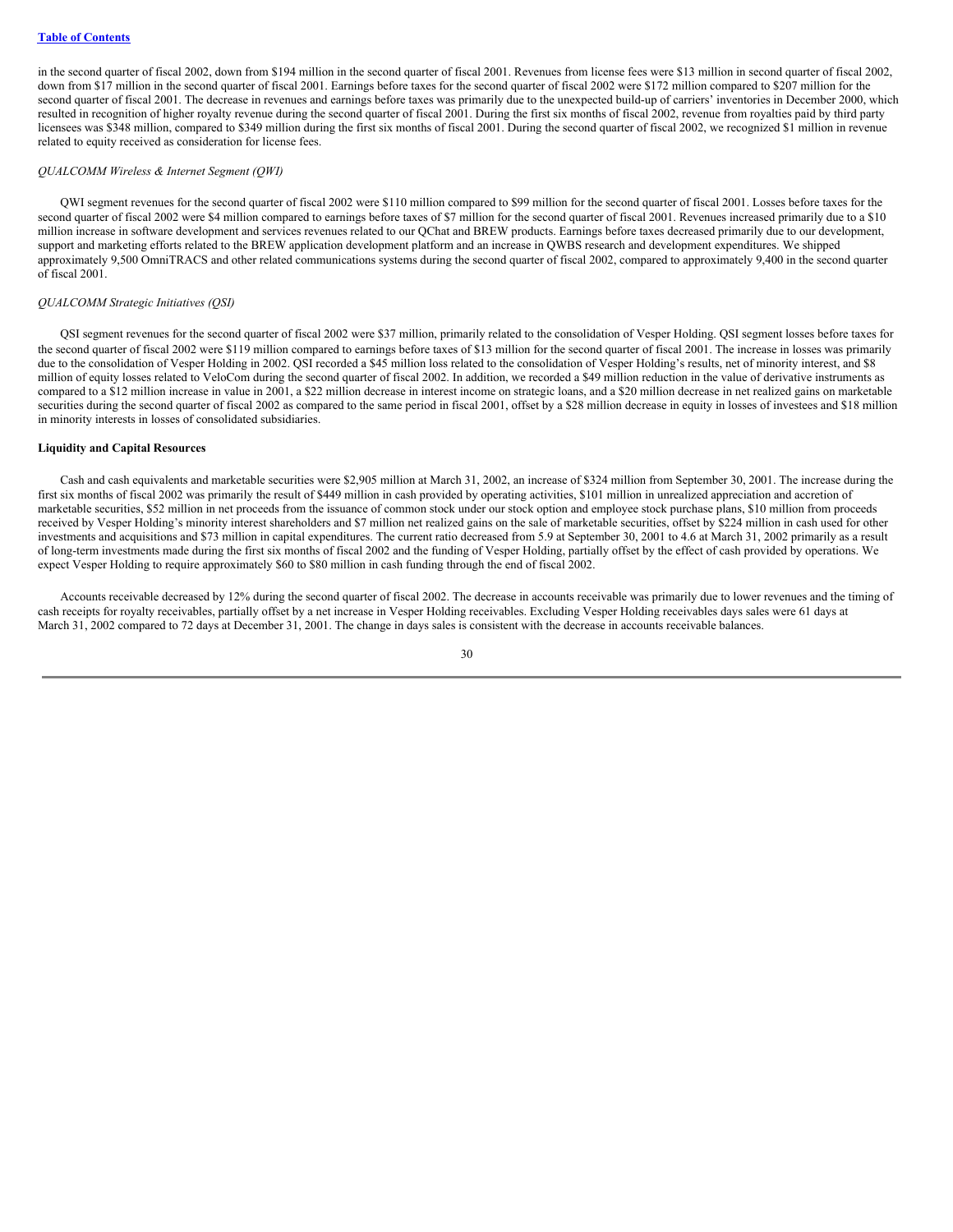We believe our current cash and cash equivalents, marketable securities and cash generated from operations will satisfy our expected working and other capital requirements, including investments in other companies and other assets to support the growth of our business, financing for customers of CDMA infrastructure products in accordance with the agreement with Ericsson, financing under agreements with CDMA telecommunications carriers, and other commitments. We intend to continue our strategic investment activities to promote the worldwide adoption of CDMA products and the growth of CDMA-based wireless data and wireless Internet products and solutions. As part of these investment activities, we may provide financing to facilitate the marketing and sale of CDMA equipment by authorized suppliers. In the event additional needs for cash arise, we may raise additional funds from a combination of sources including potential debt and equity issuance.

At March 31, 2002, our outstanding commitments included (in millions):

| Long-term financing under Ericsson arrangement (excluding Pegaso)    | \$368   |  |
|----------------------------------------------------------------------|---------|--|
| Senior credit facility with Leap Wireless                            | 125     |  |
| Pegaso:                                                              |         |  |
| Commitment to acquire long-term financing provided by Ericsson       | 54      |  |
| Commitment to acquire long-term financing to be provided by Ericsson | 105     |  |
| Other                                                                |         |  |
| Equity investments:                                                  |         |  |
| <b>Reliance Communications</b>                                       | 200     |  |
| Inquam                                                               | 97      |  |
| Other                                                                | 30      |  |
| Long-term purchase commitments                                       | 86      |  |
| Operating leases                                                     | 79      |  |
| Other                                                                | 23      |  |
|                                                                      |         |  |
|                                                                      | \$1,172 |  |

We also intend to provide additional interim financing of up to \$140 million to Pegaso if definitive agreements are signed related to the pending transaction with Telefonica Moviles. A shareholder in Pegaso has committed to purchase a participation of up to \$35 million of the \$140 million additional interim financing.

Commitments to extend long-term financing to certain CDMA customers of Ericsson totaled approximately \$527 million. The commitment to fund \$400 million of this amount expires on November 6, 2003. The funding of the remaining \$127 million, if it occurs, is not subject to a fixed expiration date. The financing commitments are subject to the CDMA customers meeting conditions prescribed in the financing arrangements and, in certain cases, to Ericsson also financing a portion of such sales and services. Such financing is generally collateralized by the related equipment. Commitments represent the maximum amounts to be financed under these arrangements; actual financing may be in lesser amounts.

Under the terms of the senior credit facility with Leap Wireless, we are committed to fund up to \$125 million until the earlier of settlement of the FCC's current auction of PCS spectrum or Leap Wireless' withdrawal from the auction. At March 31, 2002, no cash had been advanced to Leap Wireless, but \$1 million in loan fees and accrued interest were outstanding under the facility.

Information regarding our other financial commitments at March 31, 2002 is provided in the Notes to the Condensed Consolidated Financial Statements. See "Notes to Condensed Consolidated Financial Statements, Note 3 — Investments in Other Entities, Note 7 — Commitments and Contingencies and Note 8 — Acquisitions."

## **Future Accounting Requirements**

In June 2001, the Financial Accounting Standards Board (FASB) issued Statement of Financial Accounting Standards No. 141 (FAS 141), "Business Combinations," and No. 142 (FAS 142), "Goodwill

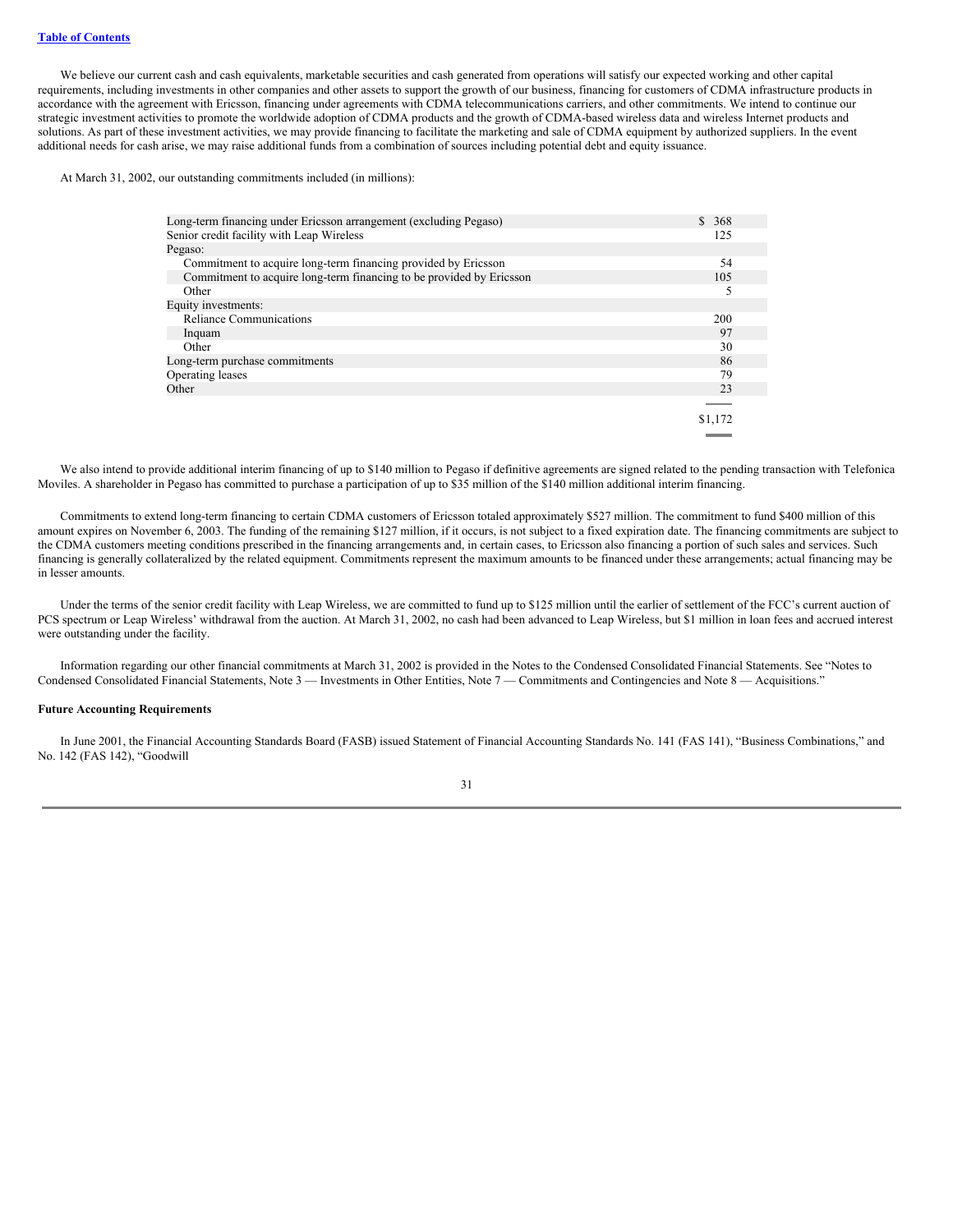and Other Intangible Assets." FAS 141 supersedes Accounting Principles Board Opinion (APB) No. 16, "Business Combinations." The provisions of FAS 141 (1) require that the purchase method of accounting be used for all business combinations initiated after June 30, 2001, (2) provide specific criteria for the initial recognition and measurement of intangible assets apart from goodwill, and (3) require that unamortized negative goodwill be written off immediately as an extraordinary gain instead of being deferred and amortized. FAS 141 also requires that, upon adoption of FAS 142, we reclassify the carrying amounts of certain intangible assets into or out of goodwill, based on certain criteria. FAS 142 supersedes APB 17, "Intangible Assets," and is effective for fiscal years beginning after December 15, 2001. FAS 142 primarily addresses the accounting for goodwill and intangible assets subsequent to their initial recognition. The provisions of FAS 142 (1) prohibit the amortization of goodwill and indefinite-lived intangible assets, (2) require that goodwill and indefinite-lived intangibles assets be tested annually for impairment (and in interim periods if certain events occur indicating that the carrying value of goodwill and/or indefinite-lived intangible assets may be impaired), (3) require that reporting units be identified for the purpose of assessing potential impairments of goodwill, and (4) remove the forty-year limitation on the amortization period of intangible assets that have finite lives.

FAS 142 requires that goodwill be tested annually for impairment using a two-step process. The first step (Step 1) is to identify a potential impairment and, in transition, this step must be measured as of the beginning of the fiscal year. However, a company has six months from the date of adoption to complete the first step. The second step of the goodwill impairment test measures the amount of the impairment loss (measured as of the beginning of the year of adoption), if any, and must be completed by the end of fiscal 2003. Any impairment loss resulting from the transitional impairment tests would be reflected as the cumulative effect of a change in accounting principle in the first quarter 2003.

We will adopt the provisions of FAS 142 in the first quarter of fiscal 2003. We are in the process of determining our reporting units and the amounts of goodwill, intangible assets, other assets and liabilities allocable to those reporting units and expect to complete Step 1 in the first quarter of fiscal 2003. We will no longer record goodwill amortization starting in fiscal 2003. We recorded \$64 million and \$127 million in goodwill amortization expense during the three months and six months ended March 31, 2002, respectively.

In August 2001, the FASB issued FAS 144, "Accounting for the Impairment or Disposal of Long-Lived Assets." FAS 144 replaces FAS 121, "Accounting for the Impairment of Long-Lived Assets and for Long-Lived Assets to Be Disposed Of." The FASB issued FAS 144 to establish a single accounting model, based on the framework established in FAS 121, as FAS 121 did not address the accounting for a segment of a business accounted for as a discontinued operation under APB 30, "Reporting The Results of Operations — Reporting The Effects of Disposal of a Segment of a Business, and Extraordinary Unusual and Infrequently Occurring Events and Transactions." FAS 144 also resolves significant implementation issues related to FAS 121. Companies are required to adopt FAS 144 for fiscal years beginning after December 15, 2001, but early adoption is permitted. We will adopt FAS 144 as of the beginning of fiscal 2003. We have not yet determined the impact this standard will have on our operating results and financial position.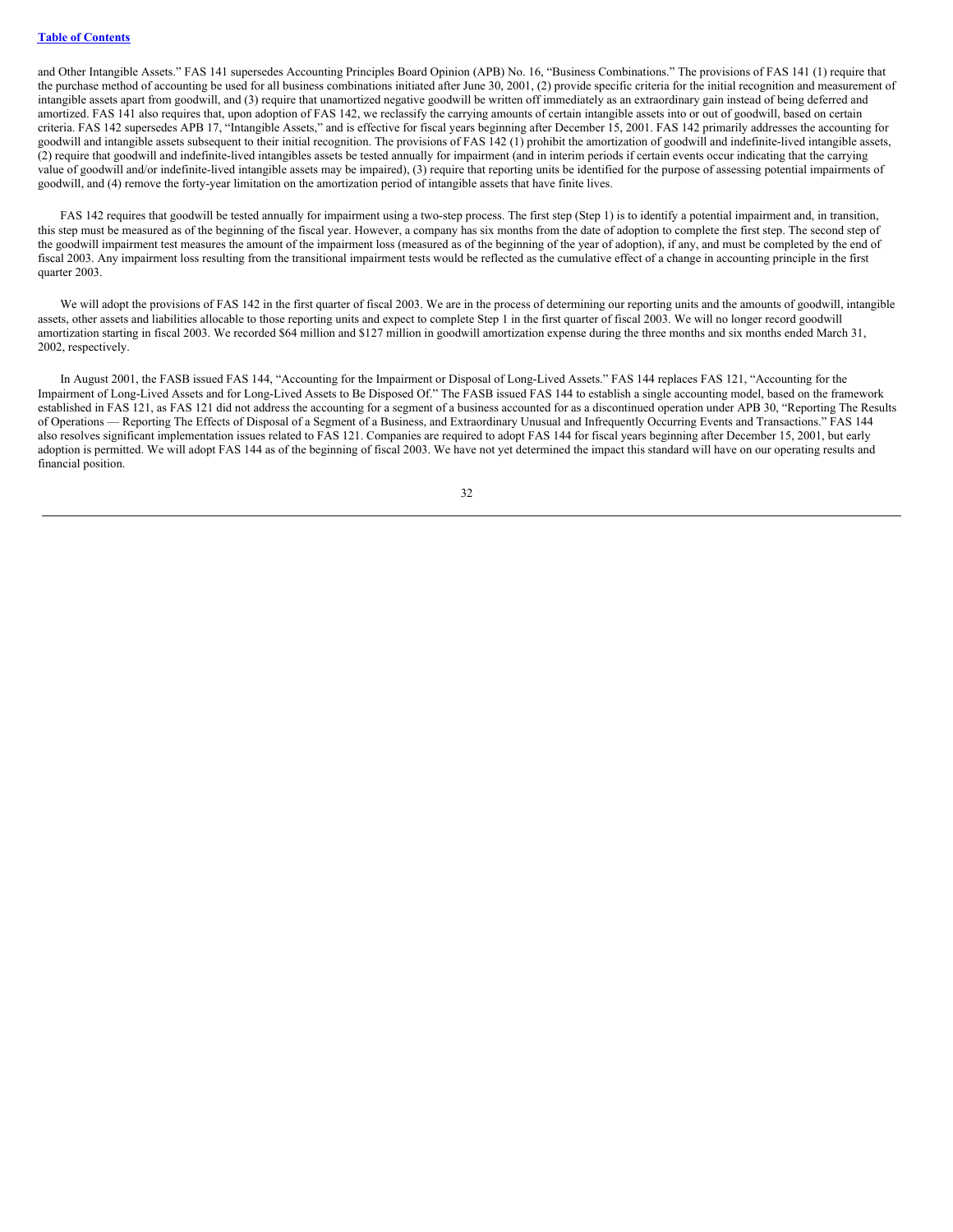# **RISK FACTORS**

You should consider each of the following factors as well as the other information in this Quarterly Report in evaluating our business and our prospects. The risks and uncertainties described below are not the only ones we face. Additional risks and uncertainties not presently known to us or that we currently consider immaterial may also impair our business operations. If any of the following risks actually occur, our business and financial results could be harmed. In that case the trading price of our common stock could decline. You should also refer to the other information set forth in this Quarterly Report and in our Annual Report on Form 10-K for the fiscal year ended September 30, 2001, including our financial statements and the related notes.

## **Risks Related to Our Businesses**

Global economic weakness that impacts the wireless communications industry could negatively affect our revenues and operating results.

Recent global economic weakness has had wide-ranging effects on markets that we serve, particularly wireless communications equipment manufacturers and network operators. This downturn has had a negative effect on our revenues from royalties, license fees and integrated circuit products. We cannot predict whether a recovery in the near term, if it occurs, will benefit us, and if it does not, our ability to increase or maintain our revenues and operating results may be impaired. In addition, because we intend to continue to make significant investments in research and development and to maintain extensive ongoing customer service and support capability, any decline in the rate of growth of our revenues will have a significant adverse impact on our operating results.

## If CDMA technology is not widely deployed, or if delays occur in the adoption of 3G CDMA standards, our revenues may not grow as anticipated or our stock price could fall.

We focus our business primarily on developing, patenting and commercializing CDMA technology for wireless telecommunications applications. Other digital wireless communications technologies, particularly GSM technology, have been more widely adopted than CDMA technology. If CDMA technology does not become the preferred wireless communications industry standard in the countries where our products and those of our customers and licensees are sold, or if wireless communications service providers do not deploy networks that utilize CDMA technology, our business and financial results could suffer.

To increase our revenues and market share in future periods, we are dependent upon the adoption and commercial deployment of 3G wireless communications equipment, products and services based on our CDMA technology. Industry and government participants of the International Telecommunications Union and regional standards development organizations are currently considering a variety of standards that may be utilized in 3G wireless networks. We continue to advocate the selection of 3G standards based on CDMA technology. We cannot assure you that any of the standards development organizations will select the standards that we are advocating. If they select other standards, our business may suffer, and even if our standards are selected, we cannot assure you that they will achieve commercial acceptance in a timely manner, or at all. Our 1xEV-DO was approved by the International Telecommunications Union for inclusion in the CDMA2000 mode of the 3G standard. Commercial deployment of CDMA2000 1X began in October 2000 in South Korea. In addition, commercial deployment of CDMA2000 1X by Leap Wireless began in December 2001 in the cities of Phoenix and Denver, representing the first commercial deployment of 3G technology in North America. Also, nationwide commercial deployment of CDMA2000 1X by KDDI Corporation (KDDI) began in Japan in April 2002. WCDMA, a technology designed as an alternative to CDMA2000, is currently in the standardization process and has been adopted by several European, Japanese and United States carriers. We expect that, although limited systems have been placed in service, widespread and standardized WCDMA networks will not begin operation until 2003 or later, given that the WCDMA standard and interoperability testing is not yet complete. Many GSM operators are expected to deploy GPRS, a packet data technology, as a 2.5G bridge technology while waiting for 3G WCDMA to become available. GPRS is the only widely anticipated packet data technology that is not CDMA-based. We believe that our CDMA patent portfolio is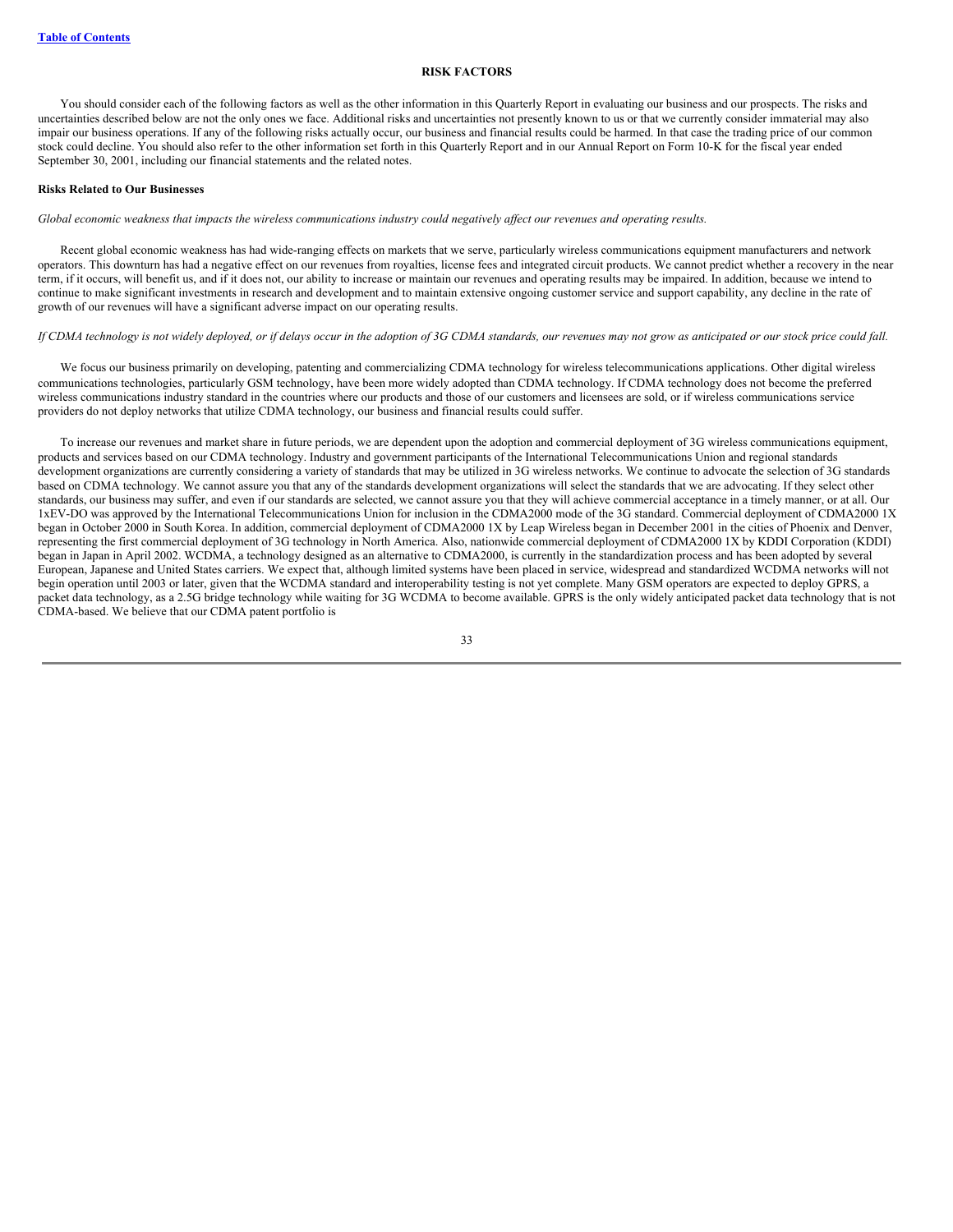applicable to all CDMA systems that may serve as the basis for such standards. However, we cannot assure you that the wireless communications industry will adopt 3G standards based on CDMA technology, or that our CDMA patents will be determined to be applicable to any proposed 3G standards. If we are unable to successfully, widely and timely deploy CDMA2000 as the preferred 3G technology, our business and financial results could suffer.

## Because we have made significant investments in and loans to CDMA carriers, our financial condition may be harmed if those CDMA carriers are not successful.

We provide significant financing to CDMA carriers to promote the worldwide adoption of CDMA products and services. Many domestic and international CDMA carriers to whom we have provided financing have limited operating histories, are faced with significant capital requirements, are highly leveraged or have limited financial resources. Certain carriers to whom we have provided financing have defaulted on their obligations to us, and it is possible that others will default on their obligations to us in the future. Any such defaults could have a material adverse effect on our financial condition and operating results. Due to currency fluctuations and international risks, foreign borrowers may become unable to pay their debts to us from revenues generated by their projects that are denominated in local currencies. Further, we may not be permitted to retain a security interest in any spectrum licenses held by foreign carriers that we finance. These spectrum licenses initially may constitute the primary asset of the carriers. The amount of financing that we currently are providing and that we expect to provide in the future is substantial. See "Notes to Condensed Consolidated Financial Statements, Note 3 -Investments in Other Entities."

In November 2001, we acquired Vesper Holding, a CDMA carrier in Brazil. See "Notes to Condensed Consolidated Financial Statements, Note 8 — Acquisitions." We expect Vesper Holding to incur increasing operating losses and negative cash flows from operations as it expands operations and enters new markets, even if and after it achieves positive cash flows from operations in initial operating markets. We may incur significant losses in the future related to our ownership of the Vesper Holding, and we cannot assure you that Vesper Holding will ever operate profitably. Additional risks and uncertainties specific to Vesper Holding include risks associated with:

- the upgrade of the existing network to CDMA2000 1X, including risks related to the operations of new systems and technologies, substantial required expenditures and potential unanticipated costs, the adequacy of suppliers and consumer acceptance of the products and services to be offered;
- the ability to establish a significant market presence in new geographic and service markets;
- the ability to compete with more well-established competitors in Brazil that may offer less expensive products and services, desirable or innovative products or have extensive resources or better financing;
- the ability to generate timely and accurate financial and management data;
- the availability and cost of capital; and
- the ability to develop future business opportunities critical to the realization of growth potential.

We derive a significant portion of our revenue from a limited number of customers and licensees. The loss of any one of our major customers or licensees could reduce our *revenues and may harm our ability to achieve or sustain acceptable levels of operating results.*

During the first six months of fiscal 2002, three customers accounted for 41% of consolidated revenues, as compared to 37% in fiscal 2001. The loss of any one of our QCT segment's significant customers or the delay, even if only temporary, or cancellation of significant orders from any of these customers would reduce our revenues in the period of the cancellation or deferral and could harm our ability to achieve or sustain acceptable levels of profitability. Accordingly, unless and until our QCT segment diversifies and expands its customer base, our future success will significantly depend upon the timing and size of future purchase orders,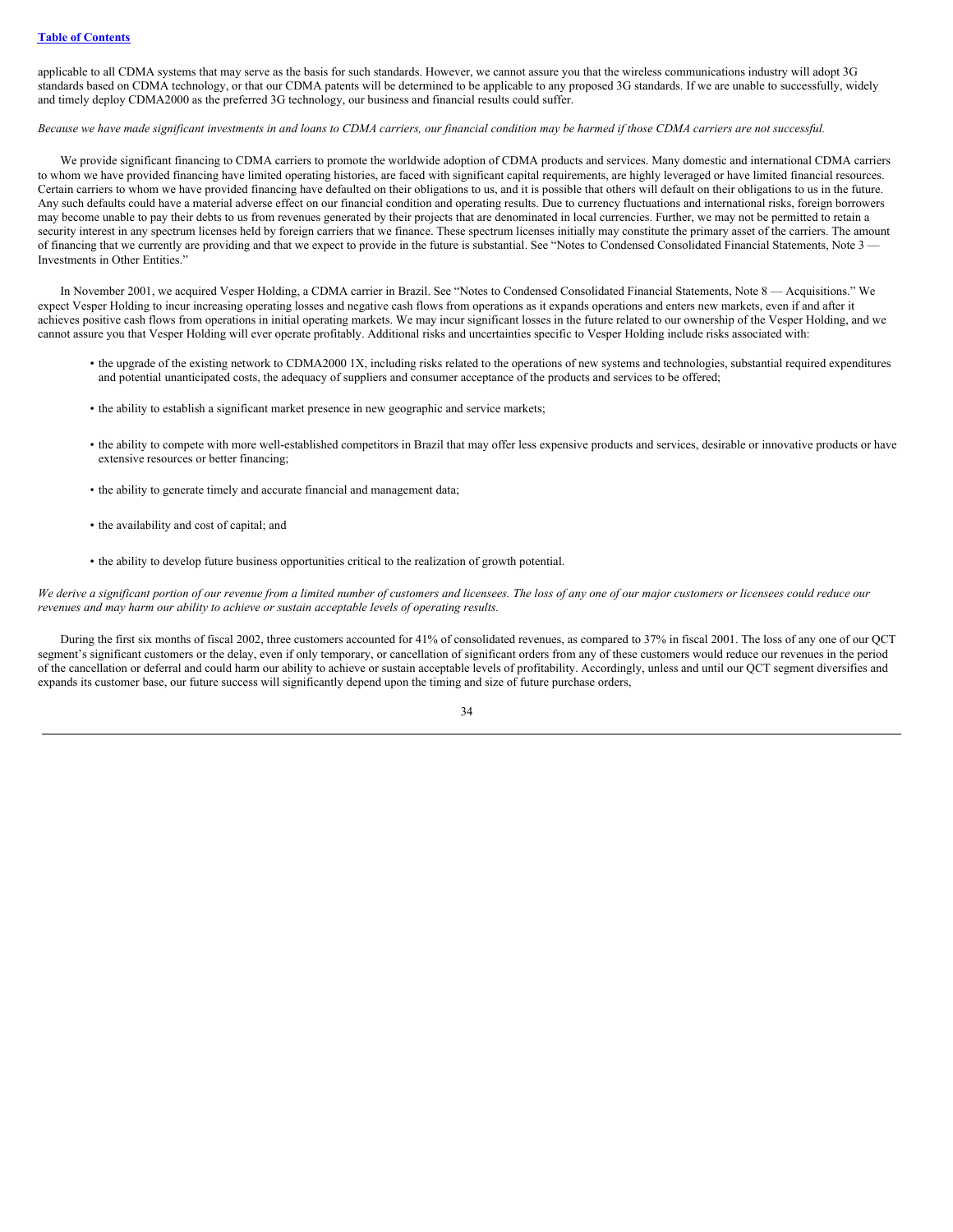if any, from these customers. Factors that may impact the size and timing of orders from customers of our QCT segment include, among others, the following:

- the product requirements of these customers;
- the financial and operational success of these customers; and
- the success of these customers' products that incorporate our products.

Our QTL segment derives royalty revenues from shipments by our licensees. We derive a significant portion of our royalty revenue from a limited number of licensees. Our future success depends upon the ability of our licensees to develop and introduce high volume products that achieve and sustain market acceptance. We cannot assure you that our licensees will be successful or that the demand for wireless communications devices and services offered by our licensees will continue to increase. Any reduction in the demand for wireless communications devices utilizing our CDMA technology could have a material adverse effect on our business.

We derive a significant portion of our revenues from sales outside the United States, and numerous factors related to international business activities subject us to risks that could reduce the demand for our licensees' products or our products, negatively affecting our operating results.

A significant part of our strategy involves our continued pursuit of growth opportunities in a number of international markets. We market, sell and service our products internationally. We have established sales offices around the world. We will continue to expand our international sales operations and enter new international markets. This expansion will require significant management attention and financial resources to successfully develop direct and indirect international sales and support channels, and we cannot assure you that we will be successful or that our expenditures in this effort will not exceed the amount of any resulting revenues. If we are not able to maintain or increase international market demand for our products, then we may not be able to maintain an acceptable rate of growth in our business.

Consolidated revenues from international customers as a percentage of total revenues were 68% in the first six months of fiscal 2002, 65% in fiscal year 2001, 47% in fiscal year 2000 and 38% in fiscal year 1999. In many international markets, barriers to entry are created by long-standing relationships between our potential customers and their local providers and protective regulations, including local content and service requirements. In addition, our pursuit of international growth opportunities may require significant investments for an extended period before we realize returns, if any, on our investments. Our business could be adversely affected by a variety of uncontrollable and changing factors, including:

- unexpected changes in legal or regulatory requirements;
- difficulty in protecting our intellectual property rights in a particular foreign jurisdiction;
- our inability to successfully enter a significant foreign market, such as China or India;
- cultural differences in the conduct of business;
- difficulty in attracting qualified personnel and managing foreign activities;
- recessions in economies outside the United States;
- longer payment cycles for and greater difficulties collecting accounts receivable;
- export controls, tariffs and other trade protection measures;
- fluctuations in currency exchange rates;
- nationalization, expropriation and limitations on repatriation of cash;
- social, economic and political instability;
- natural disasters, acts of terrorism and war;

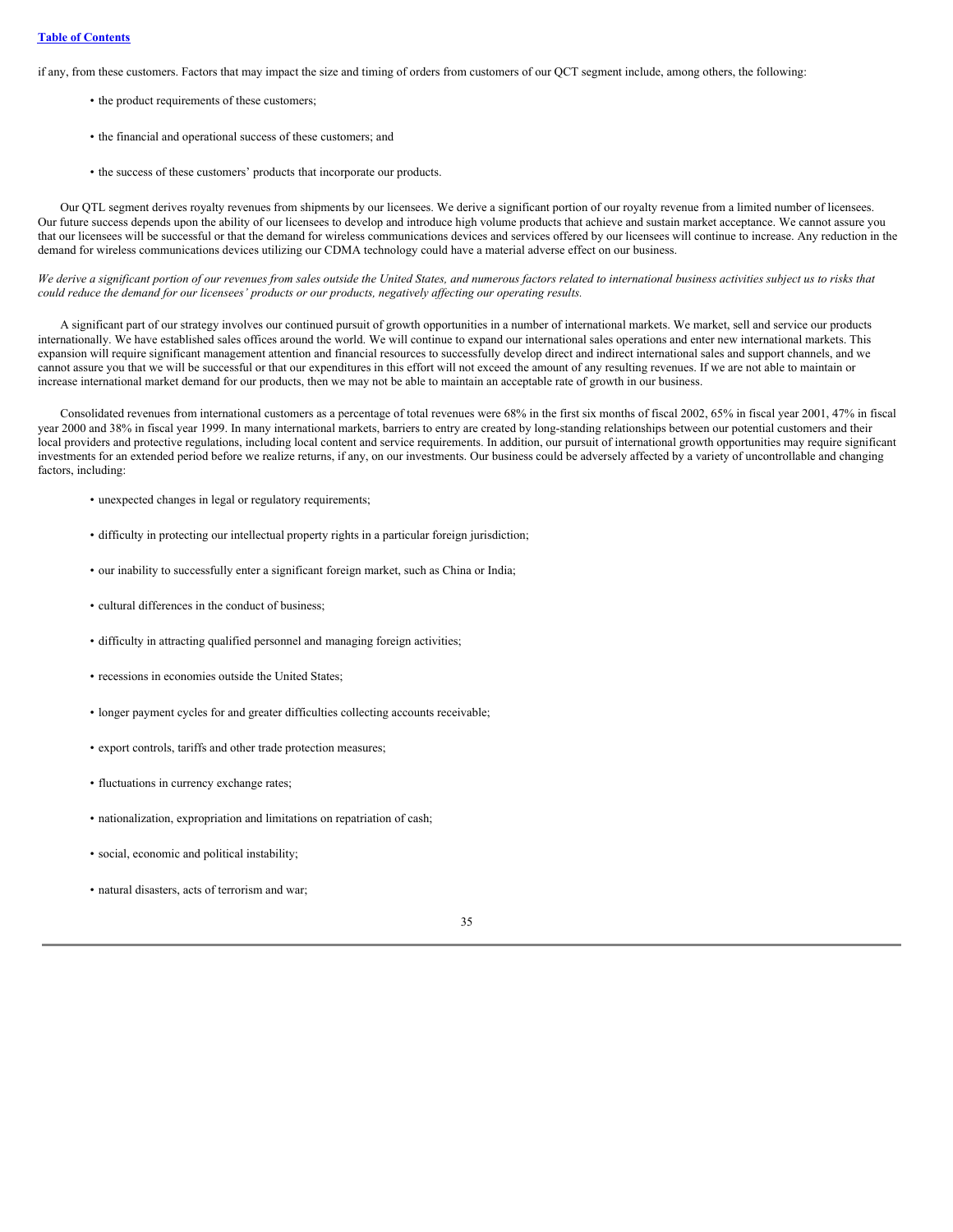- taxation; and
- changes in United States laws and policies affecting trade, foreign investment and loans.

In addition to general risks associated with our international sales, licensing activities and operations, we are also subject to risks specific to the individual countries in which we do business. During the first six months of fiscal 2002, 35% and 20% of our revenue was from customers and licensees based in South Korea and Japan, respectively, as compared to 35% and 22% during fiscal 2001, respectively. A significant downturn in the economies of Asian countries where many of our customers and licensees are located, particularly the economies of South Korea and Japan, would materially harm our business. In November 2001, we acquired Vesper Holding, a CDMA carrier in Brazil. A significant downturn in the economy of Brazil could materially harm our business and limit our strategic alternatives related to this investment. We also are subject to risks in certain markets in which our customers and licensees grant subsidies on handsets to their subscribers. For example, in the past the South Korean government limited the ability of telecommunications carriers to provide subsidies on handsets to their subscribers, and this, in turn, reduced our revenues from those sources. Further limitations on the ability of handset manufacturers to sell their products in South Korea, Japan or in other countries may have additional negative impacts on our revenues.

## Foreign currency fluctuations could negatively affect future product sales or royalty revenue and harm our ability to collect receivables.

We are exposed to risk from fluctuations in foreign currencies that could impact our operating results, liquidity and financial condition. As a global concern, we face exposure to adverse movements in foreign currency exchange rates:

- Financial instruments held by our consolidated subsidiaries and other companies in which we invest that are not denominated in the functional currency of those entities are subject to the effects of currency fluctuations, which may affect our reported earnings. Our exposure to emerging market currencies may increase as we expand into those markets.
- Declines in currency values in selected regions may adversely affect our operating results because our products and those of our customers and licensees may become more expensive to purchase in the countries of the affected currencies. Our trade receivables are generally United States dollar denominated. Accordingly, any significant change in the value of the dollar against our customers' or licensees' functional currencies could result in an increase in our customers' or licensees' cash flow requirements and could consequently affect our ability to collect receivables.
- Foreign CDMA carriers to whom we have provided financing may be unable to pay their debts to us from revenues generated by their projects that are denominated in local currencies.
- Average selling prices for our customers' products may be denominated in local currencies, and declines in local currency values may adversely affect future royalty revenue.

### We may engage in strategic transactions that could result in significant charges or management disruption and fail to enhance stockholder value.

From time to time, we consider strategic transactions and alternatives with the goal of maximizing stockholder value. In the past we have acquired businesses, entered into joint ventures and made strategic investments in early stage companies and venture funds or incubators to support the adoption of CDMA and use of the wireless Internet. In November 2001, we acquired Vesper Holding, a CDMA carrier in Brazil. Most of our strategic investments entail a high degree of risk and will not become liquid until more than one year from the date of investment, if at all.

We will continue to evaluate potential strategic transactions and alternatives that we believe may enhance stockholder value. These potential future transactions may include a variety of different business arrangements, including acquisitions, spin-offs, strategic partnerships, joint ventures, restructurings, divestitures, business combinations and investments. Although our goal is to maximize stockholder value, such transactions

36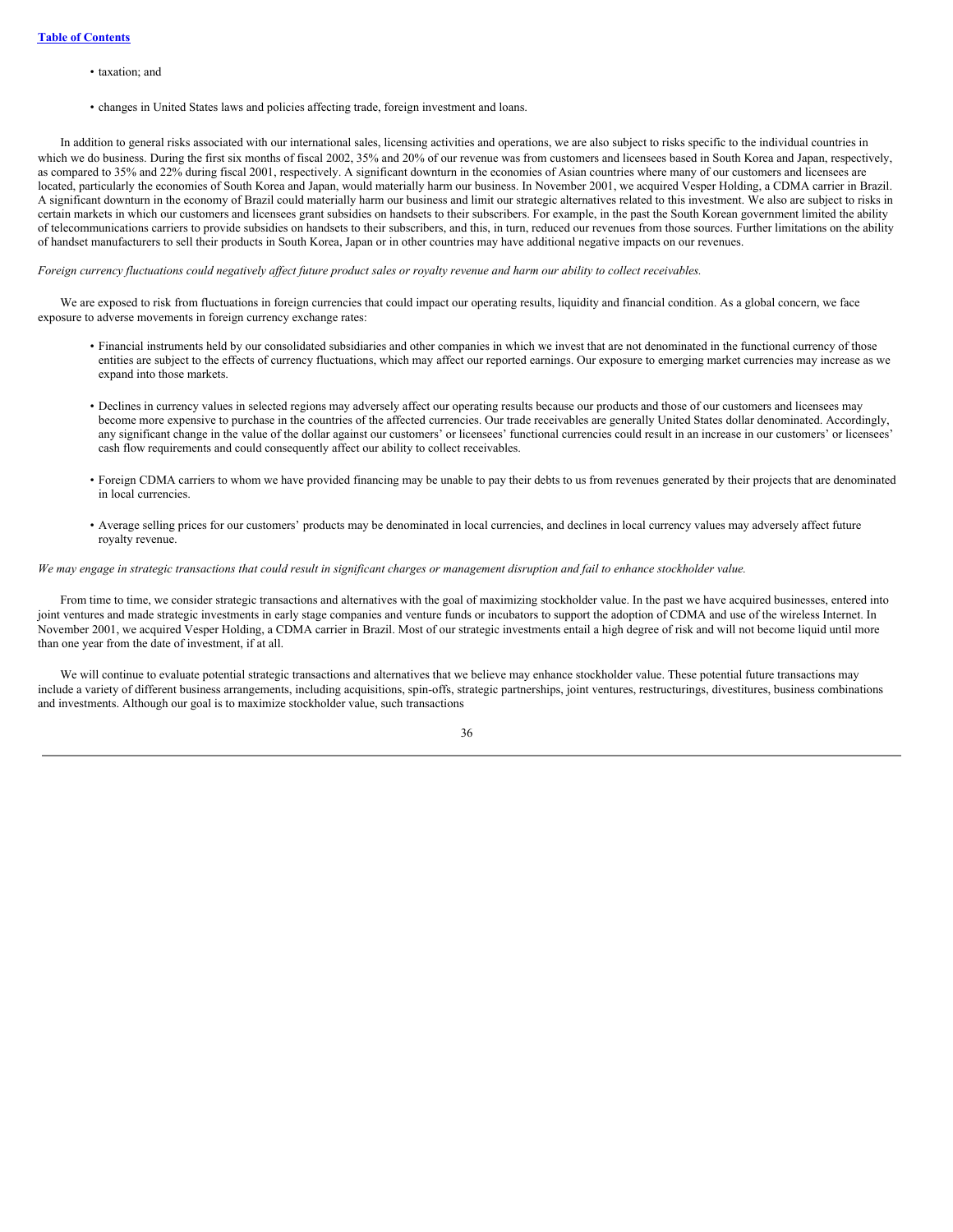### **Table of [Contents](#page-0-0)**

may impair stockholder value or otherwise adversely affect our business and the trading price of our stock. Any such transaction may require us to incur non-recurring or other charges and may pose significant integration challenges and/or management and business disruptions, any of which could harm our operating results and business prospects.

The fair values of our strategic investments are subject to substantial quarterly and annual fluctuations and to market downturns. Downward fluctuations and market trends *could adversely af ect our operating results.*

We maintain strategic holdings of various issuers and types. These securities include available-for-sale equity securities and derivative instruments that are recorded on the balance sheet at fair value. We strategically invest in companies in the high-technology industry and typically do not attempt to reduce or eliminate our market exposure. Available-for-sale equity securities recorded at fair value under FAS 115 and derivative instruments recorded at fair value under FAS 133 subject us to equity price risk. The fair market values of these securities and derivative instruments are subject to significant price volatility and, in general, suffered a significant decrease in market value during fiscal 2001. In addition, the realizable value of these securities and derivative instruments is subject to market and other conditions. Our investments in specific companies and industry segments may vary over time, and changes in concentrations may affect price volatility. We also invest in privately-held companies, including early stage companies, venture funds or incubators. These investments are recorded at cost, but the recorded values may become impaired due to changes in the companies' condition or prospects. Our strategic investments are inherently risky as the market for the technologies or products the investees have under development may never materialize. As a result, we could lose all or a portion of our investments in these companies, which could negatively affect our financial position and operating results. See "Notes to Condensed Consolidated Financial Statements, Note 3 — Investments in Other Entities" and "Item 3. Quantitative and Qualitative Disclosure About Market Risk."

We depend upon a limited number of third-party manufacturers to produce and test our products. Any disruptions in the operations of, or the loss of, any of these third parties could harm our ability to meet our delivery obligations to our customers and increase our cost of sales.

### *QUALCOMM CDMA Technologies Segment (QCT)*

We subcontract all of our manufacturing and assembly, and most of the testing, of our integrated circuits. We depend upon a limited number of third parties to perform these functions, some of which are only available from single sources with which we do not have long-term contracts. IBM, Motorola, Taiwan Semiconductor Manufacturing Co. and Texas Instruments are the primary manufacturers of our family of integrated circuits. Our reliance on a sole-source vendor primarily occurs during the start-up phase of a new product. Once a new product reaches a significant volume level, we then establish alternative suppliers for technologies that we consider critical. Our reliance on sole or limited-source vendors involves risks. These risks include possible shortages of capacity, product performance shortfalls, and reduced controls over delivery schedules, manufacturing capability, quality assurance, quantity and costs. We have no firm long-term commitments from our manufacturers to supply products to us for any specific period, or in any specific quantity, except as may be provided in a particular purchase order. As a result, these manufacturers may allocate, and in the past have allocated, capacity to the production of other products while reducing deliveries to us on short notice.

Our operations also may be harmed by lengthy or recurring disruptions at any of the facilities of our manufacturers. These disruptions may include labor strikes, work stoppages, terrorism, war, fire, earthquake, flooding or other natural disasters. These disruptions could cause significant delays in shipments until we are able to shift the products from an affected manufacturer to another manufacturer. The loss of a significant third-party manufacturer or the inability of a third-party manufacturer to meet performance and quality specifications or delivery schedules could harm our ability to meet our delivery obligations to our customers.

In addition, one or more of our manufacturers may obtain licenses from us to manufacture CDMA integrated circuits that compete with our products. In this event, the manufacturer could elect to allocate scarce components and manufacturing capacity to their own products and reduce deliveries to us. In the event

37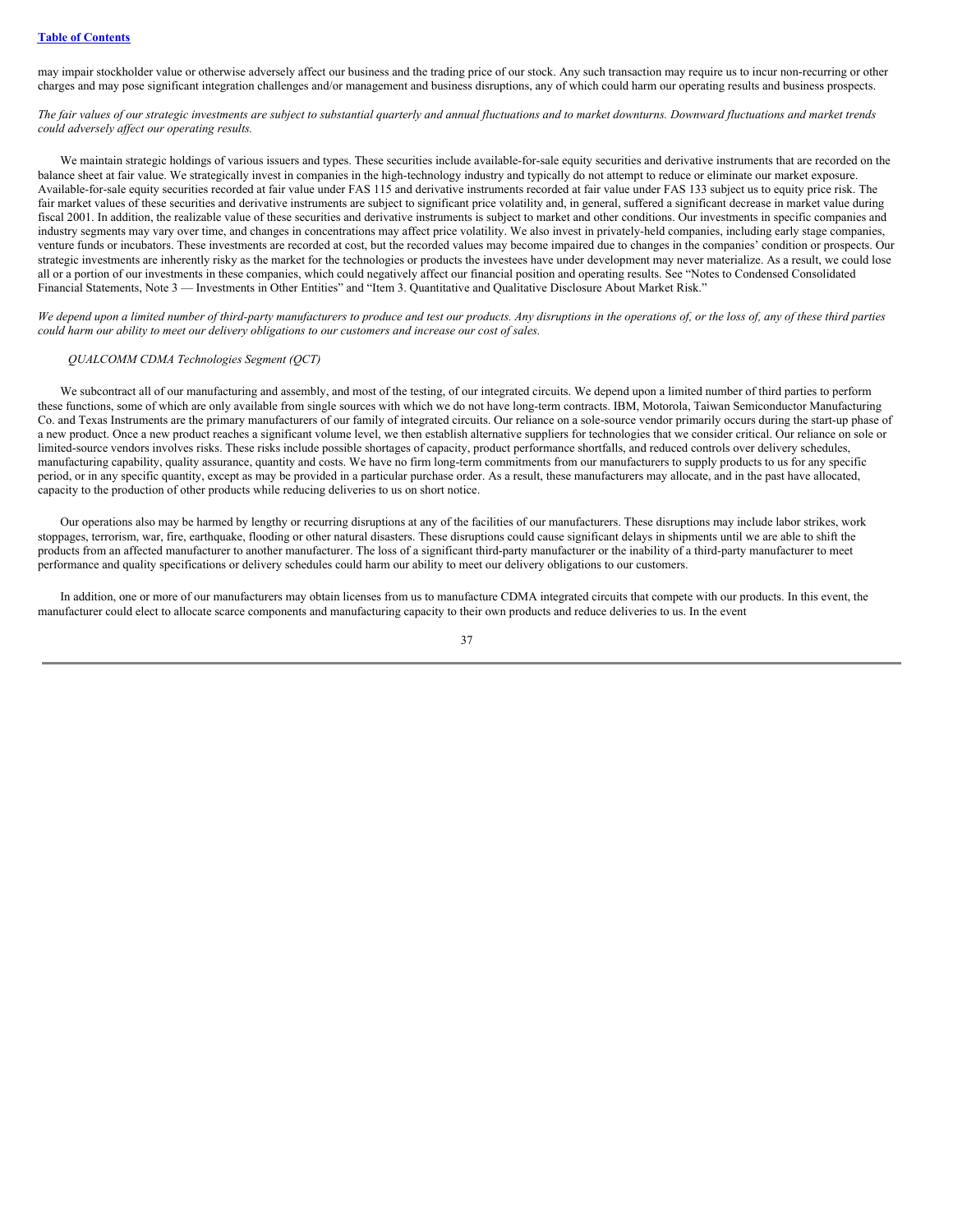of a loss of, or a decision to change, a key third-party manufacturer, qualifying a new manufacturer and commencing volume production or testing could involve delay and expense, resulting in lost revenues, reduced operating margins and possible loss of customers.

### *QUALCOMM Wireless & Internet Segment (QWI)*

Several of the critical products and services used in our existing and proposed products are currently available only from third-party single or limited sources. These include items such as electronic and radio frequency components, and other sophisticated parts and subassemblies which are used in the OmniTRACS, TruckMAIL, OmniExpress, LINQ and OmniOne products. These third parties include companies such as M/A Com, Rakon, Mini Circuits, Cambridge, Andrews, ADI, Deutsch, PCI, Key Tronic, Seavey, Symbol, Talon, Thomson Airpax and Eagle Picher. Our reliance and the reliance of our licensees on sole or limited source vendors involve risks. These risks include possible shortages of certain key components, product performance shortfalls, and reduced control over delivery schedules, manufacturing capability, quality and costs. In the event of a long-term supply interruption, alternate sources could be developed in a majority of the cases. The inability to obtain adequate quantities of significant compliant materials on a timely basis could have a material adverse effect on our business, operating results, liquidity and financial position.

A reduction or interruption in component supply or a significant increase in component prices could have a material adverse effect on our business or profitability.

Our ability to meet customer demands depends, in part, on our ability to obtain timely and adequate delivery of parts and components from our suppliers and internal manufacturing capacity. We have experienced component shortages in the past, including components for our integrated circuit products, that have adversely affected our operations. Although we work closely with our suppliers to avoid these types of shortages, we may continue to encounter these problems in the future. A reduction or interruption in component supply or a significant increase in the price of one or more components could have a material adverse effect on our business.

### Defects or errors in our products could harm our relations with our customers and expose us to liability. Similar problems related to the products of our customers or licensees *would harm our business.*

Our software and integrated circuit products are inherently complex and may contain defects and errors that are detected only when the products are in use. Further, because our products perform critical functions in our customers' products and networks, such defects or errors could have a serious impact on our customers, which could damage our reputation, harm our customer relationships and expose us to liability. Defects or impurities in our components, materials or software or those used by our customers or licensees, equipment failures or other difficulties could adversely affect our ability and that of our customers and licensees to ship products on a timely basis as well as our customers' or licensees' demand for our products. Any such shipment delays or declines in demand could reduce our revenues and harm our ability to achieve or sustain acceptable levels of profitability. We and our customers or licensees also may experience component or software failures or defects which could require significant product recalls, reworks and/or repairs which are not covered by warranty reserves and which could consume a substantial portion of the capacity of our third-party manufacturers or those of our customers or licensees. During the second quarter of fiscal 2002, we detected an error which could have occurred in a small portion of our early shipments of our CDMA2000 1X MSM5100 and MSM5105 integrated circuits that could result in certain performance issues of wireless devices using those integrated circuits. The error was immediately detected and corrected, customers were notified, and we are now shipping large production volumes of the MSM5100 and MSM5105 to customers worldwide. The error did not have a material impact on our second quarter 2002 results, nor do we expect it to materially affect future results. Other defects or errors in our products or in the products of our customers or licensees could occur and could negatively impact our results of operations.

*Our operating results are subject to substantial quarterly and annual fluctuations and to market downturns.*

Our revenues, earnings and other operating results have fluctuated significantly in the past and may fluctuate significantly in the future. General economic or other conditions causing a downturn in the market

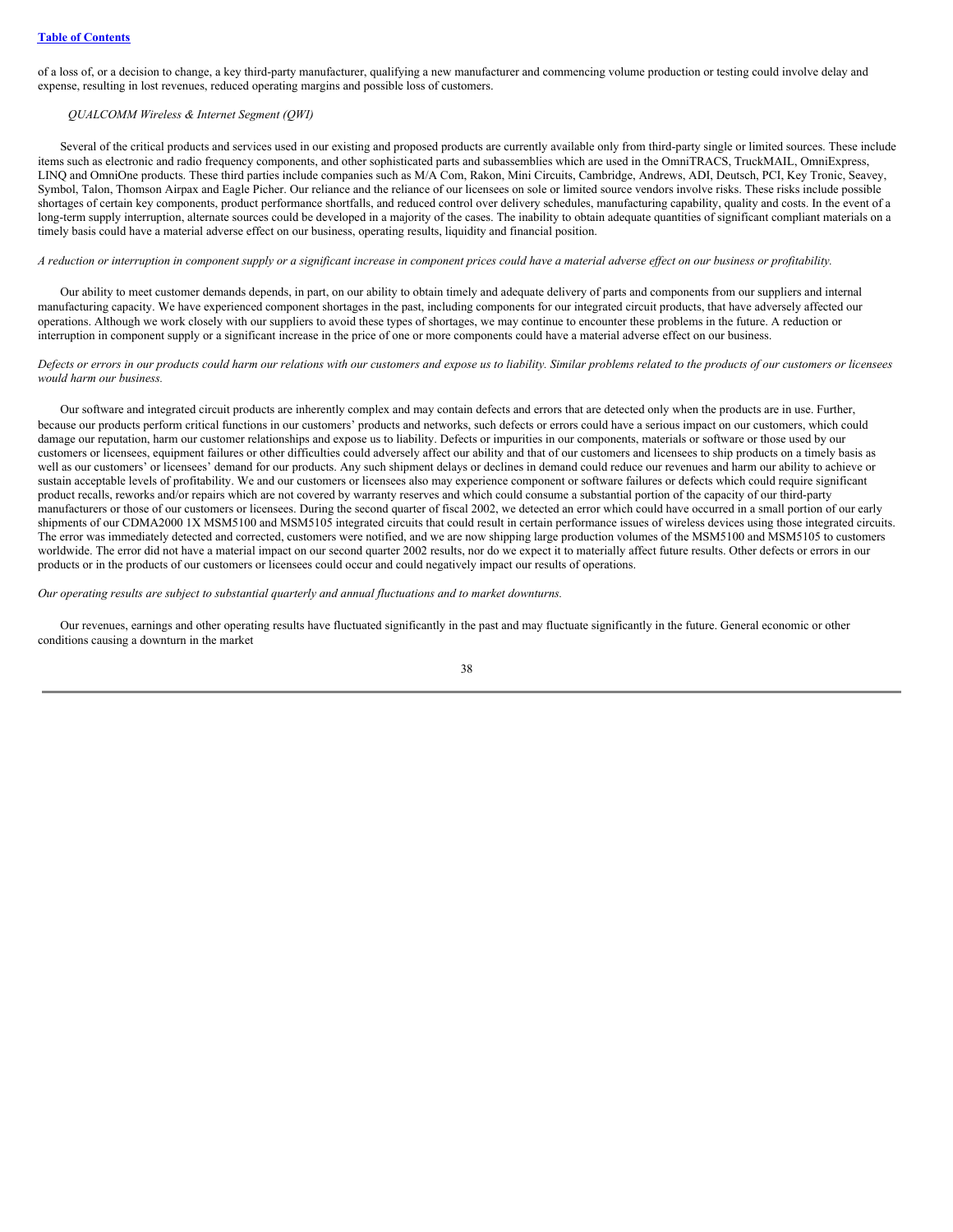for our products or technology, affecting the timing of customer orders or causing cancellations or rescheduling of orders could also adversely affect our operating results. Moreover, our customers may change delivery schedules or cancel or reduce orders without incurring significant penalties and generally are not subject to minimum purchase requirements.

Our future operating results will be affected by many factors, including the following:

- the rate of CDMA technology deployment;
- delays in the adoption of 3G CDMA standards;
- changes in the growth rate of the wireless communications industry;
- consolidation in the wireless communications industry;
- strategic transactions, such as acquisitions, divestitures and investments, including investments in new ventures and CDMA carriers;
- the collectibility of our trade and finance receivables;
- changes in the fair values of our strategic equity and derivative investments;
- our ability to realize the fair values of our investments in thinly-traded public and private markets;
- the success of our strategic investments, including our investment in Vesper Holding;
- our ability to retain existing or secure anticipated customers, licensees or orders, both domestically and internationally;
- the availability and cost of products and services from our third-party suppliers;
- our ability to develop, introduce and market new technology, products and services on a timely basis;
- foreign currency fluctuations, inflation and deflation;
- decreases in average selling prices for our products and our customers' products that use our technology;
- decreases in demand for our products and our customers' products that use our technology;
- intellectual property disputes and litigation;
- government regulations;
- product defects;
- changes in accounting standards or practices;
- changes to existing rules or practice regarding stock option accounting and taxation;
- management of inventory in response to shifts in market demand;
- energy blackouts and system failures;
- changes in the mix of technology and products developed, licensed, produced and sold; and
- seasonal customer demand.

The foregoing factors are difficult to forecast and these, as well as other factors, could harm our quarterly or annual operating results. If our operating results fail to meet the expectations of investment analysts or investors in any period, the market price of our common stock may decline.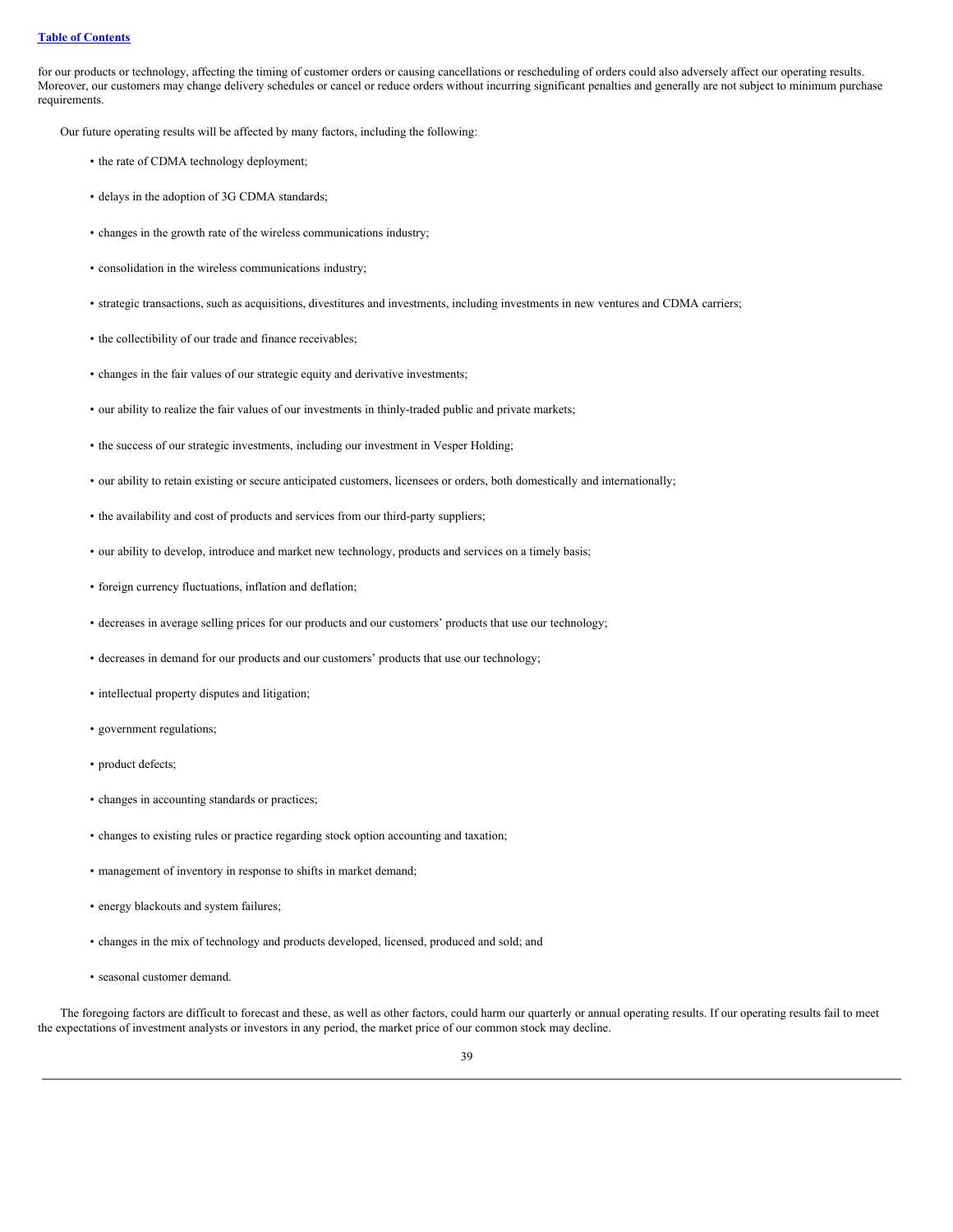# **Table of [Contents](#page-0-0)**

Our industry is subject to intense competition that could result in declining average selling prices for our licensees' products and our products, negatively affecting our *revenues and operating results.*

We currently face significant competition in our markets and expect that intense competition will continue. Competition in the telecommunications market is based on varying combinations including:

- comprehensiveness of product and technology solutions;
- manufacturing capability,
- scalability and the ability of the system solution to meet customers' immediate and future network requirements;
- product performance and quality;
- design and engineering capabilities;
- compliance with industry standards;
- time to market;
- system cost; and
- customer support.

This competition has resulted and is expected to continue to result in declining average royalties for our licensed intellectual property and reduced average selling prices for our products and those of our customers and licensees. We anticipate that additional competitors will enter our markets as a result of growth opportunities in wireless telecommunications, the trend toward global expansion by foreign and domestic competitors, technological and public policy changes and relatively low barriers to entry in selected segments of the industry.

Our competitors include companies that promote non-CDMA technologies and companies that design competing CDMA integrated circuits, such as Nokia, Motorola, Philips, Ericsson, Texas Instruments, Intel, LSI Logic, Nortel, Samsung, Matsushita and Siemens, all of whom are our licensees with the exception of Intel. With respect to our OmniTRACS, TruckMAIL, OmniExpress, LINQ and OmniOne products and services, our existing competitors are aggressively pricing their products and services and could continue to do so in the future. In addition, these competitors are offering new value-added products and services similar in many cases to those we have developed or are developing. Emergence of new competitors, particularly those offering low cost terrestrial-based products and current as well as future satellite-based systems, may impact margins and intensify competition in new markets.

Many of these current and potential competitors have advantages over us, including:

- existing royalty-free cross-licenses to competing and emerging technologies;
- longer operating histories and presence in key markets;
- greater name recognition;
- access to larger customer bases; and
- greater financial, sales and marketing, manufacturing, distribution, technical and other resources than we have.

As a result of these factors, these competitors may be more successful than us. In addition, we anticipate additional competitors will enter the market for products based on 3G standards. These competitors may have more established relationships and distribution channels in markets not currently deploying wireless communications technology. These competitors also have established or may establish financial or strategic relationships among themselves or with our existing or potential customers, resellers or other third parties. These relationships may affect customers' decisions to purchase products or license technology from us. Accordingly,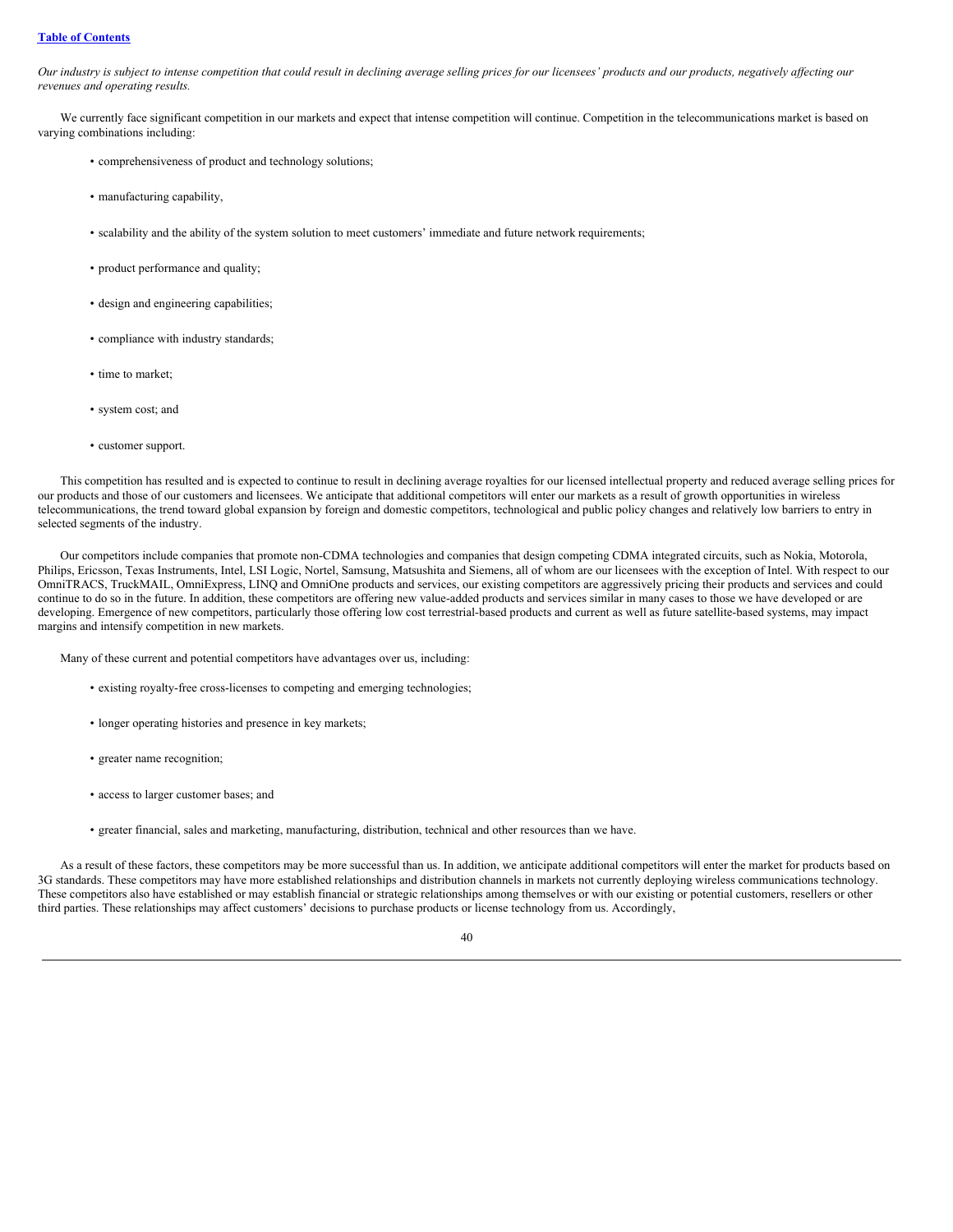# **Table of [Contents](#page-0-0)**

new competitors or alliances among competitors could emerge and rapidly acquire significant market share to our detriment.

*Our stock price is volatile.*

The stock market in general, and the stock prices of technology-based companies in particular, have experienced extreme volatility that often has been unrelated to the operating performance of any specific public companies. The market price of our common stock has fluctuated in the past and is likely to fluctuate in the future as well. Factors that may have a significant impact on the market price of our stock include:

- announcements concerning us or our competitors, including the selection of wireless communications technology by cellular, PCS and Wireless Local Loop service providers and the timing of the roll-out of those systems;
- receipt of substantial orders for integrated circuits and system software products;
- quality deficiencies in services or products;
- announcements regarding financial developments or technological innovations;
- international developments, such as technology mandates, political developments or changes in economic policies;
- new commercial products;
- changes in recommendations of securities analysts;
- government regulations, including stock option accounting and tax regulations;
- acts of terrorism and war;
- proprietary rights or product or patent litigation;
- strategic transactions, such as acquisitions and divestitures; or
- rumors or allegations regarding our financial disclosures or practices.

Our future earnings and stock price may be subject to significant volatility, particularly on a quarterly basis. Shortfalls in our revenues or earnings in any given period relative to the levels expected by securities analysts could immediately, significantly and adversely affect the trading price of our common stock.

Our industry is subject to rapid technological change that we must keep pace with to successfully compete.

New technological innovations generally require a substantial investment before they are commercially viable. We may make substantial, non-recoverable investments in new technologies that do not result in meaningful revenues.

The market for our products and technology is characterized by many factors, including:

- rapid technological advances and evolving industry standards;
- changes in customer requirements;
- frequent introductions of new products and enhancements; and
- evolving methods of building and operating telecommunications systems.

We are currently making significant investments in developing and introducing new products, such as:

• Integrated circuit products to support high-speed wireless Internet access and multimode, multi-band, multi-network products including cdmaOne, CDMA2000 1X/1xEV-DO, GSM/ GPRS, WCDMA and position location technologies; and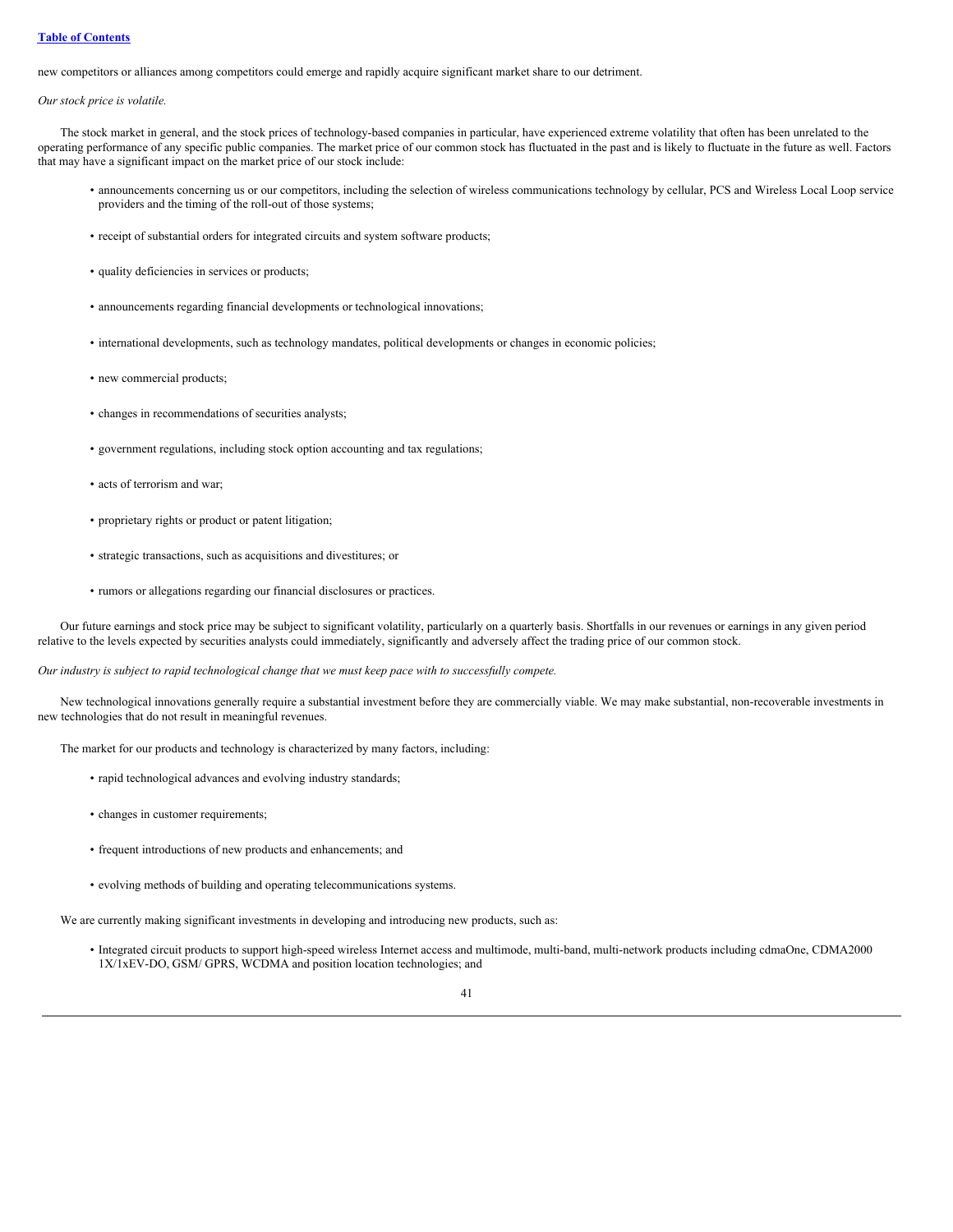• Binary Runtime Environment for Wireless (BREW), a thin applications execution platform that provides applications developers with an open standard platform for wireless devices on which to develop their products.

Our future success will depend on our ability to continue to develop and introduce new products, technology and enhancements on a timely basis. Our future success will also depend on our ability to keep pace with technological developments, protect our intellectual property, satisfy varying customer requirements, price our products competitively and achieve market acceptance. The introduction of products embodying new technologies and the emergence of new industry standards could render our existing products and technology, and products and technology currently under development, obsolete and unmarketable. If we fail to anticipate or respond adequately to technological developments or customer requirements, or experience any significant delays in development, introduction or shipment of our products and technology in commercial quantities, our competitive position could be damaged.

#### *Consolidations in the wireless communications industry could adversely af ect our business.*

The wireless communications industry has experienced consolidation of participants, and this trend may continue. If wireless carriers consolidate with companies that utilize technologies that compete with CDMA, then CDMA may lose market share unless the surviving entity continues to deploy CDMA. This consolidation could also result in delays in purchasing decisions by the merged companies, negatively affecting our revenues and operating results.

## The enforcement and protection of our intellectual property rights may be expensive and could divert our valuable resources.

We rely primarily on patent, copyright, trademark and trade secret laws, as well as nondisclosure and confidentiality agreements and other methods, to protect our proprietary information, technologies and processes, including our patent portfolio. Policing unauthorized use of our products and technologies is difficult. We cannot be certain that the steps we have taken will prevent the misappropriation or unauthorized use of our proprietary information and technologies, particularly in foreign countries where the laws may not protect our proprietary rights as fully as United States laws.

The vast majority of our patents and patent applications relate to our CDMA digital wireless communications technology and much of the remainder of our patents and patent applications relate to our gpsOne, BREW, OmniTRACS, Digital Cinema, Globalstar and Eudora products. Litigation may be required to enforce our intellectual property rights, protect our trade secrets or determine the validity and scope of proprietary rights of others. As a result of any such litigation, we could lose our proprietary rights or incur substantial unexpected operating costs. Any action we take to protect our intellectual property rights could be costly and could absorb significant management time and attention, which, in turn, could negatively impact our operating results. In addition, failure to protect our trademark rights could impair our brand identity.

#### Claims by third parties that we infringe their intellectual property or that patents on which we rely are invalid could adversely affect our business.

From time to time, companies may assert patent, copyright and other intellectual proprietary rights to our technologies or technologies used in our industry. These claims may result in our involvement in litigation. We may not prevail in such litigation given the complex technical issues and inherent uncertainties in intellectual property litigation. If any products incorporating our technology were found to infringe on protected technology, we could be required to redesign or license such technology and/or pay damages or other compensation to the infringed party. If we were unable to license protected technology used in our products, we could be prohibited from making and selling such products.

In addition, as the number of competitors in our market increases and the functionality of products incorporating our technology is enhanced and overlaps with the products of other companies, we may become subject to claims of infringement or misappropriation of the intellectual property rights of others. Any claims, with or without merit, could be time consuming, result in costly litigation, divert the efforts of our technical and management personnel or cause product shipment delays, any of which could have a material adverse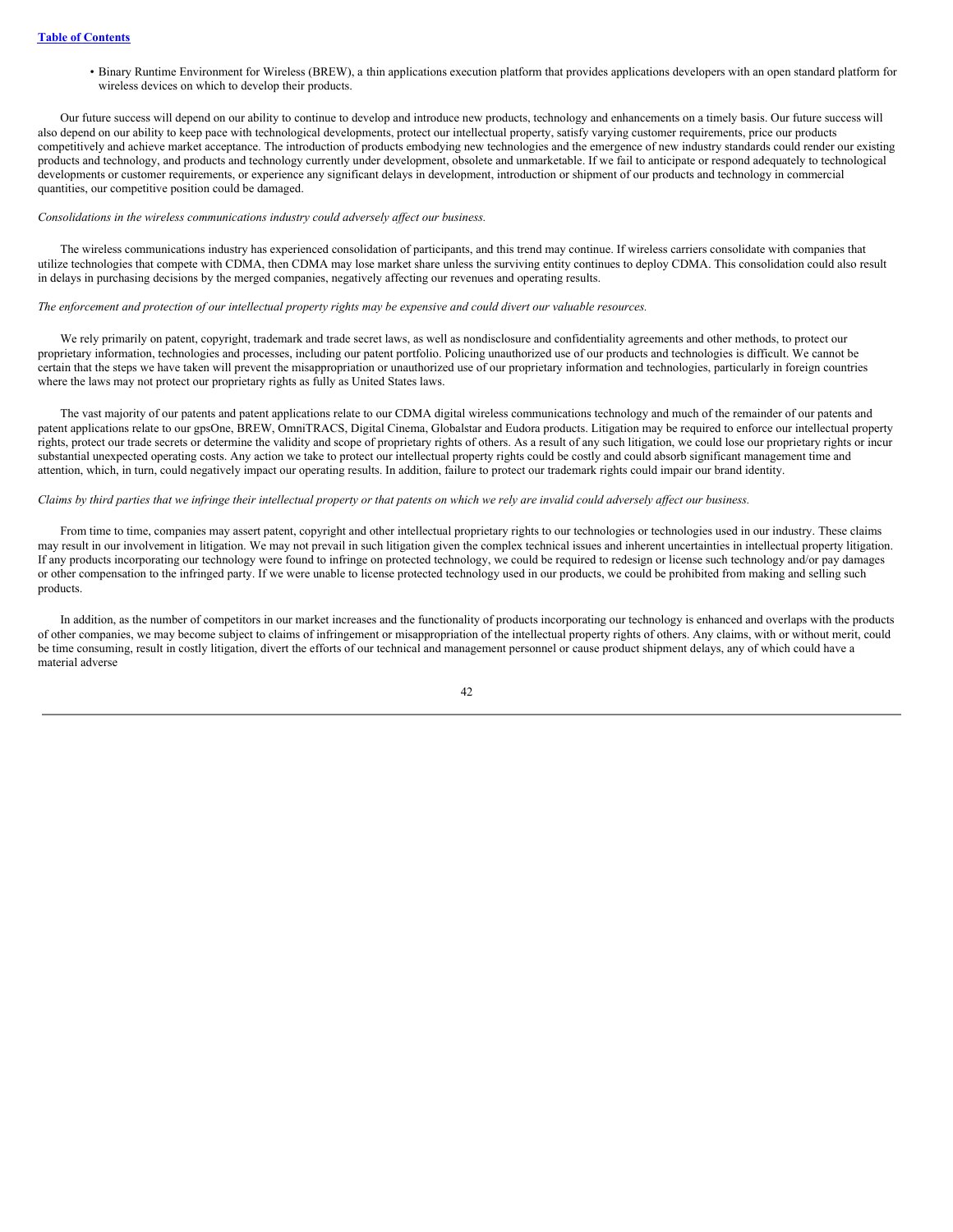effect upon our operating results. In any potential dispute involving our patents or other intellectual property, our licensees could also become the targets of litigation. This could trigger obligations on us that could result in substantial expenses. In addition to the time and expense required for us to comply with our obligations to our licensees, any such litigation could severely disrupt the business of our licensees, which in turn could hurt our relations with our licensees and cause our revenues to decrease.

A number of third parties have claimed to own patents essential to various proposed 3G CDMA standards. If we are required to obtain additional licenses and/or pay royalties to one or more patent holders, this could have a material adverse effect on the commercial implementation of our CDMA products and technologies and our profitability.

Third parties also may commence actions seeking to establish the invalidity of our patents. In the event that a third-party challenges a patent, a court may invalidate the patent or determine that the patent is not enforceable, which would harm our competitive position. If any of our key patents are invalidated, or if the scope of the claims in any of these patents is limited by court decision, we could be prevented from licensing the invalidated or limited portion of our technology and our licensees may be prevented from manufacturing and selling the products that incorporate such technology without obtaining a license to use a third-party's technology. Even if a third-party challenge is not successful, it could be expensive and time consuming, divert management attention from our business and harm our reputation.

### The high amount of capital required to obtain radio frequencies licenses could slow the growth of the wireless communications industry and adversely affect our business.

Our growth is dependent upon the increased use of wireless communications services that utilize our CDMA technology. In order to provide wireless communications services, carriers must obtain rights to use specific radio frequencies. The allocation of frequencies is regulated in the United States and other countries throughout the world and limited spectrum space is allocated to wireless communications services. Industry growth may be affected by the amount of capital required to obtain licenses to use new frequencies. Typically, governments sell these licenses at auctions. Over the last several years, the amount paid for these licenses has increased significantly, particularly for frequencies used in connection with 3G technology. In addition, litigation and disputes involving companies bidding to acquire spectrum has delayed the expansion of wireless networks in the United States, and it is possible that this delay could continue for a significant amount of time. The significant cost of licenses and delays associated with disputes over license auctions may slow the growth of the industry if service providers are unable to obtain or service the additional capital necessary to implement infrastructure to support 3G technology. Our growth could be adversely affected if this occurs.

#### *Our business and operating results may be harmed by inflation and deflation.*

Inflation has had and may continue to have adverse effects on the economies and securities markets of certain countries and could have adverse effects on our customers, licensees and the projects of CDMA carriers in those countries, including their ability to obtain financing and repay debts. Brazil and Mexico, for example, have periodically experienced relatively high rates of inflation and currency devaluation. Significant inflation or deflation could have a material adverse effect on our business, operating results, liquidity and financial position.

## If we experience product liability claims or recalls, we may incur significant expenses and experience decreased demand for our products.

Testing, manufacturing, marketing and use of our products and those of our licensees and customers entails the risk of product liability. Although we believe our product liability insurance will be adequate to protect against product liability claims, we cannot assure you that we will be able to continue to maintain such insurance at a reasonable cost or in sufficient amounts to protect us against losses due to product liability. Our inability to maintain insurance at an acceptable cost or to otherwise protect against potential product liability claims could prevent or inhibit the commercialization of our products and those of our licensees and customers and harm our future operating results. In addition, a product liability claim or recall could harm our reputation and result in decreased demand for our products.

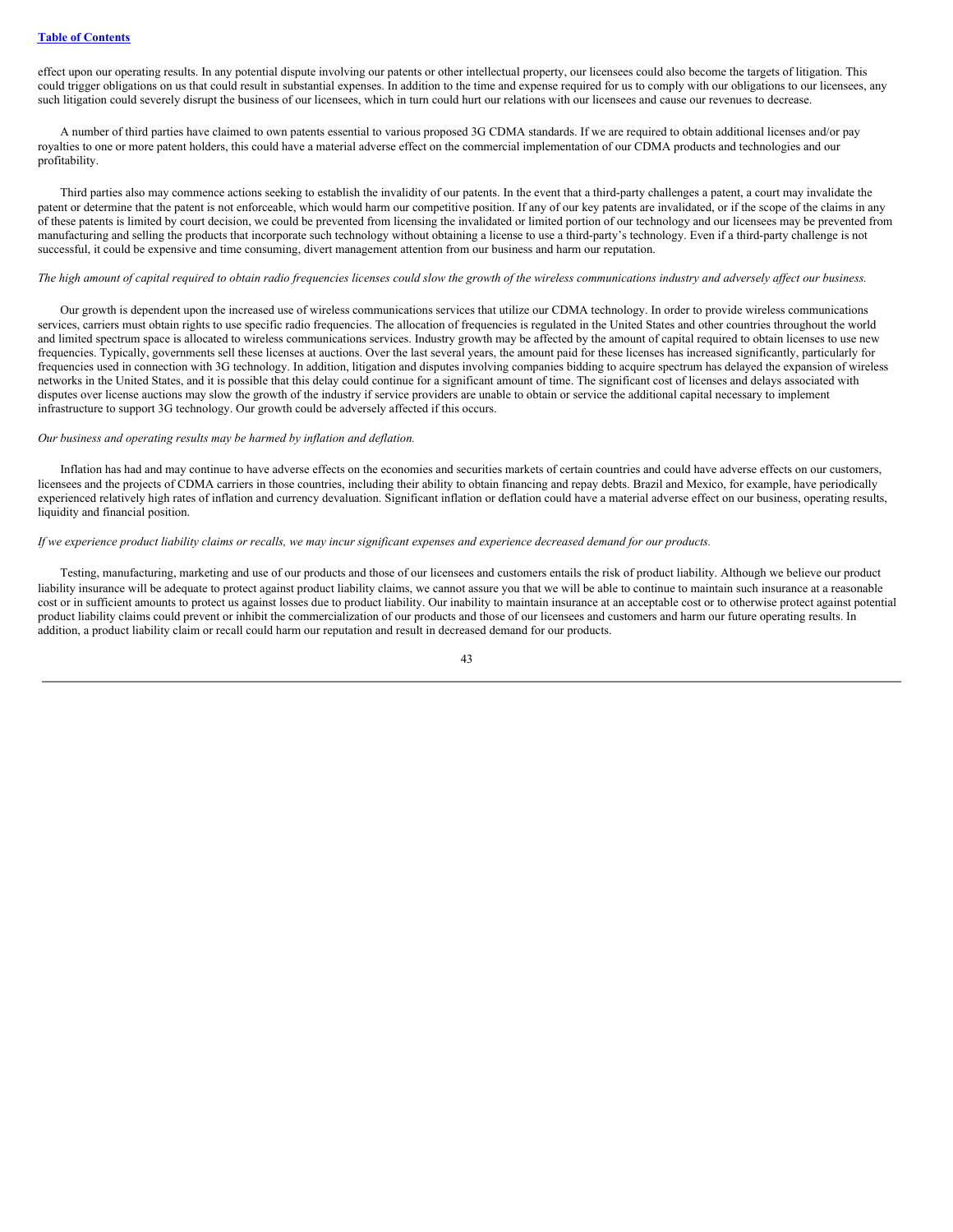## Our business depends on the availability of satellite and other networks for our OmniTRACS, TruckMAIL, OmniExpress, LINQ and OmniOne systems and other *communications products.*

Our OmniTRACS and TruckMAIL systems currently operate in the United States market on leased Ku-band satellite transponders. Our data satellite transponder and position reporting satellite transponder lease runs through October 2006. Based on system capacity analysis, we believe that the United States OmniTRACS and TruckMAIL operations will not require additional transponder capacity in 2002. We believe that in the event additional transponder capacity would be required in fiscal 2002 or in future years, additional capacity will be available on acceptable terms. However, we cannot assure you that we will be able to acquire additional transponder capacity on acceptable terms in a timely manner. A failure to maintain adequate satellite capacity would harm our business, operating results, liquidity and financial position.

Our OmniExpress, LINQ and OmniOne systems are terrestrial-based products and thus rely on various wireless terrestrial communications networks operated by third parties. We believe these terrestrial networks will be available for our products; however, we cannot assure you that these networks will continue to be available to us or that they will perform adequately for our needs. The unavailability or nonperformance of these network systems could harm our business.

# *Our business and operations would suf er in the event of system failures.*

Despite the implementation of security measures and the existence of a Disaster Recovery Plan for our internal information technology networking systems, our systems are vulnerable to damages from computer viruses, unauthorized access, natural disasters, terrorism, war, and telecommunication failures. Any system failure, accident or security breach that causes interruptions in our operations could result in a material disruption to our business. To the extent that any disruption or security breach results in a loss or damage to our customers' data or applications, or inappropriate disclosure of confidential information, we may incur liability as a result. In addition, we may incur additional costs to remedy the damages caused by these disruptions or security breaches.

Message transmissions for domestic OmniTRACS, TruckMAIL, OmniExpress, LINQ and OmniOne operations are formatted and processed at the Network Management Center in San Diego, California, which we operate, with a fully redundant backup Network Management Center located in Las Vegas, Nevada. Our Network Management Center operations are subject to system failures, which could interrupt the services and have a material adverse effect on our operating results.

From time to time, we install new or upgraded business management systems. To the extent such systems fail or are not properly implemented, we may experience material disruptions to our business that could have a material adverse effect on our results of operations.

## *We may need additional capital in the future, and such additional financing may not be available.*

The design, development and commercialization of digital wireless communications technology and products are highly capital intensive. For example, we must have the ability to fund significant capital for our internal research and development efforts. In addition, terrestrial and satellite wireless system carriers increasingly have required longterm financing or equity. In particular, we have substantial debt and equity funding commitments to various CDMA carriers and strategic investees. In order to meet our financing needs, we may be required to raise additional funds from a combination of sources including potential debt or equity issuances. We cannot assure you that additional financing will be available on reasonable terms or at all.

## *Government regulation may adversely af ect our business.*

Our products and those of our customers and licensees are subject to various Federal Communications Commission regulations in the United States and other international regulations. These regulations require that these products meet certain radio frequency emission standards, not cause unallowable interference to other services, and in some cases accept interference from other services. We are also subject to government regulations and requirements of local standards bodies outside the United States, where we are less prominent than local competitors and have less opportunity to participate in the establishment of regulatory and standards policies. We are also subject to state and federal health, safety and environmental regulations, as

44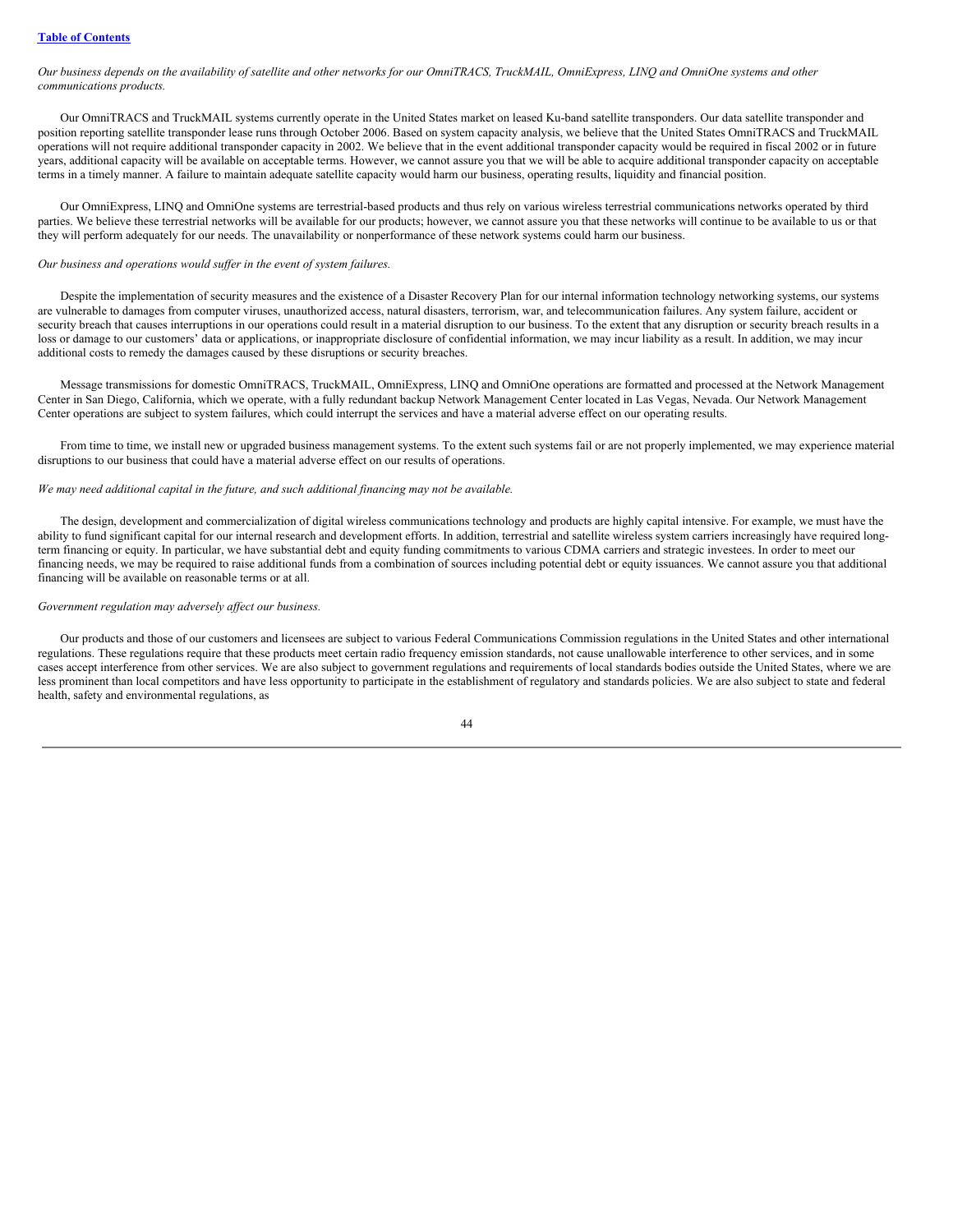### **Table of [Contents](#page-0-0)**

well as regulations related to the handling of and access to classified information. Changes in the regulation of our activities, including changes in the allocation of available spectrum by the United States government and other governments, or exclusion of our technology by a standards body, could have a material adverse effect on our business, operating results, liquidity and financial position.

### If wireless handsets pose health and safety risks, we may be subject to new regulations, and demand for our products and those of our licensees and customers may decrease.

Media reports have suggested that radio frequency emissions from wireless handsets may be linked to various health concerns, including cancer, and may interfere with various electronic medical devices, including hearing aids and pacemakers. Concerns over radio frequency emissions may have the effect of discouraging the use of wireless handsets, which would decrease demand for our products and those of our licensees and customers. In recent years, the FCC and foreign regulatory agencies have updated the guidelines and methods they use for evaluating radio frequency emissions from radio equipment, including wireless handsets. In addition, interest groups have requested that the FCC investigate claims that wireless communications technologies pose health concerns and cause interference with airbags, hearing aids and medical devices. There also are some safety risks associated with the use of wireless handsets while driving. Concerns over these safety risks and the effect of any legislation that may be adopted in response to these risks could reduce demand for our products and those of our licensees and customers in the United States as well as foreign countries.

## Our business and operating results will be harmed if we are unable to manage growth in our business.

Since 1996, our businesses have experienced periods of rapid growth that have placed, and are expected to continue to place, significant demands on our managerial, operational and financial resources. In order to manage this growth, we must continue to improve and expand our management, operational and financial systems and controls, including quality control and delivery and service capabilities. We also need to continue to expand, train and manage our employee base. We must carefully manage research and development capabilities and production and inventory levels to meet product demand, new product introductions and product and technology transitions. We cannot assure you that we will be able to timely and effectively meet that demand and maintain the quality standards required by our existing and potential customers and licensees.

In addition, inaccuracies in our demand forecasts, or failure of the systems used to develop the forecasts, could quickly result in either insufficient or excessive inventories and disproportionate overhead expenses. If we ineffectively manage our growth or are unsuccessful in recruiting and retaining personnel, our business and operating results will be harmed.

## We may not be able to attract and retain qualified personnel necessary for the design, development and commercialization of our products and technology.

Our future success depends largely upon the continued service of our Board members, executive officers and other key management and technical personnel. Our success also depends on our ability to continue to attract, retain and motivate qualified personnel. Our key technical personnel represent a significant asset, as the source of our technological and product innovations upon which our revenues are highly dependent. The competition for these personnel is intense in the wireless communications industry.

We may have particular difficulty attracting and retaining key personnel in periods of poor operating performance given the significant use of incentive compensation by our competitors. We do not have employment agreements with our key management personnel and do not maintain key person life insurance on any of our personnel. The loss of one or more of our key employees or our inability to attract, retain and motivate qualified personnel could negatively impact our ability to design, develop and commercialize our products and technology.

### 45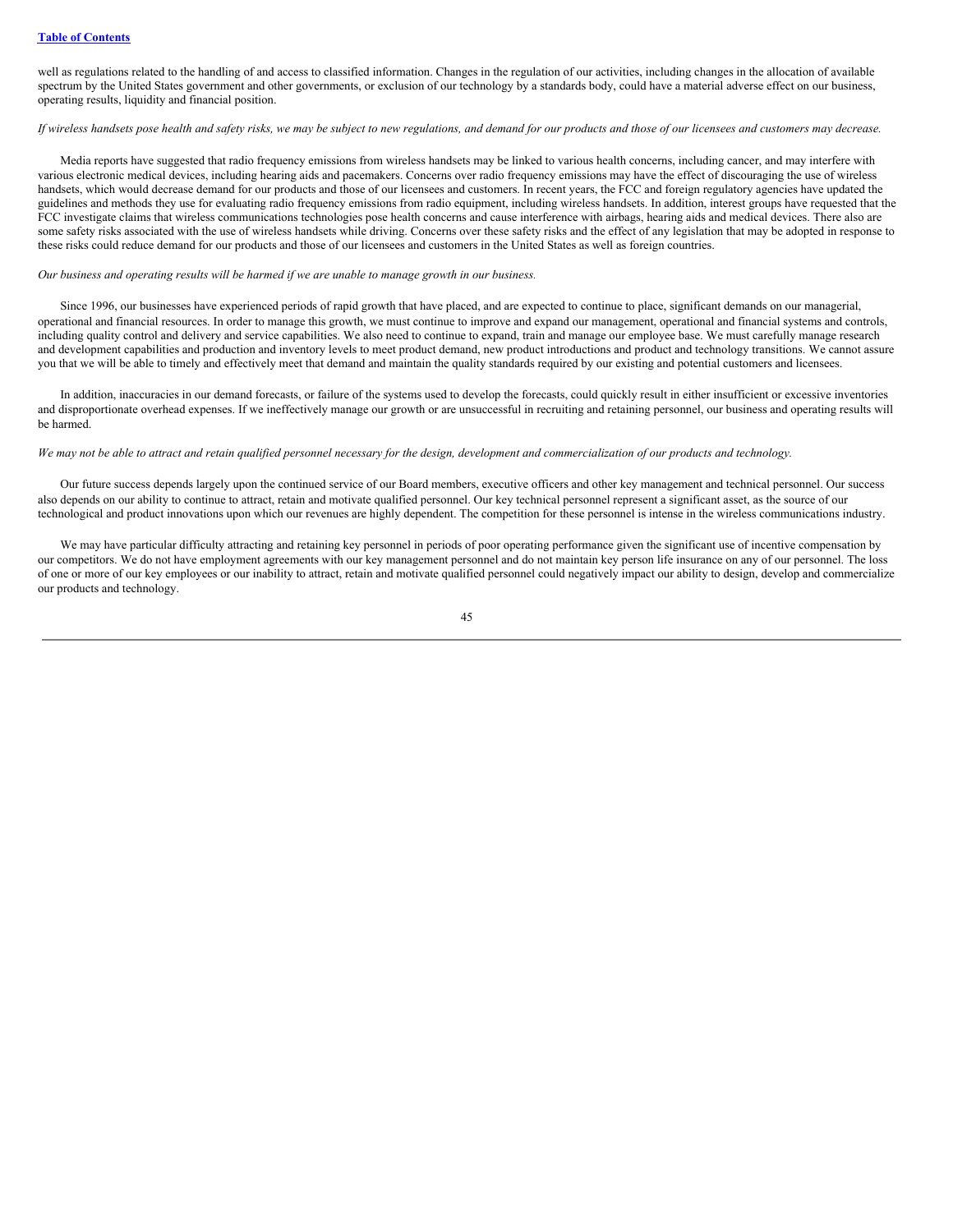Future changes in financial accounting standards may cause adverse unexpected revenue fluctuations and affect our reported results of operations.

A change in accounting policies can have a significant effect on our reported results and may even affect our reporting of transactions completed before a change is announced. New pronouncements and varying interpretations of pronouncements have occurred with frequency and may occur in the future. Changes to existing rules or the questioning of current practices may adversely affect our reported financial results or the way we conduct our business.

# Our stockholder rights plan, certificate of incorporation and Delaware law could adversely affect the performance of our stock.

Our certificate of incorporation provides for cumulative voting in the election of directors. In addition, our certificate of incorporation provides for a classified board of directors and includes a provision that requires the approval of holders of at least 66 2/3% of our voting stock as a condition to a merger or certain other business transactions with, or proposed by, a holder of 15% or more of our voting stock. This approval is not required in cases where certain of our directors approve the transaction or where certain minimum price criteria and other procedural requirements are met. Our certificate of incorporation also requires the approval of holders of at least 66 2/3% of our voting stock to amend or change the provisions mentioned relating to the classified board, cumulative voting or the transaction approval. Under our bylaws, stockholders are not permitted to call special meetings of our stockholders. Finally, our certificate of incorporation provides that any action required or permitted to be taken by our stockholders must be effected at a duly called annual or special meeting rather than by any consent in writing.

The classified board, transaction approval, special meeting and other charter provisions may discourage certain types of transactions involving an actual or potential change in our control. These provisions may also discourage certain types of transactions in which our stockholders might otherwise receive a premium for their shares over then current market prices and may limit our stockholders' ability to approve transactions that they may deem to be in their best interests.

Further, we have distributed a dividend of one right for each outstanding share of our common stock pursuant to the terms of our preferred share purchase rights plan. These rights will cause substantial dilution to the ownership of a person or group that attempts to acquire us on terms not approved by our board of directors and may have the effect of deterring hostile takeover attempts. In addition, our board of directors has the authority to fix the rights and preferences of and issue shares of preferred stock. This right may have the effect of delaying or preventing a change in our control without action by our stockholders.

We are at risk of securities class action litigation that could result in substantial costs and divert management's attention and resources.

In the past, securities class action litigation has often been brought against a company following periods of volatility in the market price of its securities. Due to the volatility of our stock price, we may be the target of securities litigation in the future. Securities litigation could result in substantial costs and divert management's attention and resources.

# **ITEM 3. QUANTITATIVE AND QUALITATIVE DISCLOSURE ABOUT MARKET RISK**

Financial market risks related to interest rates, foreign currency exchange rates and equity prices are described in our 2001 Annual Report on Form 10-K.

We have fixed income securities consisting of cash equivalents and investments in marketable debt securities. During the second quarter of fiscal 2002, we allocated \$300 million to institutional portfolio managers for investment in non-investment grade securities, which are subject to a higher degree of default risk than our current fixed income portfolio. At March 31, 2002, \$273 million was invested primarily in corporate bonds with credit ratings of B/B2 and BB/Ba2. A portion of these bonds are designated as trading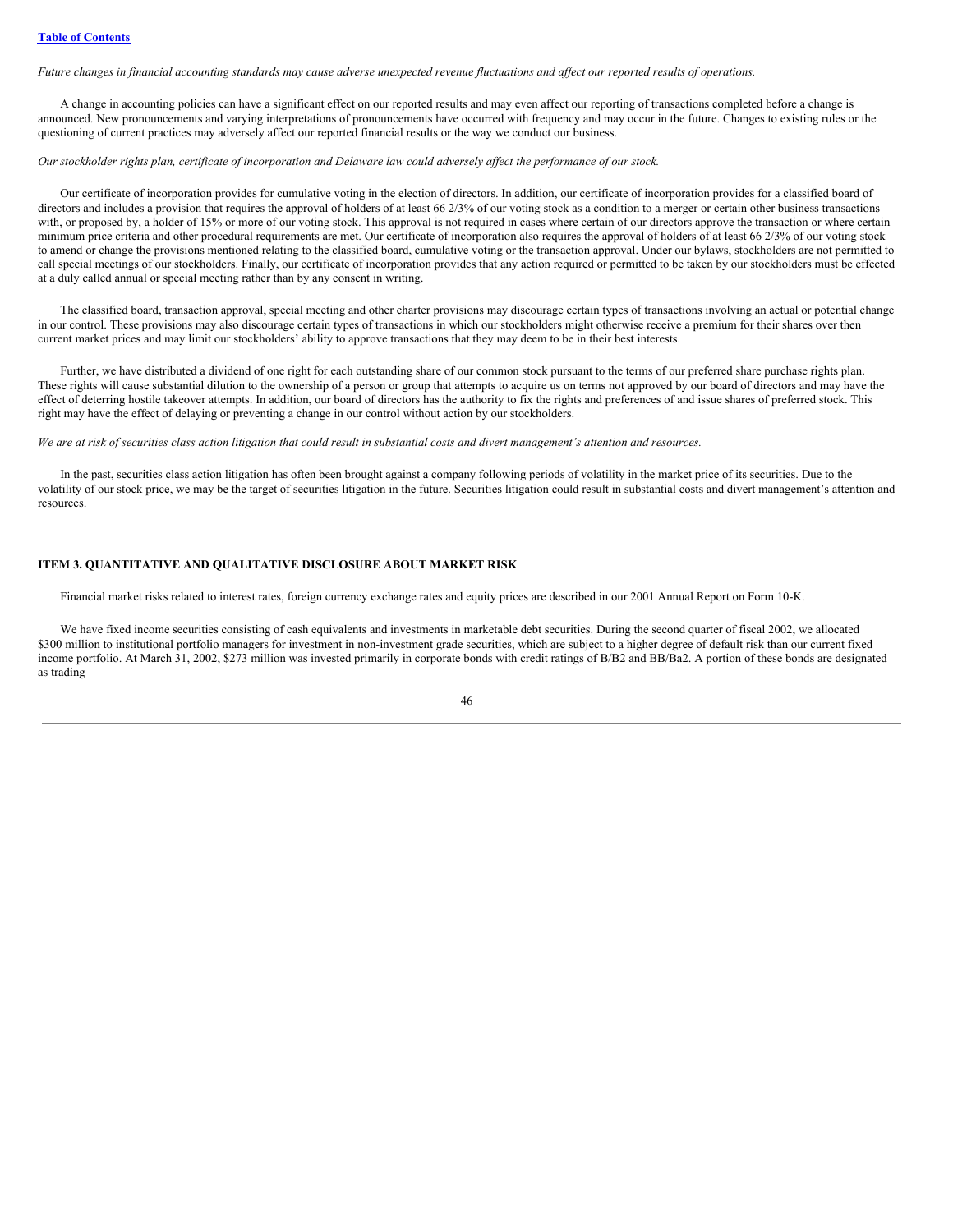securities. The following table provides comparative information about our fixed income securities including principal cash flows, weighted average yield and contractual maturity dates:

## **Interest Rate Sensitivity**

# **Principal Amount by Expected Maturity**

# **Average Interest Rate**

|                         | 2002                  | 2003  | 2004    | 2005    | 2006 | <b>Thereafter</b> | No Single<br>Maturity | <b>Total</b> | <b>Fair Value</b> |
|-------------------------|-----------------------|-------|---------|---------|------|-------------------|-----------------------|--------------|-------------------|
|                         | (Dollars in millions) |       |         |         |      |                   |                       |              |                   |
| March 31, 2002:         |                       |       |         |         |      |                   |                       |              |                   |
| Fixed income securities | \$216                 | \$289 | \$381   | \$58    | \$33 | \$274             | \$132                 | \$1,383      | \$1,387           |
| Interest rate           | 5.4%                  | 4.6%  | 4.6%    | $4.2\%$ | 7.2% | $9.2\%$           | $4.2\%$               |              |                   |
| September 30, 2001:     |                       |       |         |         |      |                   |                       |              |                   |
| Fixed income securities | \$281                 | \$379 | \$220   | \$15    | \$19 | $s -$             | \$121                 | \$1,035      | \$1,044           |
| Interest rate           | 6.4%                  | 4.6%  | $5.0\%$ | $5.0\%$ | 4.9% |                   | 4.4%                  |              |                   |

We hold available-for-sale securities and derivative instruments subject to equity price risk. The recorded values of available-for-sale securities increased to \$1,257 million at March 31, 2002 from \$859 million at September 30, 2001. As of March 31, 2002, two equity positions constituted approximately 19% of the fair value of the available-forsale securities portfolio. The recorded value of derivative instruments subject to FAS 133 at March 31, 2002 is \$30 million. We generally invest in companies in the hightechnology industry, and typically do not attempt to reduce or eliminate our market exposure on these securities. The portfolio's concentrations in specific companies and industry segments may vary over time, and changes in concentrations may affect the portfolio's price volatility.

At March 31, 2002, there have been no other material changes to the market risks described at September 30, 2001. Additionally, we do not anticipate any other near-term changes in the nature of our market risk exposures or in management's objectives and strategies with respect to managing such exposures.

## 47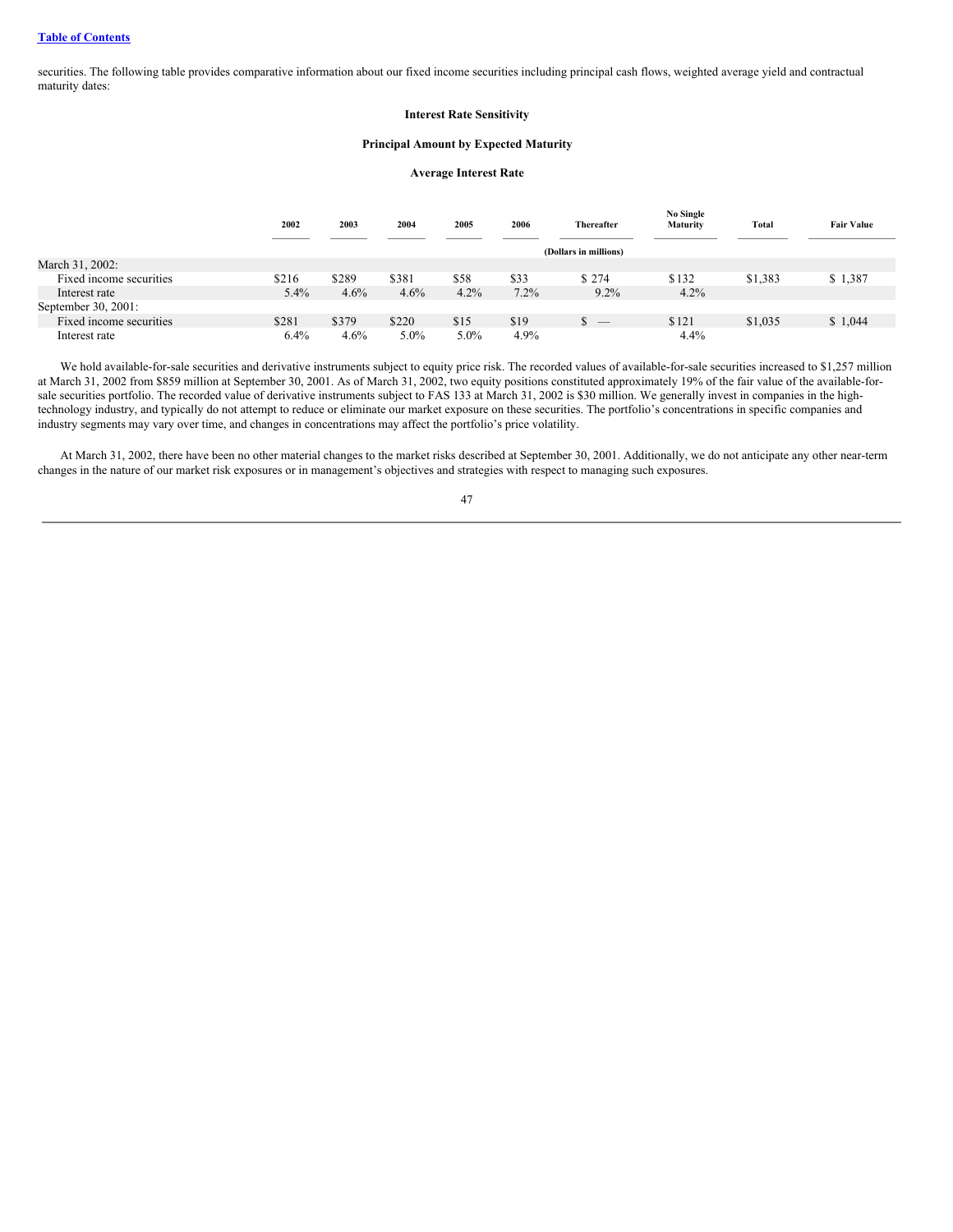# **PART II. OTHER INFORMATION**

# **ITEM 1. LEGAL PROCEEDINGS**

A review of the Company's current litigation is disclosed in the Notes to Condensed Consolidated Financial Statements. See "Notes to Condensed Consolidated Financial Statements — Note 7 — Commitments and Contingencies." We are also engaged in other legal actions arising in the ordinary course of its business and believe that the ultimate outcome of these actions will not have a material adverse effect on its results of operations, liquidity or financial position.

# **ITEM 2. CHANGES IN SECURITIES**

Not applicable.

# **ITEM 3. DEFAULTS UPON SENIOR SECURITIES**

Not applicable.

## **ITEM 4. SUBMISSION OF MATTERS TO A VOTE OF SECURITY HOLDERS**

The Annual Meeting of Shareholders of QUALCOMM Incorporated was convened on February 12, 2002 at 9:30 a.m. There were present at said meeting, in person or by proxy, shareholders of the Corporation who were the holders of 648,224,202 shares of Common Stock entitled to vote thereat, constituting a quorum. The proposal to elect five directors to hold office until theirs successors are elected and qualified received the following votes:

|                        | For           | Against    |
|------------------------|---------------|------------|
| Robert E. Kahn         | 641, 544, 756 | 6,679,446  |
| Jerome S. Katzin       | 641,054,367   | 7,169,835  |
| Duane A. Nelles        | 641, 563, 172 | 6,661,030  |
| Frank Savage           | 622,277,060   | 25,947,142 |
| <b>Brent Scowcroft</b> | 641,092,902   | 7,131,300  |

The proposal to ratify the appointment of PricewaterhouseCoopers LLP as the Company's independent accountants for the 2002 fiscal year received the following vote:

| For         | Against   | Abstain   |  |  |
|-------------|-----------|-----------|--|--|
| 638,289,418 | 7,128,418 | 2,806,743 |  |  |

The foregoing proposal was approved and accordingly ratified.

# **ITEM 5. OTHER INFORMATION**

Not applicable.

# **ITEM 6. EXHIBITS AND REPORTS ON FORM 8-K**

Exhibits

2.1 Restructuring Agreement, dated as of November 9, 2001, by and among the Company, Vesper Sao Paulo S.A., Vesper S.A., Vesper Holding Sao Paulo S.A., Vesper Holding S.A., VeloCom Cayman Brasil Holdings, QUALCOMM do Brasil Ltda., Bell Canada International (Brazil Telecom I) Limited, Bell Canada International (Megatel) Limited, VeloCom Inc., Nortel Networks Limited, Lucent Technologies Inc., Telefonaktiebolaget LM Ericsson (Publ.), Harris Corporation, VeloCom do Brasil Ltda., Vesper Sao Paulo Cayman and Vesper Holding, Ltd.(1)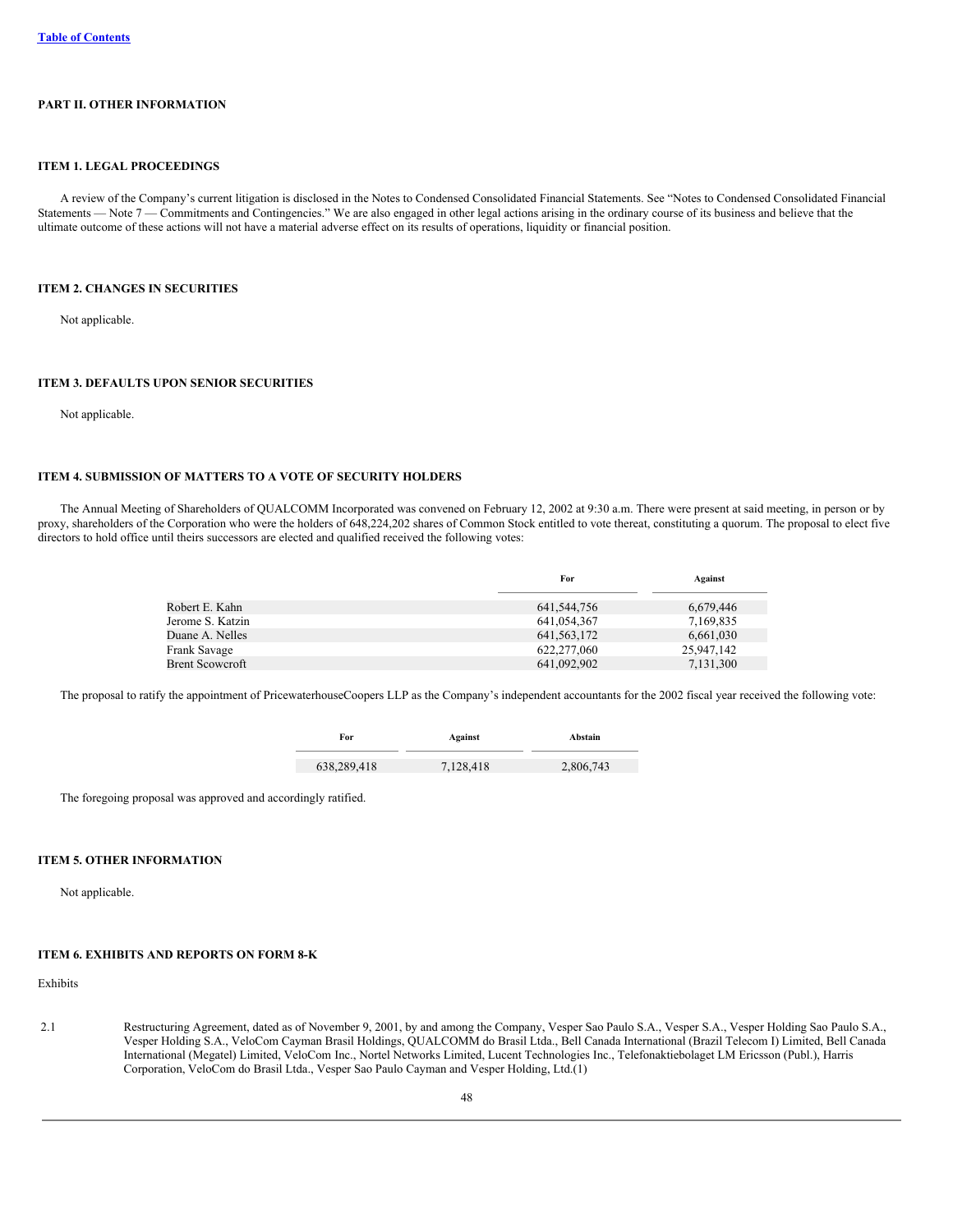- 2.2 The Subscription and Shareholders Agreement, dated as of November 9, 2001, by and among the Company, VeloCom Inc., Bell Canada International (Brazil Telecom I) Limited, Bell Canada International (Megatel) Limited, Bell Canada International (Espelho Sul) Limited, Nortel Networks Limited, Lucent Technologies Inc., Telefonaktiebolaget LM Ericsson (Publ.), Harris Corporation and Vesper Holding, Ltd.(1)
- 3.1 Restated Certificate of Incorporation.(2)
- 3.2 Certificate of Amendment of Restated Certificate of Incorporation.(3)(4)<br>3.3 Certificate of Designation of Preferences.(5)
- 3.3 Certificate of Designation of Preferences.(5)<br>3.4 Bylaws (6)
- $Bvlaws.(6)$
- 3.5 Amendment of the Bylaws.(7)<br>10.47 Second Bridge Interest Capital
- 10.47 Second Bridge Interest Capitalization Letter, dated as of January 28, 2002, by and among the Company, Pegaso Communicaciones y Sistemas S.A. de C.V., Pegaso Telecomunicaciones, S.A. de C.V., Pegaso PCS, S.A. de C.V., Pegaso Recursos Humanos, S.A. de C.V., Pegaso Finanzas, S.A. de C.V., and Pegaso Finco I, S.A. de C.V.
- 10.48 Interim Funding Agreement, dated as of January 16, 2002, by and among the Company, Pegaso Comunicaciones y Sistemas, S.A. de C.V. and the other members of the Borrower Group and consented and agreed to and acknowledged by Telefonaktiebolaget L. M. Ericsson (Publ), ABN Amro Bank N. V. and Alcatel
- 10.49 Amendment No. 4 to Amended and Restated Credit Agreement, dated as of January 16, 2002, by and among the Company, Pegaso Comunicaciones y Sistemas S.A. de C.V., the other members of the Borrower Group, Telefonaktiebolaget L.M. Ericsson (Publ) and ABN Amro Bank N.V.
- (1) Filed as an exhibit to the Registrant's Current Report on Form 8-K on November 28, 2001.
- (2) Filed as an exhibit to the Registrant's Registration Statement on Form S-3 (No. 33-62724).
- (3) Filed as an exhibit to the Registrant's Quarterly Report on Form 10-Q for the quarter ended March 27, 1994, as amended.
- (4) Filed as an exhibit to the Registrant's Current Report on Form 8-K filed on December 23, 1999.
- (5) Filed as an exhibit to the Registrant's Annual Report on Form 10-K for the fiscal year ended September 29, 1996.
- (6) Filed as an exhibit to the Registrant's Registration Statement on Form S-1 (No. 33-42782).
- (7) Filed as an exhibit to the Registrant's Annual Report on Form 10-K for the fiscal year ended September 28, 1997.

## **Reports on Form 8-K**

Reports on Form 8-K/ A dated January 28, 2002 and February 15, 2002, containing information relating to the Restructuring Agreement, by and among the QUALCOMM Incorporated, Vesper Holding Sao Paulo S.A., Vesper Holding S.A., Vesper Sao Paulo S.A., Vesper S.A., VeloCom Cayman Brasil Holdings, QUALCOMM do Brasil Ltda., Bell Canada International Limited, Bell Canada International Limited, VeloCom Inc., Nortel Networks Limited, Lucent Technologies Inc., Telefonaktiebolaget LM Ericsson, Harris Corporation, VeloCom do Brasil Ltda., Vesper Sao Paulo Cayman and Vesper Holding, Ltd. as part of an overall financial restructuring of the Vesper Companies.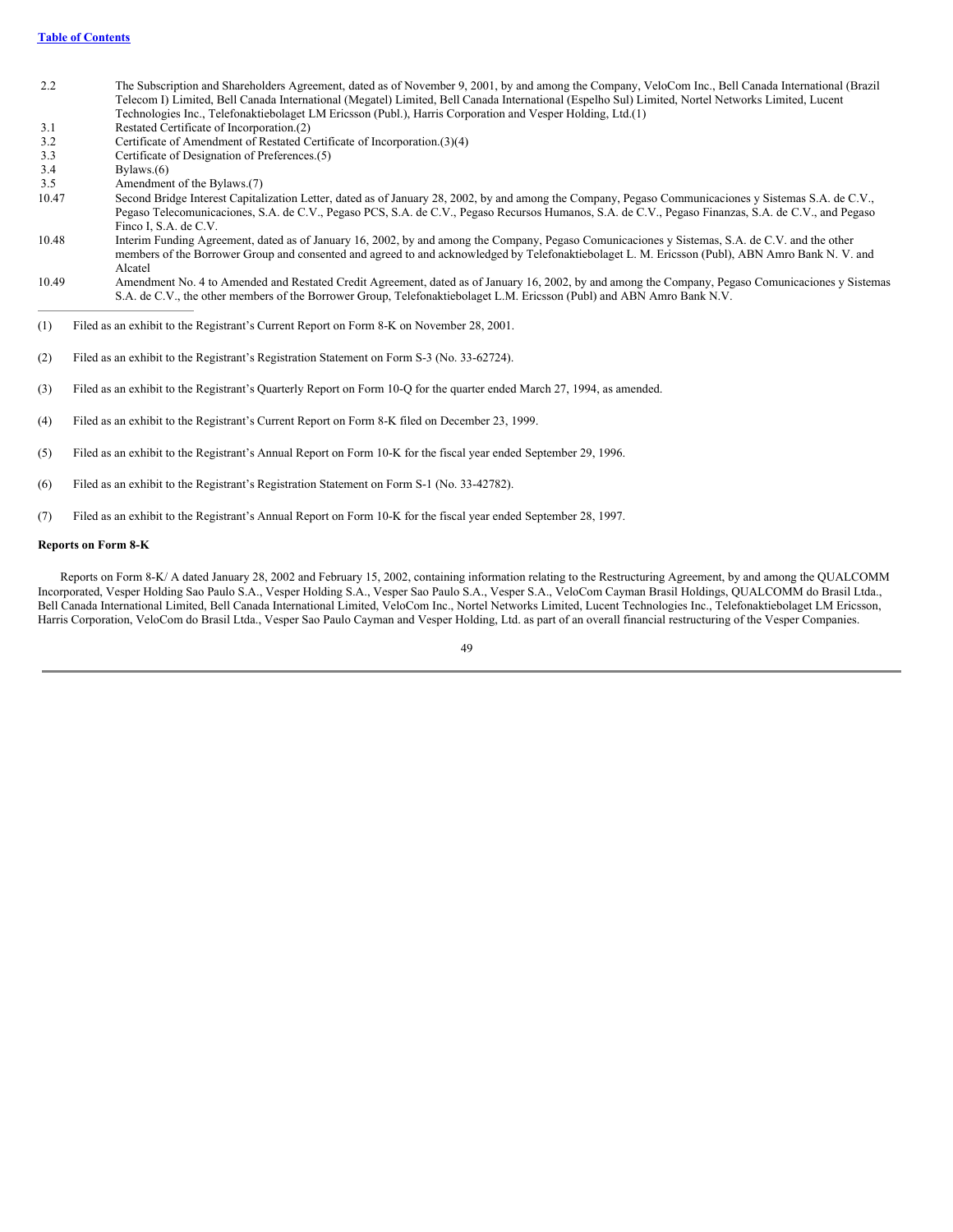# **SIGNATURES**

Pursuant to the requirements of the Securities Exchange Act of 1934, the Registrant has duly caused this report to be signed on its behalf by the undersigned thereunto duly authorized.

QUALCOMM Incorporated

/s/ WILLIAM E. KEITEL

William E. Keitel Senior Vice President and Chief Financial Officer

Dated: April 24, 2002

50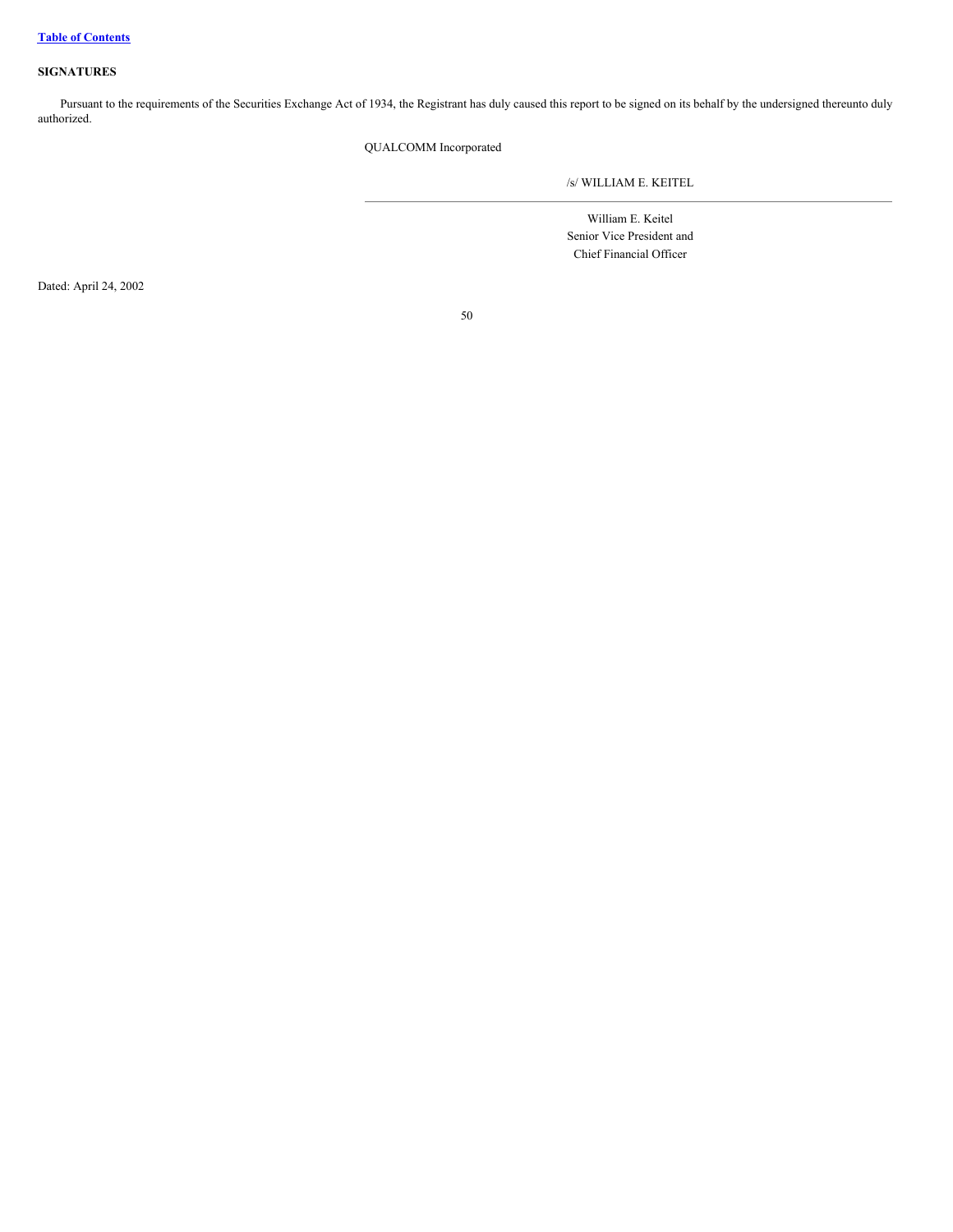Exhibit 10.47

[QUALCOMM LOGO]

- -------------------------------------------------------------------------------- 5775 MOREHOUSE DRIVE, SAN DIEGO, CA 92121-1714

January 28, 2002

Mr. Juan Marco Gutierrez Director General Pegaso Comunicaciones y Sistemas, S.A. de C.V. Paseo de los Tamarindos 400-A, Piso 4 Bosques de Las Lomas Mexico D.F. 05120

### Dear Juan Marco:

Reference is made to the Bridge Loan Agreement dated May 27, 1999, entered into by Pegaso Comunicaciones y Sistemas, S.A. de C.V., Pegaso Telecomunicaciones, S.A. de C.V., Pegaso PCS, S.A. de C.V., Pegaso Recursos Humanos, S.A. de C.V., QUALCOMM Incorporated and Citibank, N.A. (as amended from time to time, the "Credit Agreement") and to the letter agreement dated October 24, 2001 between Pegaso Comunicaciones y Sistemas, S.A. de C.V., Pegaso Telecomunicaciones, S.A. de C.V., Pegaso PCS, S.A. de C.V., Pegaso Recursos Humanos, S.A. de C.V., Pegaso Finanzas, S.A. de C.V., Pegaso Finco I, S.A. de C.V. and QUALCOMM Incorporated whereby the parties to such letter agreement agreed to certain amendments to the Credit Agreement regarding a reduction of interest rate and an adjustment to the capitalization of interest. Capitalized terms used but not defined in this letter agreement shall have the meanings given to them in the Credit Agreement.

Pursuant to a request from the Borrower, and subject to the terms and conditions set forth in this letter agreement, QUALCOMM has agreed (a) to capitalize interest on all outstanding Loans under the Credit Agreement on the last Business Day of every April, July, October and January, and (b) that all such outstanding Loans shall bear interest at fixed rated of nineteen point seventy eight percent (19.78%) per annum. Capitalization of interest shall be effective as of September 30, 2001. The initial period of capitalization of interest under the Credit Agreement pursuant to this letter agreement shall be a period starting on September 30, 2001 and ending on the last Business Day of March, 2002.

QUALCOMM obligations set forth in the precedent paragraph will be subject to the issuance and delivery by Borrower in favor of QUALCOMM of replacement Pagares, in form acceptable to QUALCOMM, to replace all existing Pagares in an amount equal to all outstanding loans and capitalized interest through September 30, 2001 under the Credit Agreement, duly guaranteed (por aval) by the Guarantors, pursuant to Section 2.11(d) of the Credit Agreement. The

SECOND BRIDGE INTEREST CAPITALIZATION LETTER Guarantors hereby acknowledge and consent the terms and conditions set forth in this letter agreement.

Upon receipt by QUALCOMM of the replacement Pagares described above to the reasonable satisfaction of QUALCOMM, the interest rate and the capitalization of interest set forth in the Credit Agreement will be amended pursuant to this letter.

Nothing in this letter agreement shall constitute or be construed as a waiver of any Default or Event of Default that may have occurred under the Credit Agreement nor a limitation of any rights or remedies that QUALCOMM or its agents may have under the Credit Agreement, the Pagares or the related credit and security documents. The rate of interest set forth above is in addition to, and not in lieu of, any additional interest that may accrue under Section 2.12(b) of the Credit Agreement

[SIGNATURES TO FOLLOW]

2 SECOND BRIDGE INTEREST Sincerely,

CAPITALIZATION LETTER

QUALCOMM INCORPORATED

By: /s/ Quentin E. Lyle

------------------------------- Name: Quentin E. Lyle

Title: Sr. Director, Finance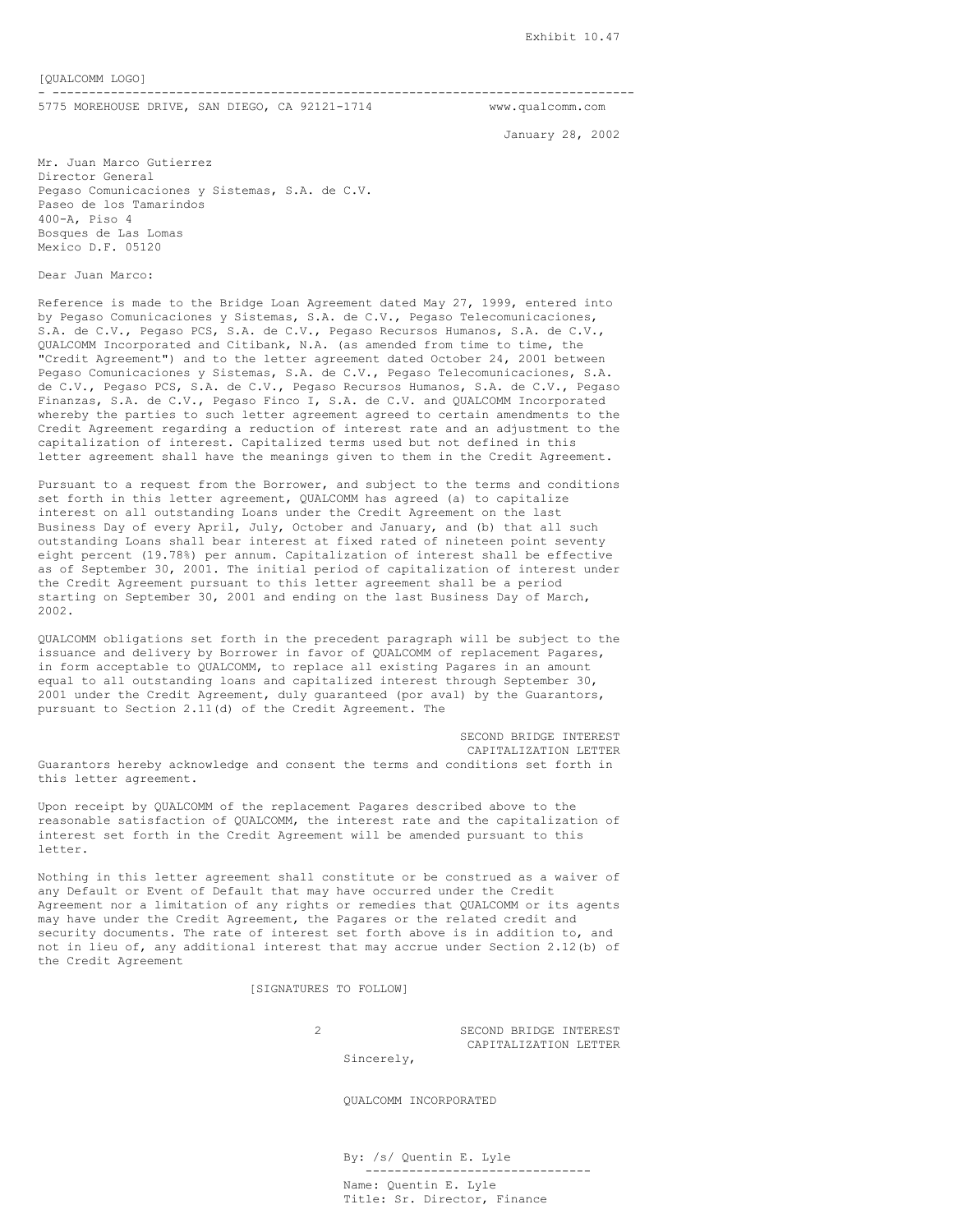Accepted and Agreed:

BORROWER

Pegaso Comunicaciones y Sistemas, S.A. de C.V.

By: /s/ Rubin Camiro

------------------------------------------ Name: Rubin Camiro Title: Chief Financial Officer

GUARANTORS

Pegaso Telecomunicaciones, S.A. de C.V.

By: /s/ Rubin Camiro

------------------------------------------ Name: Rubin Camiro Title: Chief Financial Officer

Pegaso PCS, S.A. de C.V.

By: /s/ Rubin Camiro

------------------------------------------ Name: Rubin Camiro Title: Chief Financial Officer

> SECOND BRIDGE INTEREST CAPITALIZATION LETTER

Pegaso Recursos Humanos, S.A. de C.V.

By: /s/ Rubin Camiro

------------------------------------------ Name: Rubin Camiro Title: Chief Financial Officer

Pegaso Finanzas, S.A. de C.V.

By: /s/ Rubin Camiro

------------------------------------------ Name: Rubin Camiro Title: Chief Financial Officer

Pegaso Finco I, S.A. de C.V.

By: /s/ Rubin Camiro

------------------------------------------ Name: Rubin Camiro Title: Chief Financial Officer

> SECOND BRIDGE INTEREST CAPITALIZATION LETTER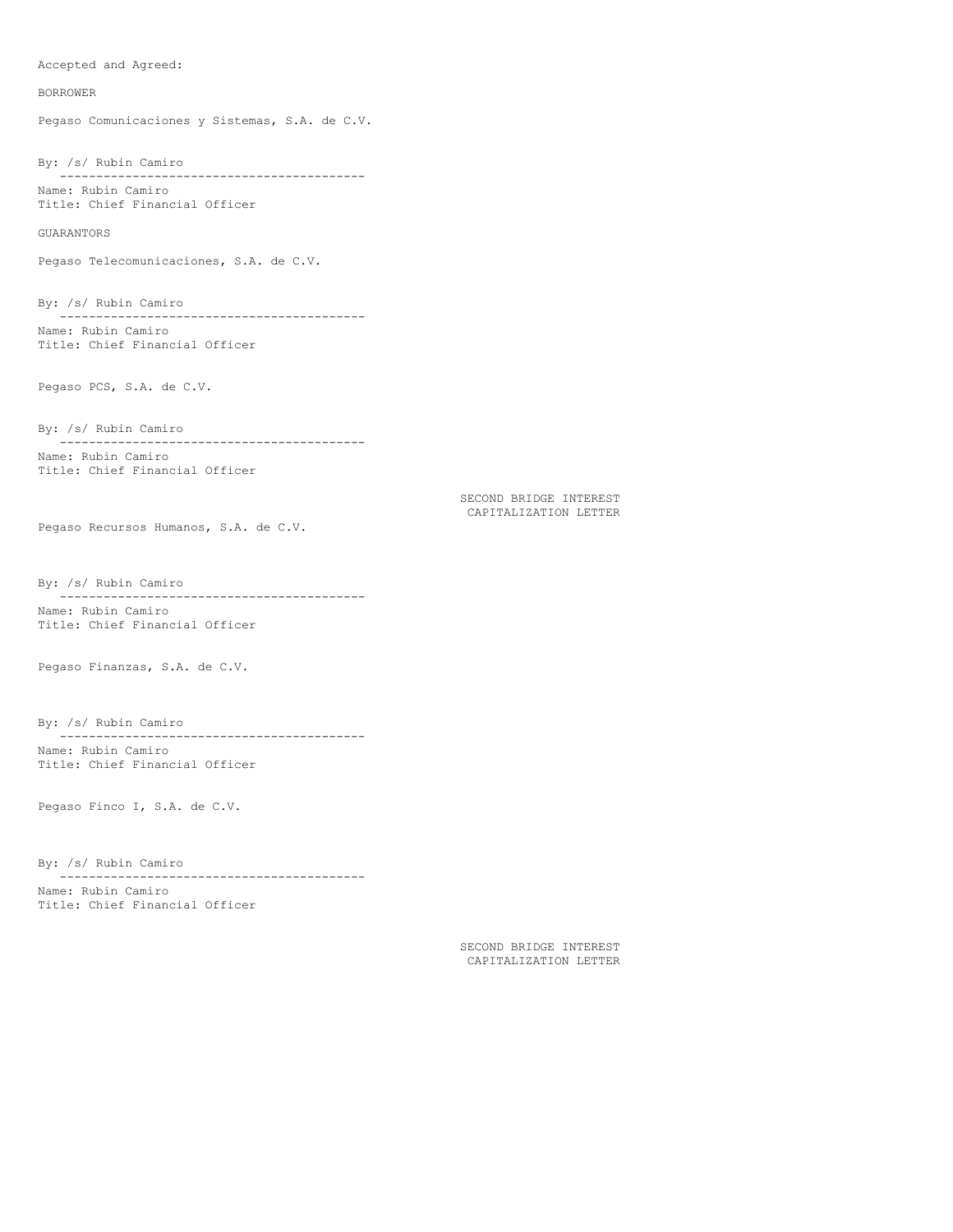# INTERIM FUNDING AGREEMENT

by and among

PEGASO COMUNICACIONES Y SISTEMAS, S.A. DE C.V.,

THE OTHER MEMBERS OF THE BORROWER GROUP,

and

# QUALCOMM INCORPORATED,

and Consented and Agreed to and Acknowledged by

TELEFONAKTIEBOLAGET L.M. ERICSSON (PUBL),

# ABN AMRO BANK N.V.

and

# ALCATEL

Dated as of January 16, 2002

TABLE OF CONTENTS

INTERIM FUNDING AGREEMENT

<TABLE> <CAPTION>

|                           |                                                                | Page         |
|---------------------------|----------------------------------------------------------------|--------------|
| $<$ S><br>Section 1.      |                                                                | <<>          |
| Section 2.                | The Credits and General Provisions Regarding the Special Loans | 5            |
| Section 3.                |                                                                | $\mathsf{Q}$ |
| Section 4.                |                                                                | 13           |
| Section 5.                |                                                                | 13           |
| Section 6.                |                                                                | 1.5          |
| Section 7.                |                                                                | -1.5         |
| Section 8.                |                                                                | 16           |
| Section 9.<br>$<$ /TABLE> |                                                                | 16           |

# EXHIBITS AND SCHEDULES

| Exhibit A-1     | Form of Interim Loan Pagare                                                          |
|-----------------|--------------------------------------------------------------------------------------|
| Exhibit A-2     | Form of Backstop Fee Loan Pagare                                                     |
| Exhibit B       | Interim Business Plan                                                                |
| Exhibit C-1     | Form of QUALCOMM Forbearance Agreement                                               |
| Exhibit C-2     | Form of Vendor Parties Forbearance Agreement                                         |
| Exhibit D       | Form of Sales Transaction Proceeds Allocation Agreement                              |
| Exhibit E       | [Intentionally Omitted]                                                              |
| Exhibit F-1     | Form of stock option agreement for the initial Interim Loan                          |
| Exhibit F-2     | Form of stock option agreement for the initial Interim Loan<br>(Spanish translation) |
| $Exhibit$ $F-3$ | Form of stock option agreement for Additional Interim Loans                          |
| $Exhibit$ $F-4$ | Form of stock option agreement for Additional Interim Loans<br>(Spanish translation) |
| Exhibit G       | Form of Loan Request                                                                 |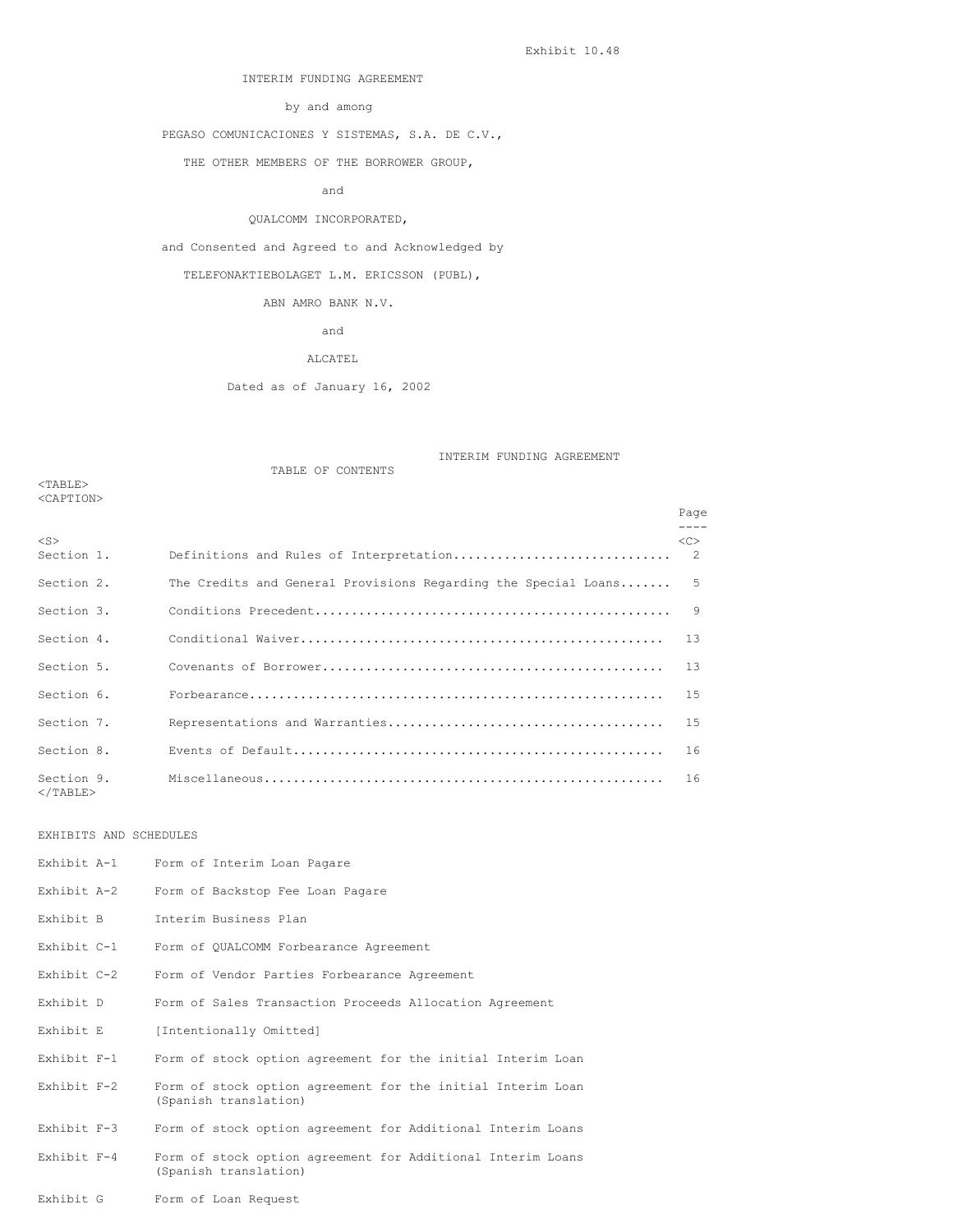| Exhibit H   | [Intentionally Omitted]                                                                                                  |
|-------------|--------------------------------------------------------------------------------------------------------------------------|
| Exhibit T   | Form of Amended and Restated Shareholders' Agreement                                                                     |
| Exhibit J   | Form of Amendment No. 2 to the Collateral Agency Agreement                                                               |
| Exhibit K   | Form of Amendment No. 2 to the Intercreditor Agreement                                                                   |
| Exhibit L   | Form of Notice and Request for Amendments and Waivers Letter                                                             |
| Exhibit M-1 | Form of Opinion of Fried Frank Harris Shriver & Jacobson,<br>special New York counsel to Borrower                        |
|             |                                                                                                                          |
| Exhibit M-2 | INTERIM FUNDING AGREEMENT<br>Form of Opinion of Mijares, Angoitia, Cortes y Fuentes, S.C.,<br>Mexico counsel to Borrower |
| Exhibit N   | Form of Amendment No. 4 to the QUALCOMM Credit Agreement                                                                 |
| Schedule 1  | List of Guarantees and Counter-Guarantees that Require<br>Confirmation                                                   |
| Schedule 2  | Drawdown Schedule                                                                                                        |

ii INTERIM FUNDING AGREEMENT INTERIM FUNDING AGREEMENT

This INTERIM FUNDING AGREEMENT, dated as of January 16, 2002 (this "Agreement"), is entered into by and among PEGASO COMUNICACIONES Y SISTEMAS, S.A. DE C.V., a sociedad anonima de capital variable organized under the laws of Mexico ("Borrower"), the other members of the Borrower Group, and QUALCOMM INCORPORATED, a corporation organized under the laws of the State of Delaware ("QUALCOMM"); and consented and agreed to and acknowledged, with respect to the provisions set forth in Section 4, by TELEFONAKTIEBOLAGET L.M. ERICSSON (PUBL), a limited liability company organized under the laws of Sweden ("Ericsson", together with QUALCOMM the "Lenders" under the Credit Agreement (as defined below)), ABN AMRO BANK N.V., as administrative agent for the Lenders (the "Administrative Agent"), and ALCATEL, a corporation duly incorporated under the laws of France ("Alcatel").

### RECITALS

A. Borrower has entered into an Amended and Restated Credit Agreement, dated as of December 15, 1998, by and among Borrower, QUALCOMM, the Lenders and the Administrative Agent, as amended by Amendment No. 1 to Amended and Restated Credit Agreement dated as of May 27, 1999, Amendment No. 2 to Amended and Restated Credit Agreement, dated as of November 28, 2000, and Amendment No. 3 to Amended and Restated Credit Agreement, dated as of October 10, 2001 (as so amended, the "Credit Agreement").

B. Borrower has requested QUALCOMM to provide Facility-2 Loans under the Credit Agreement to finance the payment of minimum working capital expenditures of Borrower in accordance with the Interim Business Plan (as defined below) subject to the terms and conditions of this Agreement, and QUALCOMM is willing to provide such Facility-2 Loans from its unused Facility-2 Commitment subject to the terms and conditions and in reliance on the representations and warranties set forth in this Agreement and the other Transaction Documents (as defined below).

C. Borrower has requested QUALCOMM to amend the Credit Agreement in order to establish a new Facility-3 under the Credit Agreement in order that Borrower may request additional Special Loans (as defined below) to finance the payment of minimum working capital expenditures of Borrower and QUALCOMM has agreed to provide such Special Loans under the Credit Agreement subject to the terms and conditions set forth in this Agreement.

D. Borrower has entered into a Common Agreement, dated as of December 15, 1998, as the same has been and hereinafter may be amended, supplemented, modified or restated from time to time, among Borrower, the other members of the Borrower Group, the Alcatel Administrative Agent, the QUALCOMM Administrative Agent, the Facility 2 Administrative Agent, the Intercreditor Agent and the Collateral Agent (the "Common Agreement").

NOW, THEREFORE, in consideration of the foregoing, the mutual covenants and agreements set forth below and other good and valuable consideration, the receipt and sufficiency of which are hereby acknowledged, the parties agree as follows:

> -1- INTERIM FUNDING AGREEMENT Section 1. Definitions and Rules of Interpretation.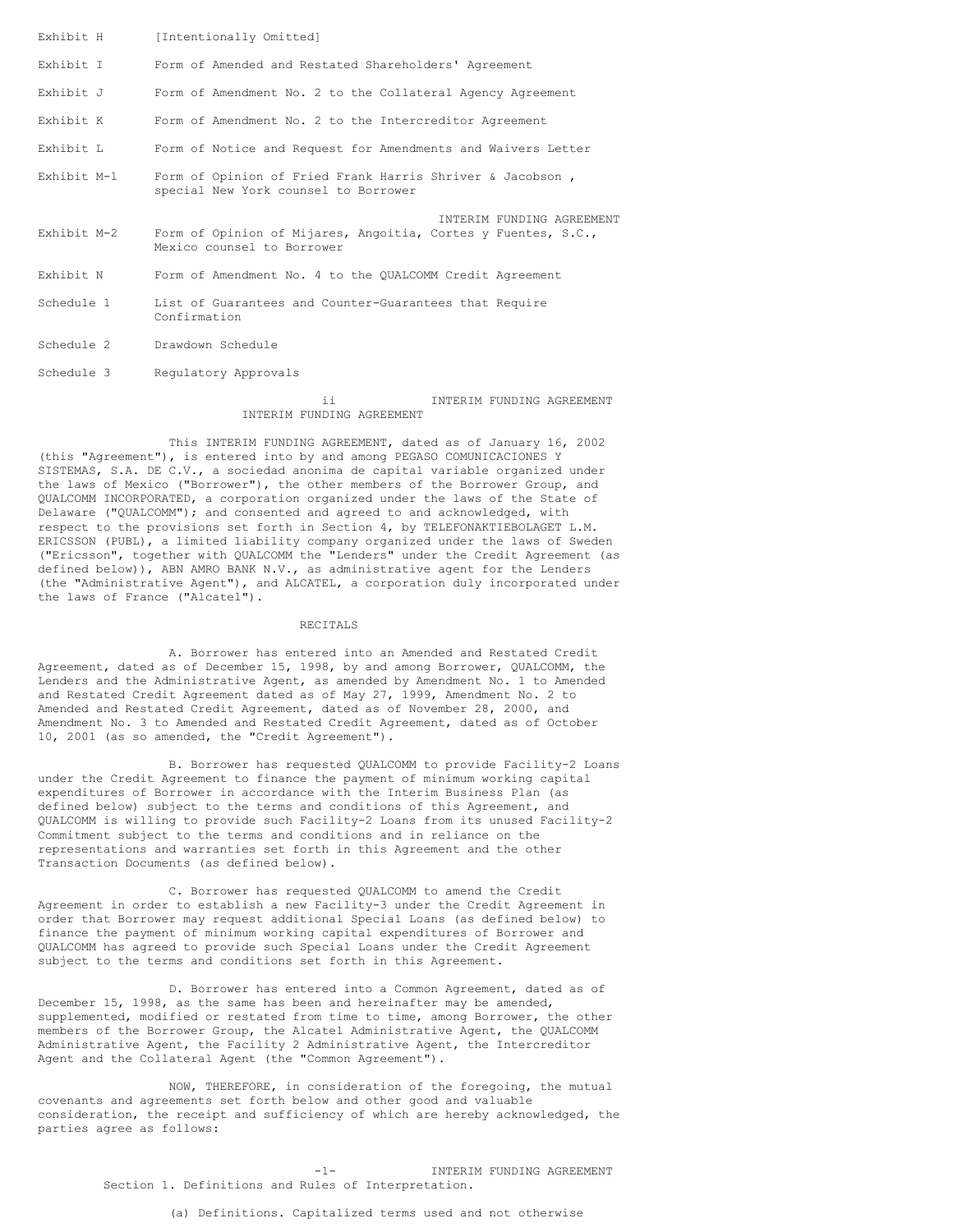defined in this Agreement shall have the meanings given to them in the Credit Agreement or, if not defined therein or herein, the Common Agreement. In addition, as used in this Agreement, the following terms shall have the following meanings:

"Additional Interim Loan Commitment" has the meaning set forth in Section 2.3(a).

"Additional Interim Loan Pagare" means the promissory note in the form of Exhibit A-1 to be delivered for each Borrowing of Additional Interim Loans.

"Additional Interim Loans" means the Special Loans made by QUALCOMM pursuant to Section 2.3.

"Amended and Restated Shareholders' Agreement" means the Amended and Restated Shareholders' Agreement in the form of Exhibit I.

"Approved Sale Transaction" has the meaning assigned to such term in the Amended and Restated Shareholders' Agreement.

"Backstop Fee" has the meaning set forth in Section 5.1(d).

"Backstop Fee Loan" has the meaning set forth in Section 2.4.

"Backstop Fee Loan Pagare" means the promissory note in the form of Exhibit A-2 to be delivered for the Borrowing of the Backstop Fee Loan.

"Borrowing" means a borrowing or advance of credit pursuant to the terms and conditions of this Agreement.

"Buyer" has the meaning assigned to such term in the Sale Transaction Proceeds Allocation Agreement.

"Capital Expenditures" means, for any period, consistent with U.S. GAAP, expenditures (including amounts expended in connection with capitalization of leases) made by Borrower to acquire or construct and maintain or repair (to the extent that such maintenance or repair have been capitalized) fixed assets, plant and equipment (including renewals, improvements and replacements, but excluding repairs in the ordinary course) during such period.

"Closing Date" means the date that all the conditions precedent set forth in Section 3.1 are satisfied (or waived by QUALCOMM in its sole discretion).

"Definitive Agreement" means the definitive purchase or merger agreement executed and delivered by the parties to a Sale Transaction.

"DGIE" means the Direccion General de Inversiones Extranjeras of Mexico.

> -2- INTERIM FUNDING AGREEMENT "Divestiture Notice" has the meaning set forth in Schedule 3.

"Dollars" or "\$" shall mean the lawful currency of the United States.

"Drawdown Schedule" means the anticipated disbursement schedule of Interim Loans determined in accordance with the Interim Business Plan and set forth in Schedule 2.

"Financing Costs" means, for any period, consistent with U.S. GAAP, any interest or other financing costs (including, without limitation, the interest component of capitalized leases and the amortization of capitalized financing costs) paid in such period by Borrower other than to Alcatel, Ericsson and QUALCOMM or paid in such period by Borrower in the ordinary course of business relating to trade payables.

"Interim Business Plan" means the updated interim business plan dated as of December 21, 2001, in form and substance satisfactory to QUALCOMM, which interim business plan shall include the Operating Budget and pro forma cash flows, covering the Interim Business Plan Period and attached as Exhibit B to this Agreement.

"Interim Business Plan Period" shall mean the period from December 1, 2001 through March 31, 2002.

"Interim Loan" means the Special Loans made by QUALCOMM pursuant to Section 2.2.

"Interim Loan Commitment" has the meaning set forth in Section 2.2(a).

"Interim Loan Pagare" means the promissory note in the form of Exhibit A-1 to be delivered for each Borrowing of Interim Loans.

"Known Bridge Default" means a Bridge Event of Default known by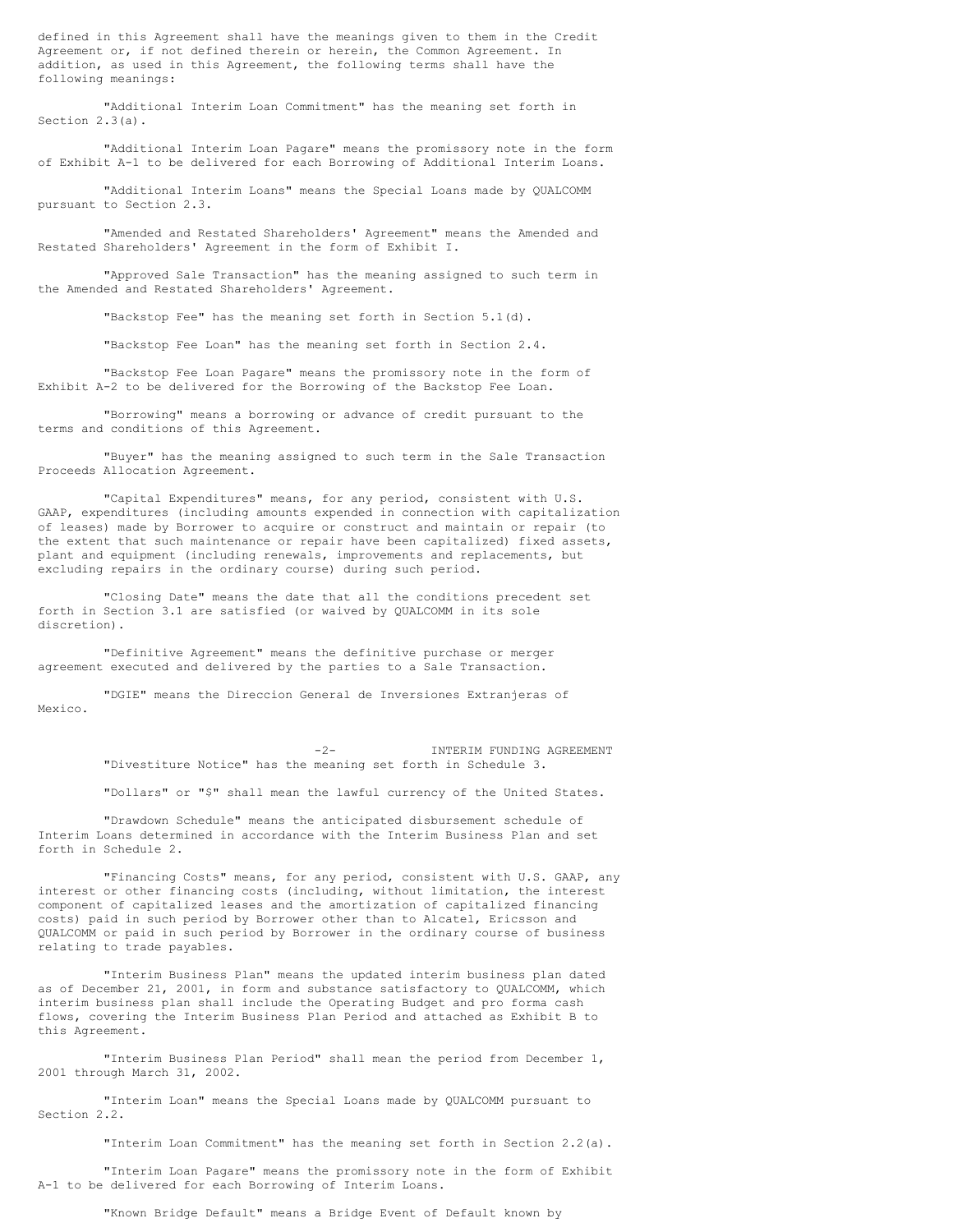QUALCOMM and referenced in the QUALCOMM Forbearance Agreement.

"Known Default" means a Known Bridge Default or a Known Vendor Facilities Default.

"Known Vendor Facilities Default" means an Event of Default known by QUALCOMM and referenced in the Vendor Parties Forbearance Agreement.

"Loan Request" means a request for loans delivered by Borrower in the form of Exhibit G.

"Long-Term Business Plan" has the meaning set forth in Section 5.3.

"Operating Budget" means a budget of Operating Costs, Capital Expenditures, Working Capital requirements, Financing Costs, revenues and asset sales in form satisfactory to QUALCOMM which shall be attached to the Interim Business Plan.

-3- INTERIM FUNDING AGREEMENT "Operating Costs" means, for any period, consistent with U.S. GAAP, (a) reasonable and necessary expenses of administering and operating the Business during such period, (b) insurance premium costs paid by any member of the Borrower Group during such period, (c) property taxes payable by any member of the Borrower Group during such period, (d) sales and excise taxes payable by any member of the Borrower Group during such period (other than taxes imposed on or measured by income or receipts), (e) costs and fees, including taxes and royalties, if any, of maintaining the Licenses payable during such period, (f) legal, accounting and other professional fees incurred during such period in connection with any of the foregoing items or relating to a Sale Transaction or this Agreement, (g) fees incurred during such period in connection with the establishment, maintenance or administration of any accounts approved by QUALCOMM, (h) repair and maintenance costs which are expensed (as opposed to capitalized) by any member of the Borrower Group during such period, (i) lease payments on non-capitalized leases paid by any member of the Borrower Group during such period, and (j) depreciation and amortization (excluding amortization of capitalized financing costs) payable during such period.

"Process Agent" has the meaning set forth in Section 9(j).

"QUALCOMM Forbearance Agreement" means the Forbearance Agreement executed by QUALCOMM in the form of Exhibit C-1.

"Quarterly Date" means March 31, June 30, September 30 and December 31, as applicable.

"Sale Transaction" has the meaning assigned to that term in the Sale Transaction Proceeds Allocation Agreement.

"Sale Transaction Proceeds Allocation Agreement" means the Sale Transaction Proceeds Allocation Agreement in the form of Exhibit D.

"SCT" means the Secretaria de Comunicaciones y Transportes of Mexico.

"Signing Date" means the date first written above.

"Special Loan Commitments" means the Additional Interim Loan Commitment and the Interim Loan Commitment.

"Special Loan Scheduled Maturity Date" has the meaning set forth in Section 2.2(b).

"Special Loans" mean the Additional Interim Loans, the Backstop Fee Loan and the Interim Loans.

"Sprint Agreements" means (i) the Operator Agreement, (ii) the Technology and Know-How License Agreement, dated as of March 15, 2000, by and between Holdings and Sprint Spectrum L.P. ("Sprint") and (iii) the Trademark License Agreement, dated as of March 15, 2000, by and between Holdings and Sprint Communications Company L.P. each as assigned by Holdings to Borrower.

-4- INTERIM FUNDING AGREEMENT "Sprint Settlement Agreement" means the Termination, Settlement and Mutual Release Agreement, in form and substance satisfactory to QUALCOMM, by and among Borrower; the other members of the Borrower Group; Leap PCS Mexico, Inc.; Alejandro Burillo Azcarraga; Carmela Azcarraga Milmo; Scotiabank Inverlat, S.A., Institucion de Banca Multiple, Grupo Financiero Scotiabank Inverlat, formerly known as Banco Inverlat, S.A., Institucion de Banca Multiple, Grupo Financiero Inverlat, as trustee of trust No. 101814; International Equity Investments, Inc.; NI Media Equity, LLC; Laif X SPRL; Sprint Spectrum L.P.; Sprint Communications Company L.P.; Sprint Mexico, Inc.; and Sprint Corporation.

"Transaction Documents" means this Agreement, the Sale Transaction Proceeds Allocation Agreement, the Amended and Restated Shareholders' Agreement,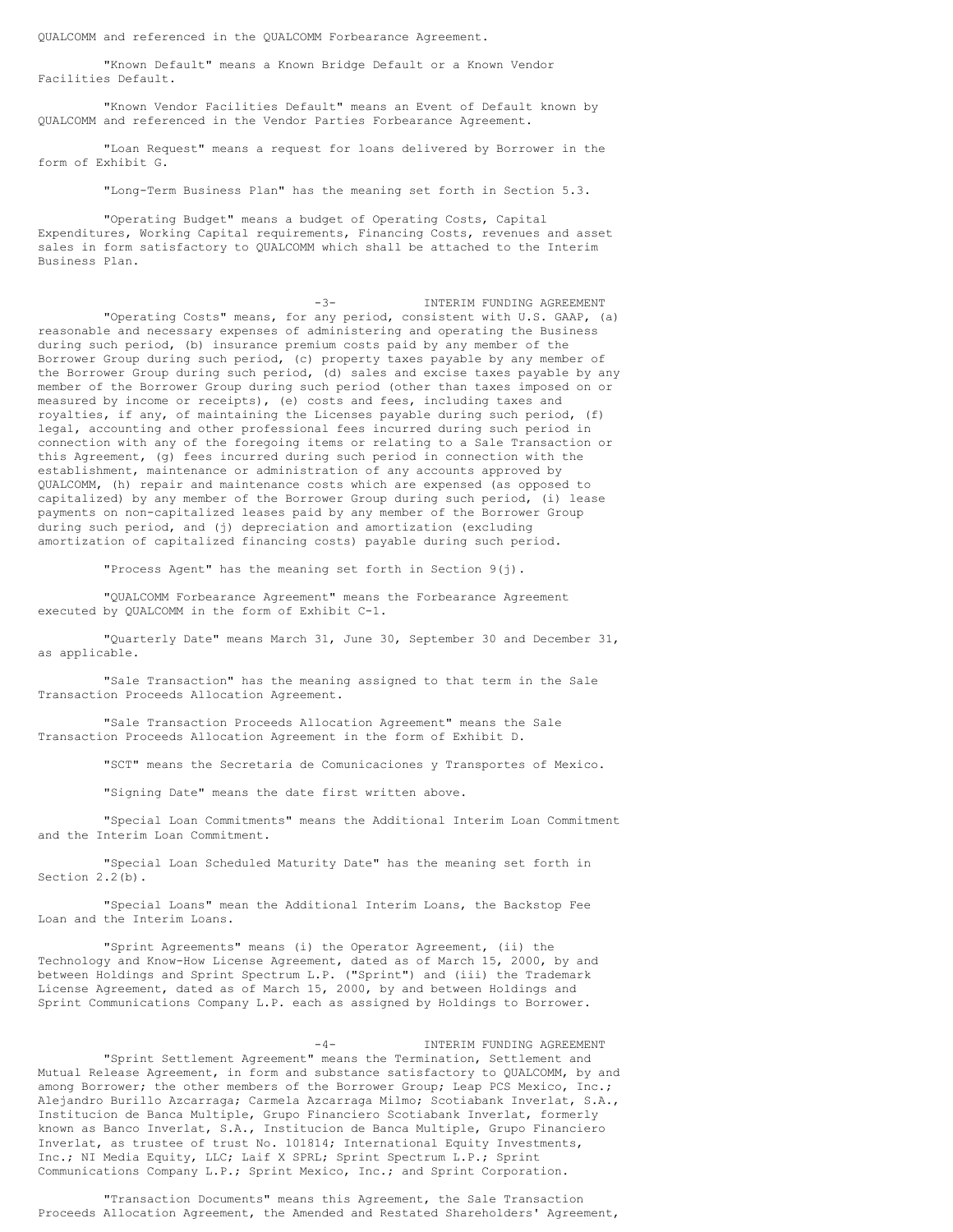and the other documents contemplated to be delivered pursuant to or as a condition to this Agreement (other than the Definitive Agreement and the other documents required to implement the Sale Transaction).

"Vendor Parties Forbearance Agreement" means the Forbearance Agreement executed by the Secured Parties in the form of Exhibit C-2.

"Working Capital" means, consistent with U.S. GAAP, current operating assets and current operating liabilities of the Borrower Group (taken as a whole without duplication), which shall include accounts receivable, taxes receivable, accounts payable, taxes payable, inventories and pre-paid advertising, but excluding cash and marketable securities.

(b) Rules of Interpretation. The rules of interpretation set forth in Section 1.02 of the Common Agreement shall be applicable to this Agreement, mutatis mutandis, as if set forth in this Agreement.

Section 2. The Credits and General Provisions Regarding the Special Loans.

2.1 Borrowings Under the Credit Agreement.

(a) Borrowings Under QUALCOMM's FACILITY-2 Commitments. Borrowings of Interim Loans and the Backstop Fee Loan (each as described below) made by Borrower shall be funded by Borrowings of Facility-2 Loans under QUALCOMM's unused Facility-2 Commitment existing under the Credit Agreement, and all Borrower's obligations with respect to the Interim Loans and Backstop Fee Loan shall be secured on a senior secured basis, pari passu with the existing Senior Indebtedness. The parties shall cooperate to obtain all necessary consents, waivers and approvals with respect to the Interim Loans and the Backstop Fee Loan as set forth in greater detail in Section 3.1.

(b) Additional Interim Loan Facility. Additional Interim Loans (as described below) shall be funded pursuant to (i) a new "Facility-3" to be established in connection with an amendment to the Credit Agreement, (ii) in the Facility 2 Administrative Agent's sole discretion, an amendment to the Facility 2 Credit Agreement, or (iii) a new Financing Agreement, in each case, to be executed in connection with the other conditions precedent set forth in Section 3.2 and all Borrower's obligations with respect to the Additional Interim Loans shall be secured on a senior secured basis, pari passu with the existing Senior

-5- INTERIM FUNDING AGREEMENT Indebtedness. The parties shall cooperate to obtain all necessary consents, waivers and approvals with respect to the Additional Interim Loans as set forth in greater detail in Section 3.2.

(c) Credit Agreement Terms Incorporated by Reference. All the terms and provisions with respect to Loans under the Credit Agreement shall apply to the Special Loans made under this Agreement as if set forth in this Agreement. Each Facility-2 Loan advanced as an Interim Loan or the Backstop Fee Loan and all covenants applicable to Borrower with respect to such Special Loans shall be subject to all the terms and conditions of the Facility-2 Loans under the Credit Agreement except to the extent such terms and conditions are expressly modified by this Agreement.

(d) Request For Borrowings. To request a Special Loan, Borrower shall notify QUALCOMM of such request by telephone not later than 11:00 a.m., San Diego time, at least five (5) Business Days before the date of the proposed Borrowing which shall be consistent with the Drawdown Schedule. Each telephonic loan request shall be irrevocable and shall be confirmed promptly by hand delivery or facsimile to QUALCOMM of a written, signed Loan Request in the form of Exhibit G.

(e) Availability. On the date specified for the Borrowing in the Loan Request, subject to the terms and conditions set forth in this Agreement, QUALCOMM shall make the amount of the Special Loan available to Borrower by depositing the same in immediately available funds in the account of Borrower set forth in the Loan Request. Borrowings of Special Loans shall be permitted in accordance with the Drawdown Schedule.

### 2.2 The Interim Financing.

(a) Interim Loan Commitments. Subject to the terms and conditions set forth in this Agreement, QUALCOMM agrees to make Interim Loans to Borrower from time to time on or after the applicable conditions precedent in Section 3 have been satisfied (or waived by QUALCOMM) in an aggregate amount up to the lesser of (i) QUALCOMM's unused Facility-2 Commitment (which is \$96,000,000 as of the Signing Date) and (ii) \$60,000,000.00 (the "Interim Loan Commitment"). The Interim Loan Commitment is duplicative of, and not in addition to, the Facility-2 Commitment, and utilization or reduction of one shall automatically utilize or reduce the other. Without limiting the other provisions of the Credit Agreement applicable to QUALCOMM's Facility-2 Commitment, QUALCOMM's Facility-2 Commitment shall be automatically reinstated in accordance with its terms to the extent that the Interim Loans are repaid by Borrower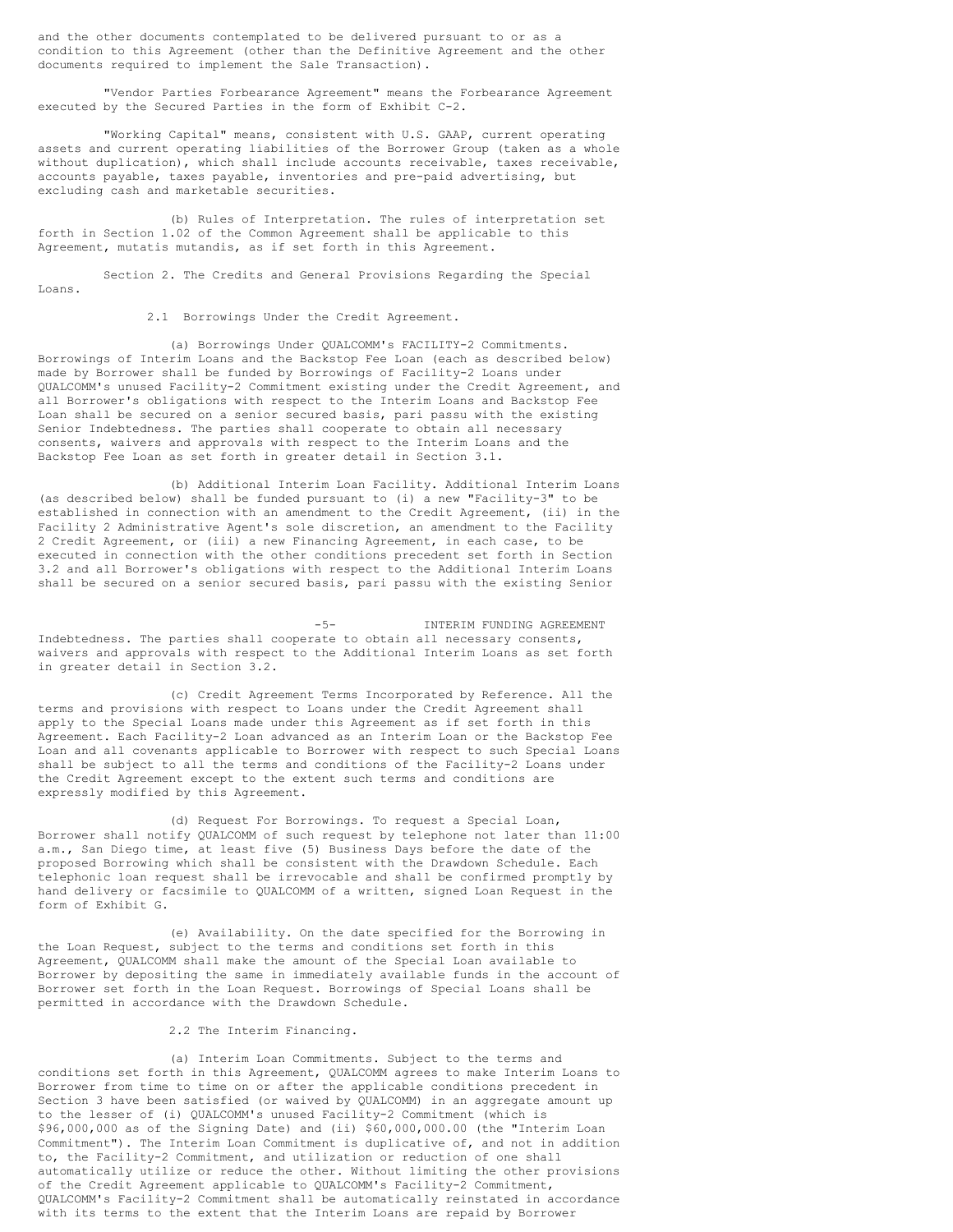pursuant to Section 2.2(b) prior to June 30, 2002.

(b) Repayment of Interim Loans. The Interim Loans, together with all accrued and unpaid interest thereon (subject to the provisions set forth in Section  $2.2(c)$ ), shall be due and payable on the first to occur of (i) if QUALCOMM, in its sole discretion, has determined that the Sale Transaction will not be consummated, the date, which date shall be on or after February 15, 2002, that is one Business Day after Borrower receives a notice of acceleration and a demand for payment from QUALCOMM, (ii) unless otherwise extended by QUALCOMM, in its sole discretion, March 31, 2002, or if such day is not a Business Day, the next preceding Business Day, and (iii) if the Definitive Agreement is entered into on or before March 31, 2002, the earlier of (x) a date (to be specified in writing by QUALCOMM) no later than 90 calendar

-6- INTERIM FUNDING AGREEMENT days after the closing date of the Sale Transaction, on terms and conditions set forth in the Sale Transaction Proceeds Allocation Agreement, or (y) the date ten Business Days after such Definitive Agreement is terminated, revoked or rescinded by any party to the Definitive Agreement (the "Special Loan Scheduled Maturity Date").

(c) Interest Rate Applicable to Interim Loans. Borrower shall pay interest on the unpaid principal amount of each Interim Loan from the date of the funding of such Interim Loan until such Interim Loan is paid at a fixed rate equal to twelve percent (12%) per annum; provided, however, that if (i) the Definitive Agreement is entered into by March 31, 2002, (ii) the Sale Transaction closes on the terms and conditions set forth in such Definitive Agreement, and (iii) the Interim Loans are timely repaid in accordance with Section 2.2(b)(iii)(x), then the Interim Loans will be deemed not to bear interest. In the event that such Interim Loan is not timely repaid in accordance with Section 2.2(b)(iii)(x), interest on such Interim Loan shall accrue at a rate per annum equal to the Eurodollar Rate plus ten percent (10%) and the per annum interest rate applicable to such Interim Loans shall increase by one percent (1%) each month until such Interim Loan and all accrued interest thereon has been paid in full; provided, however, that the interest rate on such Interim Loans shall in no event exceed twenty-two percent (22%) per annum. All interest under this Section 2.2(c) shall be computed on the basis of a year of 360 days and the actual number of days elapsed.

2.3 The Additional Interim Financing.

(a) Additional Interim Loan Commitment. Subject to the terms and conditions set forth in this Agreement, QUALCOMM agrees to make Additional Interim Loans to Borrower from time to time after the applicable conditions precedent in Section 3 have been satisfied (or waived by QUALCOMM) in an aggregate amount up to \$100,000,000.00 (the "Additional Interim Loan Commitment").

(b) Repayment of Additional Interim Loans. The Additional Interim Loans, together with all accrued and unpaid interest (subject to the provisions set forth in Section  $2.3(c)$ ), shall be due and payable on the Special .<br>Loan Scheduled Maturity Date.

(c) Interest Rate Applicable to Additional Interim Loans. Borrower shall pay interest on the unpaid principal amount of each Additional Interim Loan from the date of the funding of such Additional Interim Loan until such Additional Interim Loan is repaid at a fixed rate equal to twelve percent (12%) per annum; provided, however, that if (i) the Sale Transaction closes on the terms and conditions set forth in the Definitive Agreement and (ii) the Additional Interim Loans are timely repaid in accordance with Section 2.3(b), then the Additional Interim Loans will have been deemed to bear interest at a rate applicable for a Eurodollar Rate with a three-month Interest Period, which Eurodollar Rate shall have been selected on the previous Quarterly Date, or if such Quarterly Date is not a Business Day, the immediately preceding Business Day. In the event that such Additional Interim Loan is not timely repaid in accordance with Section 2.3(b), interest on such Additional Interim Loan shall accrue at a rate per annum equal to the Eurodollar Rate plus ten percent (10%) and the per annum interest rate applicable to such Additional Interim Loans shall increase by one percent (1%) each month until such Additional Interim Loan and all accrued interest thereon has been paid in full; provided, however, that the interest rate on such Additional Interim Loans shall in no event exceed twenty-

-7- INTERIM FUNDING AGREEMENT two percent (22%) per annum. All interest under this Section 2.3(c) shall be computed on the basis of a year of 360 days and the actual number of days elapsed.

2.4 Backstop Fee Financing.

(a) Backstop Fee Loan Commitment. Upon the satisfaction of the conditions precedent set forth in Sections 3.1 and 3.3, QUALCOMM shall have been deemed to have made a Facility-2 Loan in the amount of \$5,000,000.00 (the "Backstop Fee Loan") pursuant to the terms and conditions of the Credit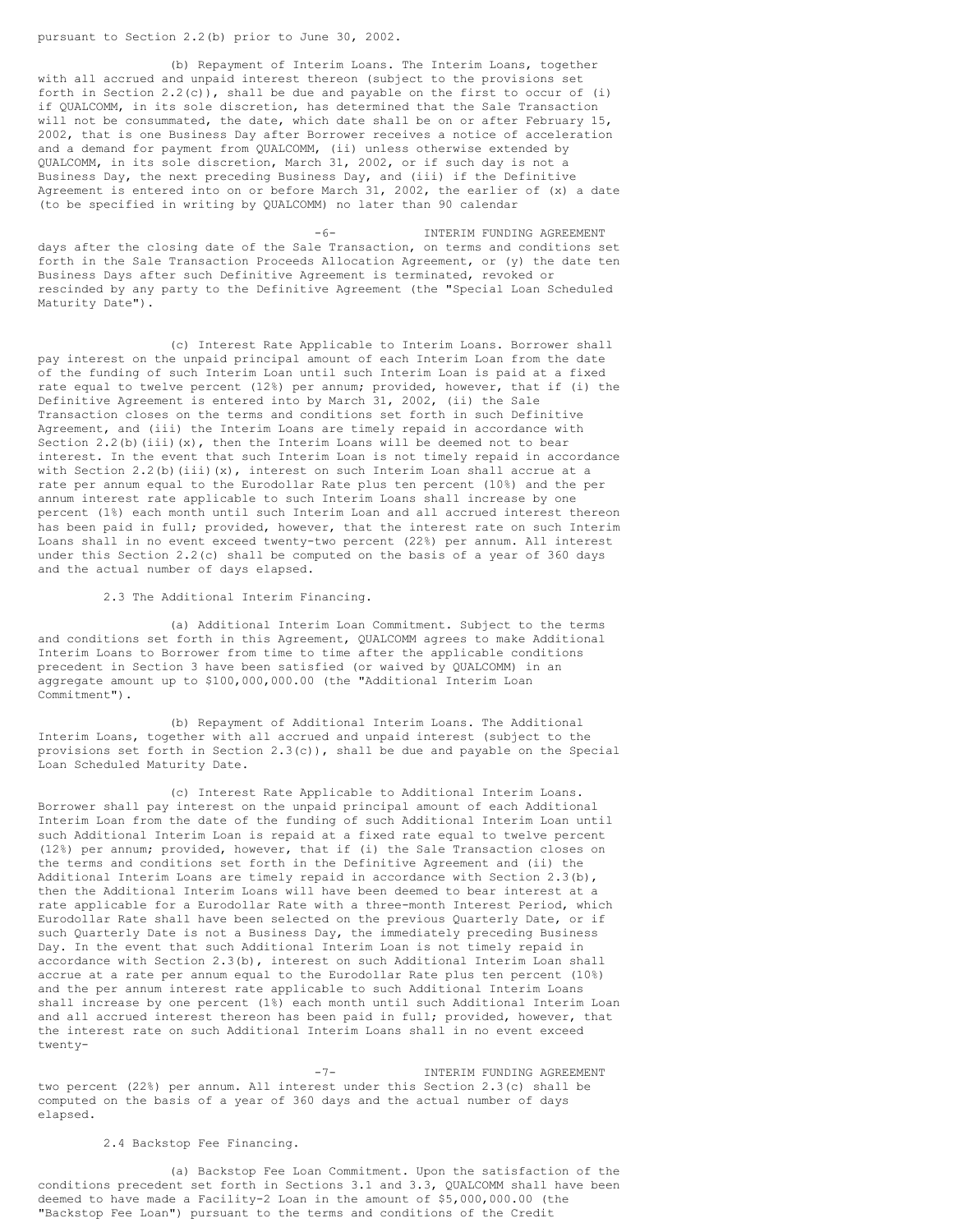Agreement. Upon receipt of the duly executed Backstop Fee Loan Pagare from Borrower, if requested from Borrower, QUALCOMM shall deliver to Borrower a written acknowledgment that the Backstop Fee has been paid. QUALCOMM's commitment under this Section 2.4(a) to make the Backstop Fee Loan is duplicative of, and not in addition to, the Facility-2 Commitment, and utilization or reduction of one shall automatically utilize or reduce the other. The Facility-2 Commitments of QUALCOMM shall be reinstated in accordance with their terms to the extent that such Backstop Fee Loan is repaid by Borrower pursuant to Section 2.4(b) prior to June 30, 2002.

(b) Repayment of Backstop Fee Loan. The Backstop Fee Loan, together with all accrued and unpaid interest (subject to the provisions set forth in Section 2.4(c)), shall be due and payable on the Special Loan Scheduled Maturity Date.

(c) Interest Rate Applicable to Backstop Fee Loan. Borrower shall pay interest on the unpaid principal amount of the Backstop Fee Loan from the date of the funding of the Backstop Fee Loan until such Backstop Fee Loan is repaid at a fixed rate equal to twelve percent (12%) per annum; provided, however, that if (i) the Sale Transaction closes on the terms and conditions set forth in the Definitive Agreement and (ii) the Backstop Fee Loan is timely repaid in accordance with Section 2.4(b), then the Backstop Fee Loan will have been deemed to bear interest at a rate applicable for a Eurodollar Rate, with a three-month Interest Period which Eurodollar Rate shall have been selected on the previous Quarterly Date, or if such Quarterly Date is not a Business Day, the immediately preceding Business Day. In the event that such Backstop Fee Loan is not timely repaid in accordance with Section 2.4(b), interest on such Backstop Fee Loan shall accrue at a rate per annum equal to the Eurodollar Rate plus ten percent (10%) and the per annum interest rate applicable to such Backstop Fee Loans shall increase by one percent (1%) each month until such Backstop Fee Loan and all accrued interest thereon has been paid in full; provided, however, that the interest rate on such Backstop Fee Loans shall in no event exceed twenty-two percent (22%) per annum. All interest under this Section 2.4(c) shall be computed on the basis of a year of 360 days and the actual number of days elapsed.

2.5 Participations. QUALCOMM may, without the consent of Borrower, sell participations to one or more shareholders (or their affiliates) of Holdings (each, a "Participant") in all or a portion of QUALCOMM's rights and obligations under this Agreement and the Pagares (including all or a portion of its Interim Loan Commitment and its Additional Interim Loan Commitment and the Special Loans owing to it); provided that (a) each such Participant shall participate in the Interim Loans (and the Interim Loan Commitment) and the Additional Interim Loans (and the Additional Interim Loan Commitment) in a minimum percentage amount equal to its percentage ownership interest in Holdings and (b) QUALCOMM shall enter into a Participation Agreement with each Participant. The Participation Agreement shall provide that

-8- INTERIM FUNDING AGREEMENT QUALCOMM shall retain the sole right to enforce this Agreement and the Credit Agreement and to approve any amendment, modification or waiver of any provision of this Agreement and the Credit Agreement except as expressly set forth in the Participation Agreement; provided that such agreement or instrument may provide that QUALCOMM will not, without the consent of the Participant, agree to a reduction of the principal of or interest rate applicable to Special Loans in which such Participant has an interest or the extension of the Special Loan Scheduled Maturity Date (other than as contemplated by Section 2.2(b)) of any Special Loans in which such Participant has an interest.

2.6 Termination of the Special Loan Commitments. The Special Loan Commitments and QUALCOMM's obligations to make Special Loans thereunder shall terminate upon the occurrence of any of the following:

(a) Event of Default. An Event of Default (other than a Known Vendor Facilities Default) shall occur under the Financing Agreements or the Security Documents or a Bridge Event of Default (other than a Known Bridge Default) shall occur under the Bridge Financing Agreements or the Bridge Security Documents.

(b) Material Adverse Effect. An event or condition shall occur on or after the Signing Date that has or could reasonably by expected to result in a Material Adverse Effect.

(c) Failure to Achieve Conditions Precedent by a Date Certain. With respect to the Interim Loan Commitment, such Interim Loan Commitment shall terminate without any further action on the part of QUALCOMM if the Closing Date has not occurred on or before January 31, 2002. With respect to the Additional Interim Loan Commitment, such Additional Interim Loan Commitment shall terminate on the first to occur of (i) if QUALCOMM, in its sole discretion, has determined that the Sale Transaction will not be consummated, the date, which date shall be on or after February 15, 2002, that QUALCOMM delivers a notice to Borrower of QUALCOMM's determination with respect to the Sale Transaction, (ii) without any further action on the part of QUALCOMM, on March 31, 2002, if the conditions precedent set forth in Section 3.2 have not been satisfied by such date and (iii) termination of the Interim Loan Commitment.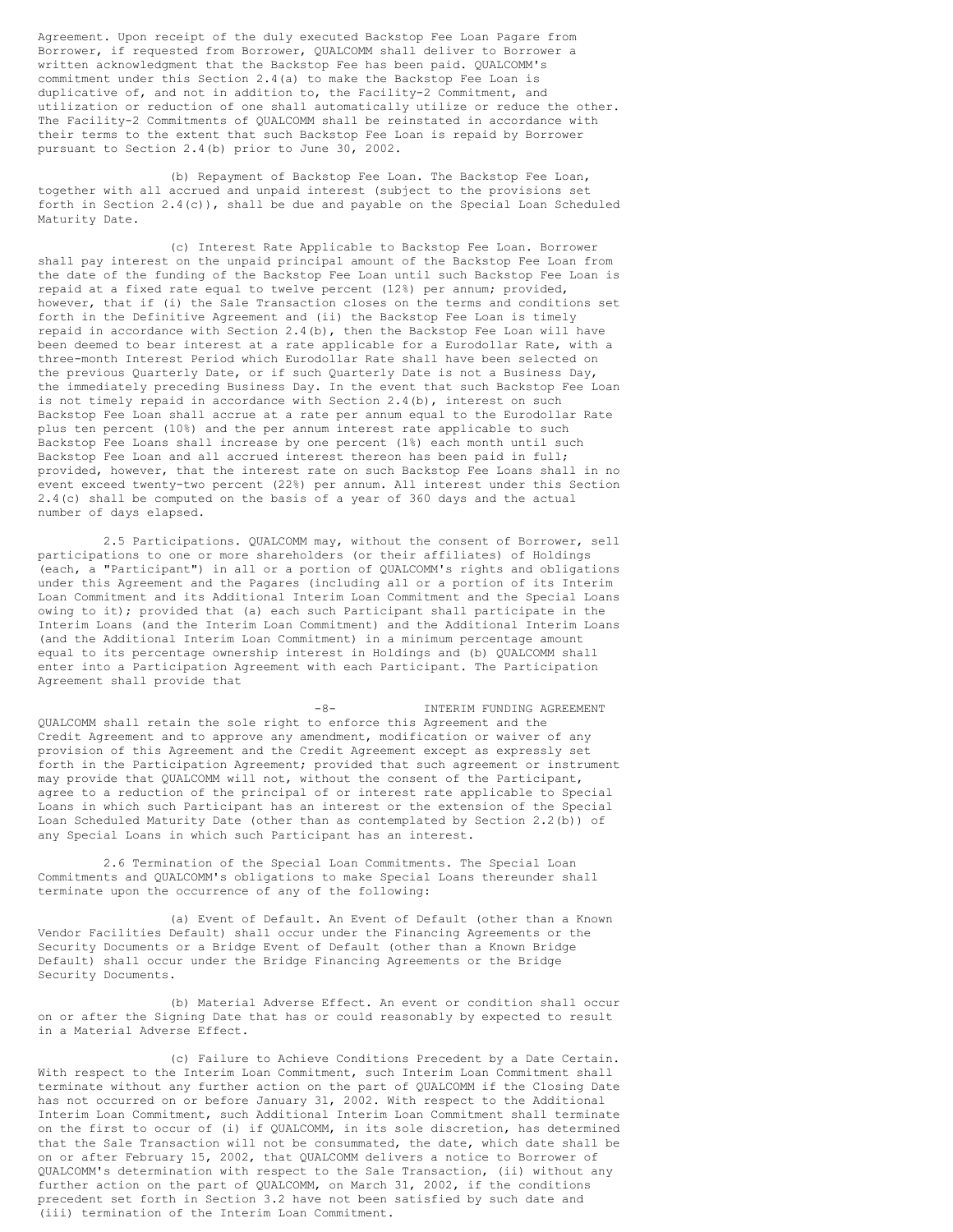(d) Termination of Facility-2 Commitment. If the Facility-2 Commitment under the Credit Agreement is terminated pursuant to the terms and conditions of the Credit Agreement, the Special Loan Commitments shall terminate without any further action on the part of QUALCOMM. A termination of the Special Loan Commitments pursuant to Sections 2.6(a), (b) or (c) of this Agreement shall not constitute an automatic termination of the Facility-2 Commitments under the Credit Agreement.

Section 3. Conditions Precedent.

3.1 Conditions Precedent to the Interim Loans. The obligation of QUALCOMM to make the initial Interim Loan is subject to the satisfaction (or waiver by QUALCOMM in its sole discretion) of the following conditions precedent:

(a) Sprint Settlement Agreement. Delivery to QUALCOMM of a fully executed Sprint Settlement Agreement.

-9- INTERIM FUNDING AGREEMENT (b) Amended and Restated Shareholders' Agreement and Amendment to the Bylaws of each member of the Borrower Group. Delivery to QUALCOMM of the fully executed Amended and Restated Shareholders' Agreement in the form of Exhibit I and an amendment in form and substance reasonably satisfactory to QUALCOMM, to the bylaws of each member of the Borrower Group.

(c) Business Plan. Delivery to QUALCOMM of the Interim Business Plan.

(d) Amendment to Collateral Agency Agreement. Delivery to QUALCOMM of the fully executed Amendment No. 2 to the Collateral Agency Agreement substantially in the form of Exhibit J.

(e) Amendment to the Intercreditor Agreement. Delivery to QUALCOMM of the fully executed Amendment No. 2 to the Intercreditor Agreement substantially in the form of Exhibit K.

(f) Stock Option Agreement. Delivery to QUALCOMM by Holdings of the fully executed stock option agreement in the form of Exhibit F-1 and a fully executed Spanish translation of the stock option agreement in the form of Exhibit F-2.

(g) Waivers and Acknowledgment Letter. Delivery to QUALCOMM of the fully executed Notice and Request for Amendments and Waivers Letter in the form of Exhibit L.

(h) Sale Transaction Proceeds Allocation Agreement. Delivery to QUALCOMM of the fully executed Sale Transaction Proceeds Allocation Agreement in the form of Exhibit D.

(i) Interim Loan Pagare. Delivery to QUALCOMM of the fully executed Interim Loan Pagare in the form of Exhibit A-1 evidencing the Interim Loans funded on such date.

(j) Funding of Backstop Fee Loan. Delivery to QUALCOMM of the executed Backstop Fee Loan Pagare in the form of Exhibit A-2 evidencing the Backstop Fee Loan.

(k) Opinions of Counsel. Delivery to QUALCOMM of opinions, each dated the date that all the conditions precedent in this Section 3.1 have been satisfied and addressed to QUALCOMM and its agents, of:

- (i) Fried Frank Harris Shriver & Jacobson, special New York counsel to Borrower, in substantially the form of Exhibit M-1; and
- (ii) Mijares, Angoitia, Cortes y Fuentes, S.C., Mexico counsel to Borrower, in substantially the form of Exhibit M-2.

-10- INTERIM FUNDING AGREEMENT (l) Reaffirmation of all Guarantees and Counter-Guarantees. Delivery to QUALCOMM of fully executed reaffirmations of the guarantees set forth on Schedule 1.

(m) Resolutions. On or before the Closing Date, all corporate, partnership and other proceedings taken by each member of the Borrower Group or to be taken in connection with the transactions contemplated by this Agreement, and all documents incidental to such transactions, shall be reasonably satisfactory in form and substance to QUALCOMM and its counsel, and QUALCOMM and such counsel shall have received all such counterpart originals or certified copies of such documents, opinions, certificates, and evidence as they may reasonably request.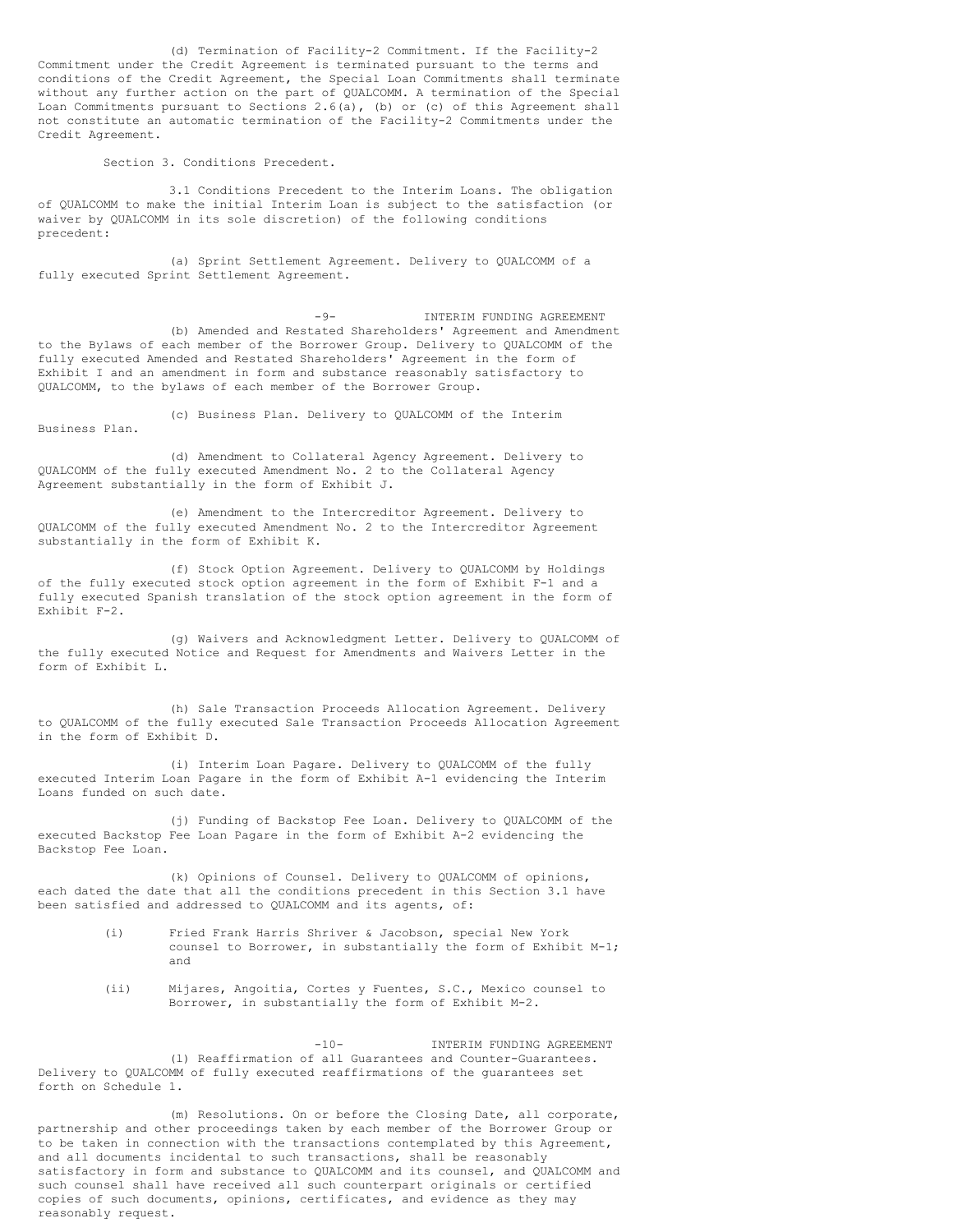(n) Alcatel Lender Consents. Delivery to QUALCOMM of fully executed consents, acknowledgements and agreements to the Transaction Documents by the Alcatel Administrative Agent, the Intercreditor Agent and the Collateral Agent, in form and substance satisfactory to QUALCOMM.

(o) Appointment of Process Agent. Evidence reasonably satisfactory to QUALCOMM that (i) each member of the Borrower Group has irrevocably appointed as its agent for service of process the Process Agent, and (ii) the Process Agent has accepted the appointment and has agreed to forward forthwith to each member of the Borrower Group all notices and legal process addressed to such member of the Borrower Group upon receipt by such Process Agent.

(p) Appointment of Process Agent under the Sale Transaction Proceeds Allocation Agreement. Evidence reasonably satisfactory to QUALCOMM that (i) each Appointing Shareholder (as defined in the Sale Transaction Proceeds Allocation Agreement) has irrevocably appointed as its agent for service of process the Person or Persons so specified in Section 10 of the Sale Transaction Proceeds Allocation Agreement for purposes of both the Sale Transaction Proceeds Allocation Agreement and any participation agreement under which such Appointing Shareholder is a Participant, and (ii) each such agent has accepted the appointment and has agreed to forward forthwith to each Appointing Shareholder all notices and legal process addressed to such Appointing Shareholder upon receipt by such agent.

(q) Amendment No. 4 to QUALCOMM Credit Agreement. Delivery to QUALCOMM of the fully executed Amendment No. 4 to QUALCOMM Credit Agreement in the form of Exhibit N.

3.2 Conditions Precedent to the Additional Interim Loans. The obligation of QUALCOMM to make the Additional Interim Loans is subject to the satisfaction (or waiver by QUALCOMM in its sole discretion) of the following conditions precedent:

(a) Definitive Agreement. Delivery to QUALCOMM on or before March 31, 2002 of the Definitive Agreement.

(b) Amendments to Applicable Financing Agreement. Delivery to QUALCOMM on or before the date that the Definitive Agreement is delivered pursuant to Section 3.2(a), of (i) amendments and supplements to all applicable Financing Agreements or (ii) the duly executed new Financing Agreement, in each case, in form and substance satisfactory to

-11- INTERIM FUNDING AGREEMENT QUALCOMM to enable the funding of the Additional Interim Loans on a senior secured basis, pari passu with the Senior Indebtedness.

(c) Amendments to Security Documents. Delivery to QUALCOMM on or before the date that the Definitive Agreement is delivered pursuant to Section 3.2(a), of (i) amendments to all Security Documents necessary or advisable to secure Borrower's obligations with respect to the Additional Interim Loans on a senior secured basis, pari passu with the Senior Indebtedness and (ii) evidence of all filings and registrations with Governmental Authorities required to create and perfect the Liens with respect to the Additional Interim Loans.

(d) Stock Option Agreement. Delivery to QUALCOMM by Holdings of the fully executed stock option agreement in the form of Exhibit F-3 and a fully executed Spanish translation of the stock option agreement in the form of Exhibit F-4.

(e) Business Plans. Delivery of (i) an updated Interim Business Plan covering the period during which Additional Interim Loans are to be drawn and (ii) a Long-Term Business Plan, each in form and substance reasonably satisfactory to QUALCOMM.

(f) Additional Interim Loan Pagare. Delivery of the Additional Interim Loan Pagare in the form of Exhibit A-1.

3.3 Conditions Precedent to the Backstop Fee Loan. The obligation of QUALCOMM to make the Backstop Fee Loan is subject to Borrower's delivery of the duly executed Backstop Fee Loan Pagare in the form of Exhibit A-2 in the amount of \$5,000,000.00 evidencing the Backstop Fee Loan.

3.4 Conditions Precedent to all Special Loans. The obligation of QUALCOMM to make any Special Loan is subject to the satisfaction (or waiver by QUALCOMM in its sole discretion) of the following conditions:

(a) Representations and Warranties. At the time of the Borrowing of each Special Loan and also after giving effect thereto, all representations and warranties made in Section 7 of this Agreement and Section 5 of the Credit Agreement (unless expressly waived pursuant to this Agreement) shall be true and correct in all material respects with the same effect as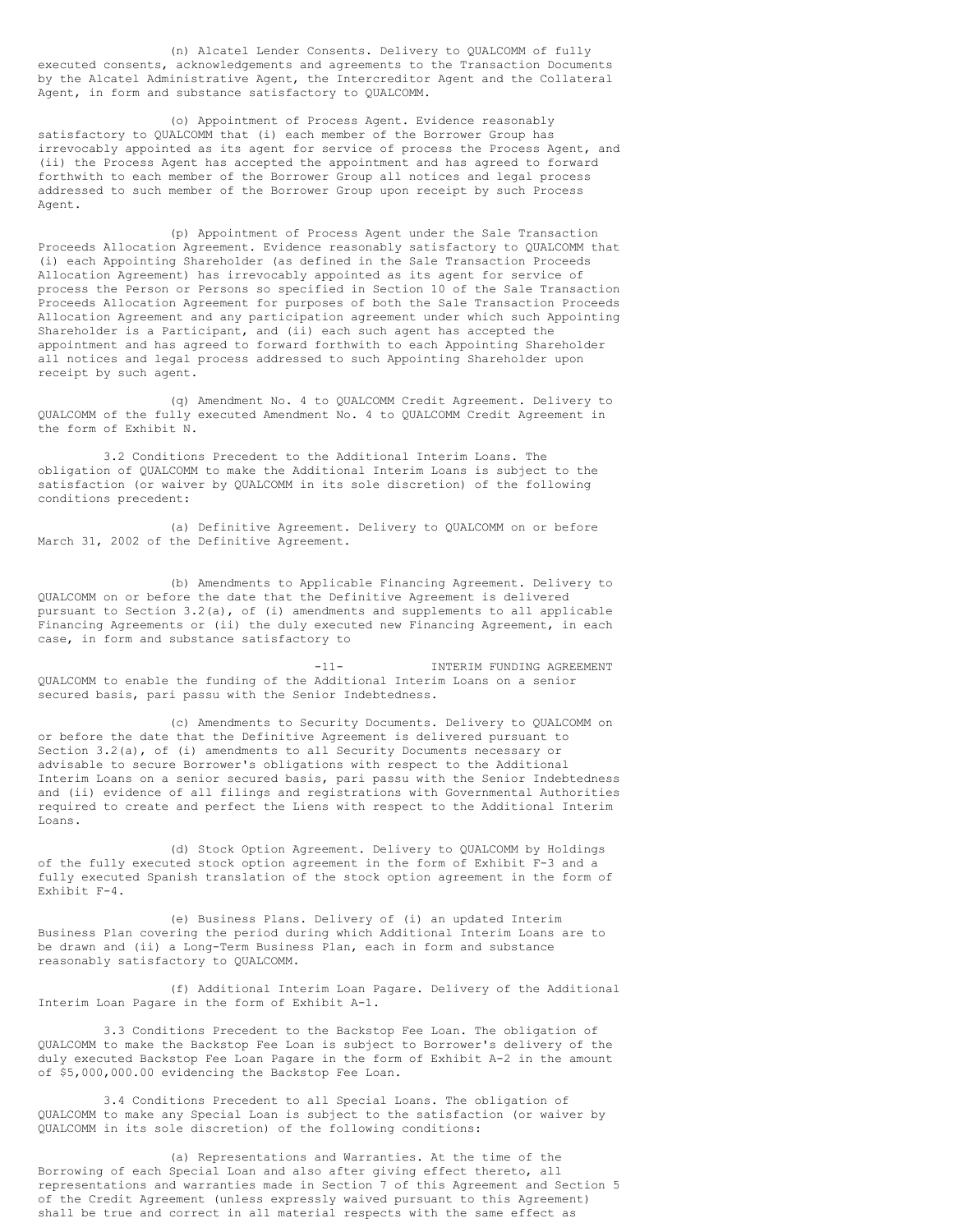though such representations and warranties had been made on and as of the date of such Borrowing, except to the extent that such representations and warranties (i) expressly relate to an earlier date or (ii) fail to be true and correct solely as a result of any Known Default.

(b) Loan Request. QUALCOMM shall have received a Loan Request meeting the requirements of Section 2.1(d).

(c) No Default. Immediately before and after giving effect to the disbursement of such Special Loan, no Default or Event of Default (other than a Known Default) shall have occurred and be continuing.

(d) Material Adverse Effect. Since the delivery of the last Interim Business Plan approved by QUALCOMM, no event, circumstance or condition shall have occurred that constitutes a Material Adverse Effect.

-12- INTERIM FUNDING AGREEMENT (e) Acknowledgment of Indebtedness. Delivery of an acknowledgment of indebtedness instrument evidencing the Special Loan funded by QUALCOMM on terms satisfactory to QUALCOMM notarized by a notary public acceptable to QUALCOMM.

(f) Regulatory Approvals. Delivery of documentation reasonably satisfactory to QUALCOMM evidencing the satisfaction of, and compliance with, the applicable regulatory milestones on or before the dates set forth for such milestones as set forth in Schedule 3 for those milestones that are scheduled to occur prior to the requested date of borrowing applicable to the relevant Loan Request unless such documentation has previously been delivered to QUALCOMM in connection with a prior Loan Request.

(g) Other Documents. QUALCOMM shall have received such other statements, certificates, agreements, opinions, information, documents and evidence with respect to matters relating to or affecting the Special Loans as QUALCOMM may reasonably request.

Section 4. Conditional Waiver. QUALCOMM, Ericsson and the Administrative Agent (a) waive the conditions precedent in Section 4.2 of the Credit Agreement with respect to the satisfaction of the conditions precedent set forth in Section 3.02(b) of the Common Agreement regarding the non-existence of an Event of Default solely with respect to Known Vendor Parties Defaults and solely to permit funding of the Special Loans under this Agreement and consent to the funding of such Special Loans by QUALCOMM, (b) solely to the extent necessary to permit funding of Special Loans pursuant to this Agreement, waive the conditions precedent under Section 3.2 of Amendment No. 3 to Amended and Restated Credit Agreement, dated as of October 10, 2001 ("Amendment No. 3") including the condition that requires the Ericsson Additional Commitment (as defined in Amendment No. 3) to have been fully utilized by Borrower prior to the making of loans by QUALCOMM under the QUALCOMM Additional Commitment (as defined in Amendment No. 3), (c) acknowledge and consent to (i) the use of proceeds of the Special Loans to be made under this Agreement and the Credit Agreement and (ii) the terms and conditions of the Special Loans to be made by QUALCOMM pursuant to this Agreement, including the interest rate and the maturity of such Special Loans and (d) confirm and acknowledge that the Special Loans constitute Senior Indebtedness, notwithstanding any provision of the Common Agreement to the contrary.

Section 5. Covenants of Borrower.

5.1 Interim Business Plan and Use of Proceeds.

(a) Interim Business Plan and Operating Budget. Borrower shall deliver an updated Interim Business Plan as may be requested by QUALCOMM from time to time, which Interim Business Plan shall be subject to the approval of QUALCOMM in its sole discretion. Without the prior written consent of QUALCOMM, in its sole discretion, Borrower shall not (i) modify the Interim Business Plan or (ii) make any expenditures not contemplated in the Interim Business Plan and then only to the extent moneys are available to Borrower for such purpose.

(b) Operating Costs, Working Capital, Capital Expenditures and Financing Costs. Borrower shall not expend any amount nor incur any obligation in any monthly period

-13- INTERIM FUNDING AGREEMENT that would cause the aggregate amount of Operating Costs, Working Capital, Capital Expenditures and Financing Costs incurred by Borrower in such monthly period to exceed by ten percent (10%) or more of the aggregate amount provided for such monthly period in the Interim Business Plan, unless such expenditure was budgeted to have been made in any prior month (limited to the Interim Business Plan Period) in the Interim Business Plan and the timing of such expenditure was rescheduled in the ordinary course of business. In any event, Borrower's results for each of Operating Costs, Working Capital, Capital Expenditures and Financing Costs may not vary on a cumulative basis from November 30, 2001 by an amount which is more than the lesser of \$5,000,000 and 20% of the applicable item, and (y) there may not be a cumulative deficit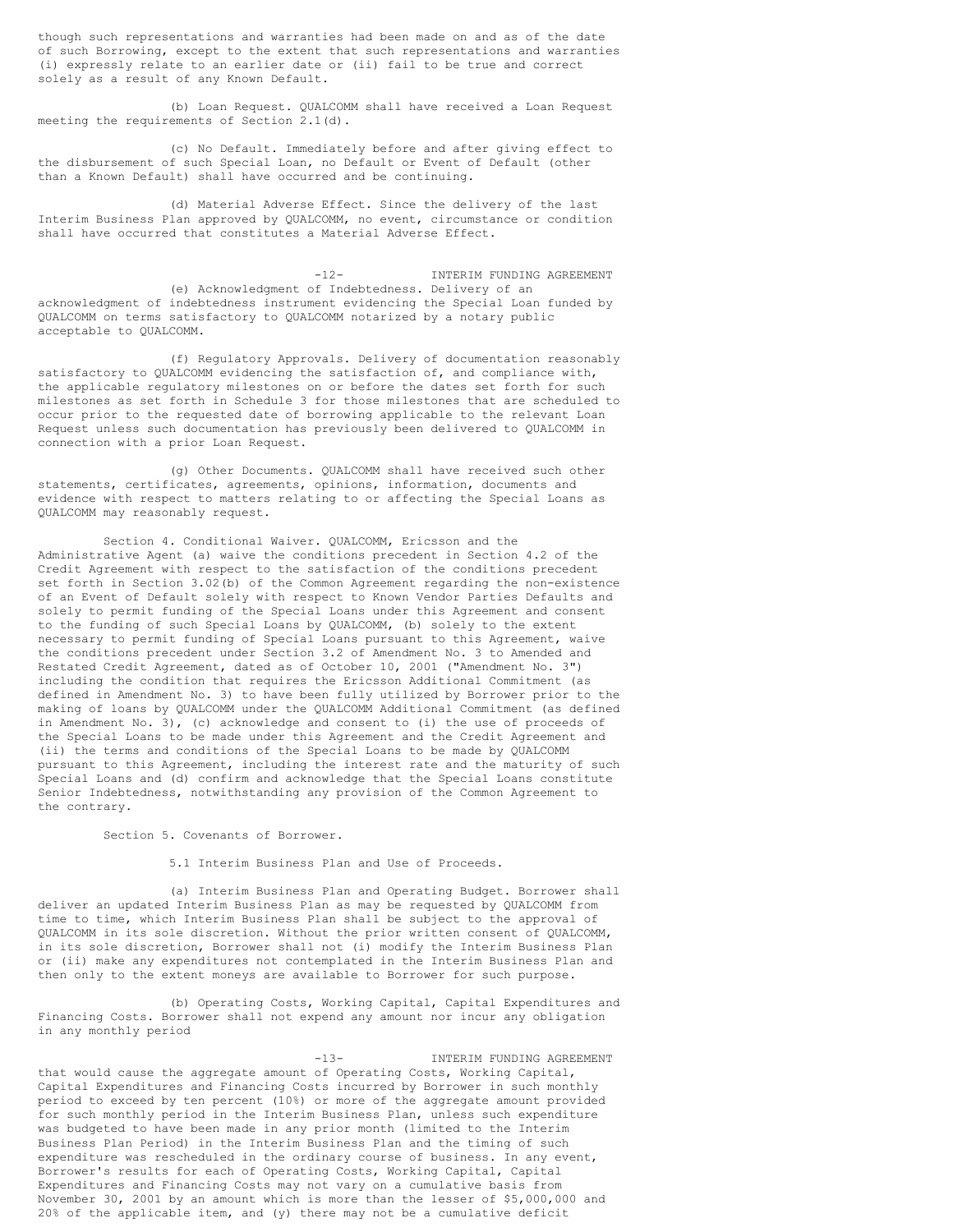variance greater than \$5,000,000 in cash flow from operations and (z) accounts payable (other than existing long-term Indebtedness) may at no time exceed the amounts set forth in the Interim Business Plan by more than \$5,000,000. For purposes of calculating the variance under the Interim Business Plan, all amounts that are denominated in Pesos shall be adjusted to reflect movement of the Dollar/Peso exchange rate from the beginning of the Interim Business Plan Period. The parties agree that the Dollar/Peso exchange rate on November 30, 2001 was 9.1647 Pesos per Dollar.

(c) Operating Statements. Borrower shall furnish to QUALCOMM no later than each Monday at 11:00 a.m., San Diego time, commencing with the first Monday after the funding of the initial Interim Loan, an operating statement for the Business for the week ending the prior Friday, in form and substance satisfactory to QUALCOMM. Such operating statement shall set forth for each such period (a) all expenditures (actual and accrued detailed separately) for Operating Costs, Working Capital, Financing Costs and Capital Expenditures, (b) all cash received (from accounts receivables and sales) from the Business for the prior week, (c) operating information, including without limitation, Subscribers and other performance statistics, and (d) a status report of all accounts payable and receivables outstanding at the end of such period.

(d) Backup Fee Loan Proceeds. Borrower shall use the proceeds of the Backstop Fee Loan to pay the backstop commitment fee due and payable to QUALCOMM (the "Backstop Fee") in connection with a financial accommodation previously provided by QUALCOMM to Borrower.

(e) Future Commitments. During the Interim Business Plan Period, Borrower shall not enter into any commitments or related group of commitments that create, other that as provided in the approved Interim Business Plan, a payment obligation in excess of \$250,000 without the prior written approval of QUALCOMM, in its sole discretion.

5.2 Regulatory Approvals. Borrower shall use its best efforts to satisfy the milestones for obtaining governmental approvals on or before the dates set forth for such milestones as set forth in Schedule 3.

5.3 Long-Term Business Plan. Borrower shall deliver, on or before January 31, 2002, a long-term business plan with detailed budgets and pro forma cash flows in form and substance reasonably satisfactory to QUALCOMM (the "Long-Term Business Plan").

-14- INTERIM FUNDING AGREEMENT 5.4 Definitive Agreement. Borrower and the other members of the Borrower Group shall not execute or cause to be executed a Definitive Agreement without the prior written consent of QUALCOMM, provided that QUALCOMM's consent shall not be required if Borrower has indefeasibly paid in full, in cash, all Senior Indebtedness, all Bridge Loan Indebtedness and all other obligations and expenses owing in respect of Senior Indebtedness and Bridge Loan Indebtedness on or before the execution and delivery of such Definitive Agreement.

Section 6. Forbearance. Upon satisfaction of all of the conditions precedent set forth in Section 3.1 and the funding of the initial Interim Loan, and provided no additional defaults shall have occurred and are continuing under the Financing Agreements, the Security Documents, the Bridge Financing Agreements or the Bridge Security Documents, QUALCOMM (a) shall deliver the QUALCOMM Forbearance Agreement substantially in the form of Exhibit C-1 with respect to the existing Bridge Events of Default and (b) shall cooperate with Borrower to obtain from the Secured Parties the Vendor Parties Forbearance Agreement substantially in the form of Exhibit C-2 with respect to the existing Events of Default.

Section 7. Representations and Warranties. Each member of the Borrower Group, jointly and severally, makes the representations and warranties contained in this Section 7 for the benefit of the QUALCOMM Lenders and the QUALCOMM Administrative Agent.

(a) All the regulatory approvals required for the execution, delivery and performance of each Transaction Document, and for the Borrowing and payment of Special Loans by the Borrower, have been obtained and are in full force and effect.

(b) The representations and warranties of each member of the Borrower Group contained in the Credit Agreement are (before and after giving effect to this Agreement) true and correct as if made as of the Closing Date except to the extent that such representations and warranties (i) expressly relate to a different date or (ii) fail to be true and correct solely as a result of any Known Default.

(c) Each member of the Borrower Group has taken all corporate action necessary to authorize the execution, delivery and performance by it of each Transaction Document to which it is a party.

(d) This Agreement and each other Transaction Document, when executed and delivered by the members of the Borrower Group on or before the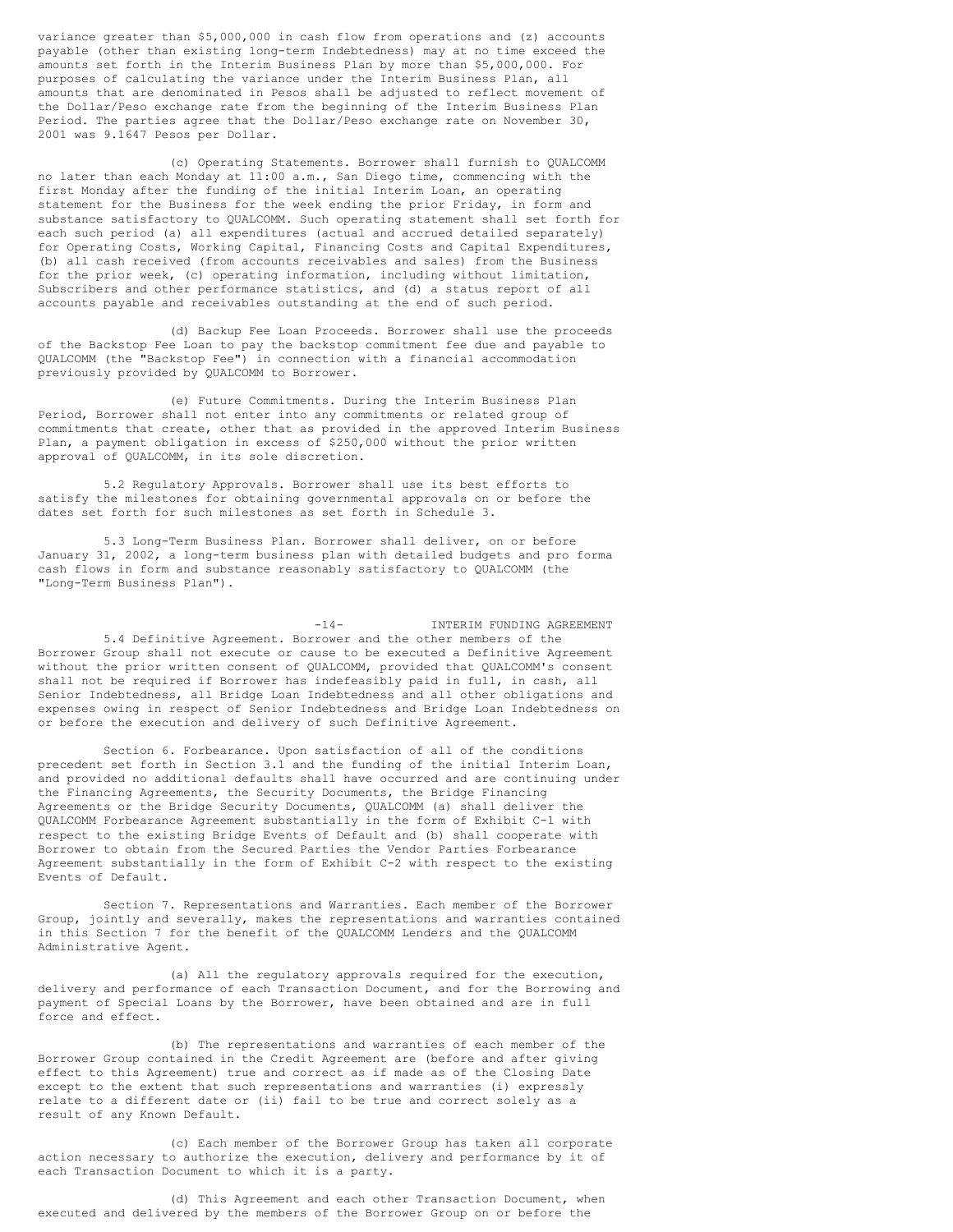date this representation is made or deemed made, constitutes the legal, valid and binding obligation of such member enforceable in accordance with its terms, except as the enforceability thereof may be limited by (i) applicable bankruptcy, insolvency and other similar laws affecting creditors' generally and (ii) general equitable principles regardless of whether the issue of enforceability is considered in a proceeding in equity or at law.

(e) All authorizations, consents and permits necessary under Applicable Law in connection with the due execution and delivery of, and performance by each member of the Borrower Group of its obligations under, each Transaction Document to which it is a party have been duly obtained.

-15- INTERIM FUNDING AGREEMENT (f) No member of the Borrower Group is in default with respect to any order of any court, arbitrator, administrative agency or other Governmental Authority, other than any order that is the subject of a Good Faith Contest or other order the default under which, or the non-compliance with which, would not reasonably be expected to result in a Material Adverse Effect. There is no injunction, writ, or preliminary restraining order of any nature issued by an arbitrator, court or other Governmental Authority directing that any of the transactions provided for in this Agreement or any other Transaction Document not be consummated as herein or therein provided.

(g) No Event of Default or Bridge Event of Default has occurred and is occurring other than the Known Bridge Defaults and the Known Vendor Facilities Defaults.

(h) All events or conditions occurring prior to the Signing Date that could reasonably be expected to have a Material Adverse Effect have been previously disclosed by Borrower in writing to QUALCOMM. Since the Signing Date, no event has occurred that could reasonably be expected to have a Material Adverse Effect.

(i) The Interim Business Plan has been prepared by Borrower and the other members of the Borrower Group in good faith on the basis of assumptions that were reasonable at the time the Interim Business Plan was prepared (or updated as required under this Agreement) and that are consistent with the terms of all contracts, agreements and instruments (other than contracts, agreements and instruments expressly stated in the Interim Business Plan to be modified or terminated, if any) to which any member of the Borrower Group is a party or by which its properties are bound.

Section 8. Events of Default. A breach of any of the covenants set forth in Section 5 of this Agreement, the failure by Borrower to perform any of its material obligations under this Agreement or the failure of any of Borrower's representations to be true and correct at any time shall constitute an Event of Default under the Credit Agreement and the Common Agreement and QUALCOMM shall be entitled to exercise the remedies set forth in the Common Agreement, the Security Documents or the Financing Agreements or as otherwise available at law or in equity.

## Section 9. Miscellaneous.

(a) Reference to and Effect on the Credit Agreement and the other Financing Agreements. The execution, delivery and performance of this Agreement shall not, except as expressly provided in this Agreement, constitute a waiver of any provision of, or operate as a waiver of any right, power or remedy of the Lenders and the Administrative Agent under, the Credit Agreement or any of the other Financing Agreements.

(b) Fees and Expenses. Borrower acknowledges that all reasonable costs, fees and expenses incurred by QUALCOMM and its counsel with respect to this Agreement, the extension of credit under this Agreement, the making or collection of the Special Loans, and the documents and transactions contemplated in this Agreement shall be for the account of Borrower and shall be payable by Borrower on demand.

-16- INTERIM FUNDING AGREEMENT (c) Execution in Counterparts; Effectiveness. This Agreement may be executed in any number of counterparts, and by different parties hereto in separate counterparts, each of which when so executed and delivered shall be deemed an original, but all such counterparts taken together shall constitute but one and the same instrument. Delivery of an executed counterpart of a signature page to this Agreement by facsimile transmission shall be effective as delivery of a manually executed counterpart of this Agreement.

(d) Headings. Section and subsection headings in this Agreement are included for convenience of reference only and shall not constitute a part of this Agreement for any other purpose or be given any substantive effect.

(e) Severability. If any provision contained in or obligation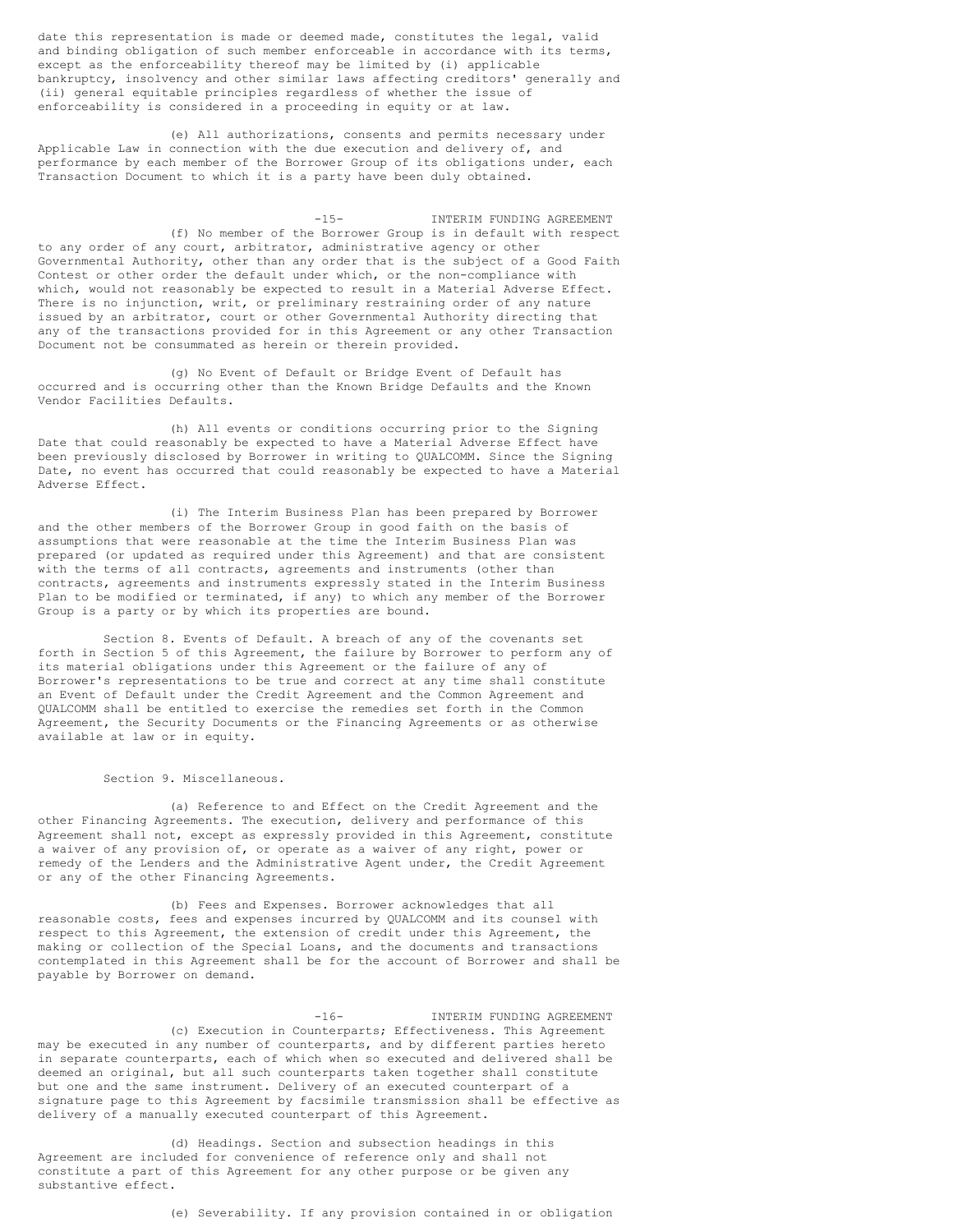under this Agreement shall be invalid, illegal or unenforceable in any jurisdiction, the validity, legality and enforceability of the remaining provisions or obligations, or of such provision or obligation in any other jurisdiction, shall not in any way be affected or impaired thereby.

(f) Governing Law; Jurisdiction. THIS AGREEMENT SHALL BE GOVERNED BY, AND SHALL BE CONSTRUED AND ENFORCED IN ACCORDANCE WITH, THE LAWS OF THE STATE OF NEW YORK. EACH PARTY TO THIS AGREEMENT IRREVOCABLY AND UNCONDITIONALLY SUBMITS, FOR ITSELF AND ITS PROPERTY, TO THE NONEXCLUSIVE JURISDICTION OF THE SUPREME COURT OF THE STATE OF NEW YORK SITTING IN NEW YORK COUNTY AND OF THE UNITED STATES DISTRICT COURT FOR THE SOUTHERN DISTRICT OF NEW YORK, AND ANY APPELLATE COURT FROM ANY SUCH COURT, FOR THE PURPOSES OF ALL LEGAL PROCEEDINGS ARISING OUT OF OR RELATING TO THIS AGREEMENT OR THE TRANSACTIONS CONTEMPLATED BY THIS AGREEMENT, AND EACH OF THE PARTIES TO THIS AGREEMENT IRREVOCABLY AND UNCONDITIONALLY AGREES THAT ALL CLAIMS IN RESPECT OF ANY SUCH ACTION OR PROCEEDING MAY BE HEARD AND DETERMINED IN SUCH NEW YORK STATE OR, TO THE EXTENT PERMITTED BY LAW, IN SUCH FEDERAL COURT. EACH OF THE PARTIES HERETO IRREVOCABLY WAIVES, TO THE FULLEST EXTENT PERMITTED BY LAW, ANY OBJECTION WHICH IT MAY NOW OR HEREAFTER HAVE TO THE LAYING OF THE VENUE OF ANY SUCH PROCEEDING BROUGHT IN SUCH A COURT AND ANY CLAIM THAT ANY SUCH PROCEEDING BROUGHT IN SUCH A COURT HAS BEEN BROUGHT IN AN INCONVENIENT FORUM. EACH OF THE PARTIES AGREES THAT A FINAL JUDGMENT IN ANY SUCH ACTION OR PROCEEDING SHALL BE CONCLUSIVE AND MAY BE ENFORCED IN OTHER JURISDICTIONS (INCLUDING MEXICO) BY SUIT ON THE JUDGMENT OR IN ANY OTHER MANNER PROVIDED BY LAW. NOTHING IN THIS AGREEMENT SHALL AFFECT ANY RIGHT THAT QUALCOMM, THE ADMINISTRATIVE AGENT OR ANY PARTY MAY OTHERWISE HAVE TO BRING ANY ACTION OR PROCEEDING RELATING TO THIS AGREEMENT AGAINST BORROWER OR THE BORROWER GROUP OR THEIR RESPECTIVE PROPERTIES IN THE COURTS OF ANY JURISDICTION.

(g) Waiver of Jury Trial. EACH PARTY TO THIS AGREEMENT HEREBY WAIVES, TO THE FULLEST EXTENT PERMITTED BY APPLICABLE LAW, ANY RIGHT THAT IT MAY HAVE TO A TRIAL BY JURY IN ANY LEGAL

-17- INTERIM FUNDING AGREEMENT PROCEEDING DIRECTLY OR INDIRECTLY ARISING OUT OF OR RELATING TO THIS AGREEMENT, THE CREDIT AGREEMENT, THE PAGARES OR THE TRANSACTIONS CONTEMPLATED IN THIS AGREEMENT (WHETHER BASED ON CONTRACT, TORT OR ANY OTHER THEORY). EACH PARTY TO THIS AGREEMENT (A) CERTIFIES THAT NO REPRESENTATIVE, AGENT OR ATTORNEY OF ANY OTHER PARTY HAS REPRESENTED, EXPRESSLY OR OTHERWISE, THAT SUCH OTHER PARTY WOULD NOT, IN THE EVENT OF LITIGATION, SEEK TO ENFORCE THE FOREGOING WAIVER AND (B) ACKNOWLEDGES THAT IT AND THE OTHER PARTIES HERETO HAVE BEEN INDUCED TO ENTER INTO THIS AGREEMENT BY, AMONG OTHER THINGS, THE MUTUAL WAIVERS AND CERTIFICATIONS IN THIS SECTION.

(h) Currency of Payment. The obligation of Borrower and the other members of the Borrower Group to pay in Dollars those amounts of the sums specified to be due in Dollars, under this Agreement, the Credit Agreement, the Pagare or the applicable documents executed in connection with this Agreement (the "Loan Document Currency") shall not be deemed to have been novated, discharged or satisfied by any tender of (or recovery under judgment expressed in) any currency other than the Loan Document Currency, except to the extent to which such tender (or recovery) shall result in the effective payment of such aggregate amount in the applicable Loan Document Currency at the place where such payment is due and, accordingly, the amount (if any) by which any such tender (or recovery) shall fall short of such amount shall be and remain due to QUALCOMM, as the case may be, as a separate Obligation, unaffected by judgment having been obtained (if such is the case) for any other amounts due in respect of this Agreement, the Credit Agreement, the Pagare or the applicable documents executed in connection with this Agreement.

(i) English Language. This Agreement is made in the English language. One Spanish language translation of this Agreement prepared (if requested by QUALCOMM) at Borrower's expense by an official public interpreter and approved by Mexican counsel to Borrower and Mexican counsel to Lenders under this Agreement shall be the agreed Spanish language translation of this Agreement for all purposes. Such translation and no other may be filed in one or more public registries in Mexico or used in any proceeding in Mexico. For all purposes, the English language version of this Agreement shall be the original instrument and in all cases of conflict between the English and the Spanish versions, the English version shall control.

(j) Appointment of Process Agent. Each member of the Borrower Group hereby agrees that service of all writs, process and summonses in any suit, action or proceeding brought in the State of New York relating to this Agreement or any of the other Transaction Documents may be made upon CT Corporation System, presently located at 111 Eighth Avenue, 13th Floor, New York, New York 10011, U.S.A. (the "Process Agent"), and each member of the Borrower Group hereby confirms and agrees that the Process Agent has been duly and irrevocably appointed as its agent and true and lawful attorney-in-fact in its name, place and stead to receive and forward such service of any and all such writs, process and summonses for a period ending no earlier than December 31, 2003 and, thereafter, for subsequent one-year periods, so long as this Agreement is in full force and effect, until the obligations of each member of the Borrower Group under this Agreement have been fulfilled, the Special Loans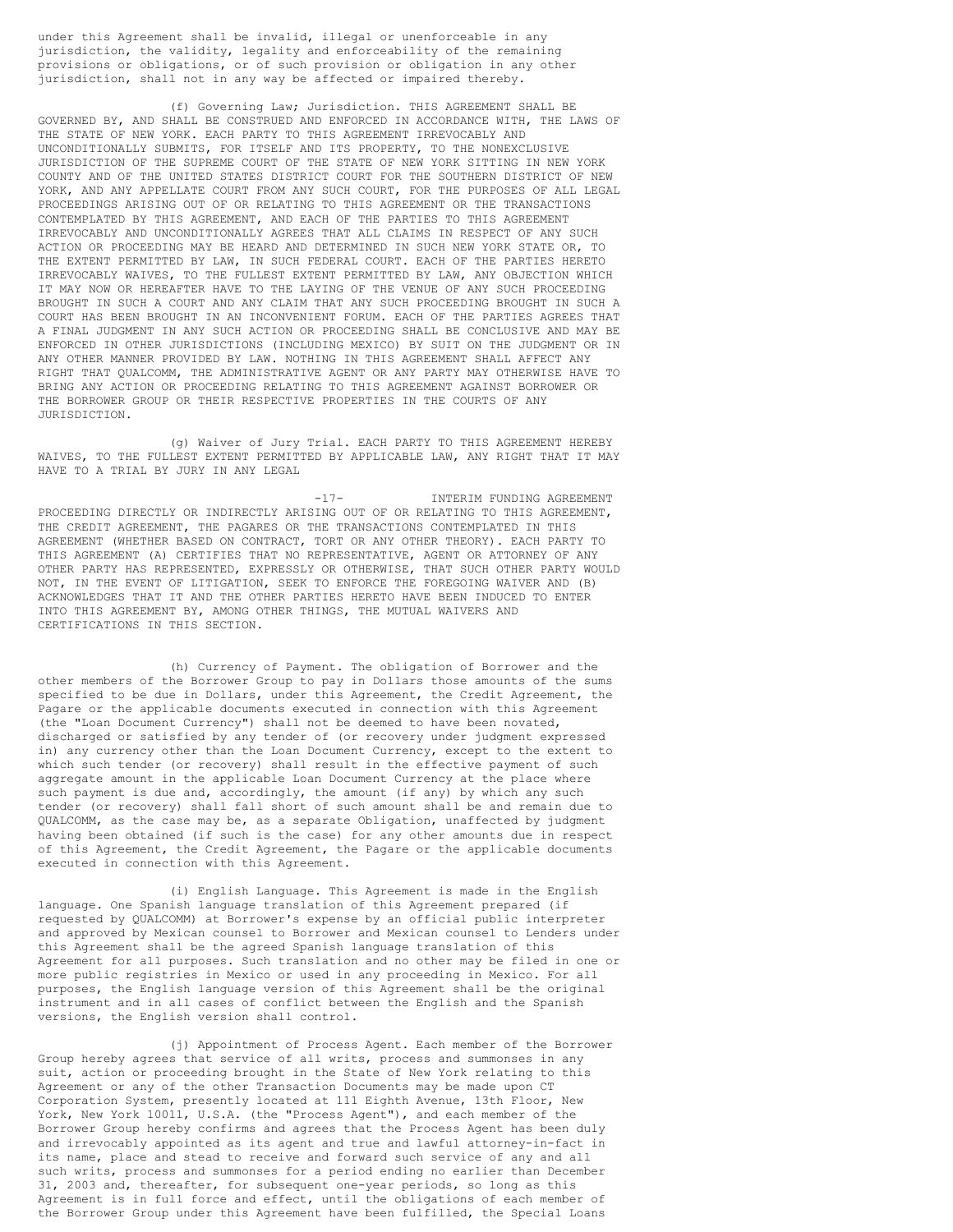have been paid in full and the Special Loan Commitments have been irrevocably terminated.

-18- INTERIM FUNDING AGREEMENT Each member of the Borrower Group agrees that the failure of the Process Agent to give any notice of any such service of process to such member of the Borrower Group shall not impair or affect the validity of such service or of any judgment based thereon. Each member of the Borrower Group hereby further irrevocably consents to the service of process in any suit, action or proceeding in said courts by the mailing thereof by any party hereto by registered or certified mail, postage prepaid, at Paseo de los Tamarindos 400-A, Piso 24, Bosques de las Lomas, Mexico, D.F. 05120, Mexico, Attention: Director General.

[SIGNATURES TO FOLLOW]

-19- INTERIM FUNDING AGREEMENT IN WITNESS WHEREOF, each of the parties hereto has caused a counterpart of this Agreement to be duly executed and delivered as of the date first above written.

PEGASO COMUNICACIONES Y SISTEMAS, S.A. DE C.V.

By: /s/ [Signature Illegible]

-------------------------------- Name:

Title:

PEGASO TELECOMUNICACIONES, S.A. DE C.V.

By: /s/ [Signature Illegible] --------------------------------

Name: Title:

PEGASO PCS, S.A. DE C.V.

By: /s/ [Signature Illegible] -------------------------------- Name:

Title:

PEGASO RECURSOS HUMANOS, S.A. DE C.V.

By: /s/ [Signature Illegible]<br>---------------------------------

-------------------------------- Name: Title:

PEGASO FINANZAS, S.A. DE C.V.

By: /s/ [Signature Illegible] -------------------------------- Name: Title:

PEGASO FINCO I, S.A. DE C.V.

By: /s/ [Signature Illegible] --------------------------------

Name:

Title:

QUALCOMM INCORPORATED as a Lender

INTERIM FUNDING AGREEMENT

By: /s/ Anthony Thornley

-------------------------------- Name: Anthony Thornley Title: Chief Operating Officer

INTERIM FUNDING AGREEMENT Consented and agreed to and acknowledged, with respect to the provisions set forth in Section 4, as of the date first written above, by: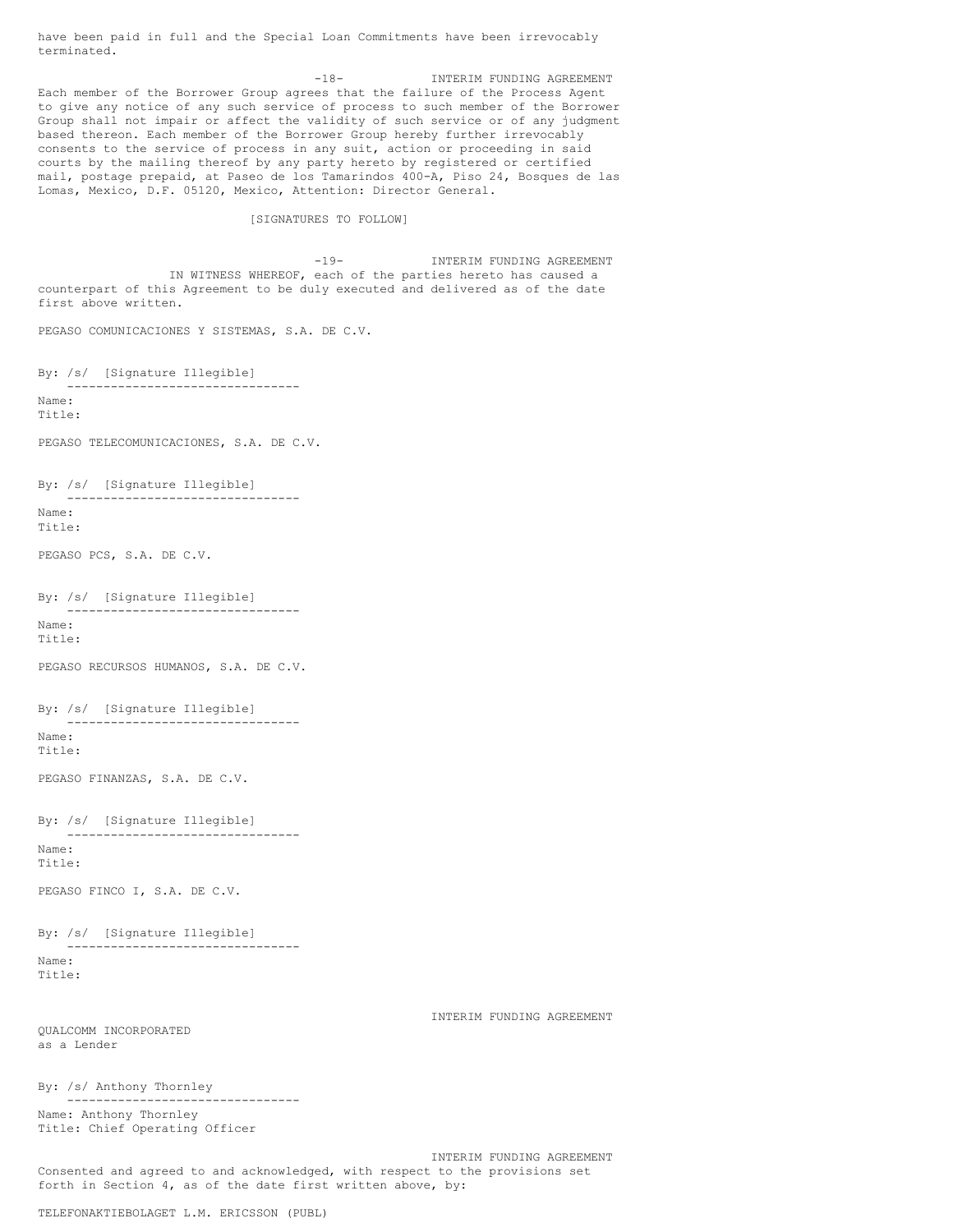By: /s/ [Signature Illegible] -------------------------------- Name: Title:

--------------------------------

By: /s/ Ossie Fverum

Name: Ossie Fverum Title:

INTERIM FUNDING AGREEMENT

ABN AMRO BANK N.V. as Administrative Agent

By: /s/ Frances O' R. Logan --------------------------------

Name: Frances O' R. Logan Title: Senior Vice President

By: /s/ David Carrington

-------------------------------- Name: David Carrington Title: Group Vice President

INTERIM FUNDING AGREEMENT

ALCATEL

By: /s/ [Signature Illegible]<br>----------------------------------------------------------------- Name:

Title:

INTERIM FUNDING AGREEMENT

Schedule 1

List of Guarantees and Counter-Guarantees that Require Confirmation

1. Guaranty, dated as of October 31, 1998, as amended and restated on December 15, 1998, and as reaffirmed on May 27, 1999, March 7, 2001, May 23, 2001 and October 10, 2001, made by Holdings, Pegaso PCS and Personnel Co. in favor of the Collateral Agent for the benefit of the Secured Parties;

2. Guaranty, dated as of October 10, 2001, made by Finanzas and Finco in favor of the Collateral Agent for the benefit of the Secured Parties;

3. Guaranty, dated as of May 27, 1999, as amended on February 8, 2000, August 22, 2000, November 17, 2000 and March 22, 2001, as extended on June 15, 2001 and June 22, 2001, and as further amended on June 29, 2001 and October 10, 2001, made by Holdings, Pegaso PCS and Personnel Co. in favor of the Administrative Agent under the Bridge Loan Agreement for the benefit of itself and the Lenders thereunder;

4. Guaranty, dated as of October 10, 2001, made by Finanzas and Finco in favor of the Administrative Agent under the Bridge Loan Agreement for the benefit of itself and the Lenders thereunder;

5. Counter-Guaranty, dated as of May 27, 1999, as amended on February 8, 2000, August 22, 2000, November 17, 2000 and March 22, 2001, as extended on June 15, 2001 and June 22, 2001, and as further amended on June 29, 2001 and October 10, 2001, made by Leap in favor of QUALCOMM; and

6. Counter-Guaranty, dated as of May 27, 1999, as amended on February 8, 2000, August 22, 2000, November 17, 2000 and March 22, 2001, as extended on June 15, 2001 and June 22, 2001, and as further amended on June 29, 2001 and October 10, 2001, made by Mr. Alejandro Burillo Azcarraga in favor of QUALCOMM.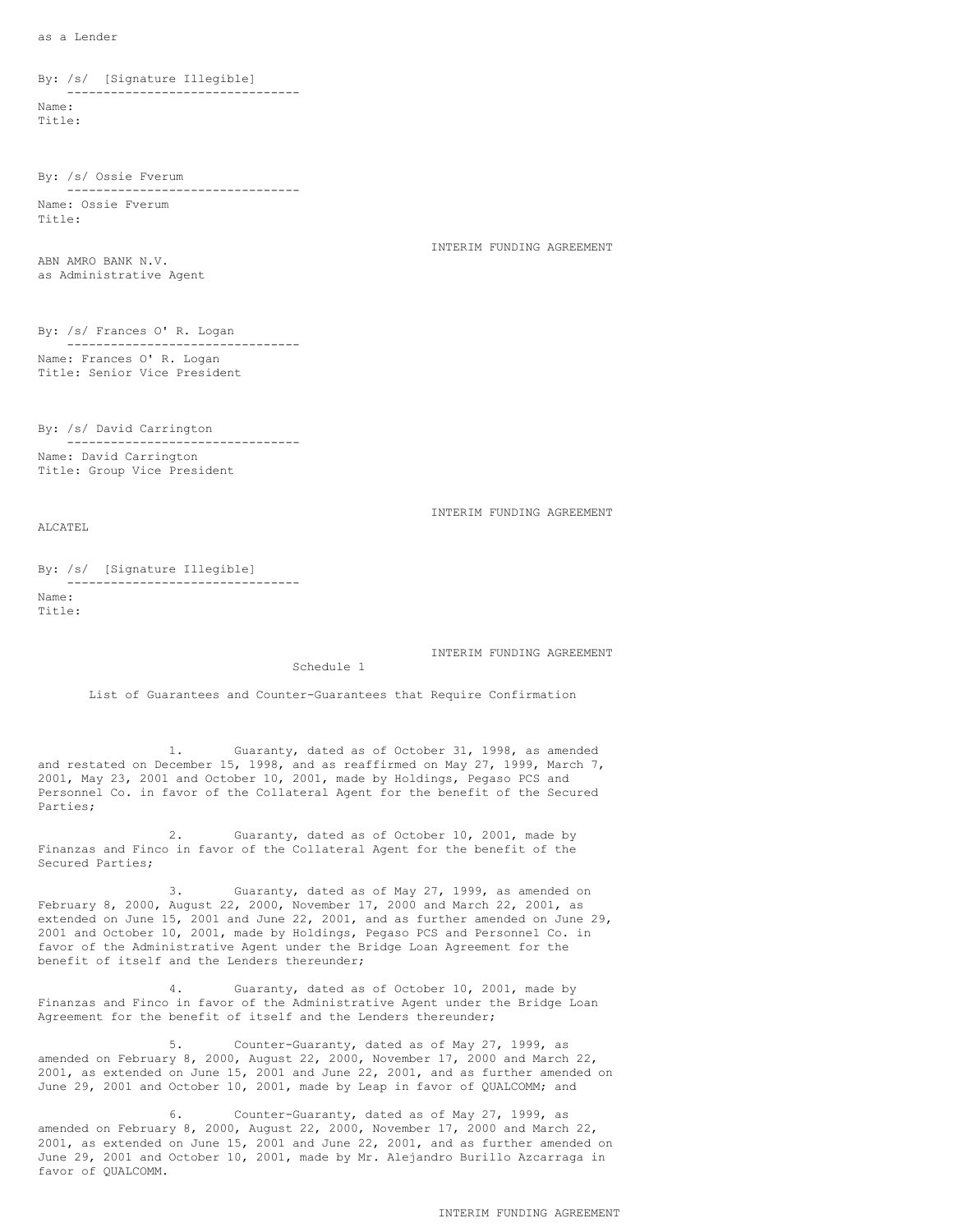### Schedule 2

#### Drawdown Schedule

| ۰. |  |
|----|--|
|    |  |

| $<$ S $>$ |                   | <c></c>      |
|-----------|-------------------|--------------|
|           | January 18, 2002  | \$20,000,000 |
|           | January 25, 2002  | \$10,000,000 |
|           | February 8, 2002  | \$10,000,000 |
|           | February 22, 2002 | \$10,000,000 |
|           | March 8, 2002     | \$10,000,000 |

 $\langle$ /TABLE>

### INTERIM FUNDING AGREEMENT

Schedule 3

# Regulatory Approvals

(a) By January 22, 2002, delivery of evidence satisfactory to QUALCOMM of the filing of a writ before the DGIE requesting an official communication containing an authorization allowing the participation of one hundred percent (100%) of foreign investment directly in Borrower or indirectly through Holdings.

(b) If, as a consequence of the filing of the writ described in paragraph (a) above, and in order for the DGIE to authorize the participation of one hundred percent (100%) of foreign investment as described therein, the DGIE formally requests the divestiture of the wireless mobile telephony business on the one hand and the wireless fixed telephony business on the other hand in two separate titles of concession (the "Divestiture Notice"), then, within a period of ten Business Days after Borrower and/or Holdings receive such Divestiture Notice, Borrower or Holdings, as the case may be, shall deliver evidence satisfactory to QUALCOMM of the filing of a writ before the SCT requesting (i) the divestiture of the wireless mobile telephony business on the one hand and the wireless fixed telephony business on the other hand in two separate titles of concession, and (ii) the assignment of the wireless fixed telephony business to Finanzas (or to any other qualified assignee member of the Borrower Group).

(c) If any of the authorizations provided in paragraphs (a) or (b) above is granted, then Borrower or Holdings, as the case may be, shall obtain any and all approvals necessary from any Governmental Authority to amend its and/or their bylaws, as the case may be, in order to allow the participation of one hundred percent (100%) of foreign investment directly in Borrower or indirectly through Holdings.

All of the above in the understanding that QUALCOMM's Mexican counsel shall be given the opportunity to (a) attend each of the meetings that take place in order to obtain any of the authorizations described above, and (b) comment and complement each of the writs to be filed before any Governmental Authority, including, without limitation, the SCT and the DGIE, provided that Borrower or Holdings, as the case may be, shall not be compelled to include such comments in any such writs.

INTERIM FUNDING AGREEMENT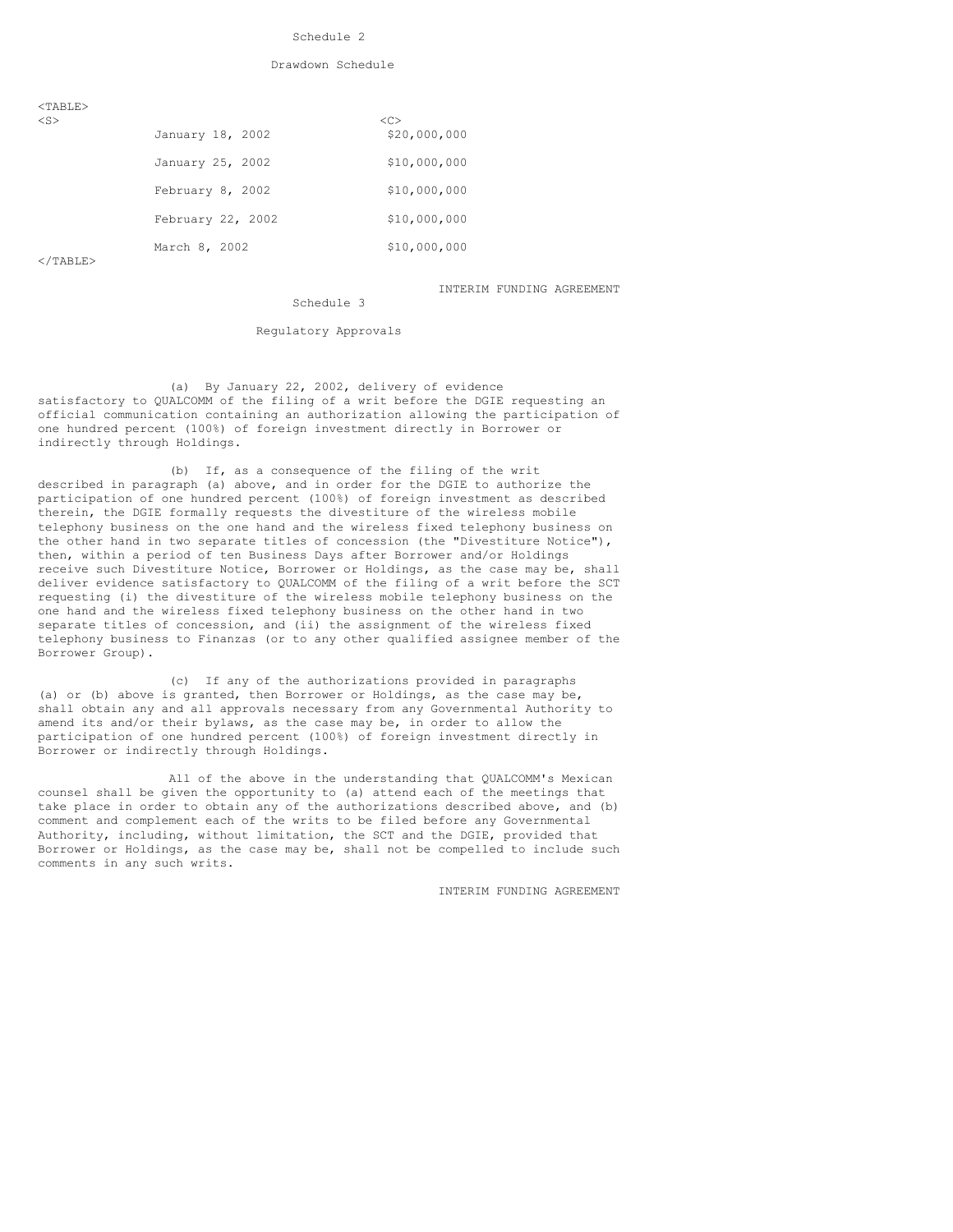## AMENDMENT NO. 4 TO AMENDED AND RESTATED CREDIT AGREEMENT

THIS AMENDMENT NO. 4 TO AMENDED AND RESTATED CREDIT AGREEMENT, dated as of January 16, 2002 (this "Amendment No. 4"), is entered into by and among PEGASO COMUNICACIONES Y SISTEMAS, S.A. DE C.V., a corporation organized under the laws of Mexico ("Borrower"), the other members of the BORROWER GROUP, QUALCOMM INCORPORATED, a corporation organized under the laws of Delaware ("QUALCOMM"), TELEFONAKTIEBOLAGET L.M. ERICSSON (PUBL), a limited liability company organized under the laws of Sweden ("Ericsson"), the lenders from time to time party to the Credit Agreement (as defined below) (together with QUALCOMM and Ericsson, each a "Lender," and, collectively, the "Lenders"), and ABN AMRO BANK N.V. as administrative agent for the Lenders ("Administrative Agent").

### RECITALS

WHEREAS, Borrower has entered into the Amended and Restated Credit Agreement, dated as of December 15, 1998 (as amended, the "Credit Agreement"), by and among Borrower, QUALCOMM, Ericsson, and the Administrative Agent, as amended by Amendment No. 1 to Amended and Restated Credit Agreement dated as of May 27, 1999, Amendment No. 2 to Amended and Restated Credit Agreement, dated as of November 28, 2000, and Amendment No. 3 to Amended and Restated Credit Agreement, dated as of October 10, 2001 ("Amendment No. 3").

WHEREAS, pursuant to Amendment No. 3, the parties to the Credit Agreement agreed to increase the Total Facility-2 Commitment under the Credit Agreement by US\$150,000,000 (the "Total Additional Commitment") by increasing the Facility-2 Commitment of QUALCOMM in the amount of US\$96,000,000 (the "QUALCOMM Additional Commitment") and increasing the Facility-2 Commitment of Ericsson in the amount of US \$54,000,000 (the "Ericsson Additional Commitment").

WHEREAS, the Borrower desires to enter into the Interim Funding Agreement (as amended, modified, supplemented or restated from time to time, the "Interim Funding Agreement") by and among the Borrower, the other members of the Borrower Group and QUALCOMM, and consented and agreed to and acknowledged by Ericsson, the Administrative Agent and Alcatel, a corporation organized under the laws of France ("Alcatel"), pursuant to which QUALCOMM will agree to make Special Loans (as defined in the Interim Funding Agreement) to Borrower from QUALCOMM's unused Facility-2 Commitment under the Credit Agreement for the purpose, among other things, of financing the payment of operating expenditures of Borrower in accordance with the Interim Business Plan described in the Interim Funding Agreement.

WHEREAS, the execution and delivery of this Amendment No. 4 is a condition precedent to the Closing Date under the Interim Funding Agreement and the parties to the Credit Agreement desire that Borrower enter into, and borrow Special Loans under, the Interim Funding Agreement.

> AMENDMENT NO. 4 TO QUALCOMM CREDIT AGREEMENT

WHEREAS, the parties to the Credit Agreement desire to amend the Credit Agreement in accordance with the terms, subject to the conditions, and in reliance upon the representations and warranties set forth below.

NOW, THEREFORE, in consideration of the foregoing recitals and the following mutual covenants and promises, and other good and valuable consideration, the receipt and adequacy of which are hereby acknowledged, and intending to be legally bound, the parties agree as follows:

SECTION 1. DEFINITIONS. All capitalized terms used but not defined in this Amendment No. 4 shall have the meanings given to them in the Interim Funding Agreement or, if not defined therein, in the Credit Agreement or, if not defined therein, in the Common Agreement.

SECTION 2. AMENDMENTS TO CREDIT AGREEMENT

2.1 SECTION 9 (DEFINITIONS).

(a) DEFINITION OF "FACILITY-2 AVAILABILITY PERIOD." Section 9 is amended by deleting the definition of "Facility-2 Availability Period" in its entirety and replacing it with the following:

> "Facility-2 Availability Period" shall mean the period commencing on November 28, 2000 and ending on the Facility-2 Availability Termination Date.

(b) DEFINITION OF "FACILITY-2 AVAILABILITY TERMINATION DATE." A new definition of "Facility-2 Availability Termination Date" shall be added in appropriate alphabetical order to read as follows:

"Facility-2 Availability Termination Date" shall mean, (A)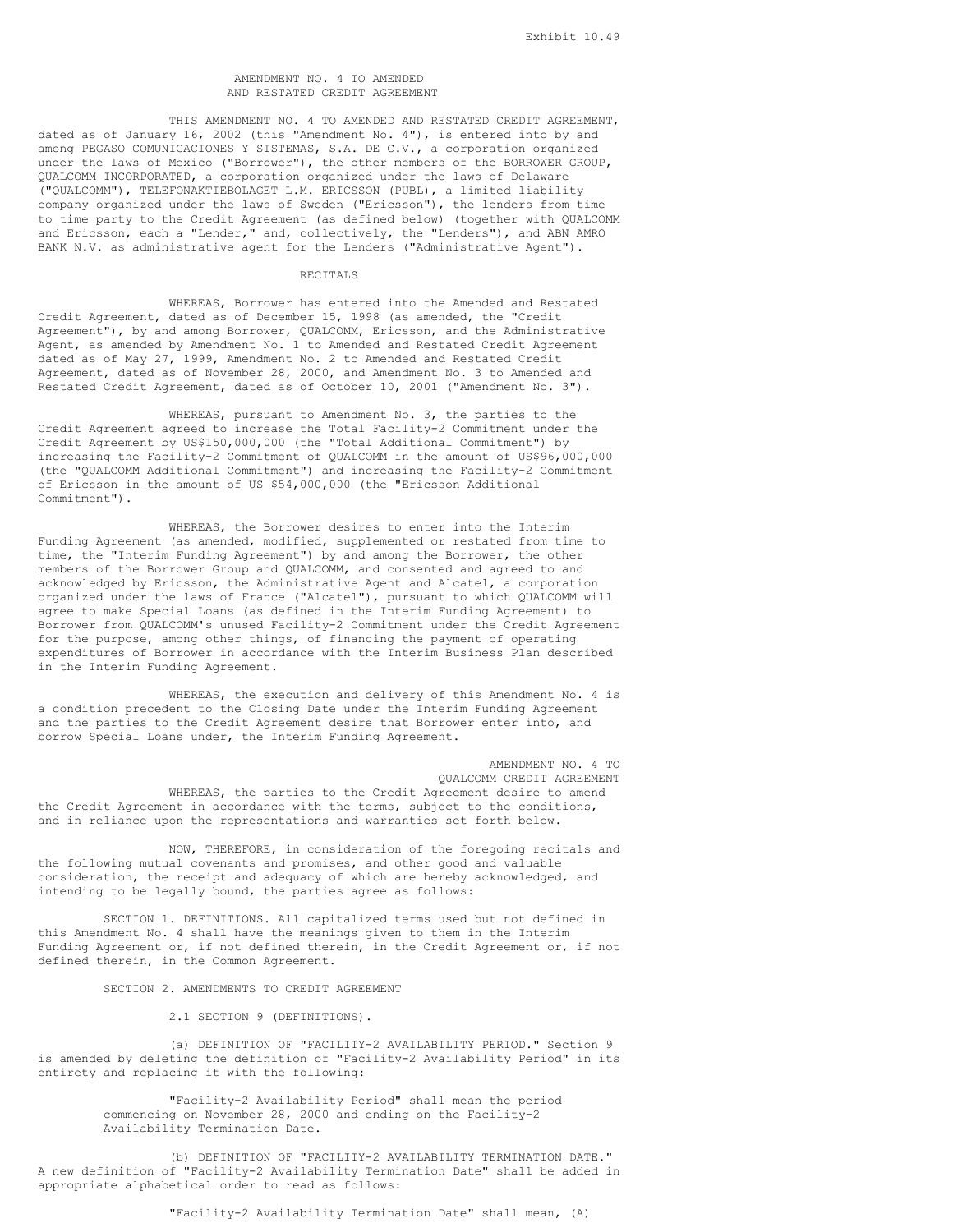with respect to Facility-2 Loans to be disbursed under the QUALCOMM Additional Commitment as Special Loans, December 31, 2002 or, if earlier, the date on which the Special Loan Commitments under the Interim Funding Agreement terminate, (B) with respect to Facility-2 Loans to be disbursed under the QUALCOMM Additional Commitment for the purposes described in Section 3.4 of Amendment No. 3, (i) June 30, 2002, or (ii) November 6, 2003, if all of the following conditions are satisfied by June 30, 2002: (1) a Sale Transaction has been consummated in accordance with the terms of the Interim Funding Agreement, the Sale Transaction Proceeds Allocation Agreement and the Definitive Agreement, (2) all of Borrower's obligations in respect of the Backstop Fee Loan and the Interim Loans have been paid in full in cash, (3) the Special Loan Commitments with respect to the Backstop Fee Loan and the Interim Loans under the Interim Funding Agreement have been irrevocably terminated, (4) Borrower (or the entity surviving the Sale Transaction) has executed and delivered binding and irrevocable purchase orders in the amount of up to \$96,000,000 (and the availability of such Facility-2 Loans shall be extended only to the extent of the aggregate amount of such purchase orders) for the purchase of equipment and services from Ericsson, as described in Section 3.4 of Amendment No. 3, to be delivered or provided by Ericsson on or before December

AMENDMENT NO. 4 TO QUALCOMM CREDIT AGREEMENT 31, 2002, and (5) Borrower has committed to pay for such purchases with Facility-2 Loans under the QUALCOMM Additional Commitment prior to November 6, 2003, and (C) with respect to Facility-2 Loans to be disbursed under the Ericsson Additional Commitment, December 31, 2002.

2.2 AVAILABILITY OF FACILITY-2 COMMITMENT. On the Facility-2 Availability Termination Date applicable to Facility-2 Loans to be used by Borrower for the purchase of equipment and services from Ericsson as described in Section 3.4 of Amendment No. 3, the Facility-2 Commitments shall cease to be available to Borrower for the making of such Loans.

2.3 QUALCOMM ADDITIONAL COMMITMENT. Section 3.2 of Amendment No. 3 is hereby deleted and replaced in its entirety with the following:

> QUALCOMM ADDITIONAL COMMITMENT. The QUALCOMM Additional Commitment shall be available (a) for purposes of making Interim Loans and the Backstop Fee Loan pursuant to the Interim Funding Agreement, upon satisfaction of the conditions precedent to funding under the Interim Funding Agreement and (b) for the purposes of making Facility-2 Loans under the QUALCOMM Additional Commitment for the uses specified in Section 3.4 of Amendment No. 3, upon the satisfaction of the following conditions precedent: (1) execution and delivery of a Definitive Agreement satisfactory to QUALCOMM, (2) consummation of a Sale Transaction in accordance with the terms and conditions set forth in the Sale Transaction Proceeds Allocation Agreement and such Definitive Agreement, (3) payment in full of all Borrower's obligations in respect of Interim Loans and the Backstop Fee Loan, (4) the irrevocable termination of the Special Loan Commitments under the Interim Funding Agreement, (5) the utilization by Borrower of the full Ericsson Additional Commitment, and (6) the satisfaction (or waiver by QUALCOMM in its sole discretion) of the other conditions precedent to the making of Facility-2 Loans under the Credit Agreement. QUALCOMM shall provide loans to Borrower under the QUALCOMM Additional Commitment only upon (x) with respect to Interim Loans and the Backstop Fee Loan, the receipt of a Loan Request in accordance Section 2.1(d) of the Interim Funding Agreement and (y) with respect to any other loans permitted under the Credit Agreement, including without limitation, loans made under the QUALCOMM Additional Commitment for the purposes set forth in Section 3.4 of Amendment No. 3, the receipt of a Loan Request and the supporting invoices in the manner and in accordance with the terms and conditions set forth in Section  $1.5(b)$  (i) of the Credit Agreement. Without limiting the other provisions of the Credit Agreement applicable to QUALCOMM's Facility-2 Commitment with respect to the QUALCOMM Additional Commitment, QUALCOMM's Facility-2 Commitment with respect to the QUALCOMM Additional Commitment shall be automatically reinstated in accordance with its terms to the extent that the Interim Loans and the Backstop Fee Loan are repaid by Borrower pursuant to Section 2.2(b) and Section 2.4(b) of the Interim Funding Agreement, respectively, prior to June 30, 2002.

AMENDMENT NO. 4 TO -3- QUALCOMM CREDIT AGREEMENT 2.4 SECTION 3.3 OF AMENDMENT NO. 3 TO THE CREDIT AGREEMENT (AVAILABILITY OF VAT LOANS). Section 3.3 of Amendment No. 3 is hereby deleted and replaced in its entirety with the following:

> "AVAILABILITY OF VAT LOANS. Notwithstanding anything to the contrary in Section 1.1(b) of the Credit Agreement, Amendment No. 3 to the Credit Agreement and the definition of "VAT Facility Availability Period", the Lenders shall not be obligated to provide to Borrower VAT Loans until the Lenders shall have received executed copies of the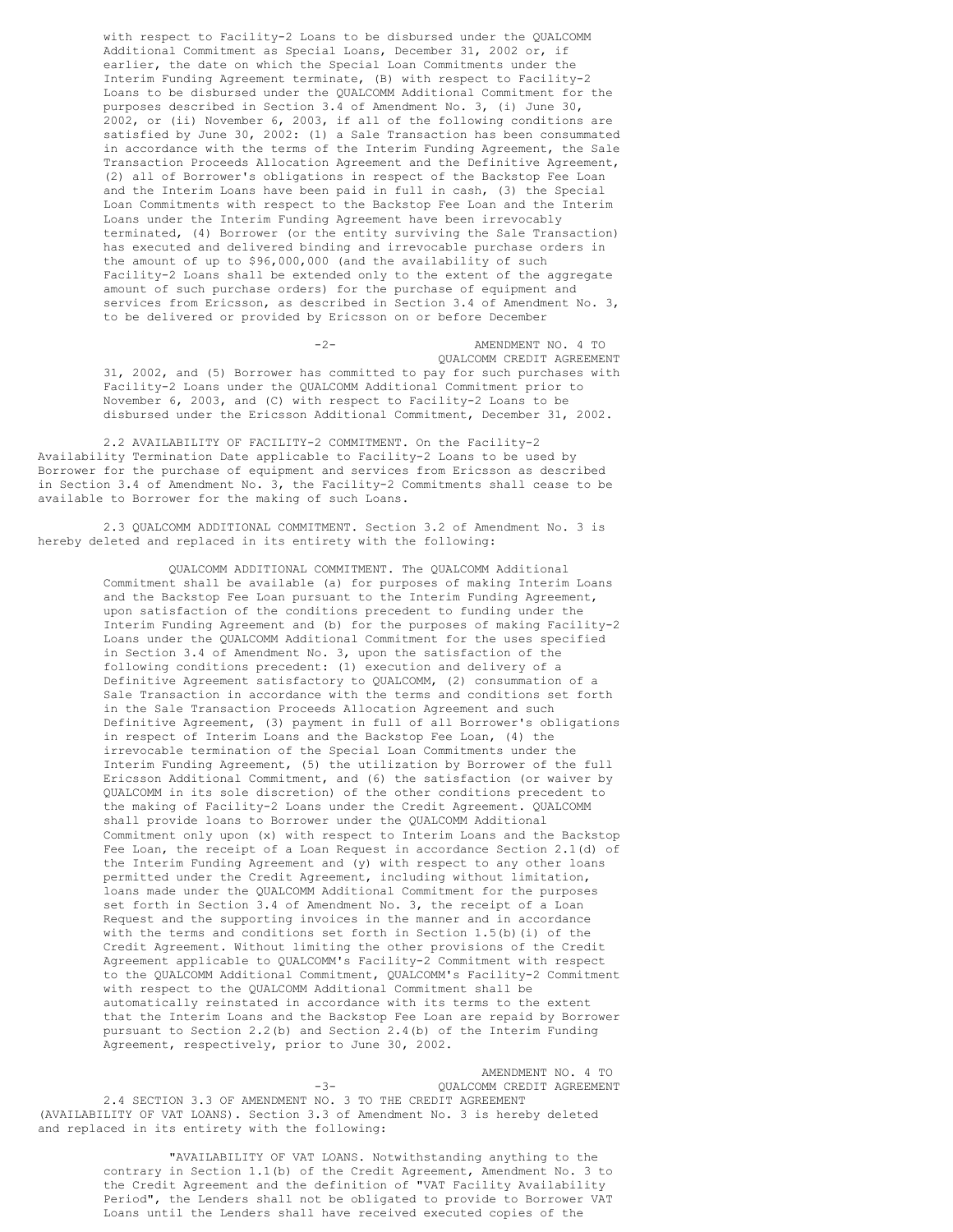#### Definitive Agreement."

2.5 PARTIAL INCORPORATION OF INTERIM FUNDING AGREEMENT. The Credit Agreement is hereby modified by the Interim Funding Agreement, and, to the extent that the Interim Funding Agreement relates to the subject matter of the Credit Agreement, the Interim Funding Agreement is hereby incorporated by reference as if set out in full in this Amendment No. 4.

SECTION 3. REFERENCE TO AND EFFECT ON CREDIT AGREEMENT AND OTHER FINANCING AGREEMENTS

(a) On the Effective Date, each reference in the Credit Agreement to "this Agreement," "hereunder," "hereof," "herein" or words of like import shall mean and be a reference to the Credit Agreement as amended by this Amendment No. 4 and each reference in the Financing Agreements to the Credit Agreement shall also mean and be a reference to the Credit Agreement as amended by this Amendment No. 4.

(b) The execution, delivery and effectiveness of this Amendment No. 4 shall not, except as expressly provided herein, operate as a waiver of any right, power or remedy of the Administrative Agent or the Lenders under the Credit Agreement or any of the Financing Agreements, nor constitute a waiver of any provision of the Credit Agreement or any of the Financing Agreements.

SECTION 4. REAFFIRMATION OF TERMS. This Amendment No. 4 shall be construed in connection with and as part of the Financing Agreements and all terms, conditions, representations, warranties, covenants and agreements set forth in the Financing Agreements, except as herein waived or amended, are hereby ratified and confirmed and shall remain in full force and effect.

SECTION 5. ACKNOWLEDGMENTS AND WAIVERS. Each member of the Borrower Group hereby ratifies and reaffirms the validity and enforceability of all of the Liens and security interests heretofore granted pursuant to the Common Agreement and the Security Documents referred to therein, for the benefit of the Lenders, as collateral security for the Senior Indebtedness, and acknowledges that all of such Liens and security interests, and all collateral pledged as security for the Senior Indebtedness, continue to be and remain collateral for the Senior Indebtedness from and after the date hereof.

AMENDMENT NO. 4 TO -4- QUALCOMM CREDIT AGREEMENT SECTION 6. RELEASE AND WAIVER.

(a) Each member of the Borrower Group hereby acknowledges and agrees that: (i) it has no claim or cause of action against any Lender or the Administrative Agent, or any of their officers, directors, employees, attorneys or other representatives or agents under the Financing Agreements with respect to any condition, act, omission, event, contract, liability, obligation, indebtedness, claim, cause of action, defense, circumstance or matter of any kind whatsoever which existed, arose or occurred at any time prior to the execution and delivery of this Amendment No. 4 or which could arise concurrently with the effectiveness of this Amendment No. 4 ("Claims"); (ii) it has no offset or defense against any of its respective obligations, indebtedness or contracts in favor of any Lender or the Administrative Agent on account of any Claims; and (iii) it recognizes that each Lender and the Administrative Agent has heretofore properly performed and satisfied in a timely manner all of its obligations to and contracts with each member of the Borrower Group relating to the Financing Agreements.

(b) Although the Administrative Agent and Lenders regard their conduct as proper and do not believe any member of the Borrower Group to have any claim, cause of action, offset or defense against any Lender or the Administrative Agent in connection with the Financing Agreements, Lenders and the Administrative Agent wish, and each member of the Borrower Group agrees, to eliminate any possibility that any past conditions, acts, omissions, events, circumstances or matters could impair or otherwise affect any rights, interests, contracts or remedies of any Lender or the Administrative Agent. Therefore, each member of the Borrower Group unconditionally releases and waives as to all Lenders and the Administrative Agent (1) any and all liabilities, indebtedness and obligations, whether known or unknown, of any kind of any Lender or the Administrative Agent to any member of the Borrower Group arising under the Financing Agreements and which exist on the date hereof, except the obligations remaining to be performed by the Lenders as expressly stated in the Financing Agreements; (2) any legal, equitable or other obligations or duties, whether known or unknown, of the Lenders or of the Administrative Agent to any member of the Borrower Group (and any rights of any member of the Borrower Group against any Lender or the Administrative Agent) arising under the Financing Agreements and which exist on the date hereof besides those expressly stated in the Financing Agreements; (3) any and all claims under any oral or implied agreement, obligation or understanding with any Lender or the Administrative Agent, whether known or unknown, arising under the Financing Agreements and which exist on the date hereof; and (4) all other claims, causes of action or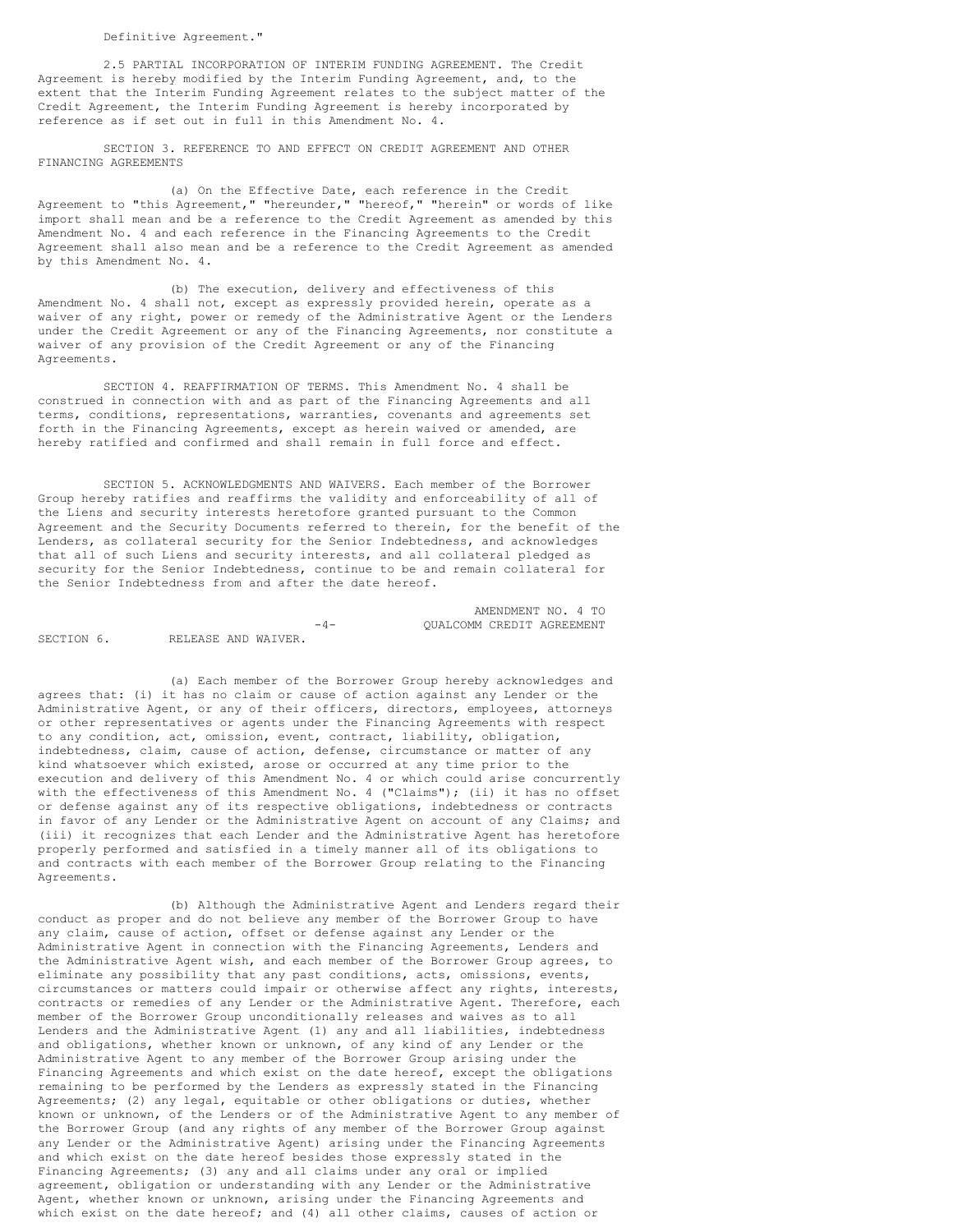defenses of any kind whatsoever (if any), whether known or unknown, which any member of the Borrower Group might otherwise have against any Lender or the Administrative Agent on account of any Claims.

(c) EACH MEMBER OF THE BORROWER GROUP AGREES TO ASSUME THE RISK OF ANY AND ALL UNKNOWN, UNANTICIPATED OR MISUNDERSTOOD DEFENSES, CLAIMS, CAUSES OF ACTION, CONTRACTS, LIABILITIES, INDEBTEDNESS AND OBLIGATIONS WHICH ARE RELEASED BY THIS AMENDMENT NO. 4 IN FAVOR OF ANY LENDER OR THE ADMINISTRATIVE AGENT, AND EACH MEMBER OF THE BORROWER GROUP HEREBY WAIVES AND RELEASES ALL RIGHTS AND BENEFITS WHICH IT MIGHT OTHERWISE HAVE UNDER THE LAW OF THE STATE OF NEW YORK AND THE LAW OF THE FEDERAL DISTRICT OF MEXICO WITH REGARD TO THE RELEASE OF SUCH UNKNOWN, UNANTICIPATED

AMENDMENT NO. 4 TO -5- QUALCOMM CREDIT AGREEMENT OR MISUNDERSTOOD DEFENSES, CLAIMS, CAUSES OF ACTION, CONTRACTS, LIABILITIES, INDEBTEDNESS AND OBLIGATIONS, TO THE EXTENT (IF ANY) WHICH ANY SUCH LAWS MAY BE APPLICABLE, EACH MEMBER OF THE BORROWER GROUP WAIVES AND RELEASES (TO THE MAXIMUM EXTENT PERMITTED BY LAW) ANY RIGHT OR DEFENSE WHICH IT MIGHT OTHERWISE HAVE UNDER ANY OTHER LAW OF ANY APPLICABLE JURISDICTION WHICH MIGHT LIMIT OR RESTRICT THE EFFECTIVENESS OR SCOPE OF ANY OF ITS WAIVERS OR RELEASES UNDER THIS AMENDMENT NO. 4.

SECTION 7. REPRESENTATIONS AND WARRANTIES. In order to induce the Lenders and the Administrative Agent to enter into this Amendment No. 4, each member of the Borrower Group hereby represents, warrants and covenants to the Lenders and the Administrative Agent as follows:

7.1 Immediately after giving effect to this Amendment No. 4 (i) the representations and warranties contained in the Financing Agreements (other than those which expressly relate to a different date) are true, accurate and complete in all material respects as if made as of the Effective Date, (ii) other than Known Vendor Facility Defaults, no Default or Event of Default has occurred and is continuing and (iii) all references to the Credit Agreement in the Financing Agreements shall be deemed to be references to the Credit Agreement as amended by this Amendment No. 4;

7.2 The Charter Documents of (i) Borrower delivered to the Administrative Agent remain true, accurate and complete and have not been amended, supplemented or restated subsequent to October 2001 (other than amendments to the Shareholders' Agreement and By-laws described in Section 3.1(b) of the Interim Funding Agreement) and continue to be in full force and effect, and (ii) each other member of the Borrower Group delivered to the Administrative Agent on the Closing Date remain true, accurate and complete and have not been amended, supplemented or restated subsequent to such date and continue to be in full force and effect.

7.3 The execution, delivery and the performance of obligations of this Amendment No. 4 by each member of the Borrower Group has been duly authorized by all requisite corporate action. This Amendment No. 4, as of the Effective Date, constitutes the valid and binding obligations of each member of the Borrower Group, enforceable in accordance with the terms herein.

7.4 The execution, delivery and performance of this Amendment No. 4 does not and will not (i) violate or conflict with the certificate of incorporation or by-laws of any member of the Borrower Group, (ii) conflict with or violate any Applicable Law, or (iii) result in any breach of, or constitute a default (or event which with the giving of notice or lapse of time, or both, would become a default) under, or give to any Person any rights of termination, amendment, acceleration or cancellation of, or result in the creation of any Lien on any of the material assets or properties of any member of the Borrower Group pursuant to, any contract or other instrument relating to such assets or properties to which a member of the Borrower Group is a party or by which any of such assets or properties is bound or affected, except as would not,

AMENDMENT NO. 4 TO -6- QUALCOMM CREDIT AGREEMENT individually or in the aggregate, materially impair the ability of the member Borrower to consummate the transactions contemplated by this Amendment No. 4.

SECTION 8. COUNTERPARTS. This Amendment No. 4 may he executed in any number of counterparts and all of such counterparts taken together shall be deemed to constitute one and the same instrument. Delivery of an executed counterpart of a signature page to this Amendment by facsimile transmission shall be effective as delivery of a manually executed counterpart of this Agreement.

SECTION 9. EFFECTIVENESS. This Amendment No. 4 shall be deemed effective upon the satisfaction of all of the following conditions precedent ("Effective Date"):

9.1 AMENDMENT. Each member of the Borrower Group and each Lender shall have duly executed and delivered this Amendment No. 4 to the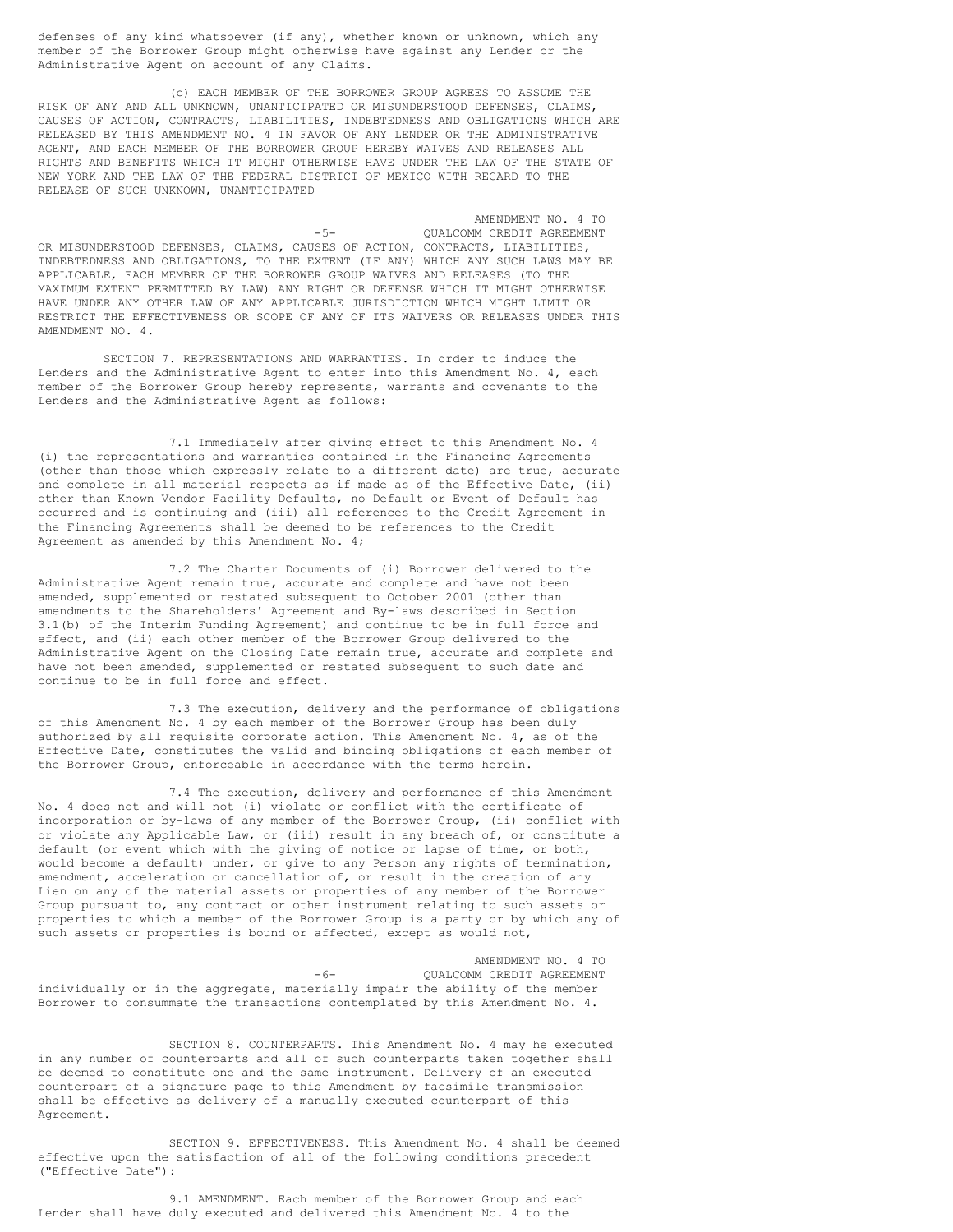## Administrative Agent.

9.2 ACKNOWLEDGMENT OF AMENDMENT AND REAFFIRMATION OF GUARANTY. The Administrative Agent shall have received the Acknowledgment of Amendment and Reaffirmation of Guaranty (in English and Spanish), duly executed and delivered by each Guarantor.

9.3 CERTIFIED RESOLUTIONS. The Administrative Agent shall have received for each member of the Borrower Group a certificate of the appropriate officers of such member of the Borrower Group dated as of the date hereof and as of the Effective Date certifying (i) the names and true signatures of the incumbent officers of such member of the Borrower Group authorized to sign this Amendment No. 4, (ii) the resolutions of such member's Board of Directors approving and authorizing the execution, delivery and performance of this Amendment No. 4, and (iii) that there have been no changes in the Charter Documents of (A) Borrower since October 2001 other than any amendments to the Shareholders' Agreement and Bylaws described in Section 3.1(b) of the Interim Funding Agreement, and (B) each other member of the Borrower Group since the date of certification thereof to the Administrative Agent in connection with the closing of the Financing Agreements.

9.4 PAYMENT OF REIMBURSEMENT AND INDEMNIFICATION OBLIGATIONS. Each member of the Borrower Group shall have paid to the Lenders and the Administrative Agent all of its reimbursement and indemnification obligations owing under Section 11.1 of the Credit Agreement, or shall have made arrangements satisfactory to the Lenders and the Administrative Agent for the payment of such obligations on the Closing Date from the proceeds of the initial Interim Loan, including the obligation to pay all attorneys' fees and costs and other disbursements incurred by the Lenders or the Administrative Agent in connection with the negotiation, implementation, execution and enforcement of this Amendment No. 4 and any acts contemplated thereby.

9.5 INTERIM FUNDING AGREEMENT CLOSING DATE. The Closing Date shall have occurred under the Interim Funding Agreement.

9.6 OTHER DOCUMENTS AND ACTIONS. Borrower shall have duly executed and delivered to the Administrative Agent any other documents (including opinions and certificates)

AMENDMENT NO. 4 TO -7- QUALCOMM CREDIT AGREEMENT or taken any other actions as may be reasonably requested by the Lenders or the Administrative Agent for purposes related to this Amendment No. 4.

SECTION 10. GOVERNING LAW. This Amendment No. 4 shall be governed by, and construed in accordance with, the law of the State of New York, United States, without reference to principles of conflicts of law (other than Section 5-1401 of the General Obligations Laws of the State of New York); provided, however, that in connection with any legal action or proceeding (other than an action to enforce a judgment obtained in another jurisdiction) brought in respect to this Amendment No. 4 in the courts of Mexico or any political subdivision thereof, this Amendment No. 4 shall be deemed to be an instrument made under the laws of Mexico and for such purposes shall be governed by, and construed in accordance with, the laws of the Federal District of Mexico.

[SIGNATURES TO FOLLOW]

AMENDMENT NO. 4 TO -8- QUALCOMM CREDIT AGREEMENT IN WITNESS WHEREOF, each of the parties hereto has caused a counterpart of this Amendment No. 4 to be duly executed and delivered as of the date first above written.

PEGASO COMUNICACIONES Y SISTEMAS, S.A. DE C.V.

By: /s/ [Signature Illegible] -----------------------------

Printed Name:

------------------------------------ Title:

-------------------------------------------

PEGASO TELECOMUNICACIONES Y SISTEMAS, S.A. DE C.V.

By: /s/ [Signature Illegible] ---------------------------- Printed Name: ------------------------------------ Title:

-------------------------------------------

PEGASO PCS, S.A. DE C.V.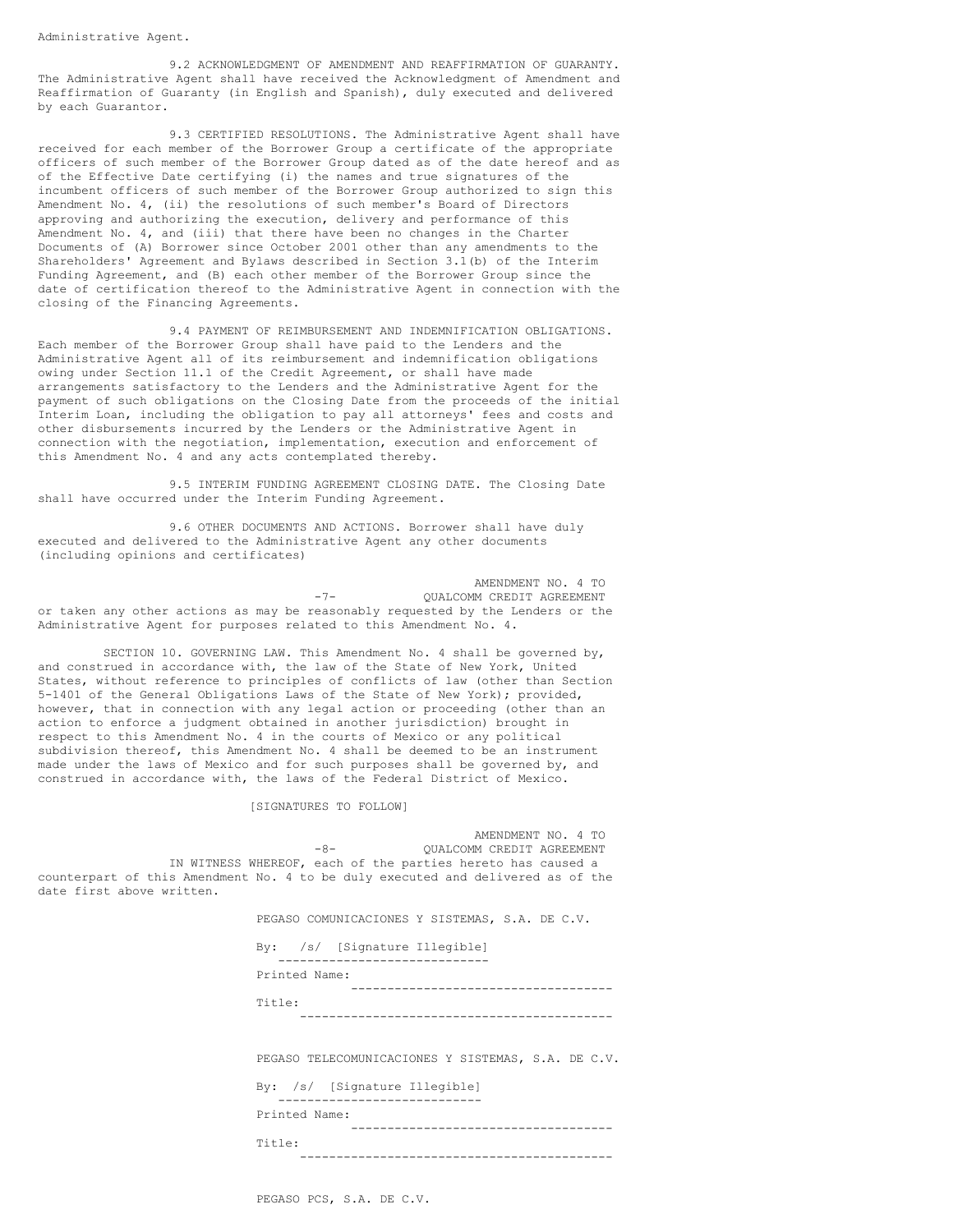```
By: /s/ [Signature Illegible]
     ----------------------------
Printed Name:
             ------------------------------------
Title:
        -------------------------------------------
PEGASO RECURSOS HUMANOS, S.A. DE C.V.
By: /s/ [Signature Illegible]
    ----------------------------
Printed Name:
             ------------------------------------
Title:
        -------------------------------------------
PEGASO FINANZAS, S.A. DE C.V.
By: /s/ [Signature Illegible]
            ----------------------------
Printed Name:
             ------------------------------------
Title:
        -------------------------------------------
PEGASO FINCO I, S.A. DE C.V.
By: /s/ [Signature Illegible]
    ----------------------------
Printed Name:
             ------------------------------------
Title:
      -------------------------------------------
                               AMENDMENT NO. 4 TO
                       QUALCOMM CREDIT AGREEMENT
 ABN AMRO BANK N.V.
 as Administrative Agent
 By: /s/ Frances O' R. Logan
       --------------------------------
 Printed Name:Frances O' R. Logan
 Title: Senior Vice President
 By: /s/ David Carrington
                           --------------------------------
 Printed Name: David Carrington
 Title: Group Vice President
 QUALCOMM INCORPORATED
 as a Lender
 By: /s/ Anthony Thornley
    ---------------------------------
 Printed Name: Anthony Thornley
 Title: Chief Operating Officer/
       Chief Financial Officer
                                AMENDMENT NO. 4 TO
                         QUALCOMM CREDIT AGREEMENT
 TELEFONAKTIEBOLAGET L.M. ERICSSON (PUBL)
 as a Lender
 By: /s/ [Signature Illegible]
     ---------------------------------------------
 Printed Name:
              ------------------------------------
 Title:
       ------------------------------------------
 By: /s/ Ossie Fverum
    ---------------------------------------------
 Printed Name: Ossie Fverum
 Title:
        ------------------------------------------
```